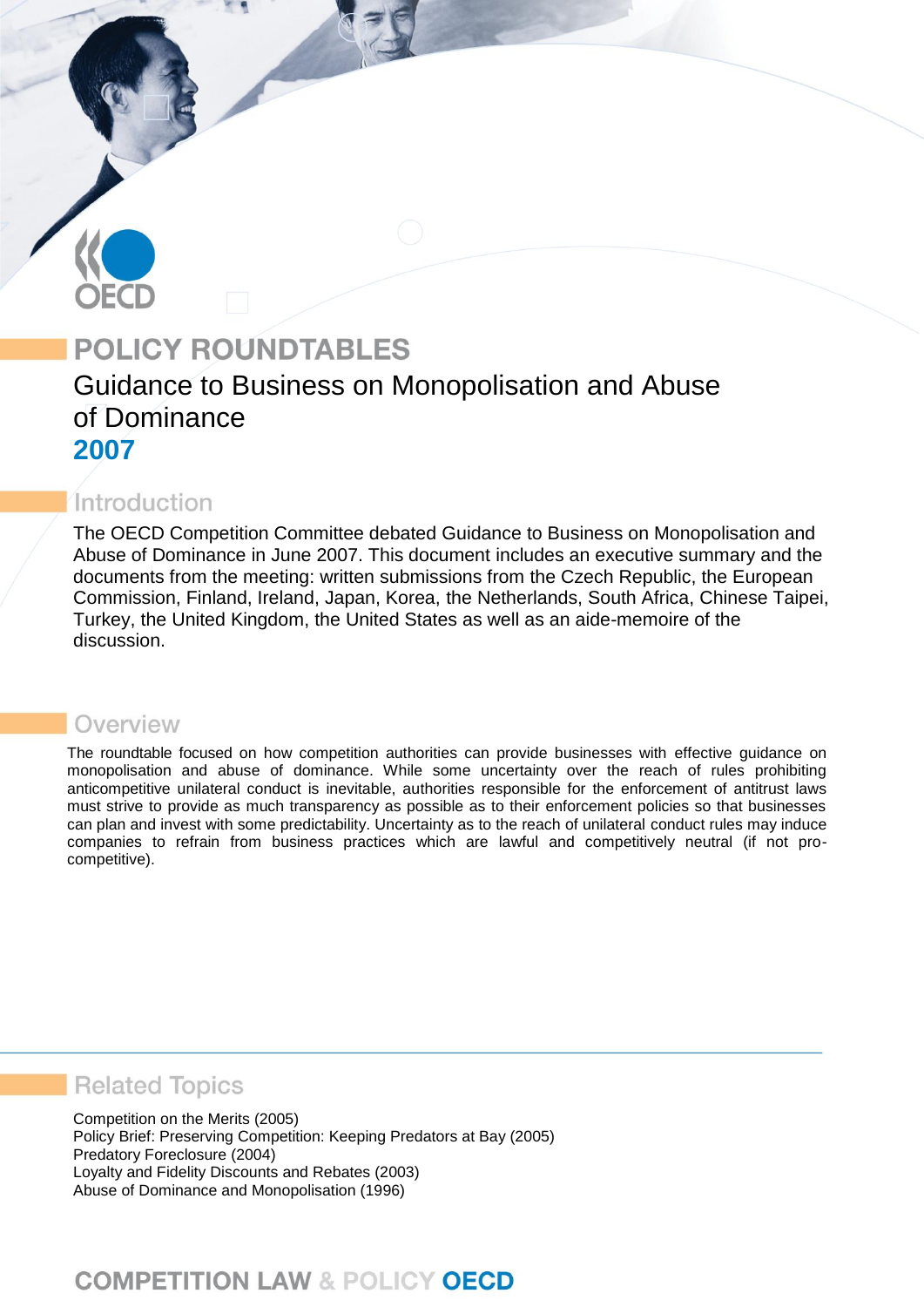## **Unclassified DAF/COMP(2007)43**



Organisation de Coopération et de Développement Économiques Organisation for Economic Co-operation and Development **17-Jun-2008** 

**English, French** 

#### **DIRECTORATE FOR FINANCIAL AND ENTERPRISE AFFAIRS COMPETITION COMMITTEE**

Unclassified DAF/COMP(2007)43 **Unclassified DAF/COMP(2007)43 English, French**

**Cancels & replaces the same document of 28 May 2008** 

#### **GUIDANCE TO BUSINESS ON MONOPOLISATION AND ABUSE OF DOMINANCE**

**JT03247944** 

**Document complet disponible sur OLIS dans son format d'origine Complete document available on OLIS in its original format**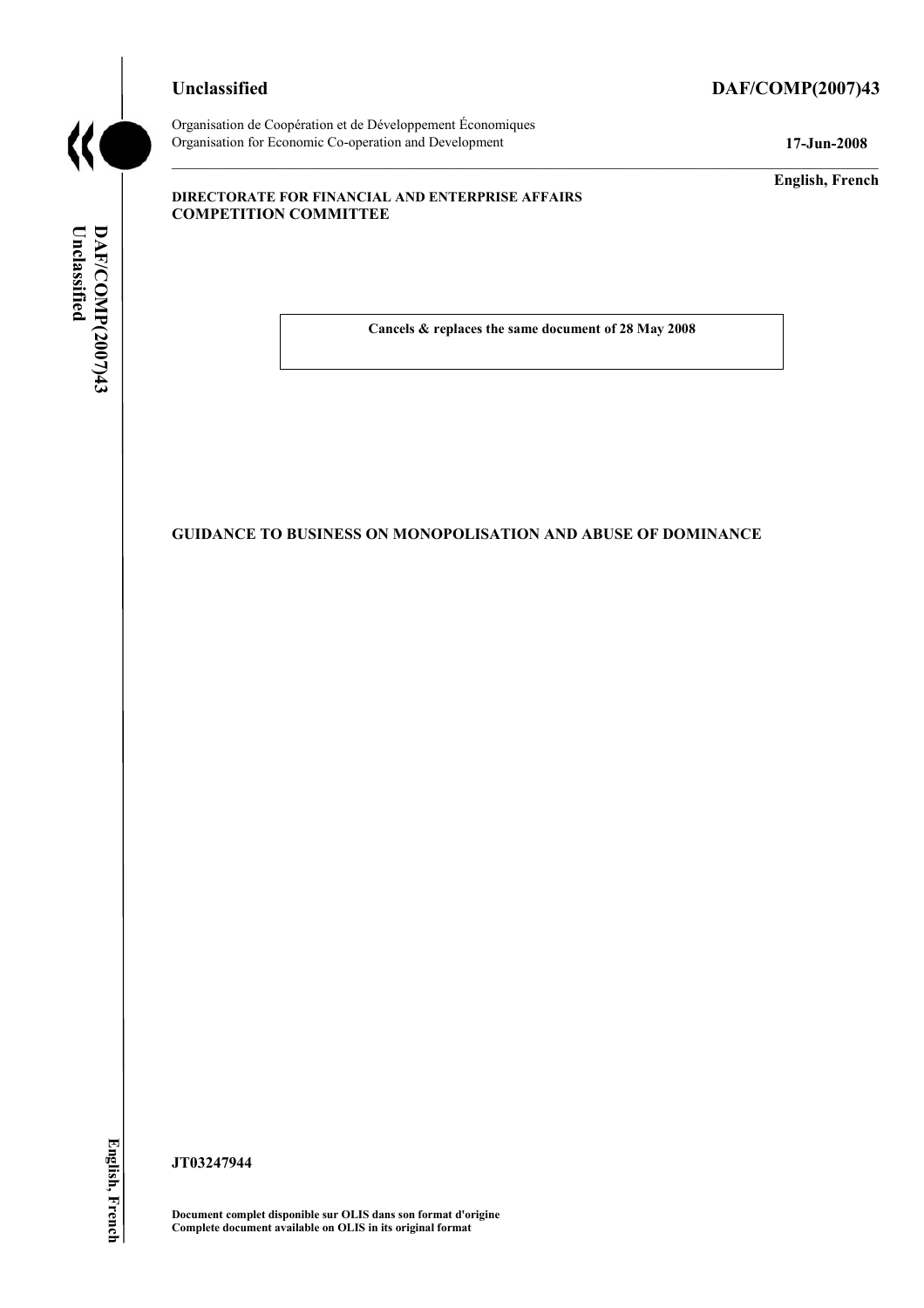#### **FOREWORD**

 This document comprises proceedings in the original languages of a Roundtable on Guidance to Business on Monopolisation and Abuse of Dominance held by the Competition Committee (Working Party No. 3 on Co-operation and Enforcement) in June 2007.

 It is published under the responsibility of the Secretary General of the OECD to bring information on this topic to the attention of a wider audience.

This compilation is one of a series of publications entitled "Competition Policy Roundtables".

### **PRÉFACE**

 Ce document rassemble la documentation dans la langue d'origine dans laquelle elle a été soumise, relative à une table ronde sur l'Orientation des Entreprises en Matière de Monopolisation et d'Abus de Position Dominante qui s'est tenue en juin 2007 dans le cadre du Comité de la concurrence (Groupe de Travail No. 3 sur la coopération et l'application de la loi).

 Il est publié sous la responsabilité du Secrétaire général de l'OCDE, afin de porter à la connaissance d'un large public les éléments d'information qui ont été réunis à cette occasion.

 Cette compilation fait partie de la série intitulée "Les tables rondes sur la politique de la concurrence".

#### **Visit our Internet Site -- Consultez notre site Internet**

**http://www.oecd.org/competition**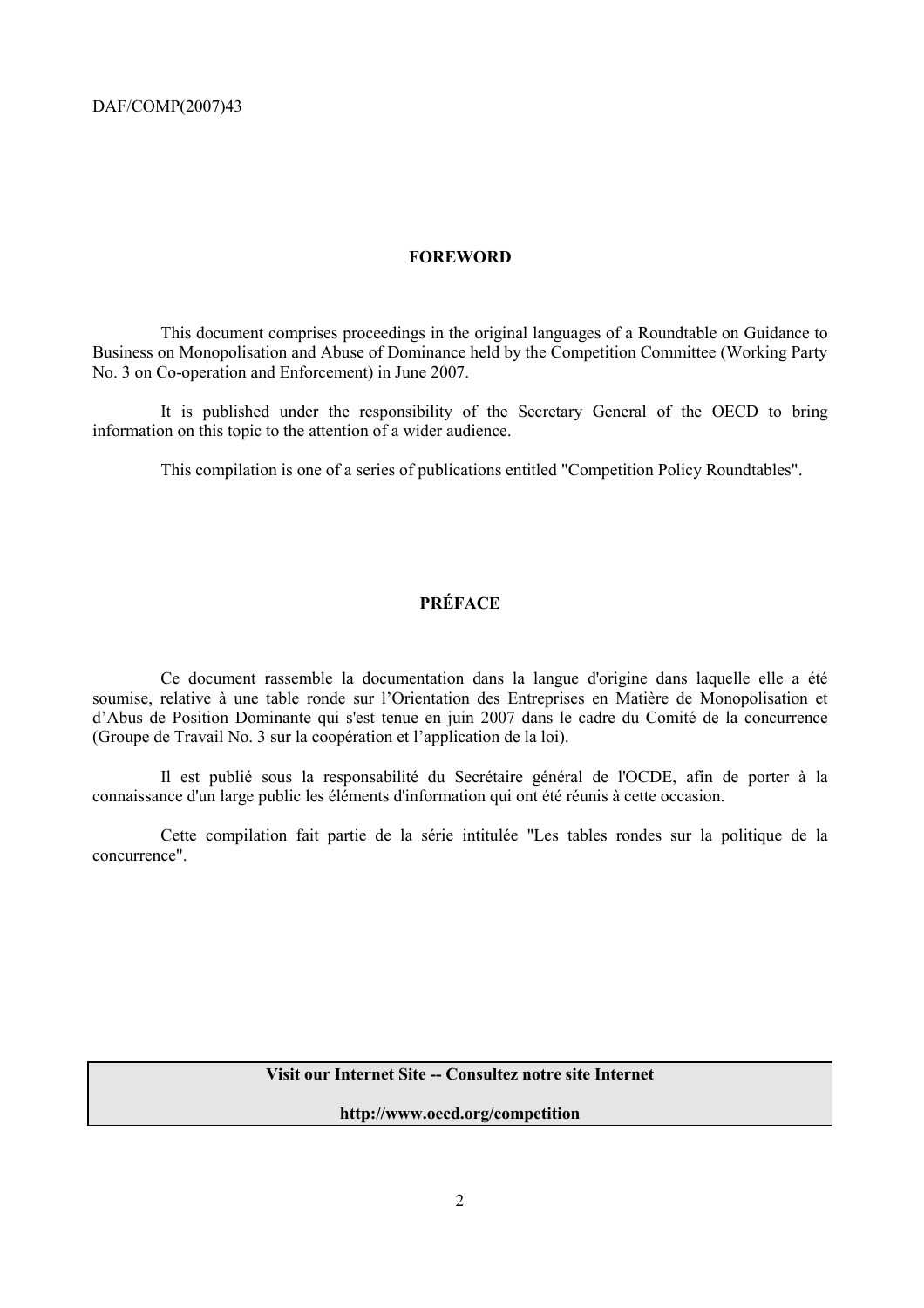## **OTHER TITLES SERIES ROUNDTABLES ON COMPETITION POLICY**

| 1.  | Competition Policy and Environment                                                    | OCDE/GD(96)22     |
|-----|---------------------------------------------------------------------------------------|-------------------|
| 2.  | <b>Failing Firm Defence</b>                                                           | OCDE/GD(96)23     |
| 3.  | Competition Policy and Film Distribution                                              | OCDE/GD(96)60     |
| 4.  | Competition Policy and Efficiency Claims                                              |                   |
|     | in Horizontal Agreements                                                              | OCDE/GD(96)65     |
| 5.  | The Essential Facilities Concept                                                      | OCDE/GD(96)113    |
| 6.  | Competition in Telecommunications                                                     | OCDE/GD(96)114    |
| 7.  | The Reform of International Satellite Organisations                                   | OCDE/GD(96)123    |
| 8.  | Abuse of Dominance and Monopolisation                                                 | OCDE/GD(96)131    |
| 9.  | Application of Competition Policy to High Tech Markets                                | OCDE/GD(97)44     |
| 10. | General Cartel Bans: Criteria for Exemption for Small and<br>Medium-sized Enterprises | OCDE/GD(97)53     |
| 11. | Competition Issues related to Sports                                                  | OCDE/GD(97)128    |
| 12. | Application of Competition Policy to the Electricity Sector                           | OCDE/GD(97)132    |
| 13. | Judicial Enforcement of Competition Law                                               | OCDE/GD(97)200    |
| 14. | <b>Resale Price Maintenance</b>                                                       | OCDE/GD(97)229    |
| 15. | Railways: Structure, Regulation and Competition Policy                                | DAFFE/CLP(98)1    |
| 16. | Competition Policy and International Airport Services                                 | DAFFE/CLP(98)3    |
| 17. | Enhancing the Role of Competition in the Regulation of Banks                          | DAFFE/CLP(98)16   |
| 18. | Competition Policy and Intellectual Property Rights                                   | DAFFE/CLP(98)18   |
| 19. | <b>Competition and Related Regulation Issues</b>                                      |                   |
|     | in the Insurance Industry                                                             | DAFFE/CLP(98)20   |
| 20. | <b>Competition Policy and Procurement Markets</b>                                     | DAFFE/CLP(99)3    |
| 21. | Regulation and Competition Issues in Broadcasting in the light                        |                   |
|     | of Convergence                                                                        | DAFFE/CLP(99)1    |
| 22. | Relationship between Regulators and Competition Authorities                           | DAFFE/CLP(99)8    |
| 23. | <b>Buying Power of Multiproduct Retailers</b>                                         | DAFFE/CLP(99)21   |
| 24. | Promoting Competition in Postal Services                                              | DAFFE/CLP(99)22   |
| 25. | Oligopoly                                                                             | DAFFE/CLP(99)25   |
| 26. | Airline Mergers and Alliances                                                         | DAFFE/CLP(2000)1  |
| 27. | <b>Competition in Professional Services</b>                                           | DAFFE/CLP(2000)2  |
| 28. | <b>Competition in Local Services</b>                                                  | DAFFE/CLP(2000)13 |
| 29. | Mergers in Financial Services                                                         | DAFFE/CLP(2000)17 |
| 30. | Promoting Competition in the Natural Gas Industry                                     | DAFFE/CLP(2000)18 |
| 31. | Competition Issues in Electronic Commerce                                             | DAFFE/CLP(2000)32 |
| 32. | <b>Competition and Regulation Issues</b>                                              |                   |
|     | in the Pharmaceutical Industry                                                        | DAFFE/CLP(2000)29 |
| 33. | Competition Issues in Joint Ventures                                                  | DAFFE/CLP(2000)33 |
| 34. | Competition Issues in Road Transport                                                  | DAFFE/CLP(2001)10 |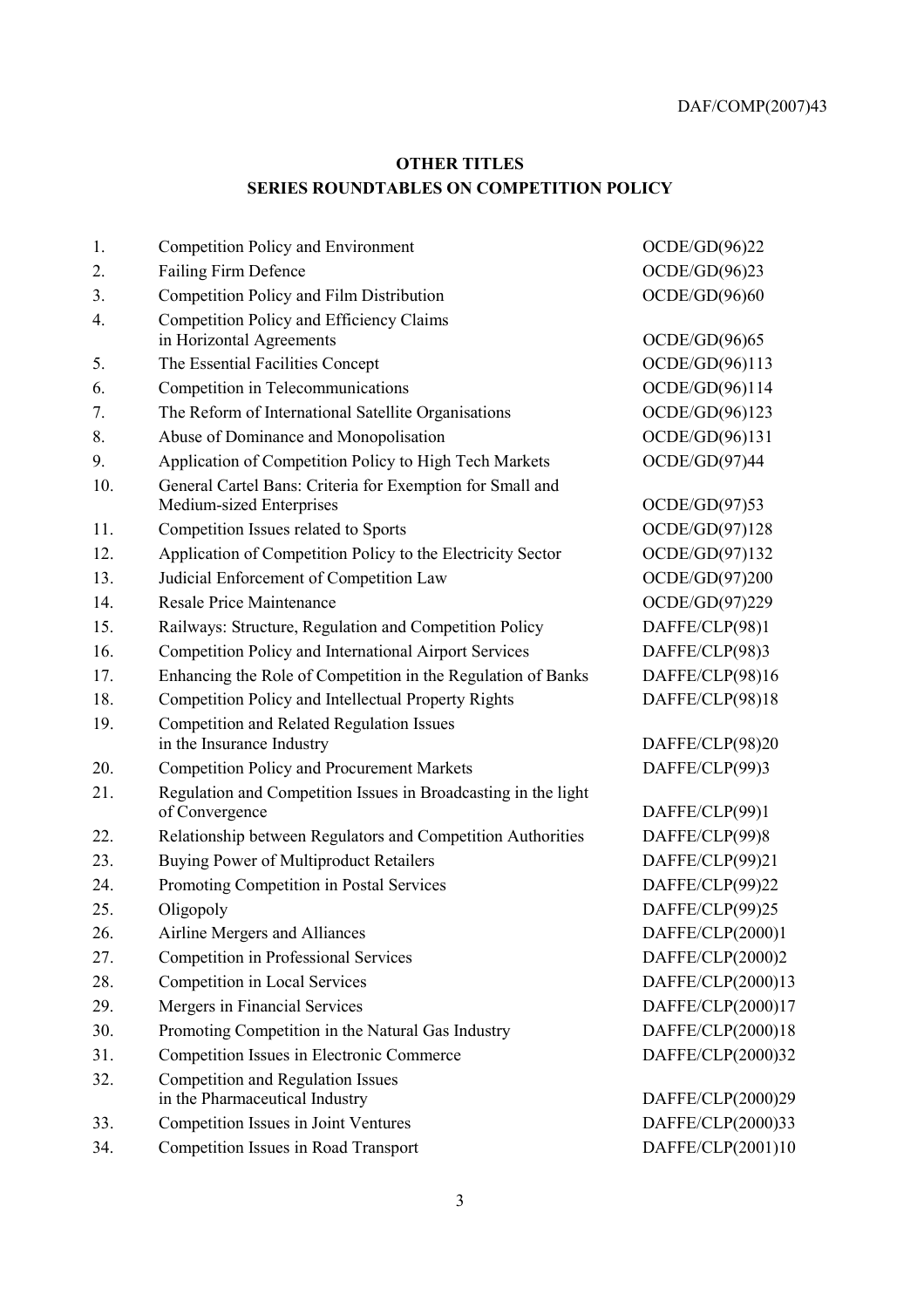| 35. | Price Transparency                                         | DAFFE/CLP(2001)22  |
|-----|------------------------------------------------------------|--------------------|
| 36. | Competition Policy in Subsidies and State Aid              | DAFFE/CLP(2001)24  |
| 37. | Portfolio Effects in Conglomerate Mergers                  | DAFFE/COMP(2002)5  |
| 38. | Competition and Regulation Issues in Telecommunications    | DAFFE/COMP(2002)6  |
| 39. | Merger Review in Emerging High Innovation Markets          | DAFFE/COMP(2002)20 |
| 40. | Loyalty and Fidelity Discounts and Rebates                 | DAFFE/COMP(2002)21 |
| 41. | Communication by Competition Authorities                   | DAFFE/COMP(2003)4  |
| 42. | Substantive Criteria used for the Assessment of Mergers    | DAFFE/COMP(2003)5  |
| 43. | Competition Issues in the Electricity Sector               | DAFFE/COMP(2003)14 |
| 44. | Media Mergers                                              | DAFFE/COMP(2003)16 |
| 45. | Non Commercial Services Obligations and Liberalisation     | DAFFE/COMP(2004)19 |
| 46. | Competition and Regulation in the Water Sector             | DAFFE/COMP(2004)20 |
| 47. | Regulating Market Activities by Public Sector              | DAF/COMP(2004)36   |
| 48. | <b>Merger Remedies</b>                                     | DAF/COMP(2004)21   |
| 49. | Cartels: Sanctions against Individuals                     | DAF/COMP(2004)39   |
| 50. | <b>Intellectual Property Rights</b>                        | DAF/COMP(2004)24   |
| 51. | <b>Predatory Foreclosure</b>                               | DAF/COMP(2005)14   |
| 52. | Competition and Regulation in Agriculture:                 |                    |
|     | Monopsony Buying and Joint Selling                         | DAF/COMP(2005)44   |
| 53. | Enhancing Beneficial Competition in the Health Professions | DAF/COMP(2005)45   |
| 54. | <b>Evaluation of the Actions and Resources</b>             |                    |
|     | of Competition Authorities                                 | DAF/COMP(2005)30   |
| 55. | Structural Reform in the Rail Industry                     | DAF/COMP(2005)46   |
| 56. | Competition on the Merits                                  | DAF/COMP(2005)27   |
| 57. | Resale Below Cost Laws and Regulations                     | DAF/COMP(2005)43   |
| 58. | Barriers to Entry                                          | DAF/COMP(2005)42   |
| 59. | Prosecuting Cartels without Direct Evidence of Agreement   | DAF/COMP/GF(2006)7 |
| 60. | The Impact of Substitute Services on Regulation            | DAF/COMP(2006)18   |
| 61. | Competition in the Provision of Hospital Services          | DAF/COMP(2006)20   |
| 62. | Access to key Transport Facilities                         | DAF/COMP(2006)29   |
| 63. | <b>Environmental Regulation and Competition</b>            | DAF/COMP(2006)30   |
| 64. | Concessions                                                | DAF/COMP/GF(2006)6 |
| 65. | Remedies and Sanctions                                     | DAF/COMP(2006)19   |
| 66. | <b>Competition in Bidding Markets</b>                      | DAF/COMP(2006)31   |
| 67. | Competition and Efficient Usage of Payment cards           | DAF/COMP(2006)32   |
| 68. | Vertical mergers                                           | DAF/COMP(2007)21   |
| 69. | Competition and Regulation in Retail Banking               | DAF/COMP(2007)33   |
| 70. | Improving Competition in Real Estate Transactions          | DAF/COMP(2007)36   |
| 71. | Public Procurement - The Role of Competition Authorities   |                    |
|     | in Promoting Competition                                   | DAF/COMP(2007)34   |
| 72. | Competition, Patents and Innovation                        | DAF/COMP(2007)40   |
| 73. | <b>Private Remedies</b>                                    | DAF/COMP(2006)34   |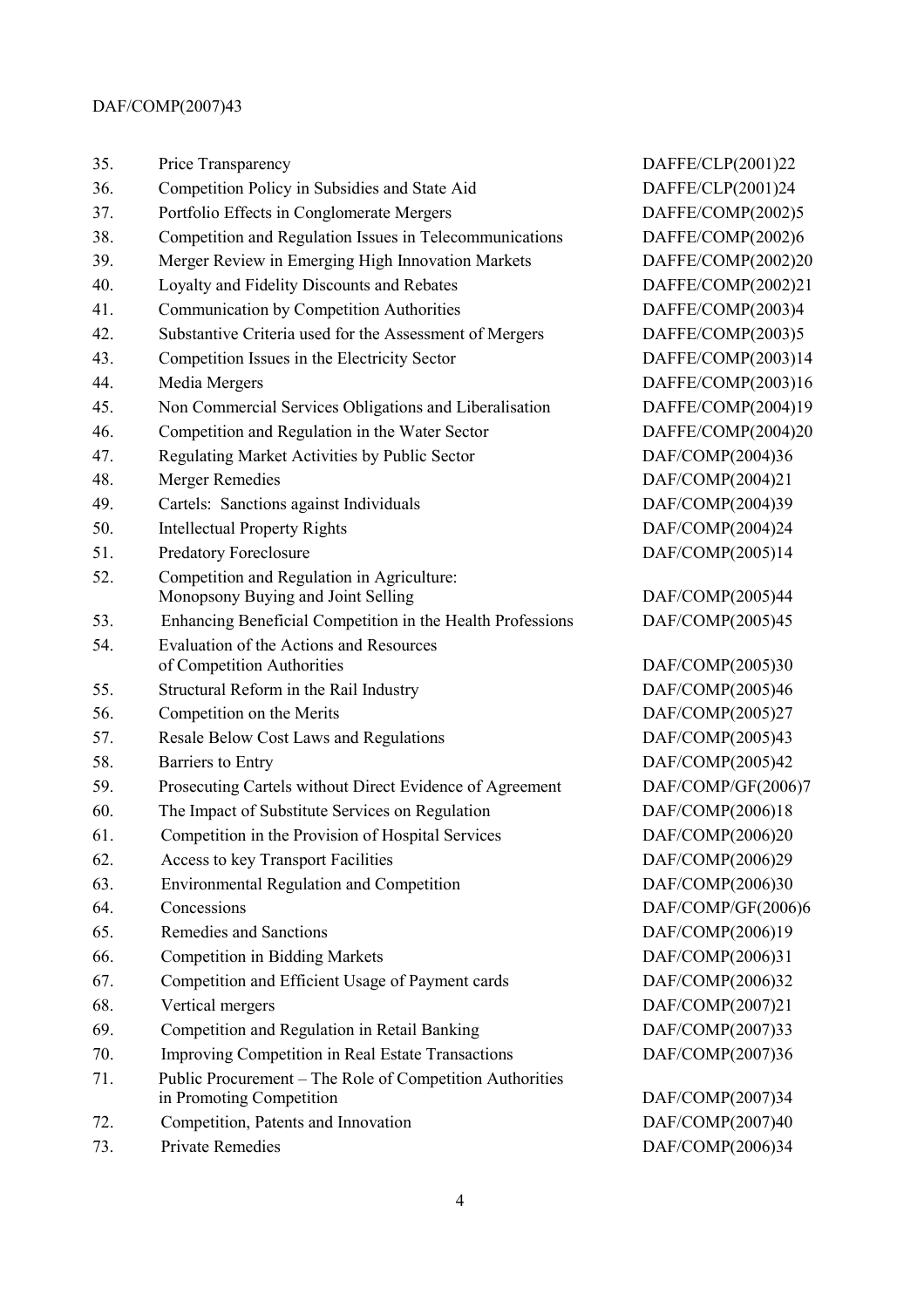- 74. Energy Security and Competition Policy DAF/COMP(2007)35
- 75. Plea Bargaining Settlement of Cartel Cases DAF/COMP(2007)38
- 76. Competitive Restrictions in Legal Professions DAF/COMP(2007)39
- 77. Dynamic Efficiencies in Merger Analysis DAF/COMP(2007)41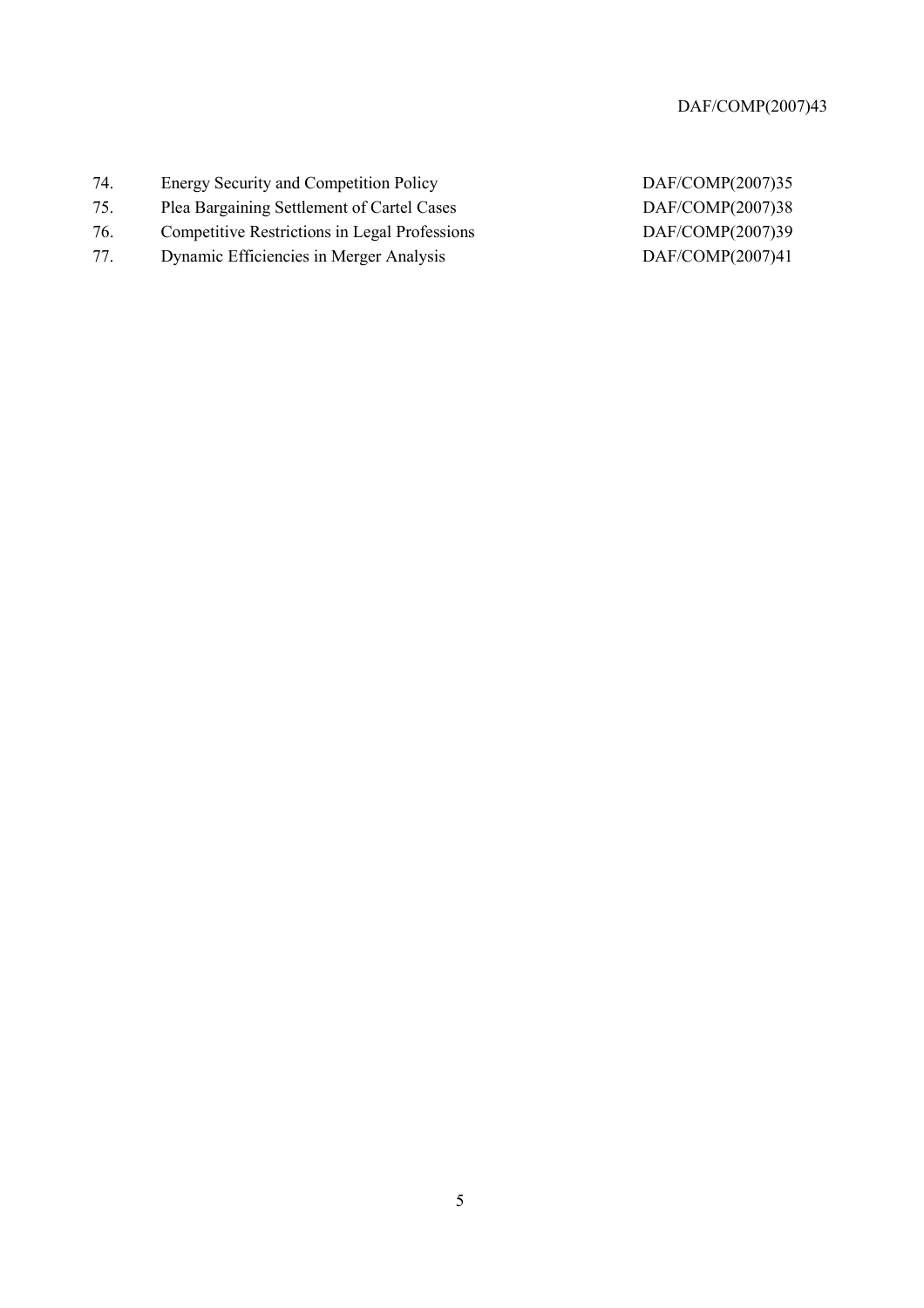## **TABLE OF CONTENTS**

| <b>EXECUTIVE SUMMARY</b> |  |
|--------------------------|--|
| <b>SYNTHÈSE</b>          |  |

## **CONTRIBUTIONS**

## and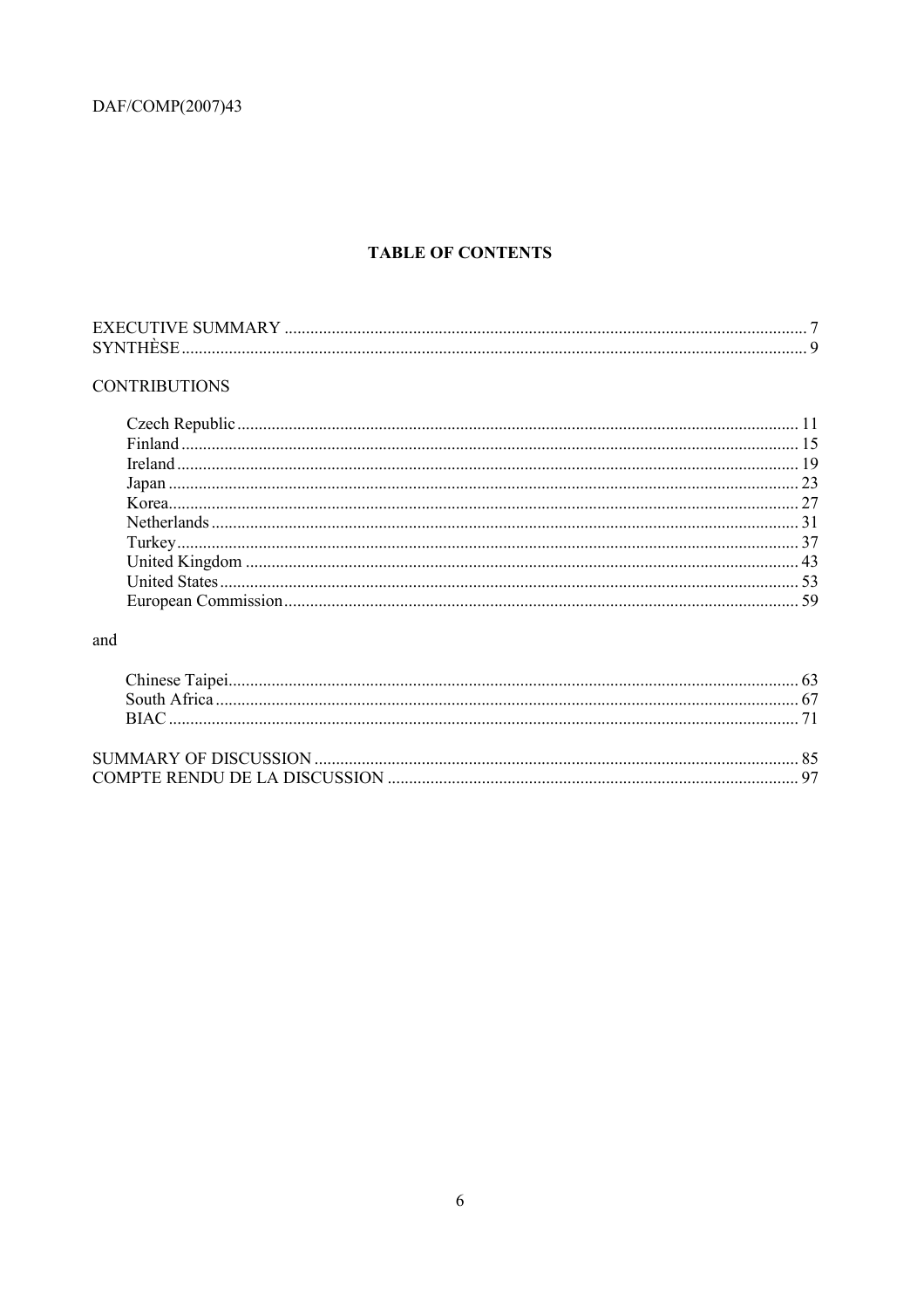#### **EXECUTIVE SUMMARY**

#### *by the Secretariat*

*(1) In complex areas of law, such as the antitrust laws on unilateral conduct, some uncertainty is inevitable. Uncertainty, however, can be costly for businesses which may back away from investment decisions or from specific business conduct just to avoid the risk of an antitrust investigation and fines.* 

Modern antitrust analysis is sophisticated, challenging and complex. This is particularly the case in the field of unilateral conduct law. Given the need for close factual analysis and the complex economic assessment of anti-competitive effects and possible efficiencies, some uncertainty over the reach of rules prohibiting anti-competitive unilateral conduct is inevitable. Some of the areas where the enforcement policy of unilateral conduct rules might benefit from some clarifications are rebates and discounts, the meeting competition defence and IP licensing. Jurisdictions have taken different approaches on these issues, which affects businesses, particularly those with cross-border activities.

Competition agencies should strive for increased convergence across jurisdictions, as businesses are operating on global markets and convergence of standards is critically important for them. Uncertainty over the reach of rules prohibiting anti-competitive unilateral conduct may induce companies to refrain from business practices which are lawful and competitively neutral (if not pro-competitive). Companies, and particularly companies with large market shares and with cross-border activities, need to know that their market strategy and their day-to-day business decisions are in line with the regulatory environment in which they operate.

*(2) Competition authorities can greatly contribute to reducing legal uncertainty by increasing transparency on their enforcement practice through the use of guidelines. Drafting guidelines, however, is not an easy task as guidelines must be both workable and comprehensive to provide transparency and predictability.* 

Antitrust authorities must strive to provide as much transparency as possible as to their enforcement practices so that businesses can plan and invest with some predictability, without abandoning potentially productive innovations because of uncertainties about the possible reach of competition rules. There are many ways in which agencies can enhance predictability, but the use of guidelines is among the instruments mostly used by competition authorities for this purpose.

Guidelines are very difficult to draft because to be effective they must be both workable and comprehensive. The difficulty in drafting effective guidelines lies in the fact that guidelines are inherently under- and over-inclusive. Striking the right balance and ensuring that guidelines are at the same time workable and comprehensive is the challenge faced by most competition authorities. In order to allow companies to understand better the legal framework applicable to them and to self-assess if their business practices comply with the legal standard, guidelines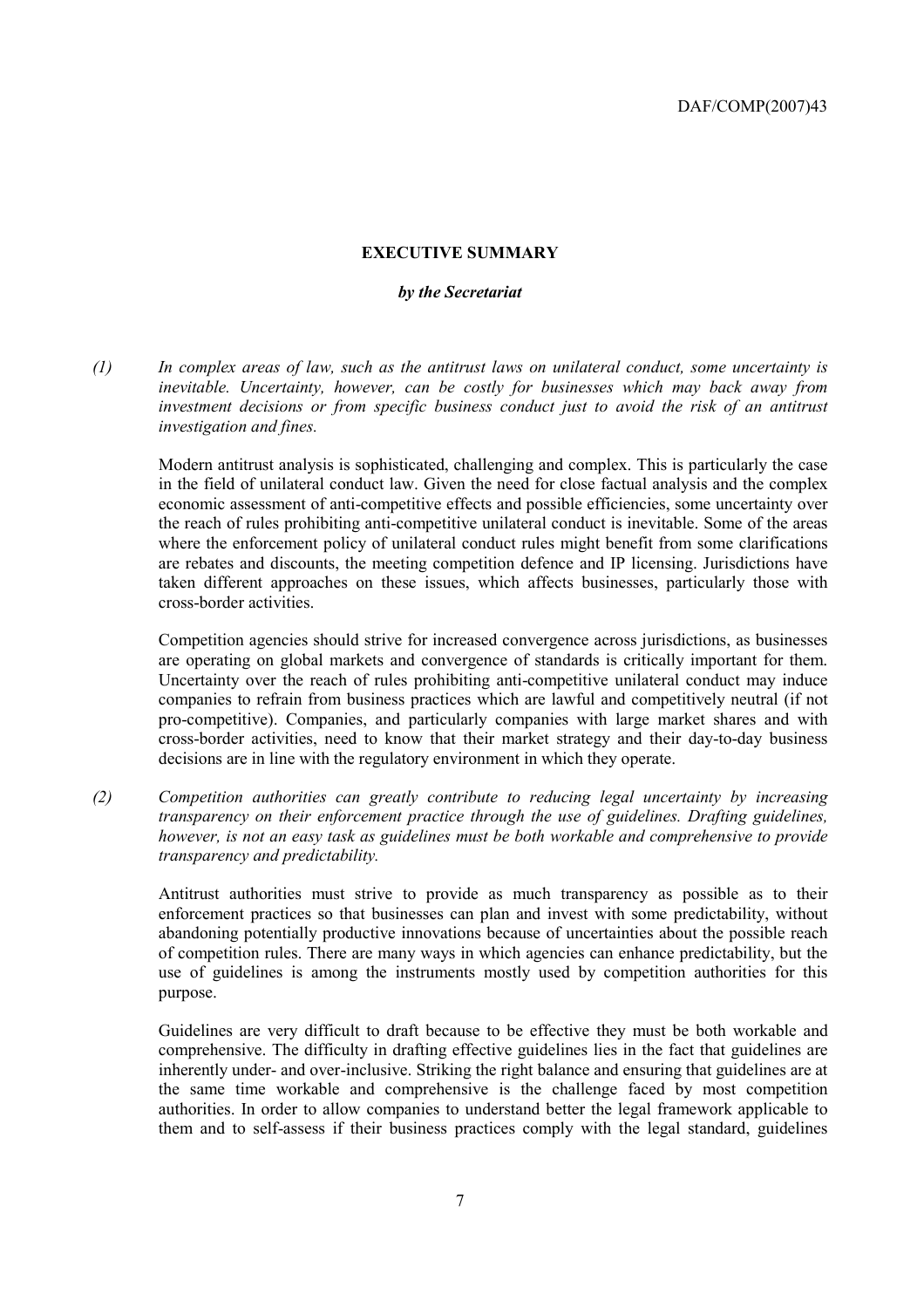should therefore focus on the objectives and the purpose of unilateral conduct laws rather than on the assessment of individual business practices.

*(3) The use of market share based and conduct based safe harbours can play a very important role in guiding businesses in the area of unilateral conduct law.* 

Safe harbours can play a significant role when it comes to providing businesses with reasonable degree of certainty and predictability. This is particularly the case when it comes to defining if a company has market power or is dominant. It is generally acknowledged that if a company has a low level of market share it is unlikely that it will be viewed as dominant. However, identifying the right threshold below which it is possible to presume that a company is not dominant is challenging.

If a market share safe harbour is established for dominance, it must be clear that there is no presumption of dominance above the floor but that agencies still have to look at all the factors that are relevant to determine if there really is a competition problem. For example, if a company is very successful, its market share can be significant for some time but if entry in that market is easy, then there ought to be no risk of monopolisation.

When it comes to the assessment of specific business practices, there are conduct-based safe harbours that could be usefully introduced. For example, in the case of single product rebates economic theory supports the notion that if the price is above average variable cost there is no harm to consumers and therefore no abuse. Similarly in the case of predation, in the absence of the possibility to recoup the short-term losses incurred by the dominant firm, the practice should not be viewed as harmful for consumers.

Although useful to businesses, safe harbours can never provide absolute legal certainty. For market share safe harbours, there would still be some unpredictability for companies as to the exact market definition that the agency will use. As for conduct-based safe harbours which rely on a measure of costs, one should take into account the difficulty of determining the actual costs of a company and the complexity of allocating common costs and shared costs in some very complex markets.

*(4) The publication of the reasoning for not pursuing a case can be a very useful way to increase transparency on the enforcement actions of the competition authority.* 

Most antitrust authorities recognise that the publication of the reasoning behind their decisions, particularly the reasoning behind decision not to pursue a unilateral conduct case, can be a very useful way to increase transparency of the enforcement policy of the agency. This can be done in various ways, for example publishing press releases or case notes. Such practice allows business to better understand the legal standard applied by the agency in specific cases and helps them self-assess if their business practices comply with the law.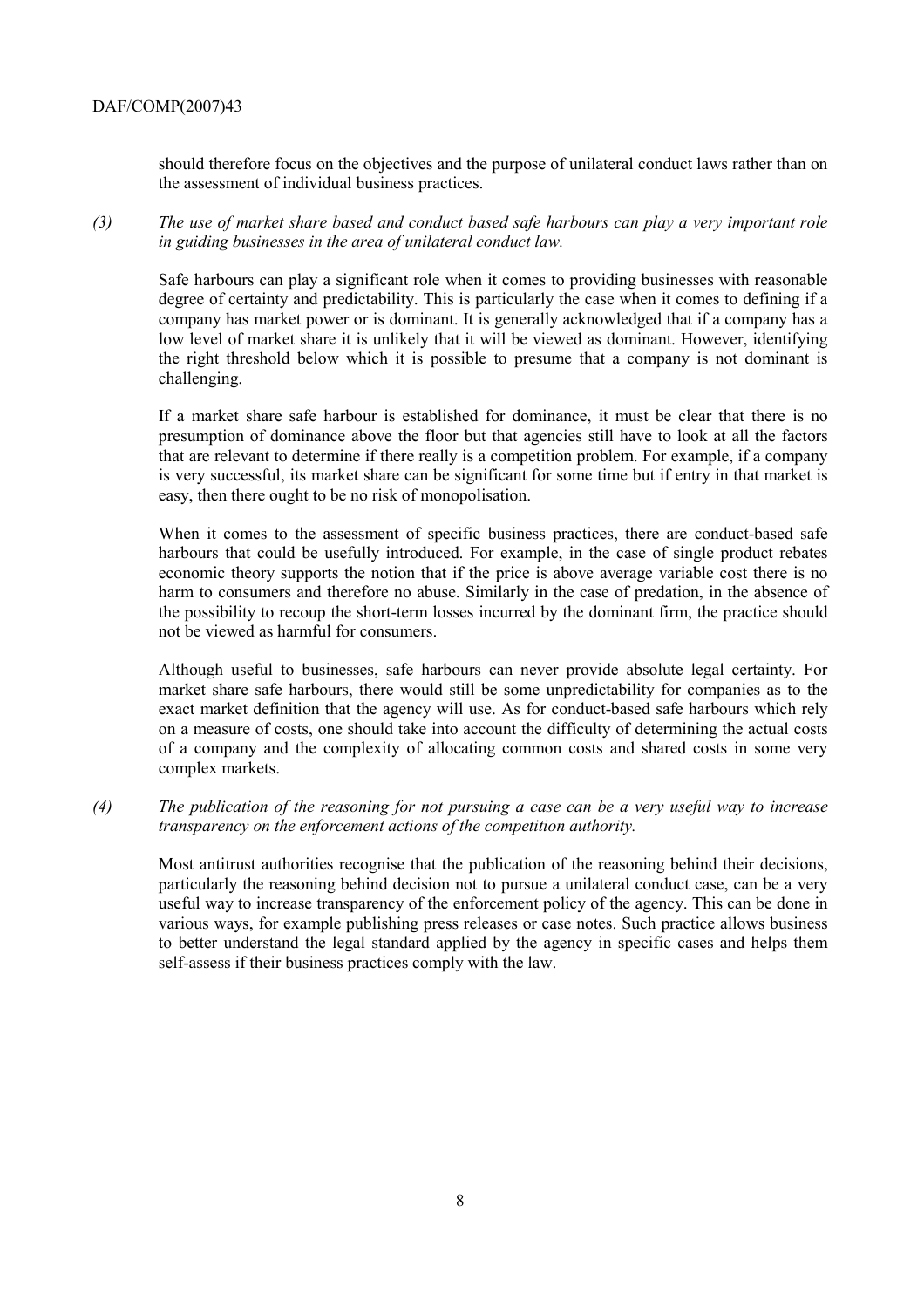#### **SYNTHÈSE**

#### *par le Secrétariat*

*(1) Dans les domaines complexes du droit, comme le droit de la concurrence régissant les conduites unilatérales, une certaine incertitude est inévitable. Toutefois, l'incertitude peut être coûteuse pour les entreprises qui peuvent s'abstenir de prendre des décisions d'investissement ou d'engager certaines activités commerciales dans le seul souci d'éviter le risque d'enquête des autorités antitrust et d'amendes correspondantes.* 

L'analyse contemporaine du droit de la concurrence est très élaborée, complexe et exigeante. C'est particulièrement vrai dans le domaine des conduites unilatérales. Compte tenu de la nécessité d'effectuer une analyse factuelle détaillée et de réaliser une évaluation économique complexe des effets anticoncurrentiels et des répercussions possibles sur l'efficience, une certaine incertitude est inévitable en ce qui concerne la portée des règles interdisant les conduites unilatérales anticoncurrentielles. Les domaines dans lesquels l'application des règles relatives aux conduites unilatérales mériterait d'être clarifiée englobent les rabais et les remises, la défense d'intérêts légitimes et l'octroi de licences de propriété intellectuelle. Les approches de ces questions varient d'un pays à l'autre, ce qui a des incidences sur les entreprises, notamment sur celles qui exercent des activités transfrontalières.

Les autorités de la concurrence doivent s'efforcer d'améliorer la convergence entre pays, car les entreprises opèrent à une échelle mondiale et ont impérativement besoin de normes convergentes. L'incertitude quant à la portée des règles interdisant les conduites unilatérales anticoncurrentielles peut les inciter à s'abstenir de pratiques commerciales qui sont licites et neutres du point de vue de la concurrence (voire proconcurrentielles). Les entreprises, surtout celles qui détiennent d'importantes parts de marché et qui exercent des activités transfrontalières, ont besoin de savoir que leur stratégie commerciale et leurs décisions de gestion quotidiennes sont conformes à l'environnement réglementaire dans lequel elles opèrent.

*(2) Les autorités de la concurrence peuvent contribuer grandement à réduire l'incertitude juridique en améliorant la transparence de leurs pratiques d'application du droit grâce aux directives. Toutefois, la rédaction de ces directives n'est pas chose facile, car elles doivent être à la fois fonctionnelles et complètes pour garantir transparence et prévisibilité.* 

Les autorités antitrust doivent s'efforcer de faire toute la transparence possible sur leurs pratiques d'application du droit afin de permettre aux entreprises d'anticiper et d'investir avec une visibilité raisonnable, sans renoncer à des innovations potentiellement productives en raison d'incertitudes entourant la portée des règles de concurrence. Les autorités de la concurrence disposent de nombreux moyens pour améliorer la prévisibilité, mais les directives comptent parmi les instruments les plus couramment utilisés à cette fin.

Les directives sont très difficiles à rédiger, car pour être efficaces elles doivent être fonctionnelles et complètes. La difficulté tient au fait qu'elles sont par nature trop vagues ou au contraire trop précises. Trouver le juste équilibre et faire en sorte que les directives soient à la fois pratiques et complètes, tel est le défi que rencontrent la plupart des autorités de la concurrence. Pour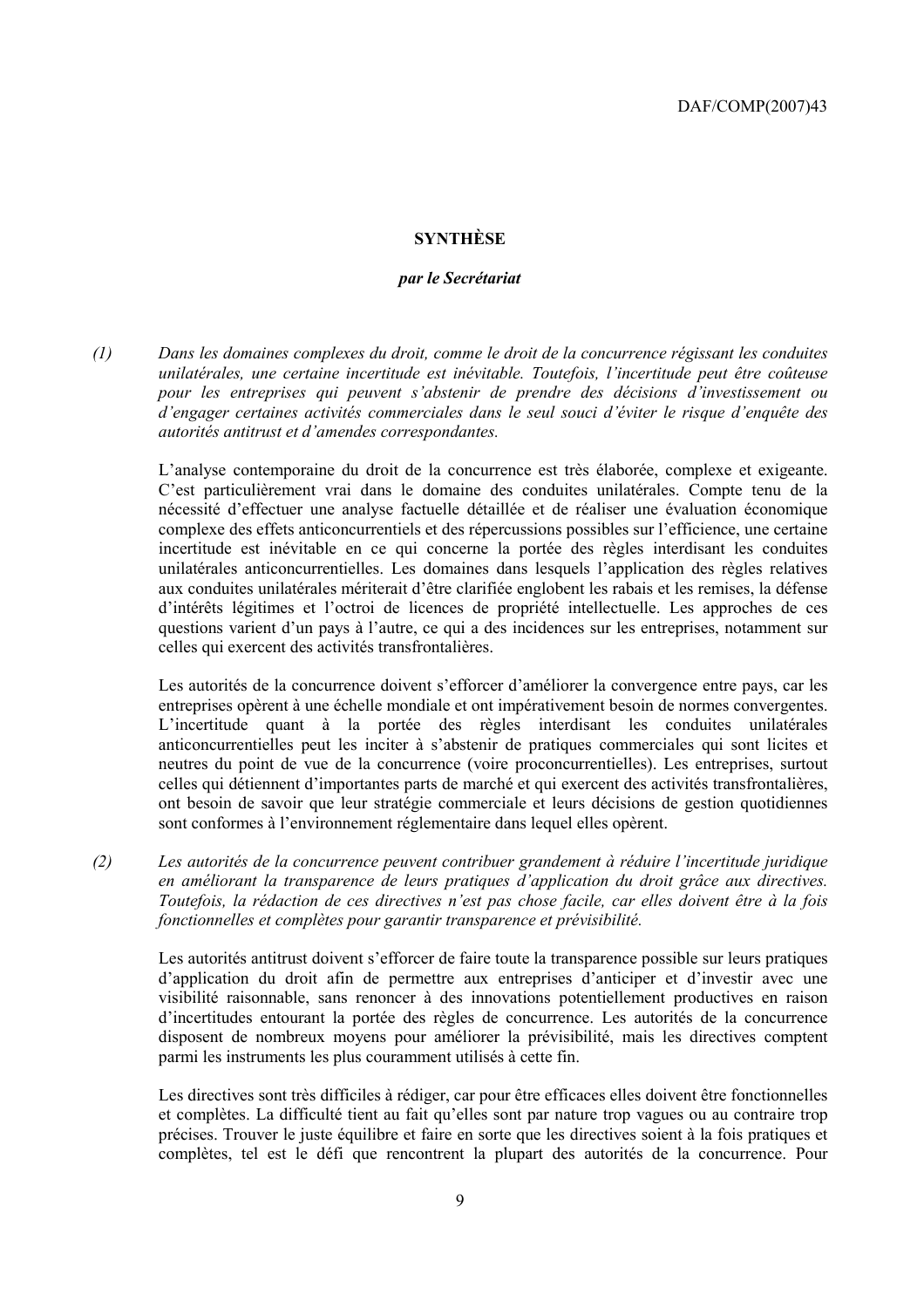permettre aux entreprises de mieux comprendre le cadre juridique dans lequel elles évoluent et d'évaluer par elles-mêmes si leurs pratiques commerciales respectent le droit, les directives doivent donc se concentrer sur les objectifs et sur la finalité de la législation applicable aux conduites unilatérales, plutôt que sur l'évaluation des pratiques commerciales prises individuellement.

*(3) L'utilisation de régimes de protection basés sur la part de marché et sur les pratiques peut être particulièrement utile pour orienter les entreprises dans le domaine du droit relatif aux conduites unilatérales.* 

Les régimes de protection peuvent jouer un rôle significatif en offrant aux entreprises une certitude et une prévisibilité suffisantes, notamment lorsqu'il s'agit de déterminer si une entreprise occupe une position forte ou dominante sur le marché. Il est généralement admis que si une entreprise détient une part de marché réduite, elle ne sera pas considérée comme dominante. Toutefois, il est difficile de définir le seuil au-dessous duquel on peut supposer qu'une entreprise n'est pas dominante.

Si l'on fixe un seuil de part de marché en vue de définir une position dominante, il doit être clair qu'il n'y a pas présomption de position dominante au-delà de ce seuil, car les autorités de la concurrence doivent encore examiner tous les facteurs pertinents pour déterminer s'il y a réellement un problème de concurrence. Si par exemple une entreprise est très performante, sa part de marché peut être substantielle pendant un certain temps, mais dès lors que l'accès à ce marché est aisé, il ne devrait pas y avoir de risque de monopolisation.

Lorsqu'il s'agit d'évaluer des pratiques commerciales spécifiques, on peut utiliser avantageusement des régimes de protection fondés sur les pratiques. Par exemple, dans le cas de remises portant sur un produit unique, la théorie économique stipule que si le prix est supérieur au coût variable moyen, les consommateurs ne sont pas pénalisés et il n'y a donc pas d'abus. De la même manière, dans les cas d'éviction, lorsque les pertes à court terme subies par l'entreprise dominante ne sont pas récupérables, la pratique ne devrait pas être considérée comme préjudiciable aux consommateurs.

Bien qu'ils soient utiles aux entreprises, les régimes de protection ne sont pas le gage d'une certitude juridique absolue. S'agissant des régimes de protection fondés sur la part de marché, les entreprises seraient toujours confrontées à une certaine imprévisibilité quant à la définition exacte du marché appliquée par l'autorité de la concurrence. Pour les régimes de protection fondés sur les pratiques et qui s'appuient sur une mesure des coûts, il faudrait prendre en compte la difficulté du calcul des coûts effectifs d'une entreprise et la complexité de l'affectation des coûts communs et des coûts partagés sur certains marchés très complexes.

*(4) La publication des motifs de la décision de ne pas intenter d'action peut être un moyen très efficace d'améliorer la transparence des mesures d'application prises par l'autorité de la concurrence.* 

La plupart des autorités antitrust reconnaissent que la publication des motifs de leurs décisions, surtout de celle de ne pas intenter d'action dans le cas de conduites unilatérales, peut être un moyen très utile de rendre leurs mesures d'application plus transparentes. Il y a divers façons d'y parvenir, notamment la publication de communiqués de presse ou de commentaires de jurisprudence. Cette pratique permet aux entreprises de mieux comprendre la norme juridique appliquée par l'autorité dans des cas spécifiques et les aide à évaluer elles-mêmes si leurs pratiques commerciales sont licites.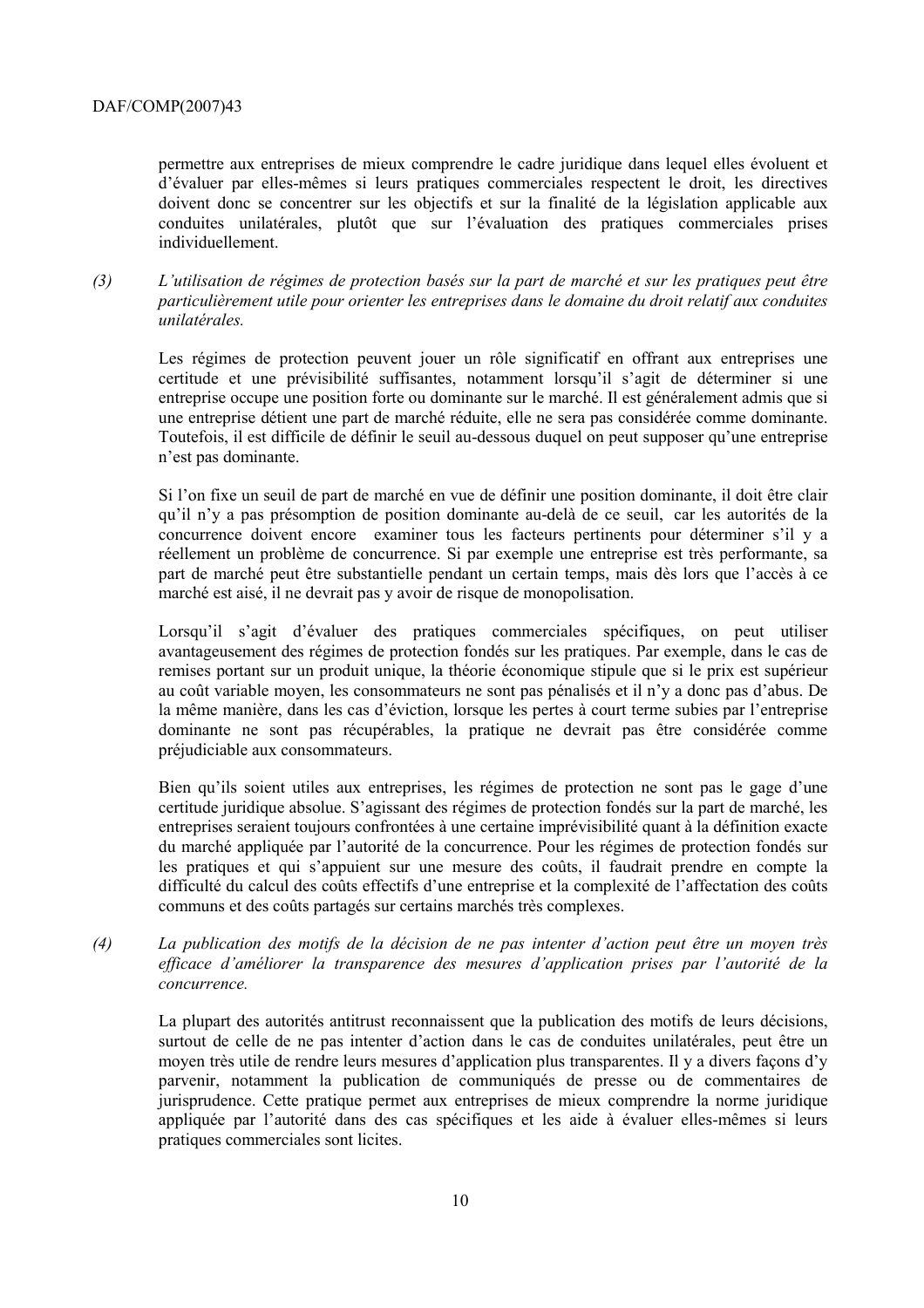#### **CZECH REPUBLIC**

#### **1. Legal basis**

The Czech Competition Act (hereinafter referred to as "Act") covers the issues of dominant position and its abuse in Articles 10 and 11. According to the Act, it is not prohibited to have a dominant position in the market, but it is forbidden to misuse such a position to the detriment of other undertakings or consumers. Article 10 defines how to determine if a undertaking, or more undertakings, have a dominant position in the market. The key concept in the determination of a dominant position is market power. Article 11 Par. 1 gives a demonstrative list of actions that constitute the abuse of a dominant position. Article 11 Par. 2 through 6 describe the steps to be taken by the Office for Protection of Competition (hereinafter referred to as "Office") when it finds that an undertaking has abused its dominant position.

#### **2. Market threshold**

The Act does not stipulate a market share threshold that would in itself mean the existence of dominant position; on the contrary, it stipulates a market share threshold whereby an undertaking with a market share lower than such threshold is deemed not to have a dominant position, unless proven otherwise. Such market share threshold was stipulated at 40%. Nevertheless, the very fact that an undertaking has a market share in excess of 40% does not in itself mean that such undertaking has a dominant position on the relevant market. A market share of more than 40% may be deemed to constitute a basis for further contemplations of dominant position existence. On the other hand, a situation may arise where an undertaking reaches a share of less than 40%, and yet it may be demonstrated using other criteria that such undertaking is dominant, or rather, the reputable legal presumption that an undertaking with a market share of less than 40% in the period under consideration is not dominant may be refuted.

#### **3. Latest development**

The amendment to the Competition Act, which came into force on 2 June 2004, following the adoption of the Council Regulation (EC) No. 1/2003 on the implementation of the rules on competition laid down in Articles 81 and 82 of the Treaty, introduced a new instrument enabling the Office to perform efficient solution of anticompetitive situations in an early stage of a case. The amendment established a possibility for the Office to issue a decision on imposition of commitments proposed by the parties to the proceeding. Such decision, conditioned by sufficiency of the commitments for elimination of the anticompetitive situation, enables ceasing the administrative proceeding without the need to issue a decision stating that a prohibited agreement had been concluded or that an abuse of dominant position had been committed. The Office adopted this instrument from the modernized EC competition law, as it held the opinion that such measure might enable faster remedy of a wrongful situation on the market and thus contribute to consumers´ welfare.

In order to put this idea in practice, the Office initiates dialogue with the companies on the verge of breaching the competition law, using regularly the statement of objections, and explains the advantages offered to the companies by the instrument of commitments, newly introduced to the Czech competition law. Fines and remedies are still available in cases, where the preventive approach is impossible and/or where the dialogue between the Office and companies in breach of competition law on the possibility of remedies failed.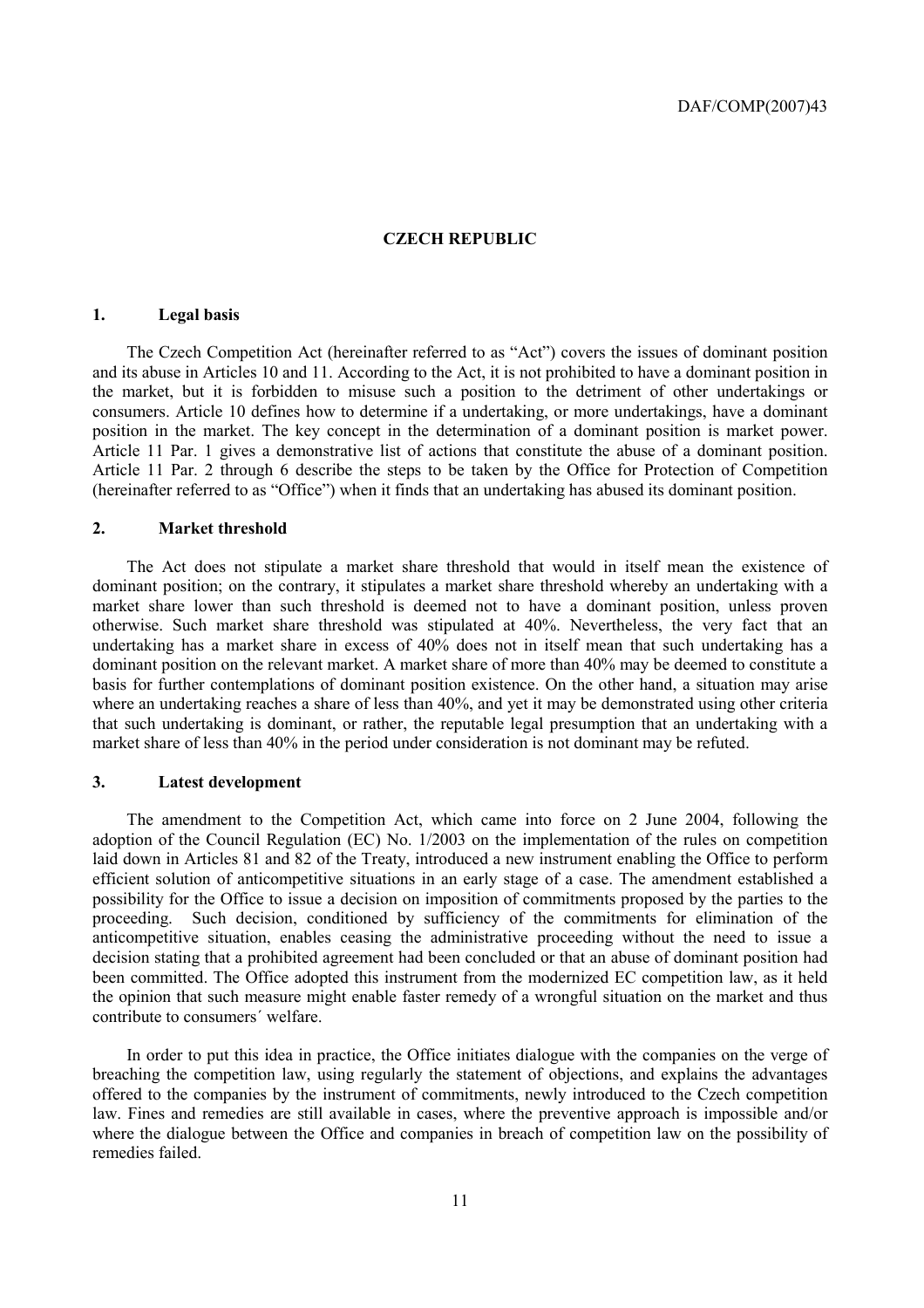#### **4. Information activity**

To increase competition law compliance, the Office informs the general public on legal regulations governing competition law, using mainly its web pages for the purpose. The Office regularly analyses key markets, submits its comments to statue drafts and publishes its opinions and decisions.

The Office has prepared and published the Compliance Program, describing and clarifying possible situations of competitors' behaviour which could result in sanctions by the Office, on its web site in order to assist the business sector to better understand the issue of protection of competition and to observe the legislation.

The activities of Office enjoy a growing deal of media attention. The Chairman of the Competition Office gave dozens of interviews to daily newspapers and magazines. Equally important was the increase in the number of reports on the activities of the Office, broadcast on the main news programs. The general public is thus informed about the work and content of the activities of the Office.

Information activities include press conferences and information provided to mass media or ordinary citizens. Various consultations, seminars or lectures are also an important source of information. During last years several seminars focusing on the protection of competition were held. A truly important event took place in November 2006 in Brno on the occasion of the 15th anniversary of the application of competition law in the Czech Republic – an international conference entitled Competition and Competitiveness.

### **5. Description of significant case**

#### *5.1 Abuse of dominant position in the gas industry*

The Office has investigated the gas market since the late summer of 2005. In this period it obtained a number of incentives from the so-called eligible customers (at the time when the proceedings were instituted their number was  $35$  and they were so called  $\mu$ big customers") who as of 1 January 2005, according to the law, had the possibility to select their own supplier of natural gas. The dominant natural gas supplier in the Czech Republic, RWE Transgas, has entered into contracts on supplying natural gas with eight regional distribution companies. At the time of preparations for opening the market RWE Transgas on its own initiative submitted a new portfolio of contracts, which responded to changes in legislation in association with the launching of the category of eligible customers for whom the price for the commodity and price for storage was not subjected to price regulations. RWE Transgas did not enable the unconsolidated regional distribution companies to enter into a contract concerning the purchase and sale of natural gas under conditions (namely specifying prices for the commodity and terms of trade), which would have in total enabled the operators of the distribution systems not belonging to the RWE holding compete effectively with operators of regional distribution systems that do belong to the RWE holding group. The Office termed the behaviour of RWE Transgas as abuse of dominant position on the market of natural gas supplies intended for the category of authorised customers to the detriment of other competitors.

Another case of RWE Transgas, which according to the Office was inconsistent with the rules of competition, was the refusal to supply the category of authorised customers with natural gas to whatever balance zone of the individual operators of regional distribution systems. This was an obstacle for the development of competition. In this way instead of gradually opening the market, prepared by legislation on a long-term basis, RWE Transgas created conditions making it very difficult to offer complex gas supplies to authorised customers by regional distribution systems other than those, in whose balance zone the point of supply of the authorised customer is located. The Office considers such behaviour as one of the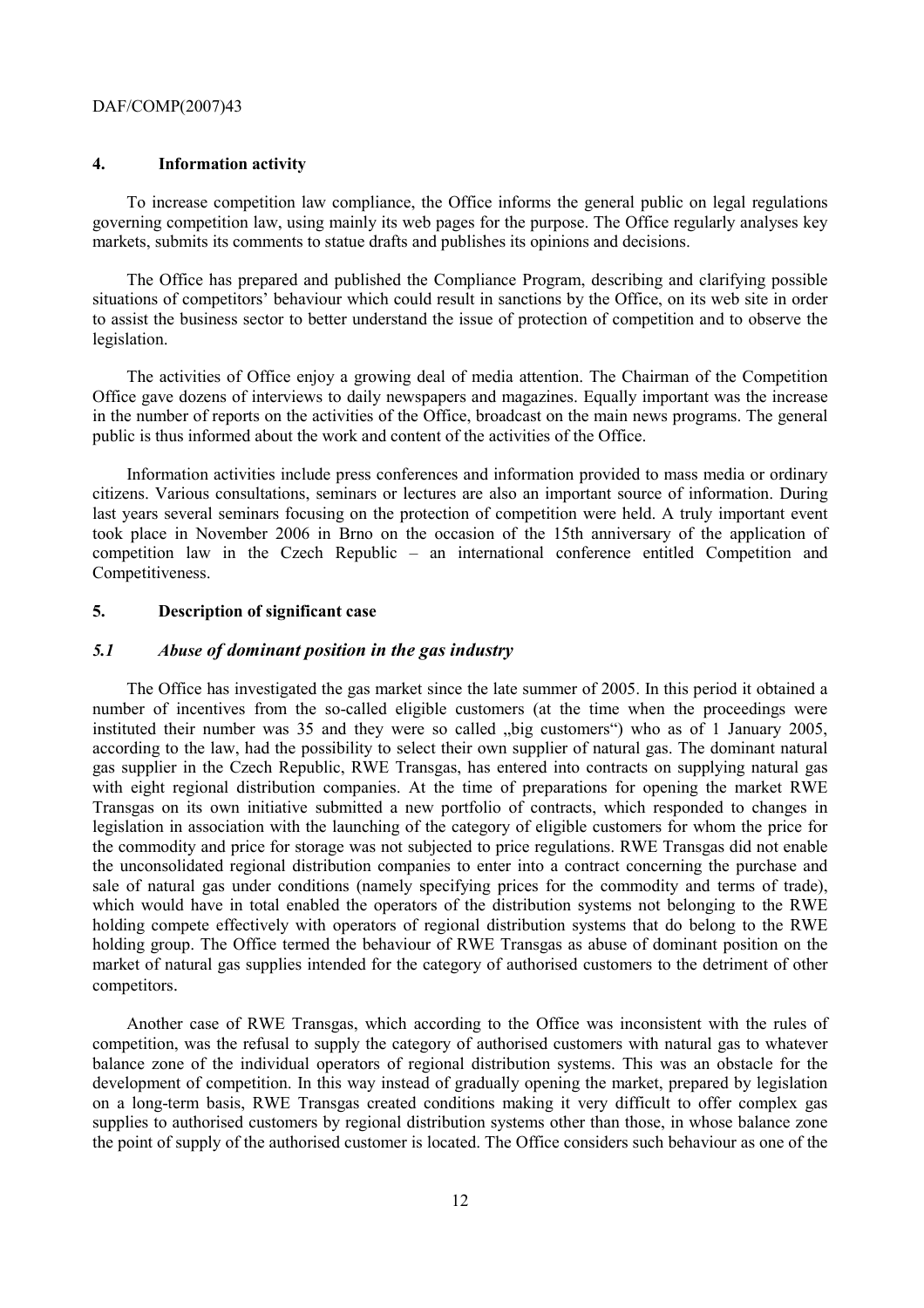most serious violations of competition rules as RWE Transgas abused its dominant position on the market of natural gas intended for the category of authorised customers to the detriment of undertakings. No other regional distribution system has comparable conditions for submitting a competition offer to an authorised customer whose point of supply lies in its balance zone). RWE Transgas also abused its position to the detriment of consumers. The choice for authorised customers of natural gas supplier ensuring complex gas supplies was limited.

In the course of administrative procedure the Office conveyed its reservations to RWE and pointed out the possibility to adopt commitments eliminating the anti-competitive situation on the market and in this case also the chance of avoiding sanctions. However RWE did not respond sufficiently to this proposal and on the other hand filed a complaint to the Regional Court in Brno against illegal procedure of the Office (the court refused the complaint) and also a competence action to the Supreme Administrative Court. The Office imposed the highest ever fine on one company within one administrative procedure, i.e. a sanction of 370 million CZK (i.e. EUR 13,2 million) on RWE Transgas for abuse of the dominant position on the gas market. The behaviour of the dominant company in this case was very serious because it constitutes a very important barrier for gas traders in terms of the development of their business in the liberalising sector. According to the Office RWE Trangas acted with the intent to strengthen as much as possible the position of the regional distributors in the balance zones at variance with the intended and ongoing liberalisation in the gas industry. The authorised customers were also affected and due to the behaviour of RWE Transgas their choice of supplier was almost zero because the created conditions virtually ruled out the possibility of making fully competitive offers.

When specifying the level of the fine for RWE Transgas the Office took into account the fact that RWE did not terminate negotiations, for which the Office had reproved it, was added to its debit; they refused the necessary changes and insisted on conditions, which they themselves had unilaterally proposed. On the other hand as extenuating circumstances it should be stated that so far the Office has not conducted administrative procedure with this company for any other breach of competitive rules.

Participants in the proceedings filed an appeal against the first instance decision. The second-instance decision confirmed the principal items of the Office's first instance decision of August 2006. In comparison with the first-instance decision the final amount of the sanction was reduced by CZK 130 million (i.e. EUR 4,643 million). Taken into account was particularly the fact that after part of the company's management was changed the participant in the proceedings began to cooperate with the Office virtually immediately after the first-instance sanction was imposed. After discussions with the Office and with the Energy Regulatory Office the company submitted and later concluded agreements with its customers, which are now in accord with the rules of competition. The anti-competitive situation, because of which the administrative proceedings had been instituted and because of which this exceptionally high sanction had been imposed**,** has been eliminated and the gas market may open.

#### **6. Conclusion**

The Office now aims at eliminating the very roots of situations possibly resulting in distortion of competition. In line with this view, all the recent activities of the Czech Competition Office have been devoted to giving a clear positive signal to all qualified companies willing to cease their anticompetitive behaviour under favourable conditions. Factual and focused prevention followed, when necessary, by efficient, timely and sensible competition enforcement outline the new policy of the Office.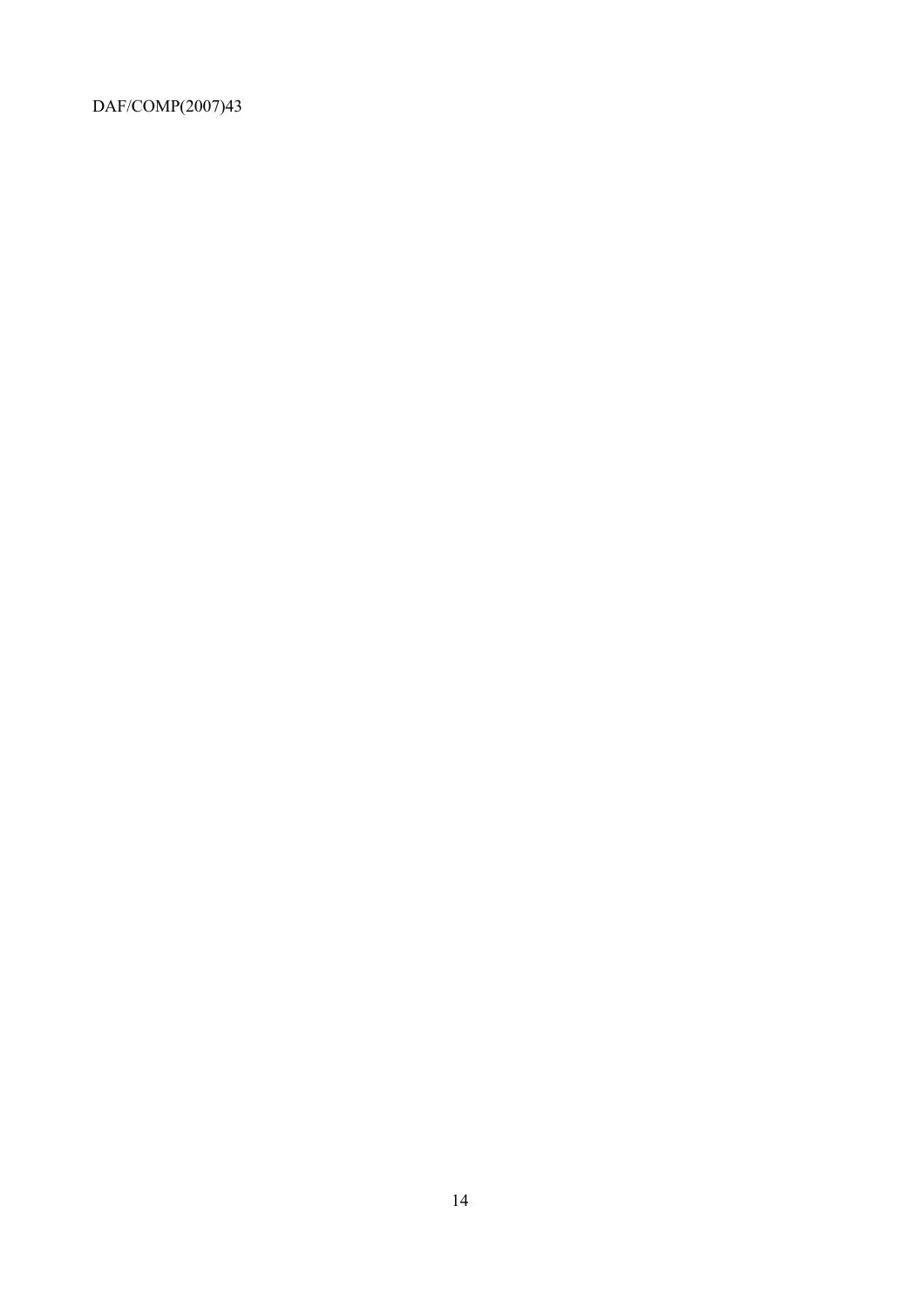#### **FINLAND**

#### **1. Introduction**

It is important from the viewpoint of the companies' legal certainty that the competition authority provide them with appropriate guidance. However, when guidance is provided one should always take account of public worthiness and objectivity. Guidance given by the competition authority contains the risk of extending too far, which may in turn steer the companies' actions instead of the market mechanism and it may in the worst case scenario be detrimental to the markets.

In Finland, the Administrative Procedure Act determines the boundaries of the guidance given by the Finnish Competition Authority (FCA). Under the Administrative Procedure Act, which became affective in the beginning of 2004, an authority shall provide its customers the necessary advice, within its competence, for taking care of administrative matters, as well as respond to the questions and queries on its service. Civil servants shall not, however, turn guidance into assistance because this may jeopardize their impartiality and the civil servants may be found disqualified. Under the Administrative Procedure Act, civil servants may become liable for damages for false guidance.

According to the Finnish competition case law, the FCA's degree of familiarity with the case at hand also affects the FCA's obligation to provide guidance. The Competition Council (present Market Court) has found in its Neste Ltd/Seo Ltd decision (16/359/93, 24.10.1996) regarding abuse of dominance that the FCA had not properly and objectively steered and monitored Neste Oy in the enforcement of the former decision by the Council. According to the Competition Council, the FCA should, in a matter of which there exists a court's decision and of which the FCA has a sufficient amount of information, be able, as a special authority in the field, to clearly announce in a reasonable time and responsible manner whether the proposed conduct violates the Competition Act or not. It is the task of the FCA to take action to remove competition restraints and to monitor adherence to the Competition Act and the Competition Council's decisions. As the provisions of the Competition Act are wide and general by content, the FCA holds a key position in the interpretation of the provisions and in the application thereof to individual cases. However, it is not the FCA's task to fix prices or to develop pricing models on behalf of a business undertaking.

This paper describes the guidance provided by the FCA on abuse of dominance in two special occasions. The first one concerns the FCA's initial stages in the early 1990s when it was generally considered important to provide guidance on what a dominant position is and what its abuse consists of. In the second instance, the markets underwent a significant change when the broadband Internet market was in a state of major growth at the start of the 2000s.

#### **2. Guidance during the early 1990s**

The FCA was established in 1988. The present Competition Act, the Act on Competition Restrictions (480/92), which for the first time included the prohibition of abuse of dominant position entered into force on 1 October 1992. The Competition Act and the application thereof were hence a practically unknown field among the Finnish economy and the Bar in the early 1990s.

To illustrate the new Competition Act and the application thereof, the FCA published *guidelines* in 1992 entitled "The assessment and handling of competition restraints at the FCA". The purpose of the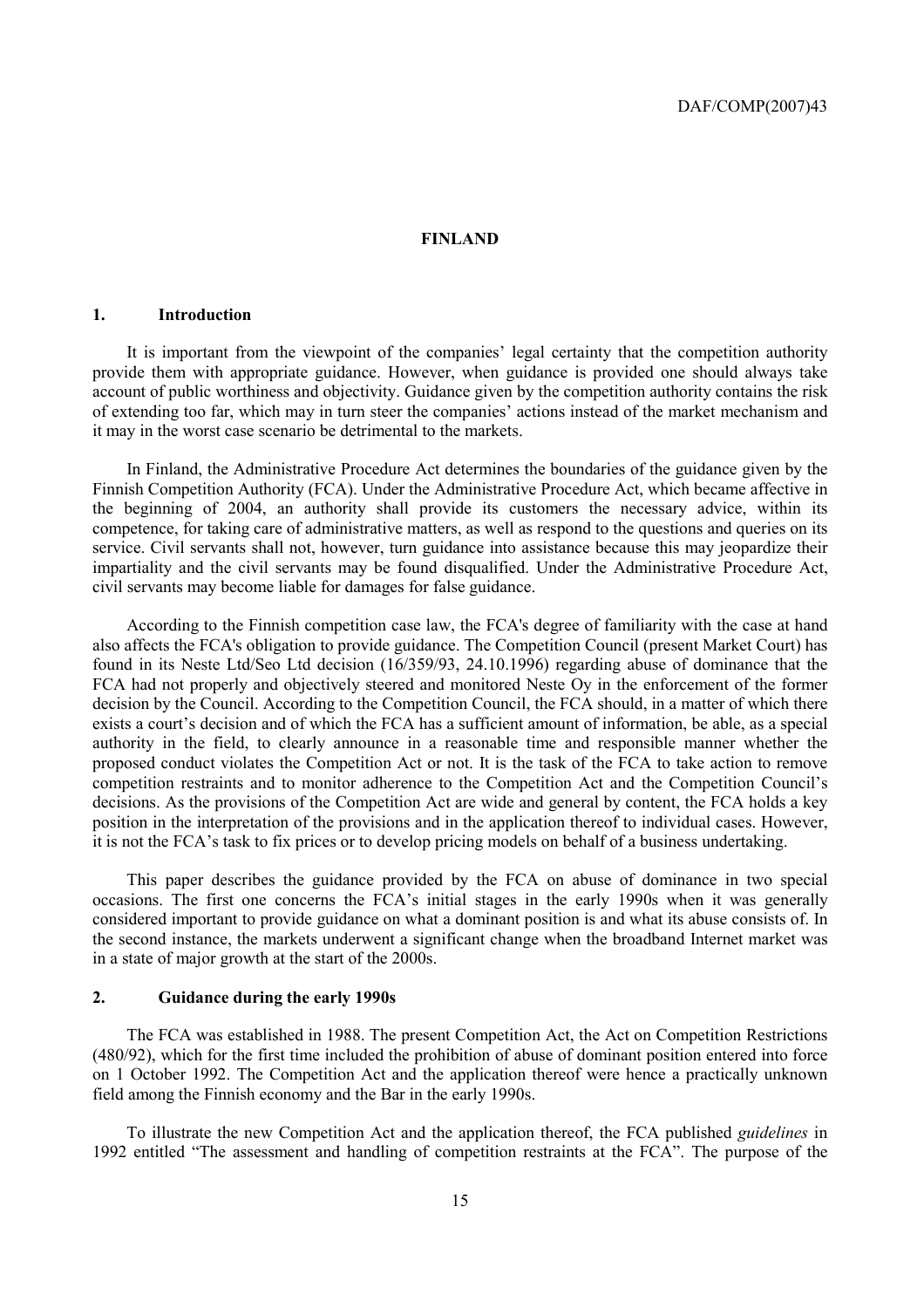guidelines was to provide business undertakings with information on the principles which the FCA adheres to when it assesses the harmfulness of competition restraints and handles prohibited competition restraints. The guidelines stated that they were not extensive or legally binding of the competition authorities. The guidelines contained 75 pages, of which one third was taken up by the assessment of a dominant position and the abuse thereof.

The guidelines did not attempt to create a formal *safe harbour* for the definition of a dominant position; instead, they sought to illuminate the economic principles – market structure, company conduct and the special features of the market – to which attention is paid when a dominant position is assessed. As for abuse of dominance, it was not found that certain practices were competition restrictions *per se*; even here the assessment of economic impacts was stressed. Hence, instead of a tight *per se* point of view, the FCA has, from an early stage, sought to examine the economic impacts of the companies' conduct. The guidelines did not provide explicit guidance on when a company occupies a dominant position and when it has abused its position. The guidelines clearly increased the legal certainty of the business undertakings, however, by illuminating in detail the principles based on which a dominant position and the abuse thereof are assessed. It was – as it is still – important to get the undertakings to understand the economic and dynamic concept of dominance and abuse.

There was also a public register held at the FCA on companies occupying a dominant position. The maintenance of the register supplied the business undertakings with guidance on what kind of companies were found to occupy dominance. The assessments were made on a case-by-case basis and *no safe harbour* was formed in this context either. In practice, all the companies in the register held a market share exceeding 50 per cent, however. The benefit of the register was considered to be that it was easier to intervene with abuse of dominance cases, when the position of the companies had been defined in advance. It was realized rapidly, however, that each suspected instance of abuse required case-by-case and up-todate analysis and, in the end, the register was of no practical use. The maintenance thereof was gradually closed down in the mid-1990s.

In addition to securing the legal certainty of the companies in a dominant position, it was equally important to inform contender companies of potential instances of abuse. To this end, the FCA arranged so-called "competition clinic" events in association with the state provincial offices and federations of Finnish enterprises in 1995 and 1996, where the undertakings could receive direct guidance from the FCA. The FCA's decisions were also wider by content in the early stage and contained more descriptive elements aimed at securing legal certainty.

#### **3. FCA's guidance in the broadband Internet market**

The structure of the Finnish telecom markets is exceptional compared to many other countries in that, instead of one established fixed line incumbent, there are 43 local incumbents governing the local fixed network in Finland.

The FCA found it necessary to investigate the competitive situation in the broadband market in the beginning of the 2000s. This was because the broadband market began to rapidly expand in Finland at that time, and several complaints were lodged with the FCA. The situation was also affected by the fact that the national regulatory authority did not at the time have the powers to intervene with the competitive problems in the said market.

At the beginning of 2002, the FCA sent a questionnaire to the market operators and investigated potential competition problems. To prevent abuse of dominance, in June 2002, the FCA sent to all market operators a summary of the results of the questionnaire and its *advisory opinion*, in which the FCA reflected the findings against the Competition Act and previous case law, and gave interpretations and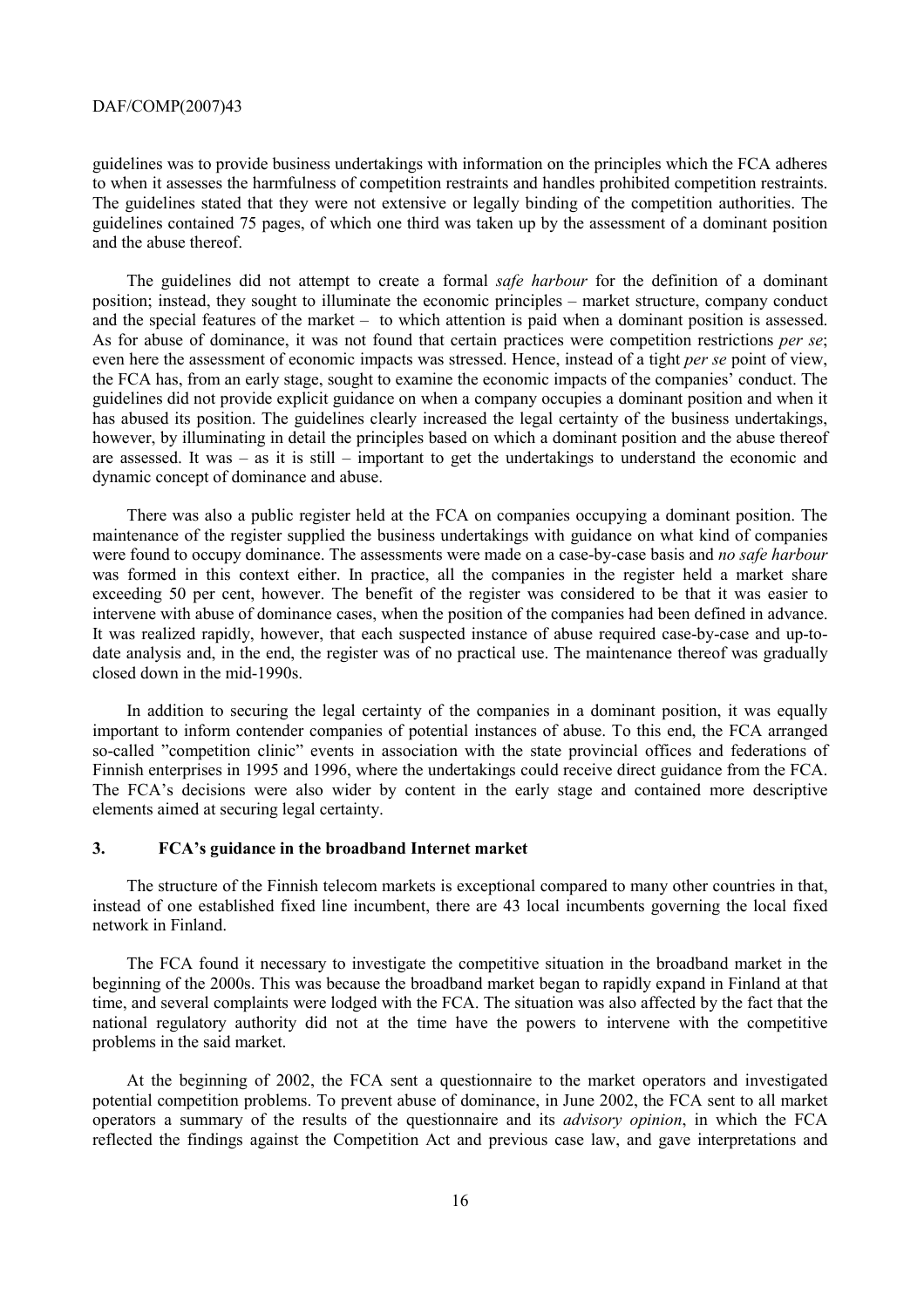guidance on the wholesale and retail provision of broadband connections by the local incumbents occupying a dominant position.

On the basis of the questionnaire, the major competition problem was considered to be the margin squeeze applied by the local incumbents. It later proved that the advisory opinion was not a sufficient measure, and that the only means to open up competition in the broadband market was the FCA's intervention with the terms of network lease by the local incumbents.

A separate competition law process with each 43 telecom operators would obviously have been an ineffective way to intervene with potential competition problems, so a solution was first sought through *negotiations*. In early 2003, the FCA combed through the terms of network wholesale access (LLU and bitstream access) of each local incumbent. The existence of a margin squeeze was quite clear in many instances. The wholesale access charges of vertically integrated operators could be clearly higher than the retail price.

In the context of the negotiations, the operators presented new price lists, of which the FCA made a rough assessment. With some companies, several rounds of negotiations were conducted. The FCA did not make a formal decision on whether the network charges complied with the law; after the negotiations, the responsibility for the lawfulness of the charges remained with the operators. Had it later become evident that the reduced network charges proposed at the meetings would have violated the Competition Act, the court would have probably considered the consultations with the FCA as a mitigating circumstance. In a strongly expanding market, however, it was important to reach quick results in opening up competition.

For guidance to succeed, the assessment on the margin squeeze had to be thorough and uniform, to prevent the dominant firms from controlling the negotiations and from obtaining regulatory capture. On the other hand, the situation also had to be avoided that market entrants would have achieved an unjustified advantage. Not every negotiation on the terms of the network lease ended up in a compromise; a proposal for a competition infringement fine had to be made on the conduct of one local incumbent. To increase transparency, the FCA issued *a press release* on the matter and delivered a public version of the proposal for the attention of all market operators.

The impacts of the negotiations on the market were highly positive: when the network charges of the local incumbents became reasonable in relation to the retail prices, competition and hence consumer choice in the broadband market increased significantly and retail prices came down. On the other hand, it also became a problem that the operators sought to follow the directions provided by the FCA in a subsequent market situation as well, and the pricing could then become distorted compared to the regular price dynamics in the market. It should be borne in mind here that, as mentioned above, there are 43 separate local broadband markets in Finland, so any assessment of prices shall consider the state of each local market. Some operators used the viewpoints presented by the FCA as a negotiation weapon in a market situation which did not correspond to the situation in which the FCA had formed its opinion. In late 2004, the market was still undergoing a forceful change, and the FCA saw it necessary to send the operators *a letter* in which it specified its opinions on the application of the Competition Act in the existing stage of development of the broadband market.

#### **4. Conclusions**

Under the Administrative Procedure Act, the FCA shall provide guidance. In practice, guidance takes place every day but it becomes particularly important in a situation where, in the context of a new Act or case law, there arises a need to secure the legal certainty of a business undertaking. Another important occasion for guidance is when a major change occurs in the market or when new markets arise, as it is important to define the ground rules at an early stage. Negotiations and adjustment are in such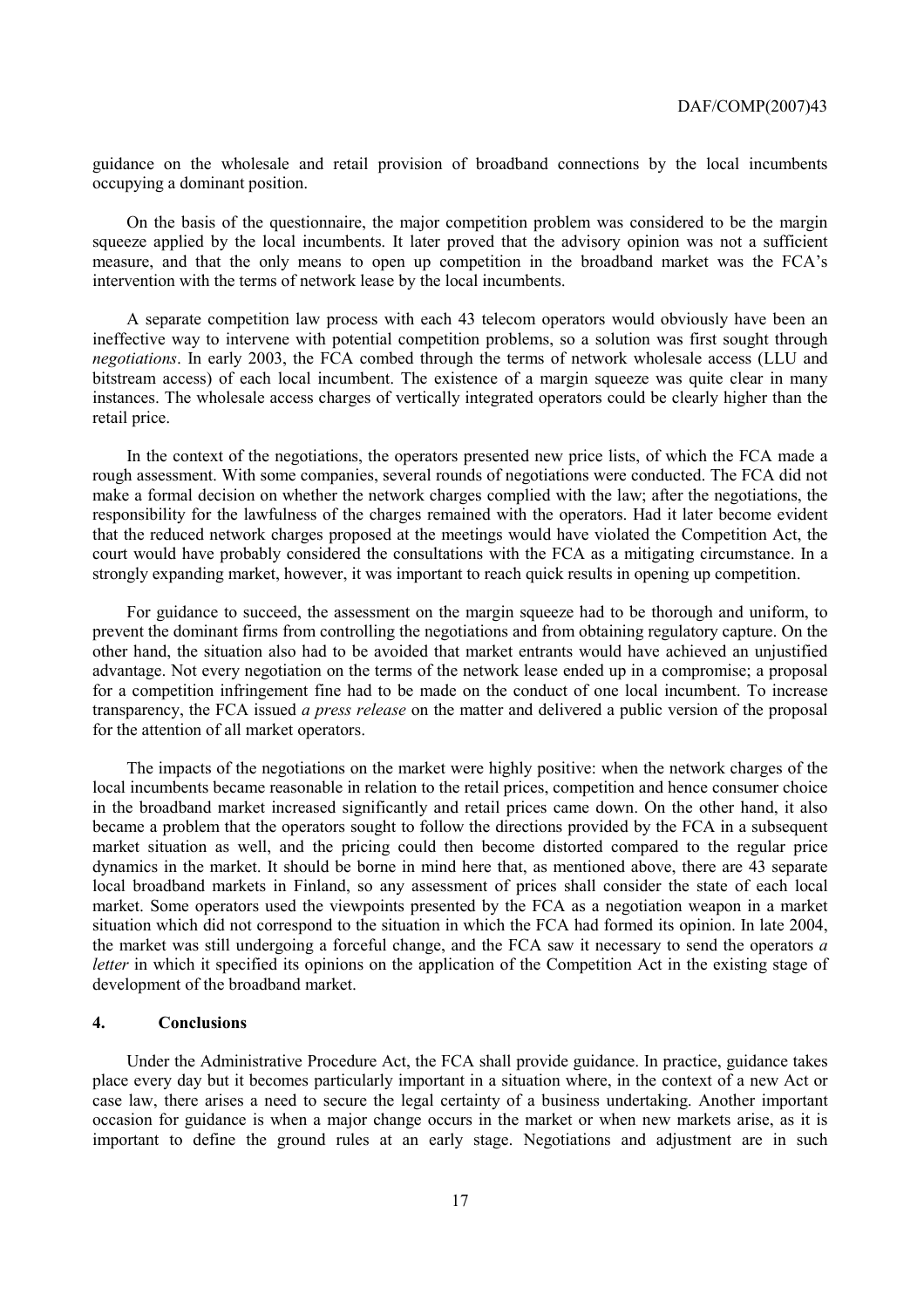circumstances clearly more effective than lengthy legal proceedings during which the market situation may become already distorted.

Both in the early 1990s situation and in the consultation provided on the broadband market it became clear that case law plays a major role in providing guidance. The quality of guidance and the companies' legal certainty clearly improve when it is possible to refer to the courts' decisions. The case law which had accumulated in Europe and the United States was typically used as a source in the FCA's early 1990s guidance. The first domestic competition law cases regarding the abuse of dominance obtained a major role in the mid-1990s. The situation in the broadband market was facilitated to a certain extent by the fact that the court had issued decisions obliging the parties to provide wholesale network access. These decisions assisted in the market definition and in the assessment of the market position and the abuse thereof. On the other hand the guidance was partially rendered problematic by the lack of domestic and foreign case law in the broadband market.

Competition authorities should be very careful when providing guidance. It is not the duty of the competition authority to fix prices or to develop pricing models. Market dynamics and incomplete and asymmetric information place major challenges on the provision of guidance. In the rapidly changing markets, a need arises for the FCA to specify and to adjust its guidance to the existing situation. As the provisions are loose, the setting of *safe harbours* and *per se* restrictions in abuse of dominance cases is often impossible. Effective consultation requires precedents from the courts and a sufficient amount of information on the suspected abuse and the state of the market.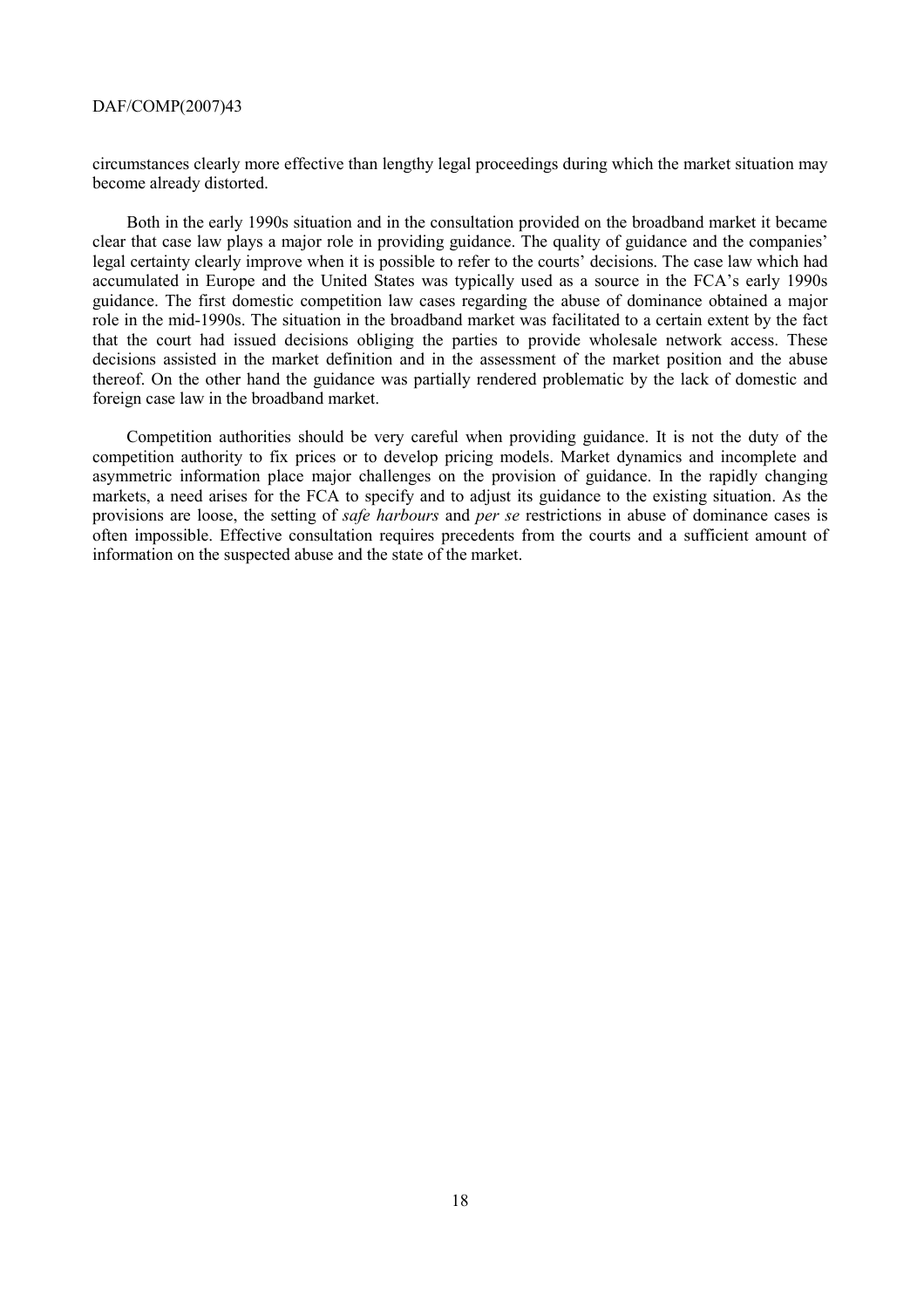#### **IRELAND**

#### **1. Introduction**

The Competition Act, 2002 empowers the Competition Authority to make official decisions in a number of areas. These can be divided into three categories:

- Enforcement Decisions
- Notices
- Declarations.

#### **2. Enforcement decisions**

Section  $30(1)(g)$  of the Competition Act, 2002 gives the Competition Authority the function of "carrying on such activities as it considers appropriate" to inform the public about competition issues. Accordingly, the Competition Authority occasionally decides to publish its economic and legal reasoning concerning selected investigations it has decided to close either because it has found no breach of the Competition Act, 2002 or settled the case.

The Competition Authority selects investigations for its enforcement decisions that:

- Create a precedent;
- Demonstrate the Competition Authority's approach to a particular competition issue on which it has not previously opined;
- Are of public interest  $(e.g., the investigation is in the public domain, the issue has been subject to  $e^{-\lambda}$ .$ considerable debate and discussion);
- Raise issues of interest or complexity.

During 2006, the Competition Authority published one Enforcement Decision which is available to download from the Competition Authority's website www.tca.ie. This non-infringement decision note highlights the economic effects-based approach employed by the Competition Authority in analysing alleged breaches of competition law particularly with regard to:

- The definition of dominance; and,
- The analysis of certain abuses exclusive agreements; excessive pricing.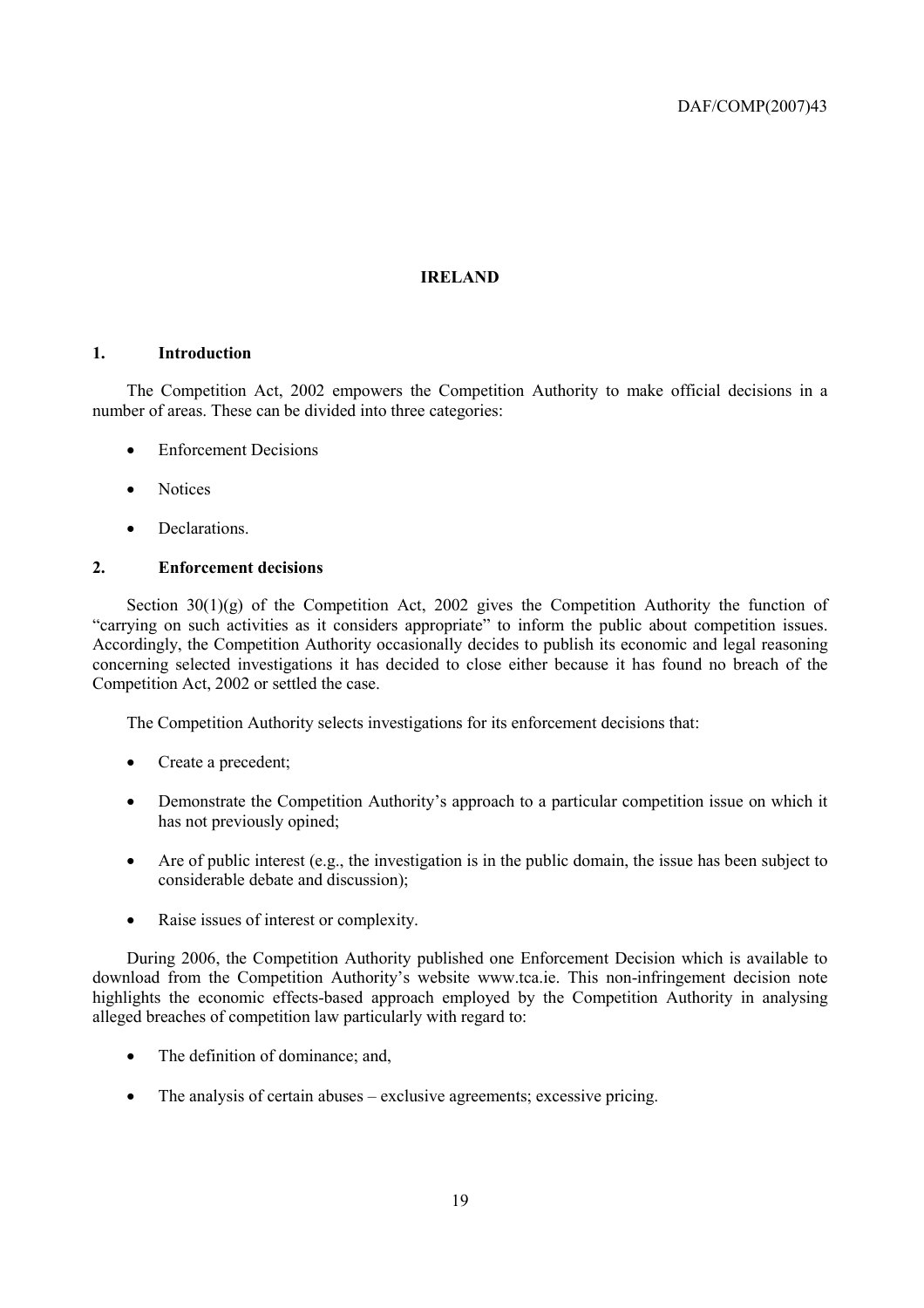#### *2.1 TicketMaster Ireland*

In March 2006, the Competition Authority published details of its investigation into alleged abuses of dominance by TicketMaster Ireland.

The Competition Authority's investigation focused on the market for outsourced ticketing services for events of national or international appeal in the island of Ireland. Following its investigation, which lasted over two years, the Competition Authority concluded that TicketMaster Ireland's conduct did not constitute an abuse of a dominant position (contrary to Section 5 of the Competition Act, 2002); nor do the agreements between TicketMaster Ireland and the two largest promoters prevent, restrict or distort competition (contrary to Section 4 of the Competition Act, 2002).

The Competition Authority's investigation did highlight one issue of potential concern relating to the degree of transparency in ticket price information. However, an absence of transparency in price information does not constitute a breach of competition law. Therefore the Competition Authority brought this issue to the attention of the Office of the Director of Consumer Affairs and the National Consumer Agency.

The Competition Authority's investigation was prompted by complaints from thousands of consumers (including a complaint petition signed by in excess of 8,000 individuals) concerning:

- The price or face value of tickets sold by TicketMaster Ireland;
- The level of TicketMaster Ireland's booking fees. These fees are payable by the end consumer when purchasing a ticket. The booking fee depends on the method of purchase (i.e., Internet/telephone, event venue box office, or retail agent). In 2004, for example, TicketMaster Ireland's booking fees varied from zero to a maximum of  $\epsilon$ 5.95 per ticket; and
- The alleged exclusive agreements between TicketMaster Ireland and the two largest event promoters currently operating in the island of Ireland, MCD Productions Limited and Aiken Promotions.

The Competition Authority concluded that the promoter, in conjunction with the artist, sets the price or face value of the ticket sold by TicketMaster Ireland. High-profile artists perform only a limited number of concerts worldwide each year. Promoters in the island of Ireland compete aggressively with promoters in other countries to convince high-profile artists to perform in Ireland by offering them sufficiently attractive terms. Therefore, high-profile artists have strong bargaining power in their negotiations with promoters and can command substantial appearance fees, which, in turn, reflects the ticket price that end consumers pay.

TicketMaster Ireland currently accounts for 100% of the market for outsourced ticketing services for events of national or international appeal. However, TicketMaster Ireland is constrained from exploiting this position because:

- MCD Promotions and Aiken Promotions have the incentive to minimise the booking fee charged by TicketMaster Ireland to the end consumer. Outsourced ticketing services are like any other input purchased or contracted by the promoters for the concert or other event package they put together for sale to the consumer; and
- MCD Promotions and Aiken Promotions have strong countervailing buyer power vis-à-vis their ticketing service provider, TicketMaster Ireland. If TicketMaster Ireland will not agree to the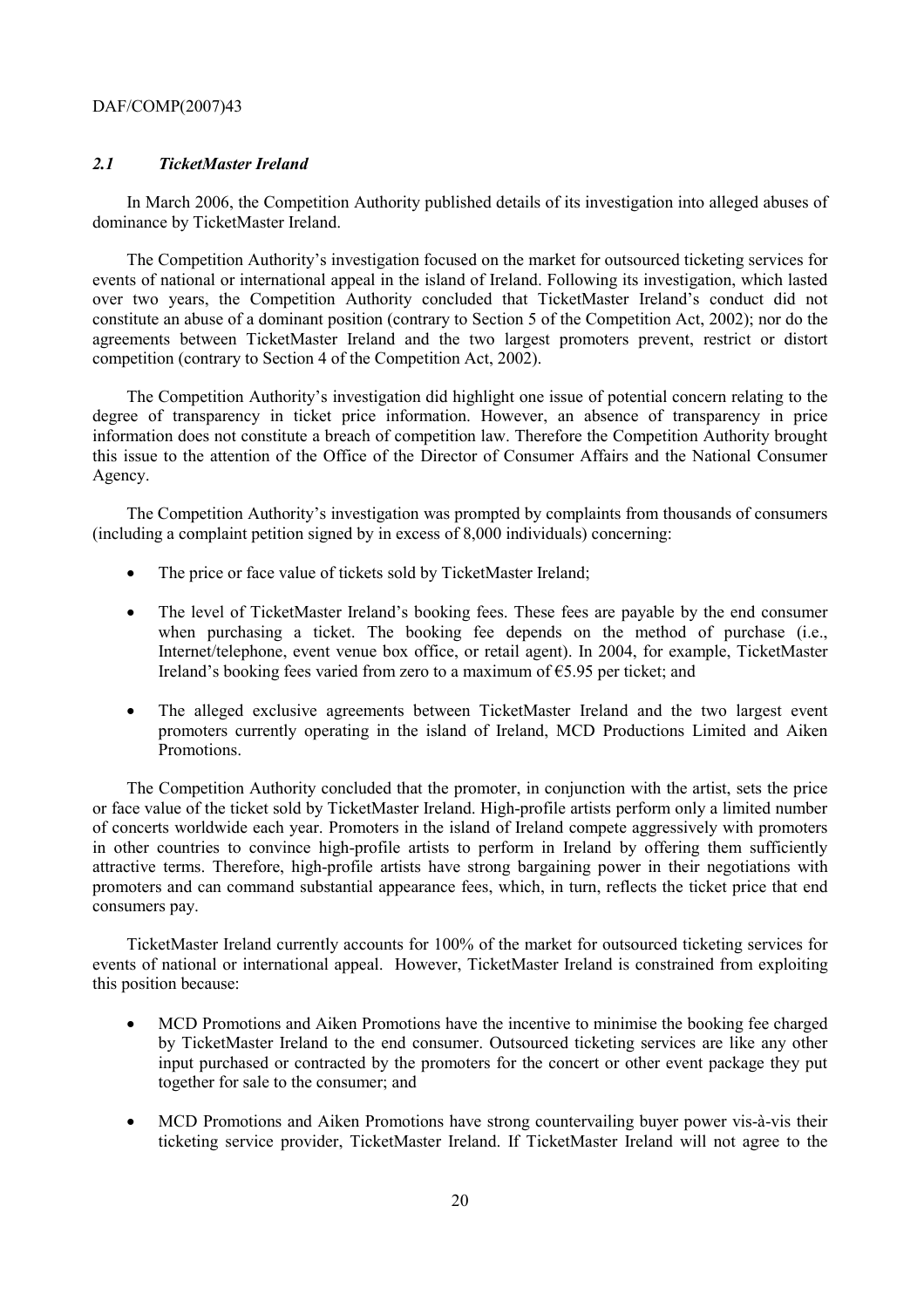booking fees demanded by the two major promoters, they can credibly threaten to either switch to another ticketing service provider or set up their own ticketing facilities

Based on its investigation, the Competition Authority concluded that MCD Promotions and Aiken Promotions have both the incentive and the ability to minimise booking fees charged by TicketMaster Ireland to the end consumer. Therefore, TicketMaster Ireland does not appear to be able to exercise market power by behaving independently of its customers (i.e., the promoters) by charging higher booking fees to the end consumer.

#### **3. Notices**

Section 30(1)(d) of the Competition Act, 2002 gives the Competition Authority the function of publishing Notices containing practical guidance as to how to comply with the provisions of the Competition Act, 2002.

The purpose of a Notice is to give guidance to businesses and legal practitioners on the Competition Authority's views on how the Competition Act applies in particular circumstances. Notices have no legal effect and are for guidance purposes only. It is ultimately a matter for the courts to decide whether or not a breach of the Competition Act, 2002 has occurred.

#### *3.1 Guidance in respect of collective negotiations relating to the setting of medical fees*

In January 2007, the Competition Authority published a guidance note under Section 30(1) (d) of the Competition Act, 2002 in respect of collective negotiations relating to the setting of medical fees.

In September 2005, the Competition Authority concluded an investigation into the way in which fees for consultants' services are negotiated between consultants and private health insurers. The Competition Authority's view from that investigation was that the actions of the consultants' representative body, namely the Irish Hospital Consultants Association ("the IHCA"), in the context of those negotiations, amounted to price fixing in breach of Section 4(1)(a) of the Competition Act, 2002. The Competition Authority issued a letter of initiation outlining its view to the IHCA and a settlement was subsequently reached between the Competition Authority and the IHCA on 27th September 2005 ("the Agreement and Undertaking").

The Competition Authority published a consultation document in January 2006 to determine the scope of guidance that could be provided in respect of collective negotiations relating to the setting of medical fees. The consultation arose as a consequence of the Agreement and Undertaking furnished by the IHCA to the Competition Authority as the IHCA had requested additional guidance on compliance as part of the settlement. The aim of the Consultation Document was to get a better understanding of the way in which fees for consultants' services are negotiated between consultants and private health insurers.

The Competition Authority is concerned that within the discussions that take place between hospital consultants (and their representative bodies such as the IHCA and IMO) and private health insurers, there may be conduct amongst consultants which breaches the Competition Act, 2002. The objective of the Competition Authority issuing guidance is to ensure that consultants are aware of the prohibitions contained in the Competition Act, 2002 as they apply to them and to assist them in complying with the Competition Act, 2002.

#### **4. Declarations**

The Competition Act, 2002 permits the Competition Authority to declare in writing that a specified category of agreements, decisions or concerted practices complies with certain conditions, set out in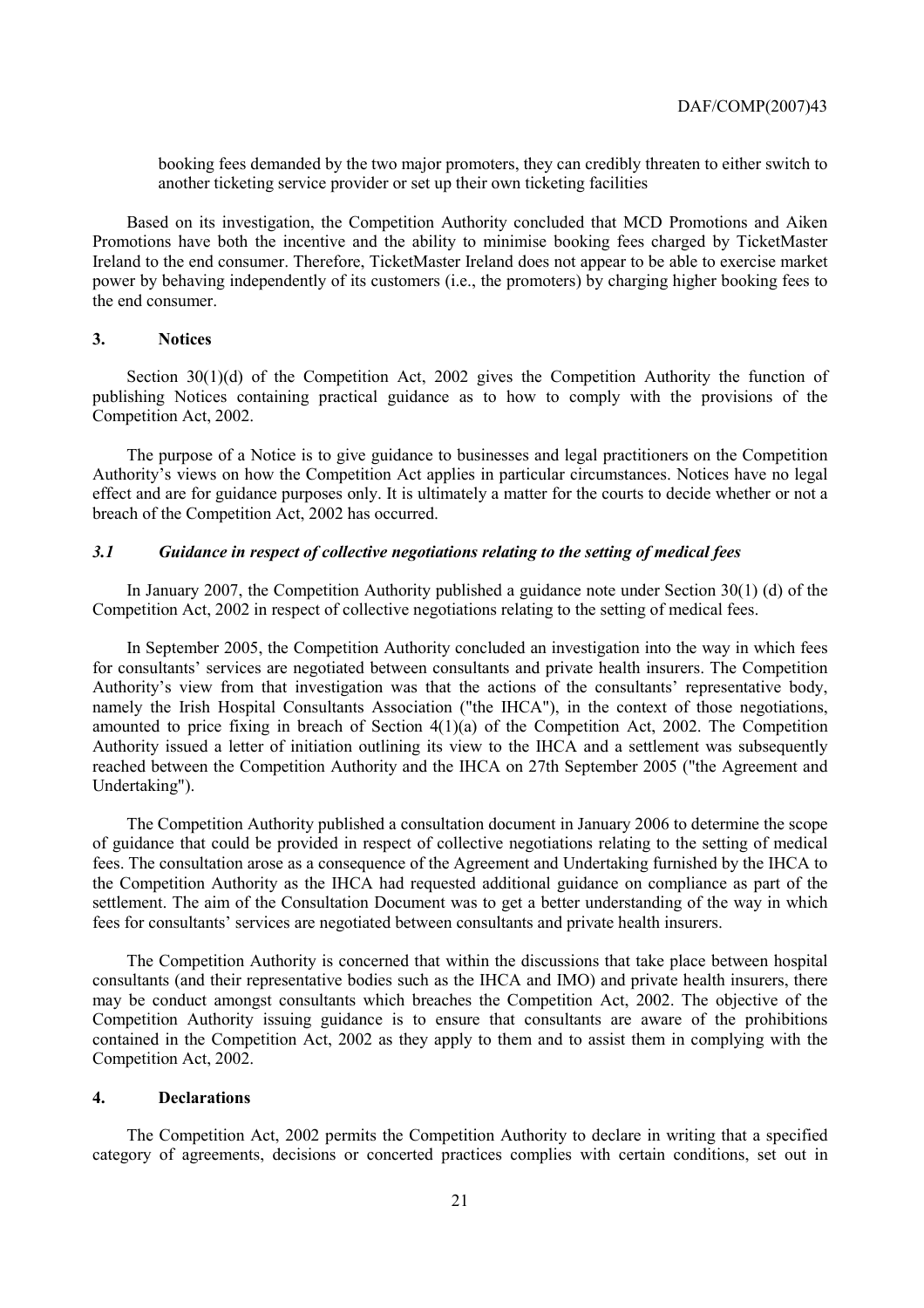Section 4(5) of the Act. The effect of such a Declaration is that agreements within the category in question are not prohibited by Section 4 of the Act.

#### *4.1 Declaration on the cylinder LPG market*

In 2005, the Competition Authority published a Declaration concerning exclusive purchasing agreements for cylinder liquefied petroleum gas (LPG). Under the Competition Act, 2002, complying fully with the terms of the Declaration will give suppliers of cylinder LPF a safe harbour from prosecution under competition law. The Competition Authority's Declaration limits exclusive agreements in the cylinder LPG market to two years.

The Competition Authority has issued this Declaration following a review of how this market has worked over a ten-year period between 1994 and 2004. This review has highlighted a contrast between positive competition developments between 1994 & 1999 and an apparent decline in competition between  $1999$  and  $2004$ .

The Declaration for the cylinder LPG market entered into force on 1st April 2005 and expires on 31st March 2015 (with a review after 5 years). A copy of the Declaration is available from the Competition Authority's website www.tca.ie.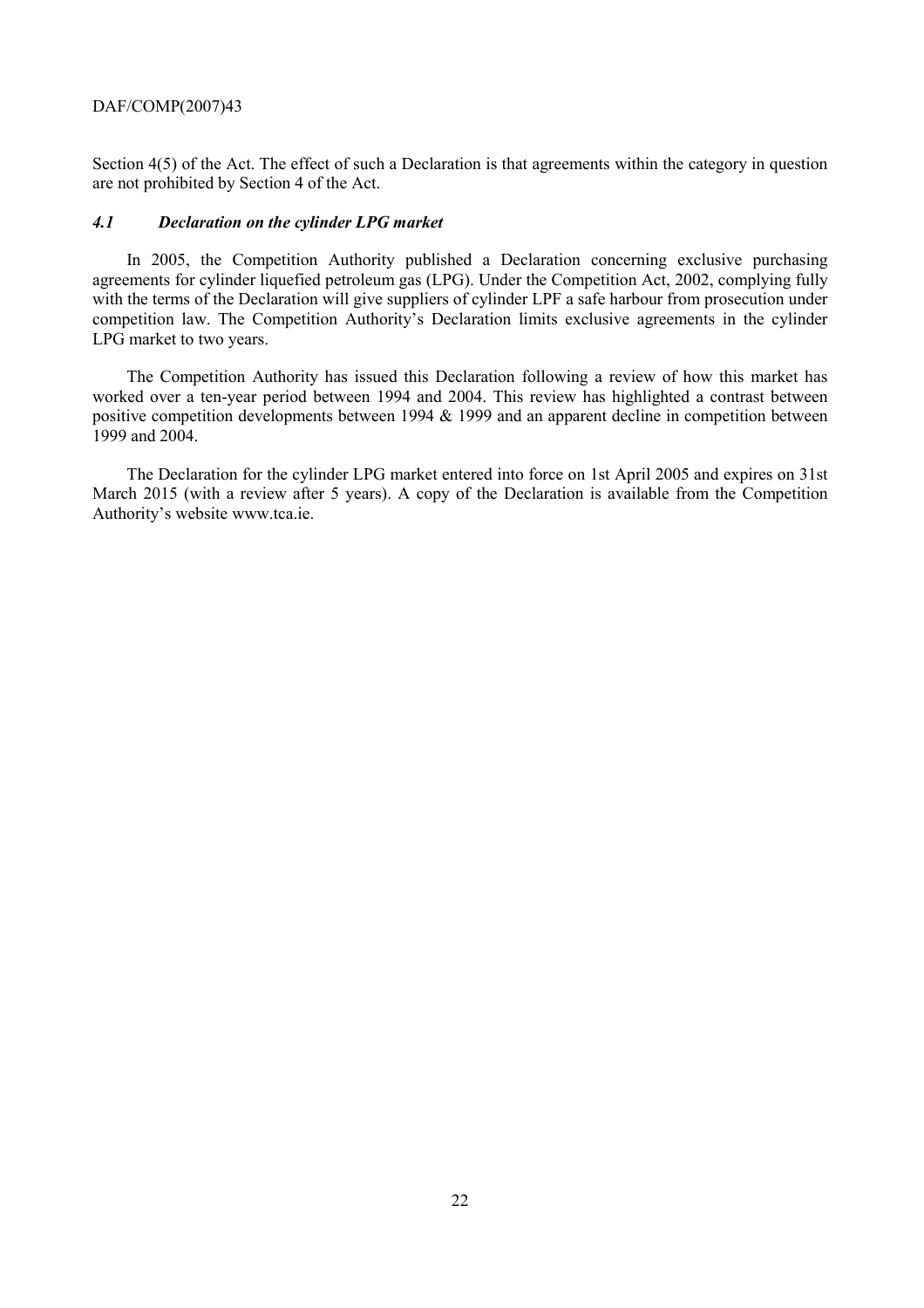#### **JAPAN**

#### **1. Private monopolization**

#### *1.1 Overview of the provision*

The Antimonopoly Act ("AMA") prohibits as private monopolization "such business activities, by which any entrepreneur, individually or by combination or conspiracy with other entrepreneurs, or in any other manner, excludes or controls the business activities of other entrepreneurs, thereby causing, contrary to the public interest, a substantial restraint of competition in any particular field of trade."

"Exclusion" in this definition is interpreted as making it difficult for other companies to continue their business activities or prevent other companies from entering the market. And "control" is construed as depriving other companies of their freedom of decision-making concerning their business activities and forcing them to obey the controller's intent.

As to "substantial restraint of competition" in this definition, the case law states "restraining competition substantially means bringing about a situation in which competition itself has significantly lessened and thereby a specific company or companies can control the market by determining freely, to some extent, prices, qualities, volumes, and various other terms on its or their own volition." (Tokyo High Court, December 9, 1953)

#### *1.2 Private monopolization and unfair trade practices*

The AMA regulates anticompetitive unilateral conduct not only by the provision of Private Monopolization but also by the provision of Unfair Trade Practices.

Such unilateral conduct as transaction with a dominant firm's trading partners on condition that the trading partners shall not deal with its competitors is prohibited as private monopolization if it uses this kind of conduct, excludes its competitors from a particular market, and causes substantial restraint of competition in the market. Even if the conduct does not cause substantial restraint of competition, such conduct would be illegal as an unfair trade practice when an influential firm in a market engages in such conduct and thereby tends to impede fair competition by reducing the business opportunities of its competitors and making it difficult for them to easily find alternative trading partners.

Specific acts are designated as unfair trade practices by the Japan Fair Trade Commission ("JFTC") within certain conditions of the AMA. Unfair trade practices that could be used as a means of private monopolization include "interference with a competitor's transaction" (Item 15 of the Designation of Unfair Trade Practices), "unjust dealings on restrictive terms" (Item 13), "unjust dealings on exclusive terms" (Item 11), "tie-in sales" (Item10), "unjust low price sales" (Item 6), "discriminatory pricing" (Item 3).

#### *1.3 Criteria for private monopolization, including safe harbor*

A "market dominant position" is not a requirement for private monopolization in the AMA. Meanwhile, as mentioned above, the court said "restraining competition substantially means bringing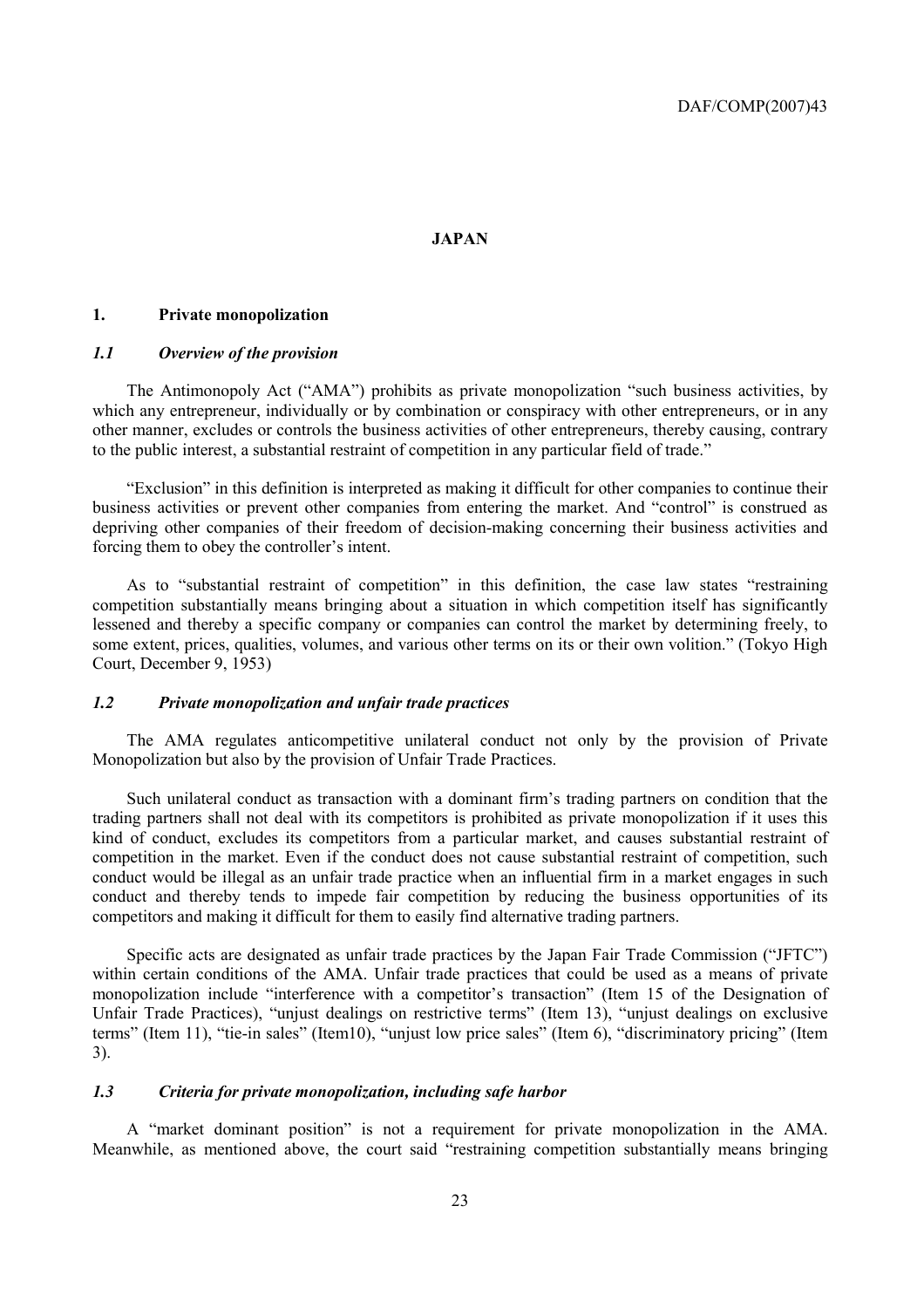about a situation in which competition itself has significantly lessened and thereby a specific company or companies can control the market by determining freely, to some extent, prices, qualities, volumes, and various other terms on its or their own volition." Thus, a company that can bring about such a situation is generally thought to be in a market dominant position.

In general, a situation in which competition is substantially restrained is determined by the following aspects to be comprehensively considered: the details of conduct by a company, the impact of the conduct on a market, an industry environment in which the company is doing business, a market share of the company in each field of trade, a supply and demand side environment, imports and substitutes, new entries, and so on.

Thus, in Japan, so-called safe harbor does not exist that warrants legality by certain criteria such as a market share.

Incidentally, legal measures were taken on companies that had a 70% or more market share in many private monopolization cases.

#### **2. JFTC's efforts to enhance predictability and transparency**

#### *2.1 Guidelines*

With an aim to prevent the violation of the AMA by companies and trade associations and promote appropriate business activities by them, the JFTC has developed and publicized various guidelines, such as "Guidelines Concerning Distribution Systems and Business Practices" (July 1991), identifying specific business activities that could violate the AMA. Some of the recent guidelines are as follows:

- Guidelines for Proper Electric Power Trade (Developed in December 1999 and revised in July 2002, December 2005 and December 2006; in cooperation with METI.)
- Guidelines for Proper Gas Trade (Developed in March 2000 and revised in August 2004; in cooperation with METI.)
- Guidelines for Promotion of Competition in the Telecommunications Business Field (Developed in November 2001 and revised in December 2002 and June 2004; in cooperation with MIC.)
- Guidelines for the Use of Intellectual Property under the Antimonopoly Act (The draft version was released in April 2007, seeking public comments until June 7, 2007.)

#### *2.2 Responses to consultations by businesses*

In order to prevent violation of the AMA, the JFTC has provided explanations on the details of the AMA in response to consultations by companies and trade associations as to specific business activities they intend to conduct.

#### *2.3 Law enforcement*

Law enforcement by competition authorities yields the direct effects of eliminating acts that restrain competition and maintaining and promoting fair and free competition in the markets. It may also bring about the indirect effects of defining the scope of regulations and thus preventing infringements by other companies. Some of the recent cases of private monopolization are as follows: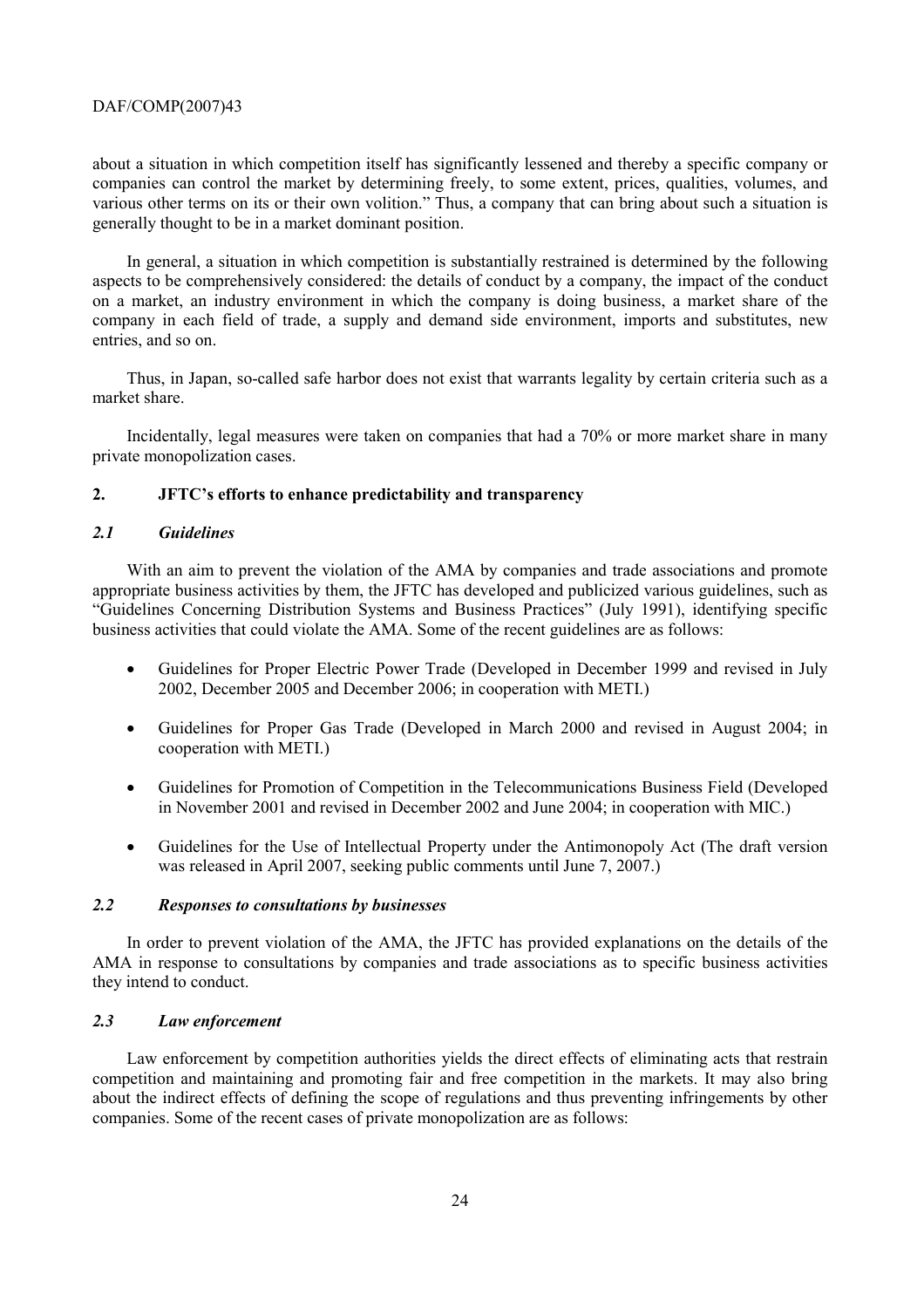- Intel Corporation compelled PC manufacturers not to buy CPUs manufactured by its competitors in the PC CPU sales market. (The recommendation decision was issued on April 13, 2005.)
- USEN Corporation and another company took customers away intensively from their competitor in the field of music broadcast services for business establishments. (The recommendation decision was issued on October 13, 2004.)
- Nippon Telegraph and Telephone East Corporation obstructed the entry of other telecommunications companies into the market of communication services using optical fiber facilities. (The hearing decision was issued on March 26, 2007.)

#### **3. Conclusions**

If competition authorities enforce competition laws without consideration to predictability and transparency for businesses, they may not be able to determine which acts would be in conflict with the laws and consequently refrain from performing even acts that would promote competition. They may also be involved in infringement without knowing that their acts are illegal. Therefore, it is important to secure predictability and transparency for businesses from the standpoint of maintaining and promoting sound competition.

As mentioned above, the JFTC has been making efforts to identify specific business activities that violate the AMA through responding to consultations by businesses as well as developing various guidelines and revising them as needed. Meanwhile, the scope of regulations on private monopolization has been defined through the JFTC's handling of individual cases.

The JFTC will continue its efforts to improve predictability and transparency concerning regulations on private monopolization restrictions by further accumulating specific cases.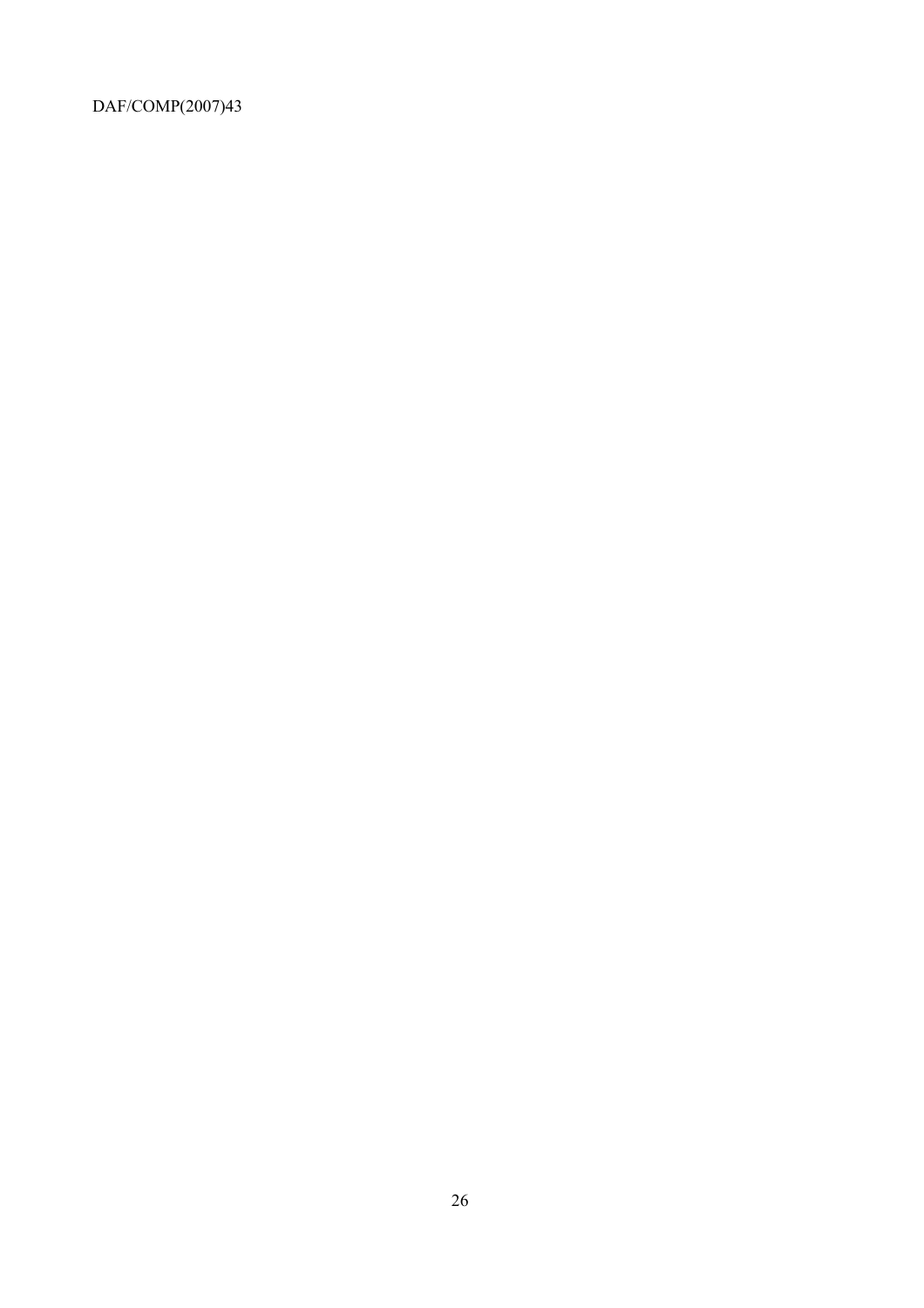#### **KOREA**

#### **1. Introduction**

The term "market dominant enterprise" means any enterprise holding market dominance who can determine, maintain or change the prices, quantity or quality of commodities or services or other terms and conditions of business as a supplier or customer in a particular business area individually or jointly with other enterprises (Article 27 of the Monopoly Regulation and Fair Trade Act (hereinafter, MRFTA)).

Previously, the Korea Fair Trade Commission (hereinafter, KFTC) annually designated market dominant enterprises in each market in advance, but since the abolition of the advanced designation system in 1999, the KFTC has been determining whether an enterprise is market dominant case by case. However, the KFTC presumes an enterprise to be a market dominant enterprise if its market share is 50 percent or more or if the total market share of less than three enterprises is 75 percent or more (Article 4 of the MRFTA).

Since a market dominant enterprise is in a position to have a decisive influence on determining price or quantity of goods and services and terms of transactions, its abuse of market dominance is more heavily sanctioned than other unfair trade practices. More specifically, an enterprise violating Article 23 of the MRFTA on "Prohibition of Unfair Business Practices (except for acts of assisting a person with a special interest or other companies through unfair means stipulated in Article 23 (1) 7)" is imposed with a surcharge not exceeding the amount equivalent to two percent of the turnover determined by Presidential Decree as stipulated in Article 24-2 of the MRFTA. Nevertheless, an enterprise engaged in abuse of market dominance in violation of Article 3-2 of the MRFTA is imposed with a surcharge not exceeding the amount equivalent to three percent of the turnover determined by Presidential Decree as provided by Article 6 of the MRFTA.

This report introduces how the KFTC is effectively providing guidelines on abuse of market dominance to businesses.

#### **2. The KFTC's experience**

#### *2.1 Establishment of criteria for review of abuse of market dominance*

The KFTC enacted criteria for review of abuse of market dominance in September 2000 (first amendment made in May 2002). According to the criteria, the relevant market is defined first taking into account the area, stage, partner of the suspicious transaction, and etc. Then whether an enterprise is market dominant is determined based on the market share, existence and degree of entry barrier, relative size of competitors, likelihood of cartel creation by competitors, existence of similar products and adjacent market, market foreclosure power, financial capacity, and etc. In addition, the criteria divide abuse of market dominance into different types with specific criteria for determination of the type of abuse.

A market dominant enterprise's abuse of market dominance includes a) an act determining, maintaining or changing unreasonably the price of commodities or services, b) an act unreasonably controlling the sale of commodities or provision of services, c) an act unreasonably interfering with the business activities of other enterprises, d) an act unreasonably impeding the participation of new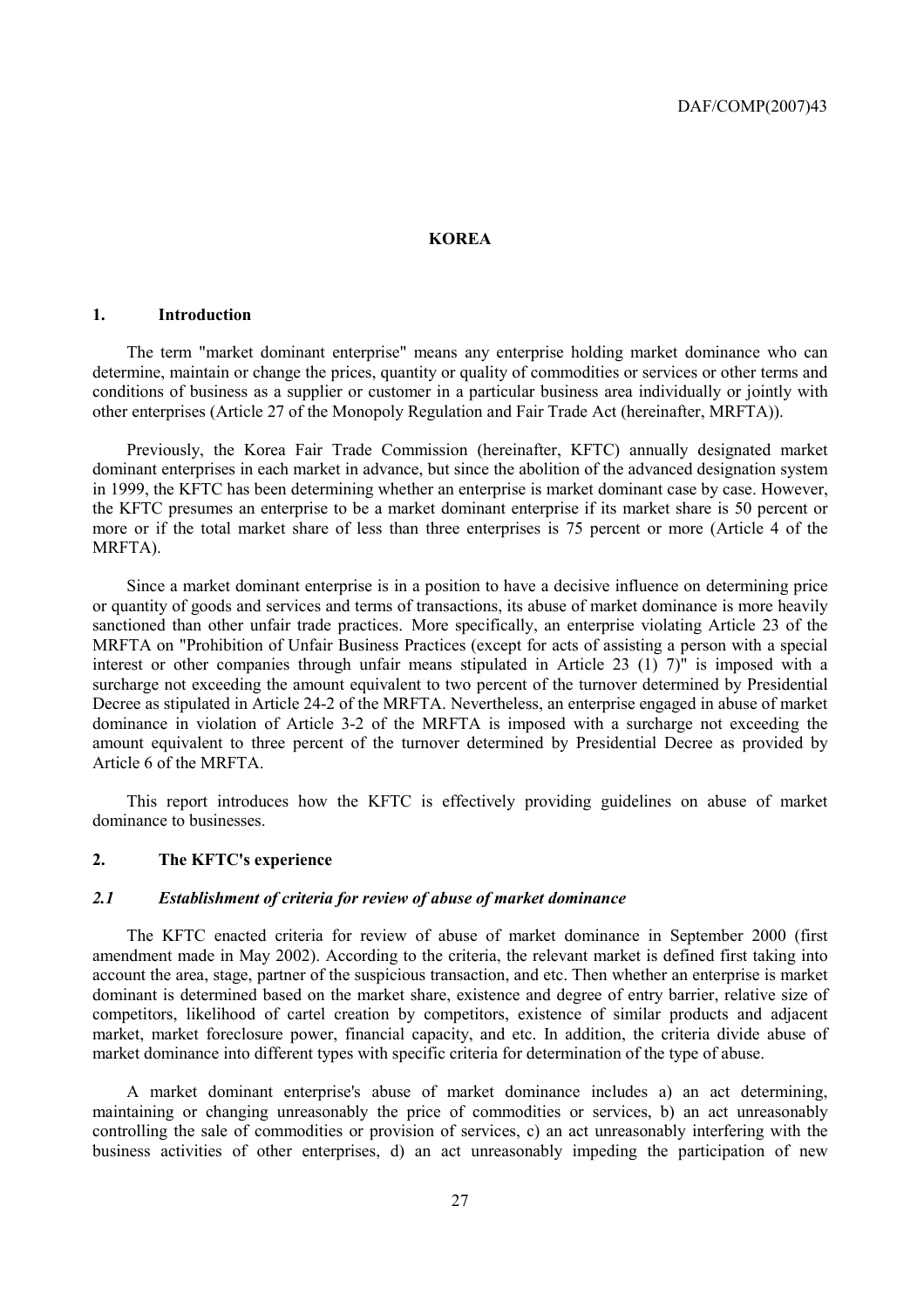competitors and e) an act unfairly excluding competitive enterprises, or which might considerably harm the interests of consumers (Article 3-2 of the MRFTA).

#### *2.2 Application of legal safe harbor concerning dominant position*

The KFTC provides a safe harbor for acts that are thought to have little potential harm to competition. The enterprises who meet the conditions of the safe harbor are considered to have no anti-competitive influence and thus are free from the KFTC's review. The safe harbor is provided for in Article 2 (7) of the MRFTA, which excludes "an enterprise whose annual total sales or purchases are less than one billion won in a particular business area" from being a market dominant enterprise. The KFTC has proposed an amendment bill to raise the safe harbor to "an enterprise whose annual total sales or purchases are less than four billion won," which is currently in the public notification stage of legislation.

#### *2.3 Education of enterprises*

Effective regulation of market dominant enterprises' abuse of market dominance requires not only strict law enforcement on their illegal practices but also preventive efforts of inducing voluntary compliance of market dominant enterprises with the competition law.

With this in mind, the KFTC has been continuously educating executives and employees of concerned businesses on the criteria of a market dominant enterprise, types of abuse of market dominance and punishment. The KFTC's Chairman is leading this effort emphasizing this matter at various lectures and events, and the Vice Chairman and Director General-level executives are active as lecturers on these issues. Meanwhile, the Monopoly Regulation Team members, including the Director, are providing intensive education to corporate executives in a discussion format, sharing their experience of investigating and handling abuse of market dominance cases.

#### *2.4 Policy customer relationship management*

The KFTC operates policy customer relationship management system targeted at the executives of companies meeting the criteria of market dominant enterprises, in consideration of the provision on presumption of market dominant enterprise. The KFTC is strengthening its e-mail service to policy customers, in addition to various other forms of information provision including regular leaflets on major abuse of market dominance cases in Korea and abroad.

As a result of these efforts, there is now increasing interest of the concerned companies in the issue of abuse of market dominance with the policy customers' e-mail opening rate reaching more than 90 percent.

#### *2.5 Preliminary business review request system*

There are in fact many cases where market dominant enterprises violate the law due to their lack of understanding of the competition law or their misjudgment. In order to enhance predictability for companies and to prevent damages caused by abuse of market dominance, the KFTC introduced the Preliminary Business Review Request System in 2004. Under the system, a market dominant enterprise requests the KFTC's review of anti-competitiveness of a business practice (especially, whether it is considered abuse of market dominance) before it actually happens, upon which the KFTC reviews the practice and tells the enterprise whether the practice is lawful or not. The review results are an official view of the KFTC and, therefore, the KFTC will not take legal measures afterwards against the practice that was recognized to be legal in the preliminary review.

Since the system has a short history, no preliminary review request has been made yet. Nevertheless, the KFTC is actively promoting the system among enterprises and is receiving increasing number of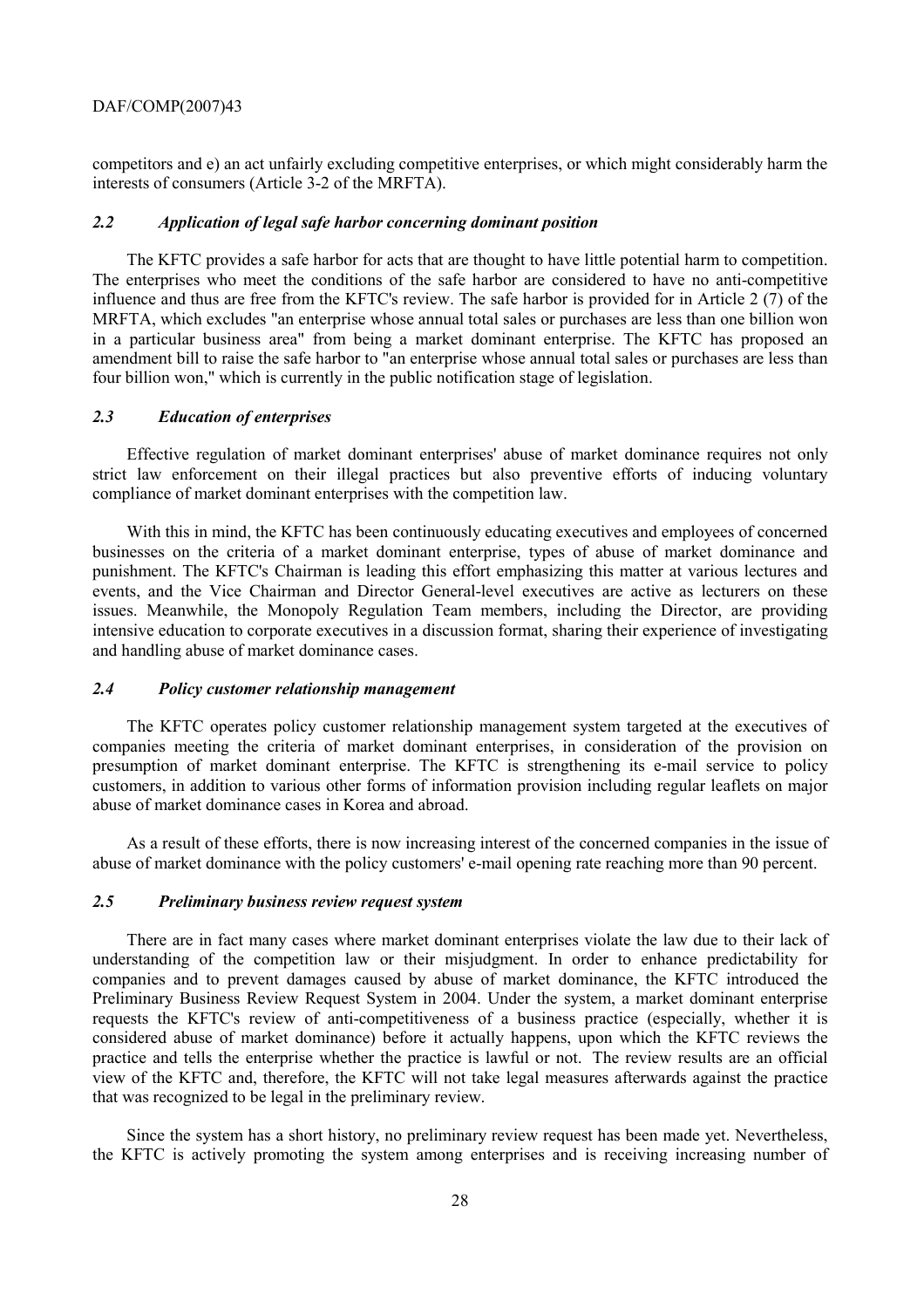inquiries about this system. Once the system is actively put into use, it is expected to serve as one of the most effective guidance tools for abuse of market dominance.

#### *2.6 Issue of press release on major abuse of market dominance cases*

To raise awareness on the harms of abuse of market dominance and the need to regulate such practice, the KFTC issues press release on case summary, investigation process and imposed remedies through the KFTC webpage and media. Recent examples of the KFTC's press release on abuse of market dominance case include Microsoft's abuse of market dominance<sup>1</sup> and Hyundai Motors' abuse of market dominance<sup>2</sup>.

#### *2.7 Promotion through various study groups*

There are many active study groups within the KFTC including Competition Forum, Study Group on Market Dominance and Study Group on Antitrust Cases. These study groups have lively discussions on the theories, precedents and overseas examples related to abuse of market dominance<sup>3</sup>. Executives of the concerned company and related experts are invited to the study group and participate actively in the discussion. The study groups provide a good opportunity for them to learn about the KFTC's commitment to eradication of abuse of market dominance and policy direction.

<sup>|&</sup>lt;br>|<br>| Please refer to http://ftc.go.kr/data/hwp/micorsoft\_case.pdf for more information.

<sup>2</sup> Hyundai Motors limited its sales agents' store moving, expansion and recruitment while forcefully imposing excessive sales targets. The KFTC decided this to be an abuse of market dominance and imposed corrective orders with a surcharge of 23 billion won (Jan. 2006)

<sup>3</sup> In Sep. 2006, the KFTC held an international seminar on abuse of market dominance and EC DG COMP Phillip Lowe lectured on EC's regulation of abuse of market dominance. Many corporate executives, lawyers and other outside experts participated in the seminar and discussed the issue of abuse of market dominance.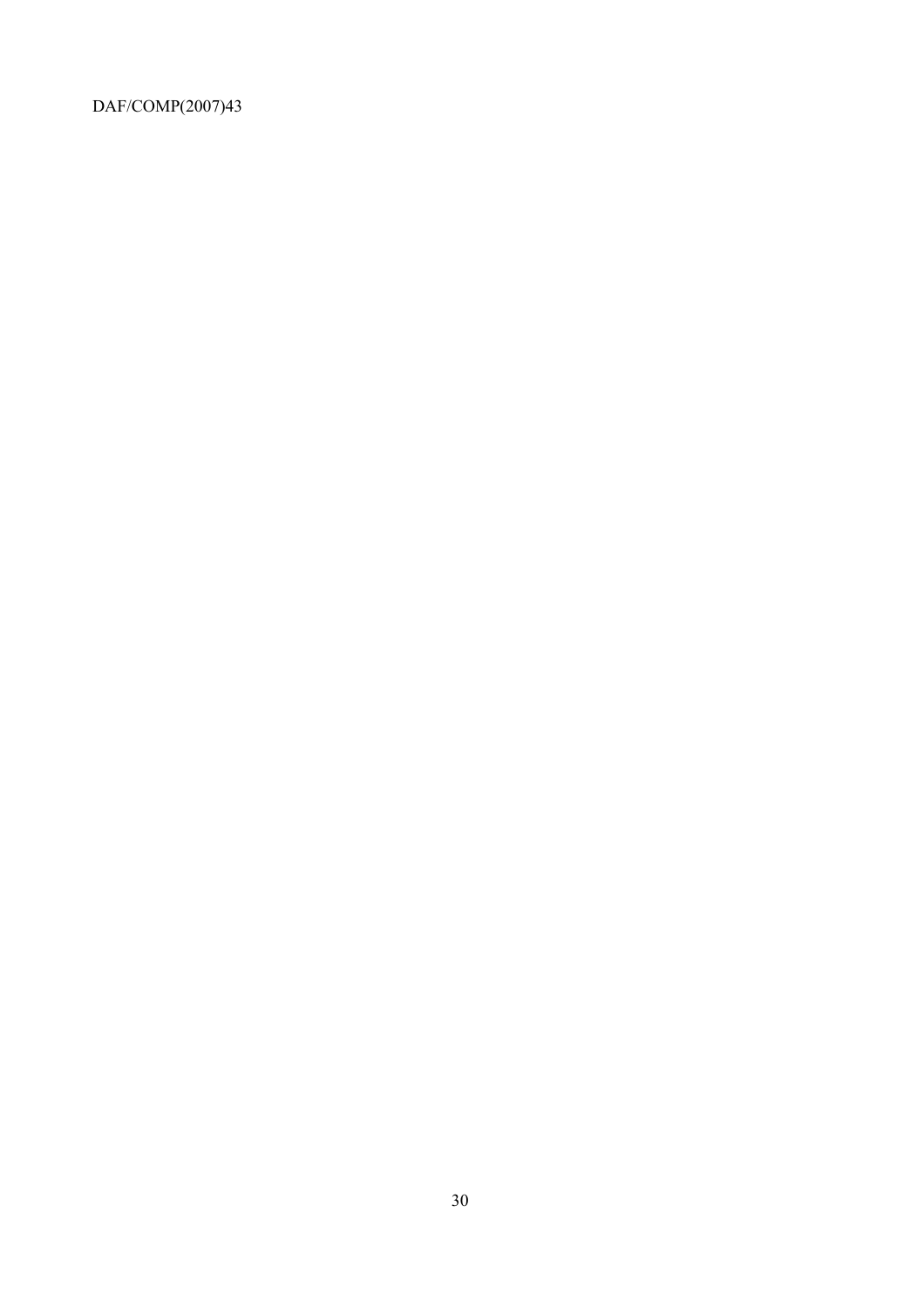#### **NETHERLANDS**

#### **1. Introduction**

In this paper some comments are offered on the issue of guidance regarding unilateral conduct. What follows is not an all-encompassing analysis, but a discussion of a few aspects that the Netherlands Competition Authority (hereafter: the NMa) considers to be relevant to the issue at hand.

#### **2. General view of the NMa regarding dominance and abuse**

With the introduction of the Dutch Competition Act of 1998, which is phrased in conformity with articles 81 and 82 of the EC-Treaty, the Dutch Parliament explicitly stated that Dutch competition law should neither be stricter, nor more lenient than European competition law. Hence, the NMa closely follows European case law and the Commission's decisions.

Article 24 of the Dutch Competition Act states that:

- Undertakings are prohibited from abusing a dominant position.
- The implementation of a concentration, as described in section 27, shall not be deemed to be an abuse of a dominant position.

The NMa has the opportunity to give priorities to cases that she deems the most important. These priorities will be in accordance with the NMa's points of view with regard to the application of article 24 of the Dutch Competition Act. For instance, the NMa supports the Commission's endeavour to 'modernize' the application of article 82; the NMa is convinced that a more 'effect oriented' approach is warranted.

The NMa considers the goal of unilateral conduct laws to be, generally speaking, the protection of the long term consumer interest through the protection of the competitive process. The protection of competitors is not seen as an end in itself.

Dominance is a prerequisite for the application of article 24. Conceptually, dominance is significant and durable market power. Dominance enables the firm to influence the market outcome by unilaterally being able to raise (market) prices and restrict (market) output, or, for that matter, reduce the quality, the range of products, or innovation.<sup>1</sup>

 $\mathbf{1}$ <sup>1</sup> Basically it means that output and (hence) price decisions are taken with little or no respect for direct competitors, potential competitors or consumers, in the sense that market demand is a given for the firm and can be exploited as such. Consumers may leave the market, but up to a point, the dominant firm is not restricted in its choice of price and output by these consumers; in a case of non-dominance a firm could not have permitted this loss of consumers. We would like to note that also in a case where a firm has competitors it can still be dominant: it may still have (residual) demand, such that a profit-maximizing price has an impact on the whole market.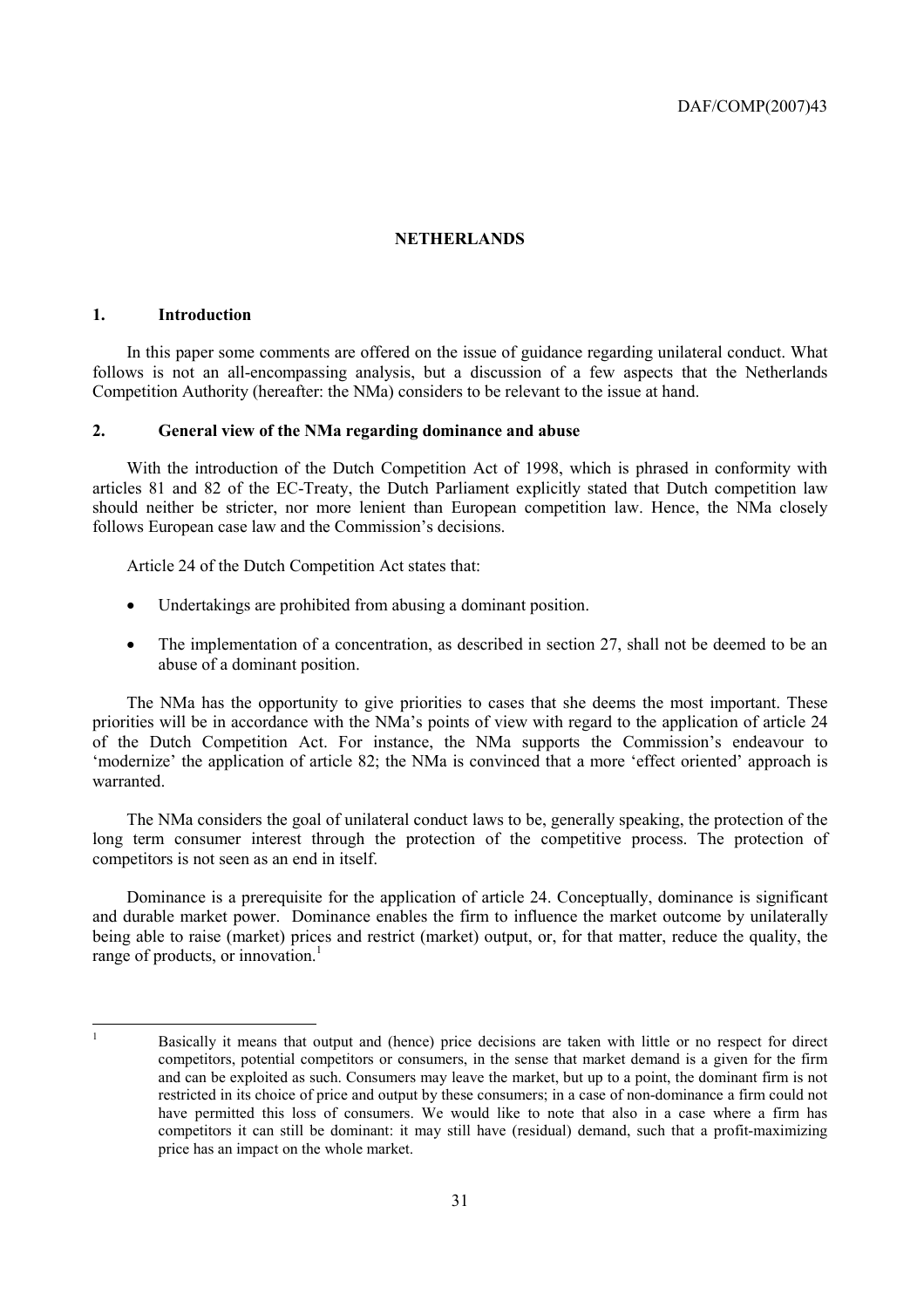The NMa considers a wide range of evidence while determining whether or not a firm has a dominant position. The analysis of entry barriers is considered to be of great importance since entry barriers define the durability and extent of a dominant position and are crucial in identifying an abuse, e.g. with respect to 'recoupment'-opportunities.

Dominance may be created by the competitive process itself. By superior competition, for instance, a firm may be, for the time being, the sole winner in the market, and be able to "reap the benefits" of this monopoly power.<sup>2</sup> Generally the competitive process will erode this position again, unless of course the dominant firm is able to extend its dominant position by hampering the competitive process by exclusionary conduct. Behaviour that allows the dominant firm to extend its dominant position in this way, such that ultimately consumers are harmed more or longer than otherwise would have been the case, amounts conceptually, in our view, to an abuse of dominance. When 'high prices' can not be interpreted as the rewards of superior competition and are likely not to be eroded by the competitive process itself - this might for example be the case for a non-regulated legal monopoly - they might be seen as a form of exploitative abuse.

#### **3. Effects based approach**

The NMa supports an effects based approach to unilateral conduct cases. This approach emphasises the importance of providing evidence of the (likely) anti-competitive effects of business conduct to determine whether the conduct is abusive. Anticompetitive harm can not be inferred merely on the basis of evidence regarding the form of the conduct. A theory of harm supported by the facts of the industry must be an essential part of a finding of abuse. Combined with the emphasis on long term consumer interest this approach thus emphasises the necessity of providing case specific evidence of likely consumer harm in the long run.

NMa's support for an effects based approach to unilateral conduct law is underlined by among others the following considerations:

- There is little evidence currently at least- that the categories of conduct that traditionally fall under the unilateral conduct laws generally produce anticompetitive results only.
- An effects based approach has a better chance of reducing errors in the form of false positives. False positives can stifle competition.<sup>3</sup>

This approach implies that case specific fact finding and complex case specific economic analysis may be needed in determining whether or not a particular conduct constitutes an abuse of a dominant position. This in return has implications about the type of guidance that could be provided.

The form based approach to unilateral conduct is often defended on the basis of the arguments referring to their simplicity and to their power of providing legal certainty. We wonder if these arguments are as strong as they might seem. The applications of form based rules involve serious uncertainties, leave room for different interpretations and are often financially costly. Yet even if one could assume that form based rules are superior from the viewpoint of legal certainty and simplicity, it is questionable that the

 $\frac{1}{2}$  Here we mean the benefits a dominant firm may realize for itself, without 'abusing' this position. A firm that has become dominant by risky investments and superior efficiency may reap the benefits by charging higher prices than would have been possible without this position.

<sup>3</sup> False positives may stifle competition and, hence, erode the competitive process. It may turn out that dominant firms will no longer compete vigorously. Also, they may lose the incentives to innovate (which may also lead to less incentives to innovate or enter the market more generally).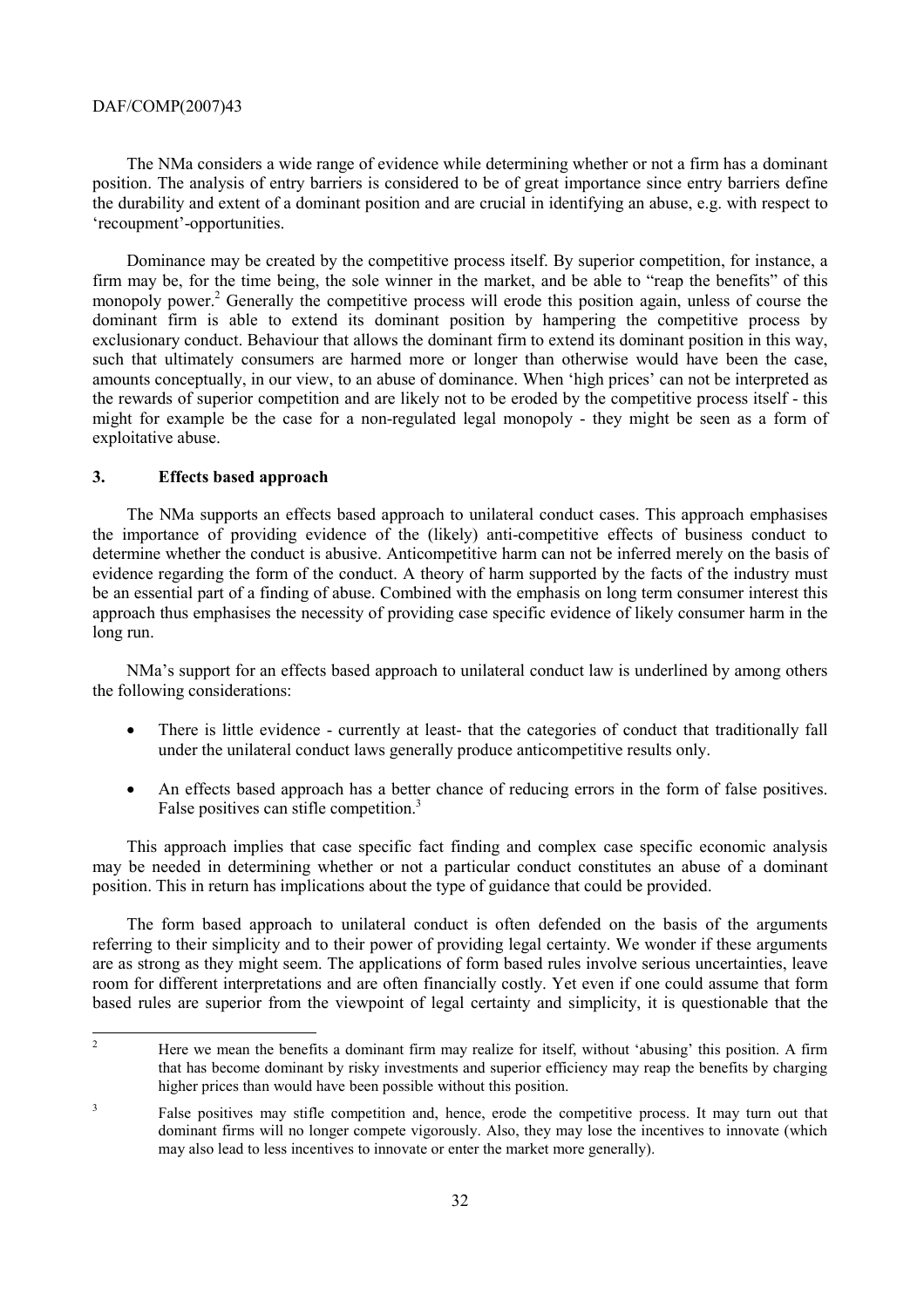benefits associated with the superior legal certainty would weigh against the possible dangers associated with the increased likelihood of false positives.

Guidance that is consistent with an effects based approach will be *general* in the sense that it will not define abuse based on (seemingly) simple and clear cut formalistic rules. This however does not have to mean that guidance regarding the question of the definition of abuse would be too empty of content to be of appreciable use. The authority's guidance can be helpful by defining what it understands under the objectives of unilateral conduct laws, the concept of dominance, the concept of abusive conduct and the relationships between these concepts. Suppose that abusive behaviour is defined as conduct which harms consumers in the long run by harming the competitive process. Explicating this statement is no trivial exercise since it involves answering the following questions: What is meant by the consumer? What is meant by consumer harm? What is the long run? How do we define the term competitive process? When is the competitive process harmed in a manner in which consumers are harmed? These questions could be answered in some detail in the authority's guidance. Guidance could also be in the form of providing example assessments fleshing out the effects based approach. Examples can be provided to show how the authority's general approach can be applied in particular cases.

In any case communicating the authority's vision regarding unilateral conduct laws can be important. For example, communicating the viewpoint that the protection of competitors is no end in itself, that the protection of competitors is only relevant when it contributes to the protection of the competitive process can be useful. Such communication signals that the competition authority would be sceptical of possible 'abuse' of the competition law by competitors that are being disadvantaged by the actions of a dominant firm when these actions are compatible with normal competition. Of course unilateral conduct cases are difficult exactly because it is difficult to distinguish competitive behaviour from non competitive behaviour. Nevertheless, such communication can benefit competition and consumers when it effectively conveys the commitment to the principle that dominant firms are also free to compete rigorously.

#### **4. Guidance by competition authorities**

The considerations underlining NMa's support for an effects based approach are also relevant for answering some hypothetical questions regarding possible guidance:

#### *4.1 Should guidance include safe harbours regarding dominance?*

The likelihood of a false negative seems to be limited in cases of a firm with low market share. The NMa would thus consider using a market share based safe harbour for unilateral conduct cases (30% market share) given the possible positive effects of such safe harbours in terms of legal certainty.

#### *4.2 Should guidance include per se rules of illegality based on forms of conduct?*

Per se rules of illegality based on forms of conduct would only be appropriate when there is theoretical and/or empirical evidence that the forms of conduct subject to the per se rule of illegality generally produce anticompetitive effects. As stated above the current state of evidence does not support such a conclusion. In the absence of such evidence the benefits of per se rules of illegality in terms of the costs of investigation and/or legal certainty might be undone by the harm caused by foregone competitive conduct.

#### *4.3 Should guidance include safe harbours for types of conduct?*

In principle, the use of such safe harbours would have to be motivated by empirical and/or theoretical evidence that the likelihood of false negatives would be small. An example of a safe harbour for price based predation cases might be a safe harbour for all pricing decisions satisfying a specific cost benchmark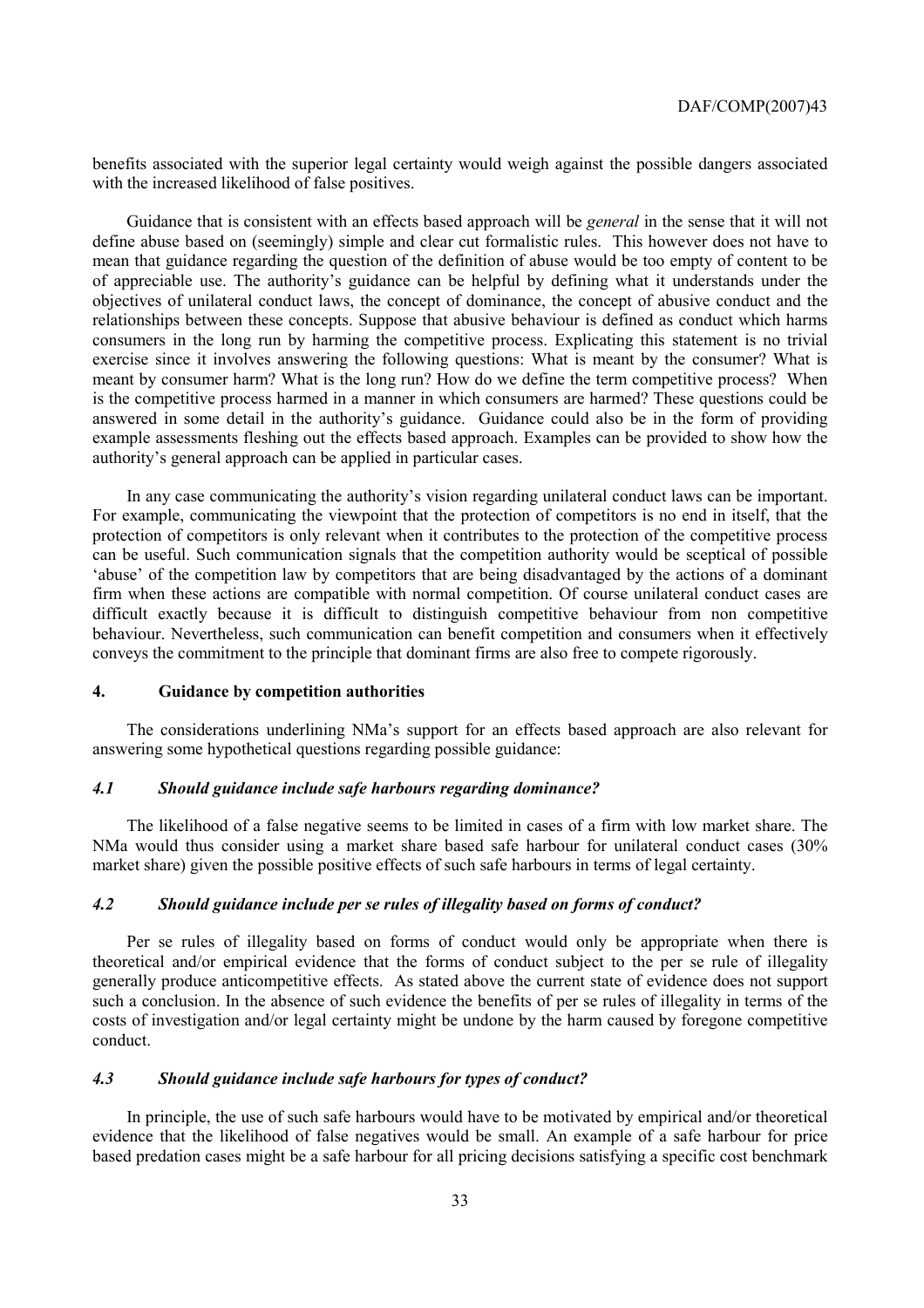test.  $P > ATC$  would be a likely candidate. It seems a priori likely that many more inefficient firms might be protected in case of intervention by a competition authority if  $P > ATC$  than in case of  $P < ATC$ ). Given the practical problems involved in such investigations, it may be a matter of efficient allocation of an authority's resources not to intervene in case of  $P > ATC$ . Besides, starting investigations in case of  $P >$ ATC might give the competitors of a (supposedly) dominant firm huge incentives to complain in order to 'raise this dominant rival's cost'. Of course the question remains if such safe harbours contribute to increased legal certainty given the many practical problems involved in their application.

### *4.4 Can form based rules be used to formulate presumptions of abuse in order to shift the burden of proof from the competition authority to the firm under investigation?*

Given the difficulty form based tests have in identifying abuse, such a strategy might be risky from the viewpoint of foregone competitive conduct especially when 'presumptions' are interpreted to be anything more than genuinely refutable temporary hypotheses. This problem might be aggravated when the finding of abuse does not give sufficient weight to the analysis of entry barriers while determining the existence of dominance. As stated above this analysis is very important in identifying the possibility of 'recoupment'. The possibility of 'recoupment' in turn is important in the analysis of long term consumer harm. These points illustrate the importance of providing guidance regarding the concept of dominance, the role of 'recoupment' and the issue of burden of proof.<sup>4</sup>

As to the possible forms of guidance: Official guidelines can be useful in communicating the vision of the competition authorities regarding unilateral conduct, in explicating some of the theoretical discussions and in providing example assessments. These aspects could be repeated or emphasised in speeches and press releases. Of course the consistent application of the communicated line by the competition authority will be important in the long term effectiveness of any guidance. Such decision practice might be important in showing that the competition authority practices what it preaches.

#### **5. Experience with guidelines**

The NMa has not as yet published general guidelines on the application of article 24 of the Dutch Competition Act. The NMa is currently waiting for the results of the Commission's consultation process with regard to article 82, before separately producing guidelines on the application of article 24 of the Dutch Competition Act. The NMa is of the opinion that her points of view are in line with the Commission's. Besides, the NMa has to operate in line with European case law and the Commission's decisions.

In December 2004 the NMa published a study discussing its views regarding the issue of buyer power (Visiedocument Inkoopmacht). One of the topics addressed in this study is the issue of abuse of buyer power. This publication was preceded by a process of public consultation based on an earlier consultation document on buyer power published by the NMa in September 2004.

In the study published in 2004 the NMa deals with topics such as the concept of buyer power, the concept of dominance (when is a buyer dominant?) and the concepts of exploitative and exclusionary abuse. One of the issues addressed while discussing exploitative abuse is the difference between concepts such as 'unreasonableness'/'unfairness' and 'abuse'. This discussion was directed not only at the dominant firms (or their competitors) but also at the suppliers who might feel that they are being exploited.

 4

In the end the issue of burden of proof is of course exogenously determined by law/legislation.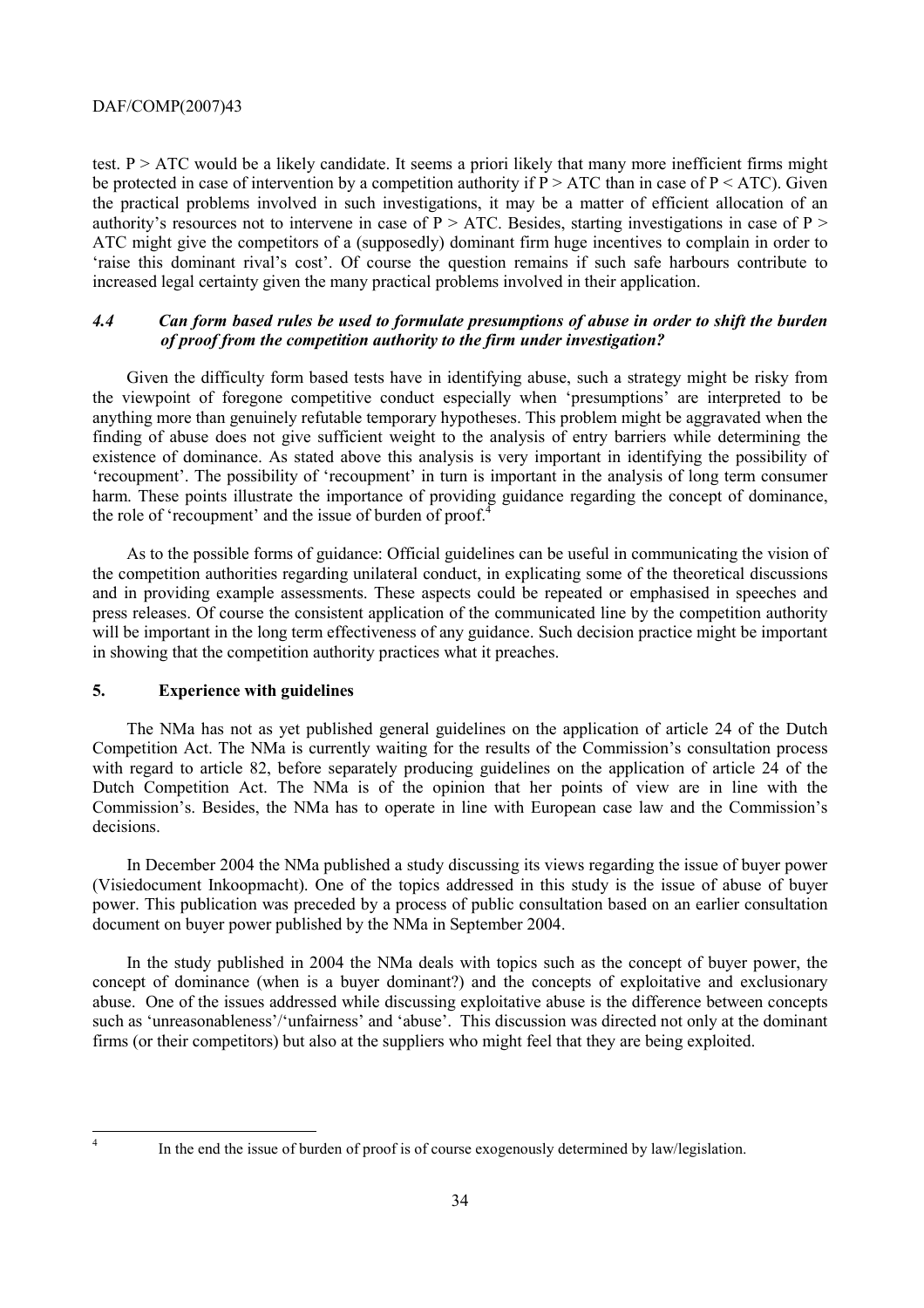#### **6. End remark**

It seems to us that the issue of effective guidance is intricately related to some substantive issues regarding the application of unilateral conduct laws. The substantive issues underlying the debate regarding the form based approach 'versus' the effects based approach are for example of direct relevance to how one would prefer to provide guidance.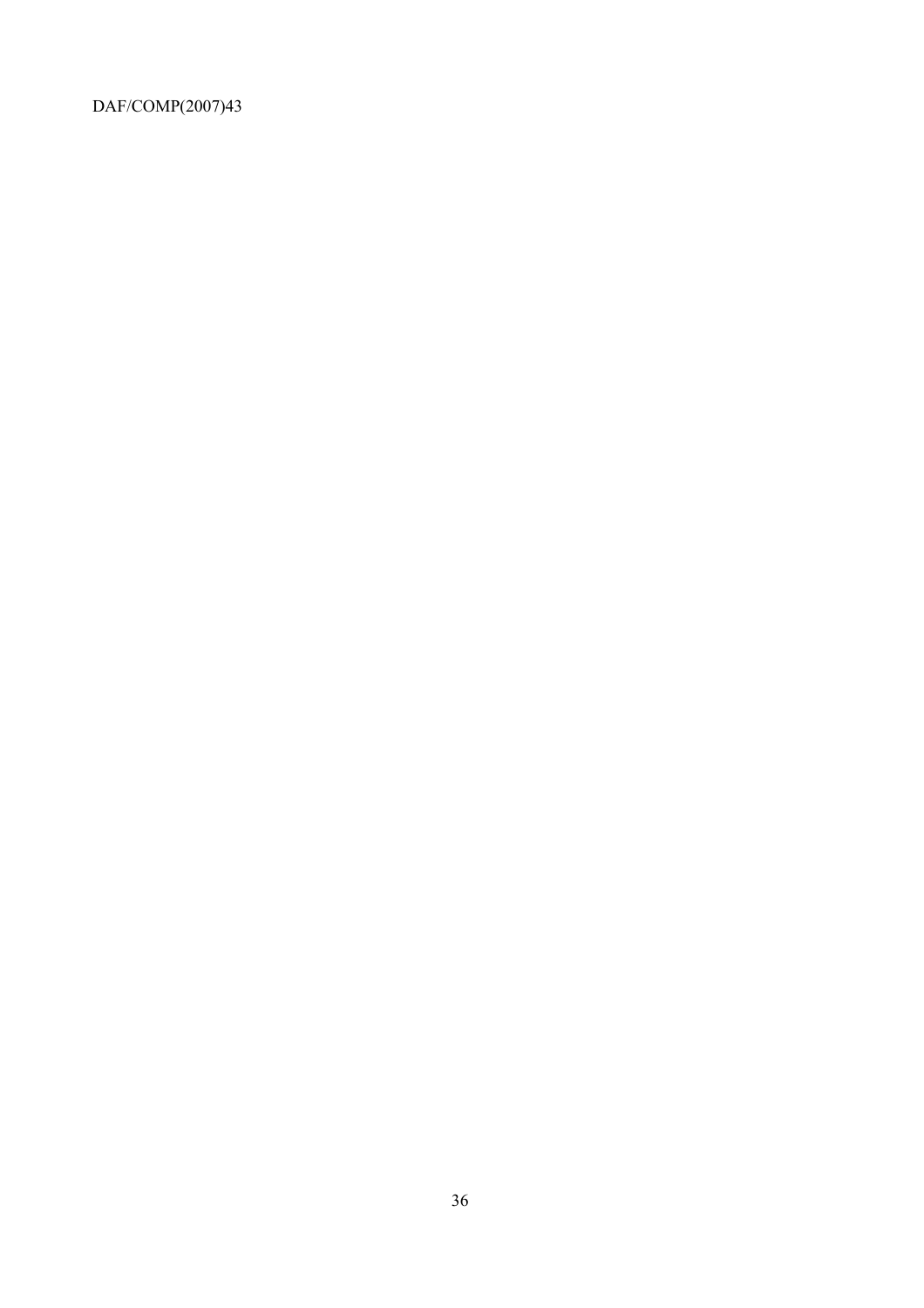### **TURKEY**

Turkish Competition Authority (TCA) attaches great importance to transparency and its relations with the business world. Being a relatively new authority with a 10 year experience, it works hard to increase awareness of competition matters among business circles. To further encourage such awareness and to promote discussion on relevant matters, the TCA evaluates duly all the concerns and/or complaints of business.

### **1. Examples of complaints from business about uncertainty over the legality of certain conduct or practices of unilateral conduct rules:**

In this part of the contribution, complaints/concerns based on access to the file and the rights of defense will be dealt with. Nevertheless, such complaints/concerns of business are not only specific to unilateral conduct rules but also relevant for rules on restrictive business practices in Turkey. Therefore, this contribution will focus on the procedural side of this issue without making any differentiation whether the concerns from business in this respect stem from a restrictive business practice (under article 4 of the Act on the Protection of Competition no 4054) or abuse of dominant position (under article 6 of the Act on the Protection of Competition no 4054).

In competition law enforcement in general, the actual parties are those undertakings that are subject to investigation and thus they are given certain rights of defense during the investigation process as part of procedural rules. Until now, the TCA is faced with the following concerns from the business world as to the procedural aspects. These will be elaborated under three headings:

- Whether the notification of the investigation report and the additional opinion to the complainant is needed or not,
- Whether the complainant has a right to access to the file like the undertakings subject to an investigation,
- Whether the undertakings could defend themselves properly because they haven't received enough information with regard to findings of the TCA during the investigation period.

To clarify the above mentioned issues, a short information as to the rights of complainants and the undertakings subject to investigation would be provided under each heading.

# *1.1 Whether the notification of the investigation report and the additional opinion to the complainant is needed or not:*

This issue could be explained via referring the provisions found in the Act on the Protection of Competition no 4054 (Act no 4054). In this regard, Article 42 which regulates 'notification of applicants' foresees that:

"In case the Board deems the claims put forward in applications for informing or complaint serious and sufficient, informers or complainants are notified in writing that the claims put forward have been deemed serious and that an inquiry has been initiated.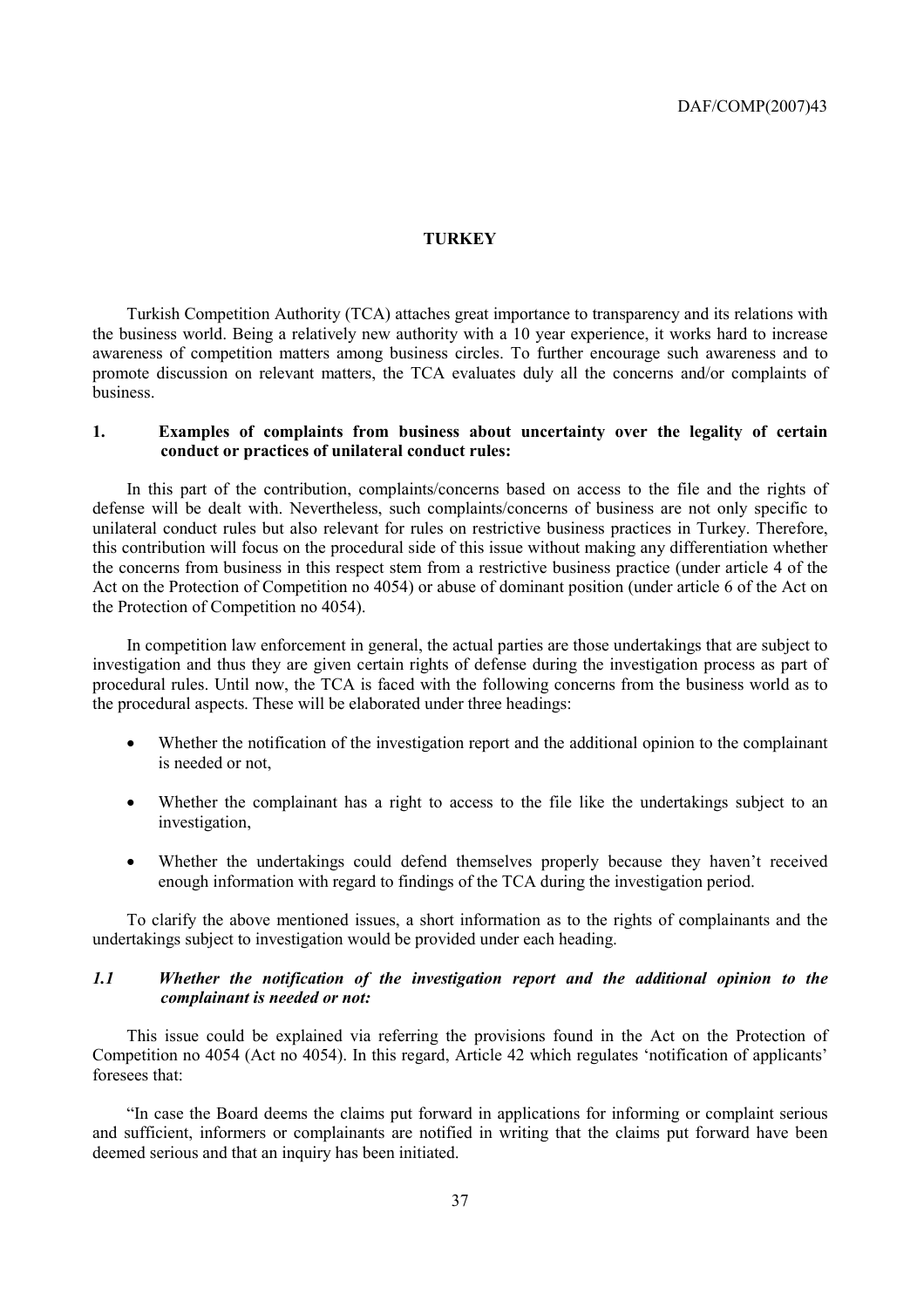In cases where the Board either expressly rejects applications, or is deemed to have rejected them by means of failure to notify within due period, anyone who documents to have a direct or indirect interest may resort to jurisdiction against the rejection decision of the Board."

Accordingly, the TCA informs the informers or complainants about its decision to initiate an investigation. The idea of this provision is simply to inform the informers and complainants and to prevent them from applying to the administrative judiciary by reason of implicit refusal. This provision is different than the one in Article 43/2 which regulates 'commencement of investigation' as follows:

"The Board notifies the parties concerned of investigations initiated by it, within 15 days of issuing the decision for the initiation of investigation, and requests that the parties submit their first written pleas within 30 days. In order to enable the commencement of the first written reply period granted to the parties, it is required that the Board forwards to the parties concerned this notification letter, accompanied by adequate information as to the type and nature of the claims".

This article refers to "parties" without making any differentiation between the informer/complainant and the party subject to an investigation. Thus, some of the legal advisors claim that the word "party" comprises both and therefore the same information should be notified to the informer/complainant likewise those undertakings that are subject to investigation. In fact, although it is clear that it is the commencement of the investigation that should be notified to the parties –; it is not possible to interpret the word "party" under article 43/2 as referring to both applicant and the undertaking subject to investigation as alleged by some private parties in business.

The main purpose of the Act no 4054 is to protect public interest via maintaining competition in the markets for goods and services. That's why the primary concern of the TCA is to preserve public interest. Of course, the complainant has a right to benefit from this situation. But the complainant's interest is at a secondary level compared to that of the interest expected from the preservation of the public interest. Nevertheless, there is no provision which prevents the TCA from consulting with the complainant/informer anytime it deems appropriate. For instance likewise in  $BIAK<sup>1</sup>$  case, the TCA refered to the complainant upon after making some notifications or via informal communications. This case is important as to the question of whether the investigation report and the additional report should be notified to the complainant or not. This was a special decision since there is no obligation in the Act no 4054 for the notification of the complainant of the relevant documents during the initiation period of the investigation. Moreover, there is a section that delineates the borders of the investigation procedure in the "Directive concerning the procedural rules that are applicable to Act no 4054" Despite the fact that this is an internal document, its application might be regarded as a sort of guidance for the business.. The relevant section of the Directive determines that the complainant/informer would be informed about the investigation decision but not the relevant information and/or documents. But given that there is no legal obligation, the TCA's decision in BİAK case is an acceptable solution as it gives flexibility to the TCA to communicate with the complainant in case such necessity arises.

# *1.2 Whether the complainant has a right to access to the file like the undertakings subject to an investigation or not:*

This is another issue which was raised by the undertakings under investigation. However, article 44/2 of the Act no 4054 openly states that access to file is acknowledged for *"those parties which are notified of the initiation of an investigation"* and they are entitled to *"ask for a copy of any paperwork drawn up within the (Competition) Authority in connection with them, and if possible, a copy of any evidence obtained.*" Thus, there is no statutory right of the complainant arising from the Act no 4054 in access to

|<br>|<br>|

Competition Board decision dated 04.03.1999 and numbered 99-13/99-40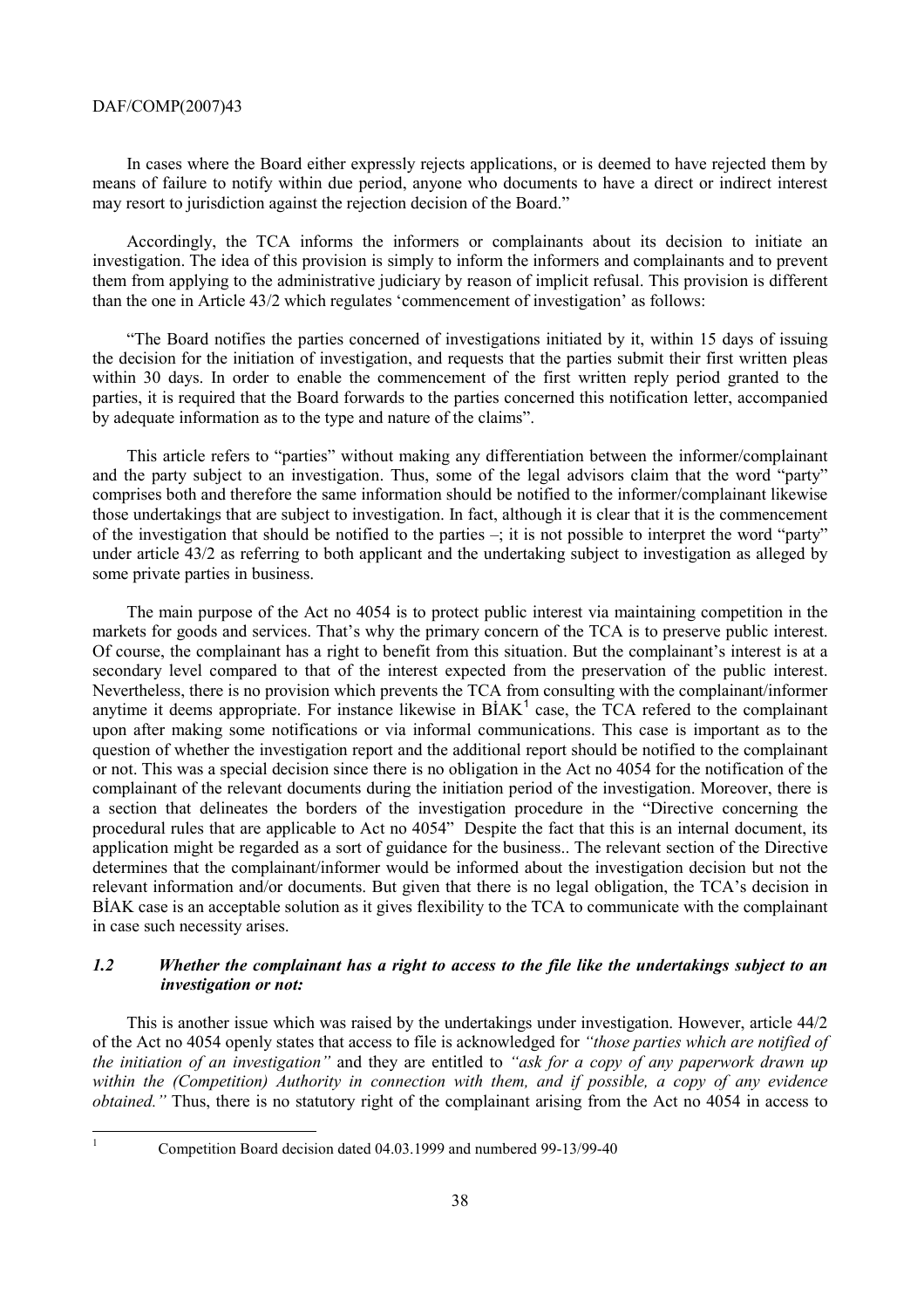file. Nevertheless, under specific circumstances and whenever it deems necessary the Competition Board might let the complainant to have access to file in a limited way in the sense that complainant is not allowed to see confidential information inside the file as experienced in Renault Mais<sup>2</sup> investigation.

# *1.3 Whether the undertakings could defend themselves properly because they haven't received enough information with regard to findings of the TCA during the investigation period.*

There are many cases in which parties subject to investigation go to the appeal court alleging that they are not provided sufficient information with regard to the findings of the TCA. Before elaborating on the decisions of Council of State, it would be necessary to mention about the provisions found in the Act no 4054 in this regard:

- First written plea via article 43/2: The Competition Board notifies those undertakings within 15 days by issuing its decision for the initiation of investigation and requests those undertakings subject to investigation to submit their first written pleas within 30 days. The Board has to inform them by adequate information as to the type and nature of the claims.
- Second written plea via article 45/1, 2: The report prepared at the end of the investigation period is notified to all the undertakings concerned.
- Those undertakings subject to investigation are required to submit their written pleas to the Competition Board within 30 days or in case they requested additional period the undertakings subject to investigation may submit their written pleas at most in 60 days.
- Third written plea via article 45/2: The investigation team declares an additional written opinion within 15 days against the pleas to be submitted by the undertakings concerned. Those undertakings subject to investigation are required to submit their written pleas to the Competition Board within 30 days or in case they requested additional period the undertakings subject to investigation may submit their written pleas at most in 60 days.

In addition to the above mentioned and very detailed defense rights of the undertakings, the Act no 4054 further supported this right in the following provisions:

- Last sentence of the Article 44/1; during the investigation period, those persons claimed to have infringed the Act no 4054 may, at all times, submit to the Competition Board any information and evidence likely to influence the decision.
- Article 44/3: The TCA may not base its decisions on issues about which the parties have not been informed and granted the right to defense.
- Article 44/2 on "access to file": Those parties which are notified of the initiation of an investigation against them may, until their request for enjoying the right to hearing, ask for a copy of any paperwork drawn up within the Competition Authority in connection with themselves, and if possible, a copy of any evidence obtained.

Furthermore, a 'Hearing' can be held upon the parties' declaration of their will to enjoy the right to hearing in their petition of reply or defense via article 46/1.

 $\frac{1}{2}$ 

Competition Board decision dated 09.05.2000 and numbered 00-17/163-83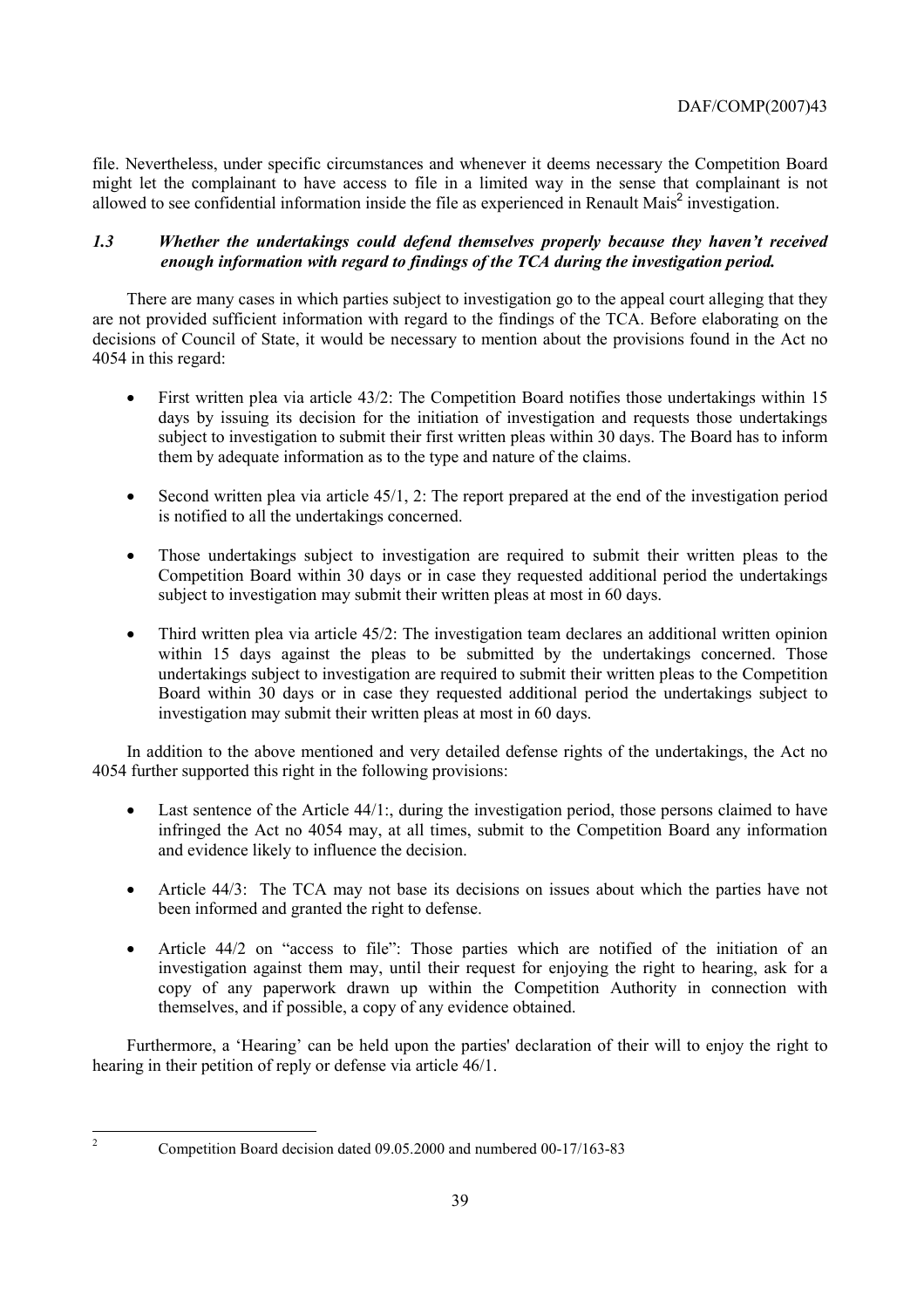In brief, rights of defense are designated in a very wide spectrum via detailed rules. Nevertheless, some of the undertakings applied to the Council of State alleging that they haven't received enough information and documents against the claims of the Competition Board to defend themselves sufficiently. In a recent case in cosmetics sector, the Council of State<sup>3</sup> decided on behalf of the Competition Board, although the Competition Board refused to give those information and documents to those undertakings who were claiming to use them during their defences before the finalization of the investigation process. The Council of State's such approval is realized upon seeing that all the procedural steps (three written pleas and one hearing) are followed and completed duly by the Competition Board against the party subject to investigation. It is truism to argue that the Council of State approves the conduct of the Competition Board due to the fact that all procedural steps in rights of defense are accurately handled by the Competition Board including the notification of the investigation report prepared at the end of the investigation period (article 45/1) to all the undertakings concerned.

# **2. Experience with guidelines**

The TCA has issued Block Exemption Communiqué regarding Vertical Agreements no  $2002/2^4$  in year 2002. This secondary legislation was in harmony with that of the Commission Regulation (EC) No 2790/1999 of 22 December 1999 on the application of Article 81(3) of the Treaty to categories of vertical agreements and concerted practices except for the market share thresholds. In other words, this Communiqué was providing block exemption to all vertical agreements as long as they satisfy the relevant conditions without making any differentiation as to the size of the undertakings i.e. including undertakings in dominant position. In the same vein, the TCA prepared and published a "Guidelines on the Explanation of Block Exemption on Vertical Agreements<sup>55</sup>. The purpose of issuing these Guidelines is to clarify to the extent possible the points to be taken into account by the Competition Board in the application of the Communiqué to the business, and thus to minimize the uncertainties likely to arise in the interpretation of the Communiqué by undertakings. In brief, it aims to ensure transparency for the business. However, the implementation of the block exemption and the guidelines shows that there is need for a market share threshold especially to provide a level playing field for those with relatively small market power or no market power at all and to provide certainty for the undertakings with market power. The four-year implementation of the said Communiqué and the guidelines also shows that automatically exempting those vertical agreements of undertakings with a relatively bigger market power is not satisfying the exemption conditions all the time. Meanwhile, the economic theory puts forward that the harmful foreclosure effect of vertical agreements on competition is larger when the undertakings possess a market power in the relevant market. In that respect, the TCA had to withdraw the benefit of the block exemption communiqué for vertical agreements in some of the sectors based on the fact that efficient competition is prevented such as in the beer market $\delta$  and in the packaged chips market<sup>7</sup>. Withdrawal of the benefit of block exemption from certain agreements is likely to lead to uncertainties among the business actors party to such agreements. Thus, with a recent amendment in the said Communiqué, a market share threshold of 40 % is adopted which clarifies that the undertakings with a market share below 40% will benefit from the block exemption

 3 Decision of the Council of State Chamber 13, numbered 2006/1041, dated 30.5.2006

<sup>4</sup> In English version of this communiqué can be found at http://www.rekabet.gov.tr/eteblig.asp

<sup>5</sup> In English version of these guidelines can be found in English at http://www.rekabet.gov.tr/ekilavuz.html

*<sup>6</sup> Competition Board decision, Efpa/Bimpaş dated 22.4.2005 and numbered 05-27/317-80: the Competition Board withdrew the benefit of the block exemption for those exclusive purchasing agreements concluded between the two leading breweries and/or their distributors on the one hand and retail sale outlets on the other, because such agreements prevented efficient competition in the market.* 

<sup>7</sup> Competition Board decision, Frito Lay dated 20.9.2004 and numbered 04-60/870-207: the Competition Board has withdrawn the benefit of the block exemption regarding agreements among Frito Lay and final points of sale in the packaged chips market.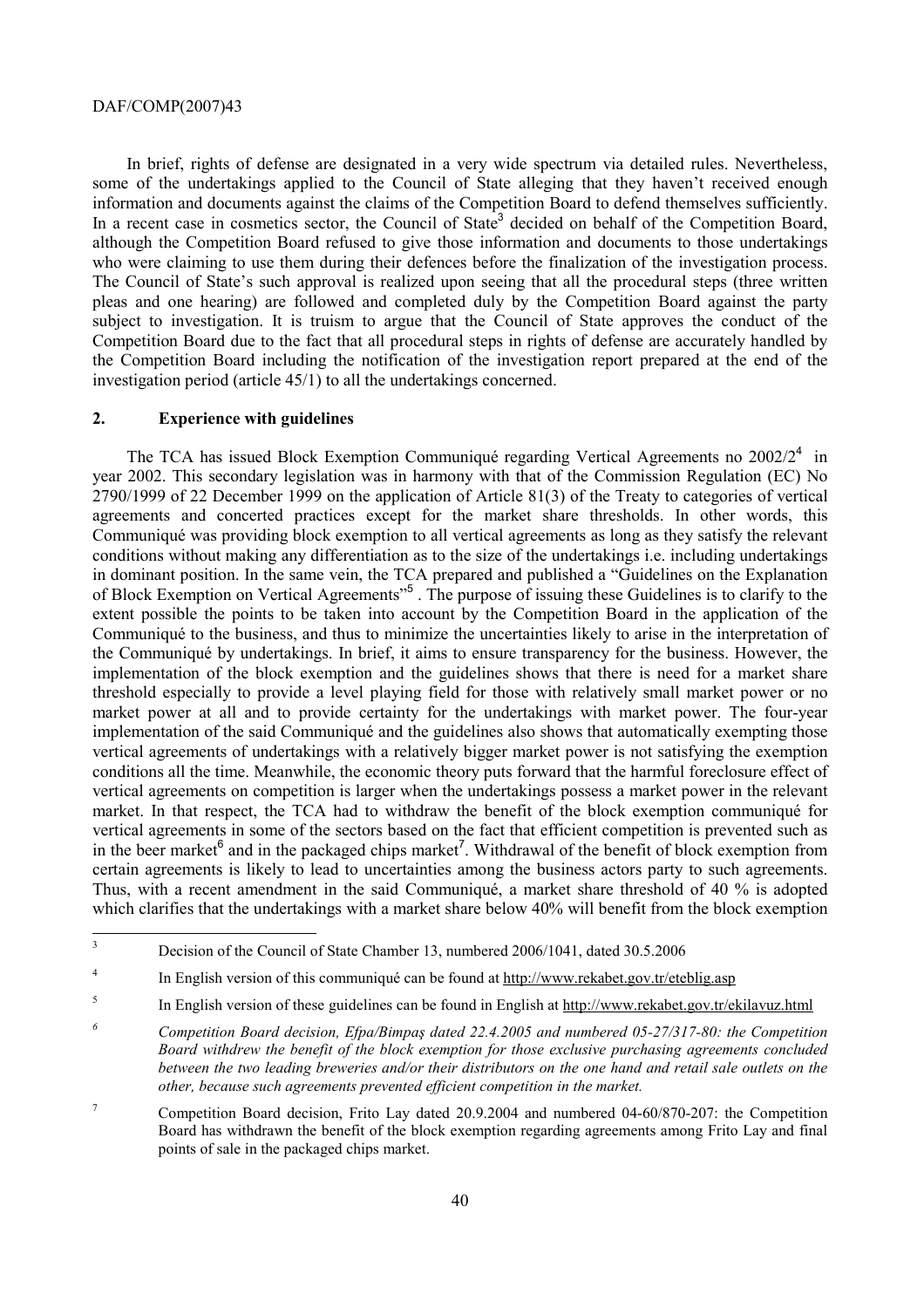automatically whereas those with a market share above 40 % will not benefit from an exemption automatically and will need an individual exemption in case such necessity arises.

Another "Guidelines" is issued concerning the "Block Exemption Communiqué on Vertical Agreements and Concerted Practices in Motor Vehicle Sector no 2005/4<sup>18</sup>. The guidelines as to the explanation of this communiqué are welcomed by the business concerned. Those vertical agreements in which the market share of the provider in the relevant market where it provides motor vehicles or spare parts or maintenance and repair services does not exceed 30 %, or 40 % for agreements where quantitative selective distribution is preferred for the distribution of motor vehicles, can benefit from the block exemption. The competition experts in charge of the implementation of this secondary legislation are attending various conferences held by the chambers of commerce and/or symposiums held by the actors of the industry in order to explain the meaning and purpose of the said secondary legislation and the use of guidelines in this regard. Until now, no complaint/concern received from the undertakings that are not benefiting from this block exemption, i.e. the ones with a relatively bigger market power or in a dominant position.

8

In English version of this communiqué can be found in English at http://www.rekabet.gov.tr/eteblig.asp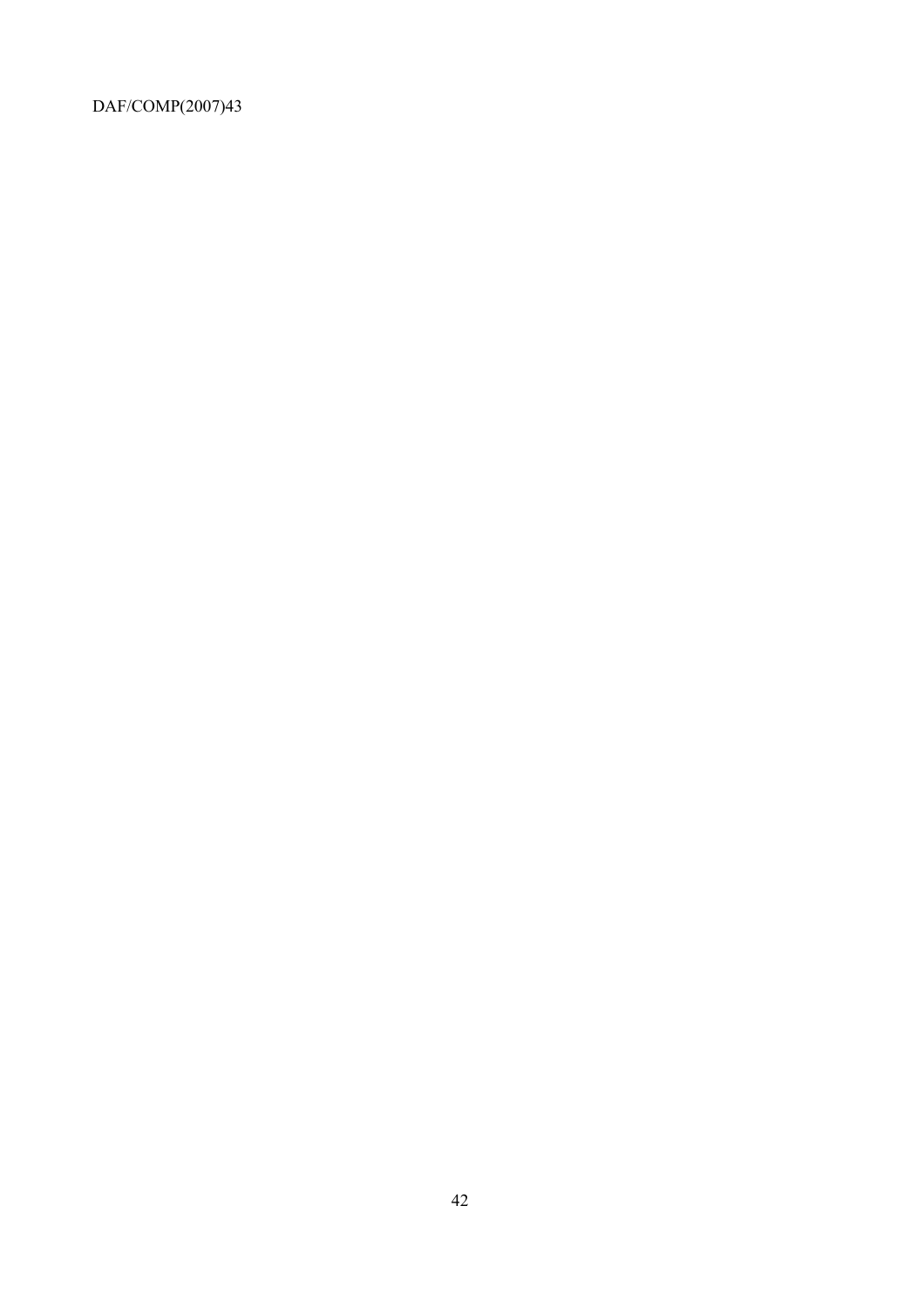# **UNITED KINGDOM**

# **1. Introduction**

After setting out the legal background and the benefits of, and potential threats to, legal certainty, this paper focuses on the following three issues concerning effective guidance to business, practitioners and courts:

- the role that principles-based guidelines on abuse of dominance could play in enhancing legal certainty;
- the need for consistency and whether the courts should be required to have regard to guidelines and decisions by competition authorities, and
- the role of advocacy.

# **2. Legal background**

The principal statutory provision under UK law relating to abuse of dominance is section 18 of the Competition Act 1998<sup>1</sup> ('CA98'), referred to as 'the Chapter II prohibition'.

Section 60 of the CA98 ensures that questions arising in relation to the Chapter II prohibition are, so far as is possible and having regard to any relevant differences between the provisions concerned, dealt with in a manner consistent with the treatment of corresponding questions arising in relation to EC law (i.e. Article 82 EC Treaty, 'Article 82').

Following the entry into force of EC Regulation 1/2003 on 1 May 2004, the Office of Fair Trading  $(the 'OFT')^2$  and UK courts are required to apply and enforce Article 82 as well as national competition law when national competition law is applied to an abuse prohibited by Article  $82<sup>3</sup>$ .

# **3. The importance of legal certainty**

# *3.1 Certainty as an essential attribute of the law*

Legal certainty serves the following objectives:

<sup>|&</sup>lt;br>|<br>| See http://www.opsi.gov.uk/ACTS/acts1998/80041--c.htm#18

<sup>2</sup> For a number of industries, the application and enforcement of Articles 81 and 82 in the United Kingdom (and of CA98) is carried out by designated sector regulators concurrently with the OFT. The OFT and the regulators with concurrent competition powers under the Competition Act are designated as NCAs with the power to apply Articles 81 and 82.

<sup>3</sup> Article 82 prohibits an abuse of a dominant position in similar terms as the Chapter II prohibition except that it refers to an abuse of a dominant position within the common market or a substantial part of it in so far as it may affect trade between Member States.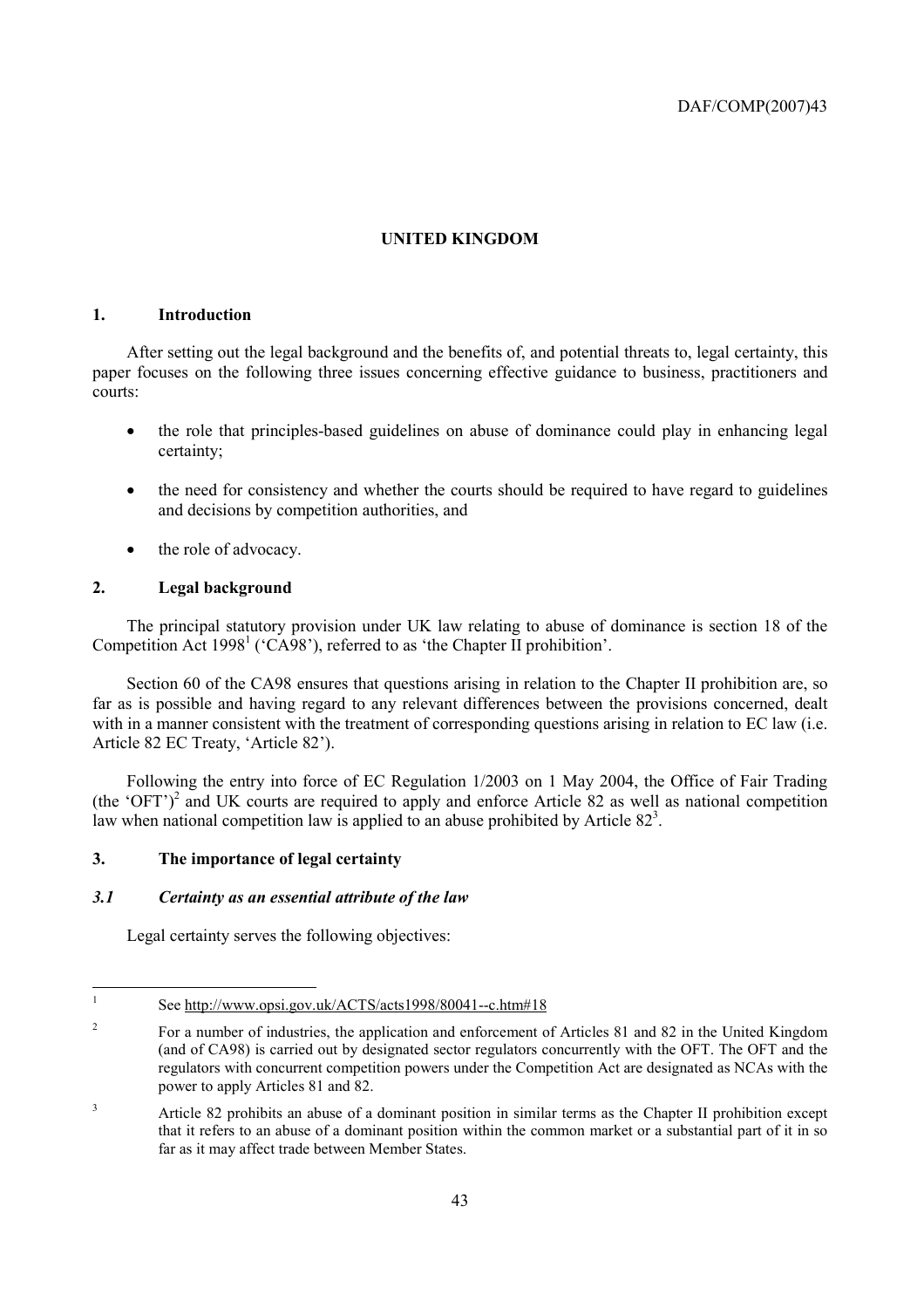- the application of the law is consistent and fair;
- compliance costs for business are kept to a minimum, and
- expensive enforcement proceedings and litigation are avoided whenever possible.

These objectives are important in abuse of dominance cases, where the law prohibits certain unilateral behaviour by dominant firms which may appear in many respects to have the characteristics of normal business practice used by both dominant and non-dominant firms in many different sectors and the assessment of which requires, in certain circumstances, complex factual and economic analysis.

Legal certainty may be affected by a number of factors. Two factors may potentially decrease legal certainty in the application of the Chapter II prohibition/Article 82: an effects-based approach to abuse of dominance and the decentralized application of competition law whereby competition authorities and courts throughout the EU apply the same prohibition. We will consider these two factors in turn before discussing the ways in which concerns relating to legal certainty may be addressed.

# *3.2 Effects-based approach to abuse of dominance*

There is increasing consensus that competition law should be based on sound economic principles and that its ultimate aim should be to avoid consumer harm resulting from interferences with the competitive process. We believe that the objective of competition law is the prohibition of behaviour which caused harm in the form of a reduction of consumer welfare. This applies equally to both anti-competitive agreements and practices and to abuse of dominance. Therefore, the application of the Chapter II prohibition/Article 82 requires an analysis of the (likely) effects of allegedly abusive behaviour.

An effects-based approach means that abusive behaviour should only be prohibited after an examination of its (likely) impact on the market. There is no pre-determined and inflexible set of conditions against which the behaviour must be assessed. There is, instead, a clearly defined analytical framework for the assessment of the (likely) effects of abusive behaviour.

A form-based approach, on the other hand, establishes whether the relevant prohibition has been infringed by verifying the presence of a set of specified pre-determined conditions. When the conditions are met, the behaviour is prohibited. When they are not, the behaviour is allowed. Form-based rules may also pursue the objective of maximizing consumer welfare. They assume that consumer welfare is reduced if certain indicators are present. However, form-based rules are a potentially significant source of errors. They can be over-inclusive as they may apply to conduct which does not reduce consumer welfare although all the conditions for the prohibition are present. They can, on the other hand, be under-inclusive as they may not apply to conduct which does reduce consumer welfare but does not meet all the predetermined conditions. Effects-based standards allow for a more accurate analysis of unilateral conduct and avoid the over-inclusion and under-inclusion problems. Of course, errors may still occur (for instance, because of imperfect knowledge). But one potentially significant source of error is removed.

A criticism levelled at the effects-based approach is that it reduces legal certainty and impairs business decisions. A complaint frequently made by business is that an effects-based analysis can be complex and costly. It can also require a lengthy analysis of complicated data which can be difficult to obtain while business decisions generally have to be taken very quickly on the basis of an assessment of readily available information. Furthermore, because the outcome of the case depends on complex evidence and, to a certain extent, economic theory, this generates uncertainty. It must be stressed, on the other hand, that business frequently complains about the form-based approach as, it is maintained, such an approach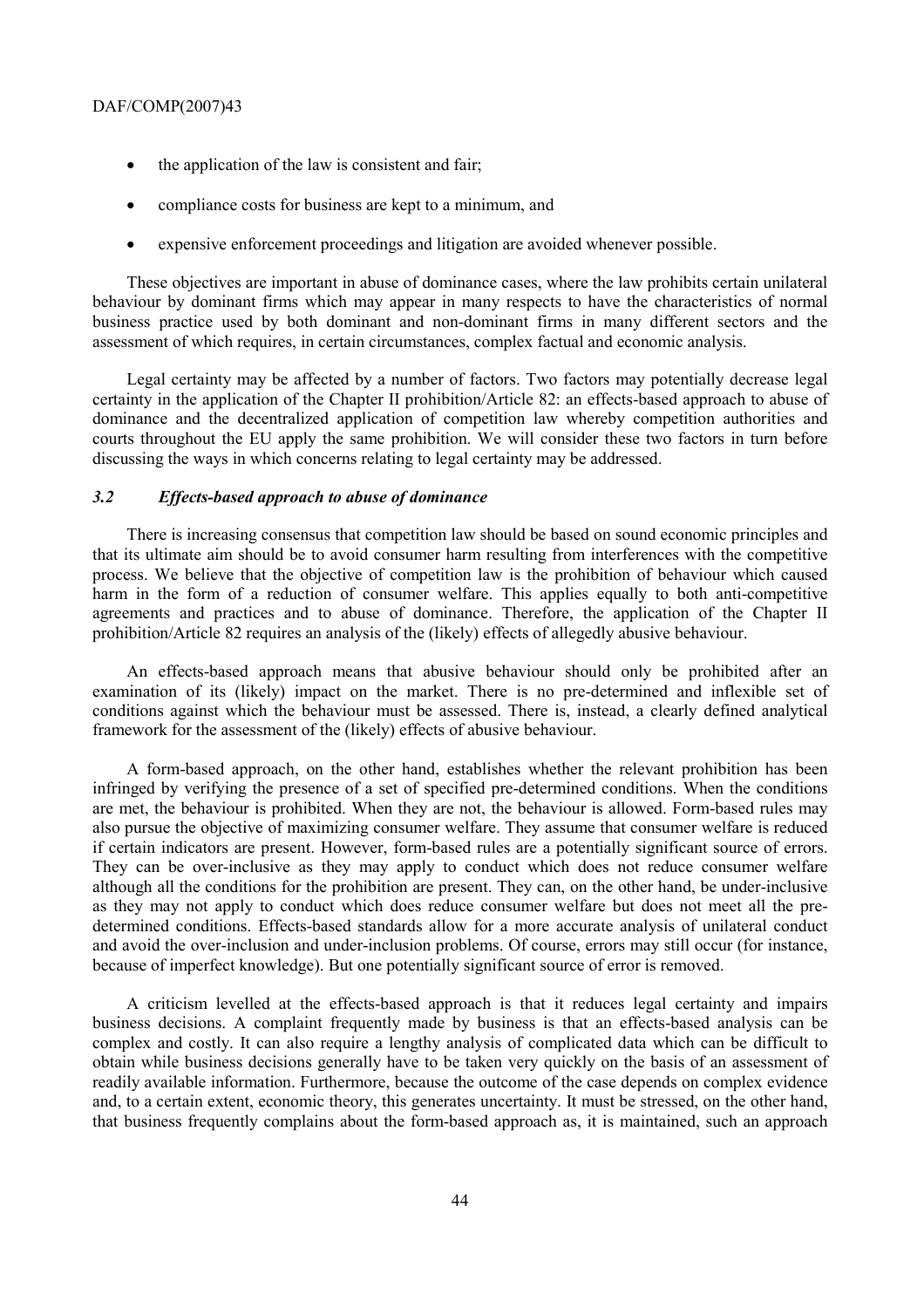can lead to the prohibition of efficient and pro-competitive behaviour and can imposes a straight-jacket on business decision-making.

It is clear that a balance must be struck between the desirability of an effects-based approach and the need for a sufficient degree of legal certainty. We believe that it is possible to strike such a balance. An effects-based approach does not necessarily lead to an ad hoc application of the law. In order for this to be avoided, it is necessary for the objective of the prohibition to be clear and for the analytical framework for its application to be based on sound and clear principles. Furthermore, safe harbours can be used in order to exclude the application of the prohibition to conduct which is unlikely to reduce consumer welfare.

# *3.3 Decentralized application of competition law*

Uncertainty may also arise from a plurality of competition authorities and courts having the power to apply competition law in abuse of dominance cases.

In the UK, the Office of Fair Trading (OFT) has power to apply the Chapter II prohibition and Article 82. In relation to the regulated sectors, the same provisions are applied and enforced, concurrently with the OFT, by the regulators for communications matters, gas, electricity, water and sewerage, railway and air traffic services (the Regulators). The Regulators and OFT are designated as National Competition Authorities ('NCAs') within the meaning of Regulation 1/2003. The following are the Regulators:

- the Office of Communications (OFCOM)
- the Gas and Electricity Markets Authority (OFGEM)
- the Northern Ireland Authority for Energy Regulation (OFREG NI)
- the Director General of Water Services (OFWAT)
- the Office of Rail Regulation (ORR), and
- the Civil Aviation Authority (CAA).

In the European Union, the European Commission, the designated NCAs of the Member States and national courts have the power to apply Article 82.

Currently, the enforcement of Article 82 is carried out mainly by the Commission and the NCAs. This significantly reduces the risk of inconsistent application of the law. The Commission and the NCAs are part of a network of public enforcers, the European Competition Network (the 'ECN').<sup>4</sup> The ECN should ensure an effective and consistent application of Article 82. Within the UK, there are close working relationships between the OFT and the regulators which ensure that the Chapter II prohibition is applied consistently.

Article 82 and the Chapter II prohibition are not only applied by competition authorities but also by the courts. It is the policy of the UK Government and of the European Commission to address barriers to private actions in order to make them more effective. To this end, the OFT has recently published a discussion paper, *Private actions in competition law: effective redress for business and consumers*.<sup>5</sup> With

 $\frac{1}{4}$ See the Commission Notice on cooperation within the network of competition authorities OJ C 101, 27 April 2004, page 43.

<sup>5</sup> See http://www.oft.gov.uk/shared\_oft/reports/comp\_policy/oft916.pdf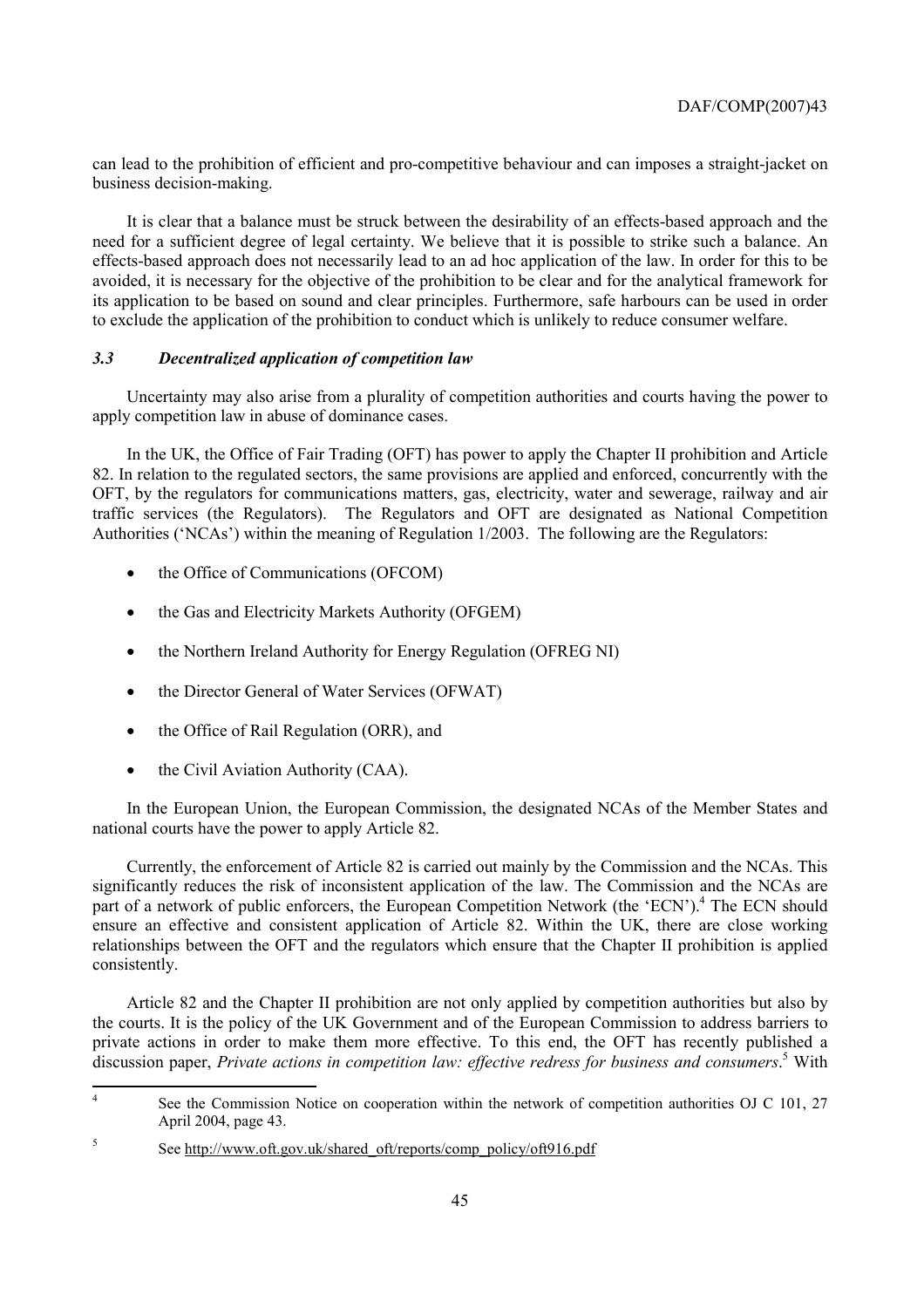an increased number of cases likely to be heard by the courts, the need for consistency becomes more acute and mechanisms should be in place to ensure that competition policy and law develop in a consistent and coherent fashion.

The following four sections address the importance of guidelines, advocacy, safe harbours, and possible measures to ensure consistency.

# **4. Principles-Based Guidelines**

# *4.1 The benefits of Guidelines*

In order to increase legal certainty, non-binding guidelines may be used. Guidelines expand upon, and clarify the law, and may develop policy in particular areas.

In 2005, DG Competition published a paper advocating for a more economic approach to Article 82.<sup>6</sup> Following the publication of the paper, there has been a wide debate on the scope of Article 82 and a broad consensus has emerged on the desirability of a more economics-based approach. On the other hand, in the absence of a clear policy initiative by the Commission in cooperation with the NCAs, the Community Courts have recently ruled on predation and rebates confirming certain principles established in the previous jurisprudence<sup>7</sup>.

In this context, EU-wide guidelines on Article 82 would appear to be desirable for two reasons. First, they would contribute to the development of the law towards a more economics-based approach. Competition authorities are entrusted with the primary policy-making function in this area subject to the review of the courts. The initiative must, therefore, lie with the Commission in cooperation with the NCAs to develop a coherent framework for the enforcement of Article 82, consistently with the objective of EC competition law.<sup>8</sup> Secondly, guidelines on Article 82 would increase legal certainty and send a clear signal to business interests about conduct which is allowed and conduct which may be liable to constitute an abuse of dominance as well as providing the means by which self-assessment can be carried out by businesses and their advisers.

# *4.2 Principles-based guidelines*

In relation to complex economic conduct such as that which may amount to an abuse of dominance, guidelines cannot prescribe in detail, by way of a checklist and a set of form-based rules, which conduct is prohibited and which conduct is allowed. If guidelines are drafted in prescriptive detail which is strictly applied, this would amount to a form-based approach with associated risks of over- and under-inclusion. If the prescriptive provisions of the guideline are applied with some flexibility, too much detail would provide misleading certainty. This is because if certain behaviour is not covered by the detailed provisions of the guidance, this could mean that the behaviour is therefore acceptable but equally, on the basis of more general principles, the behaviour in question might still constitute an abuse.

 6 DG Competition discussion paper on the application of Article 82 of the Treaty to exclusionary abuses, Brussels, December 2005, available on the website of DG Competition.

<sup>7</sup> Michelin II (Case T-203/01) [2003] ECR II-4071 & [2004] 4 CMLR 18 British Airways plc v European Commission, Virgin Atlantic Airways (Case C-95/04P), ECJ Judgement 15/03/07

<sup>8</sup> This objective is 'to protect competition on the market as a means of enhancing consumer welfare and of ensuring an efficient allocation of resources': see Commission Guidelines on the application of Article 81(3) of the Treaty OJ C101, 27 April 2004, p 97.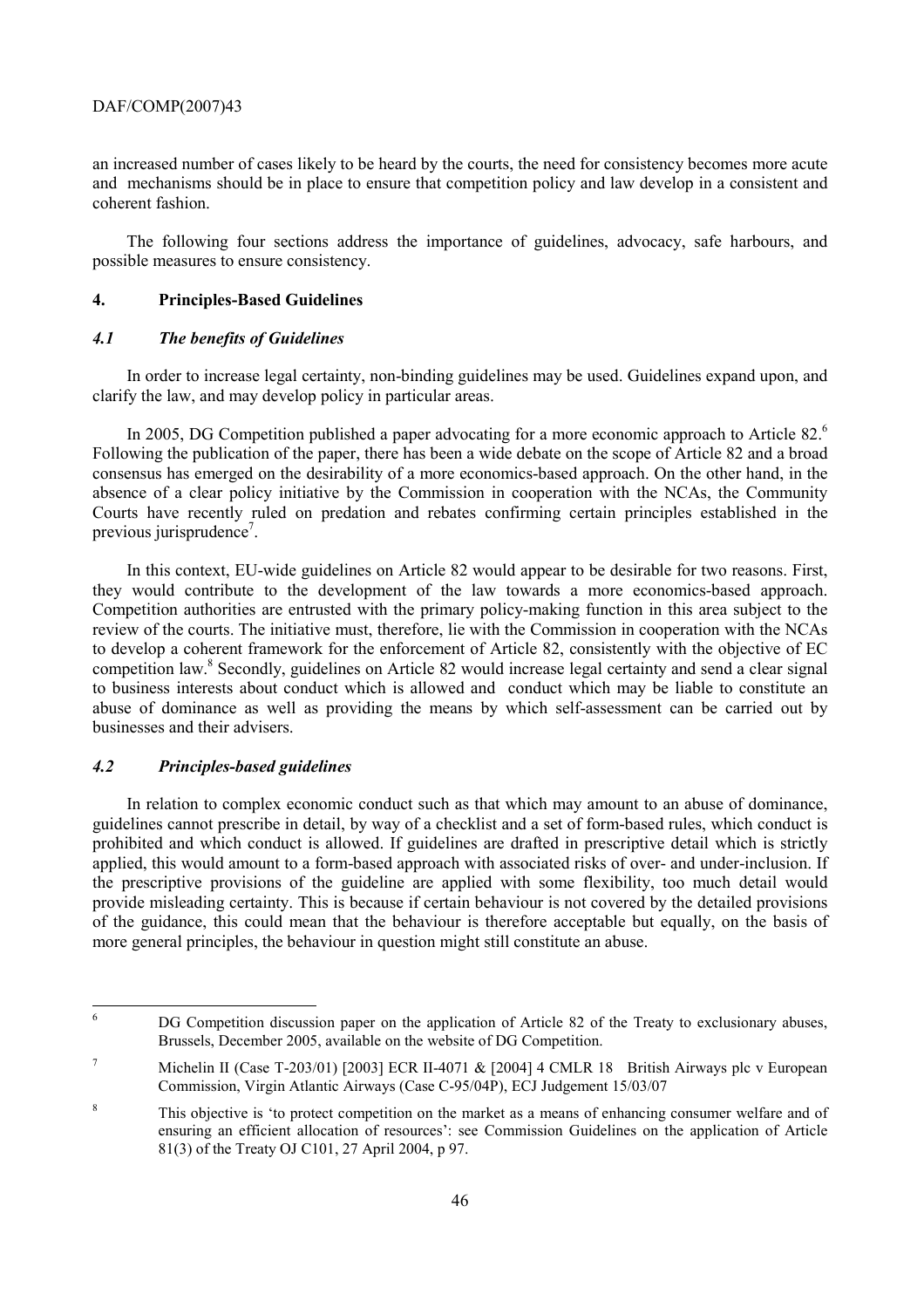It is clear, therefore, that a careful balance needs to be struck between workable standards and too much prescriptive detail. It is desirable to have sufficient guidance that can be applied by parties for selfassessment and competition authorities and courts for consistent enforcement. On the one hand, too much detail provides rigidity. On the other hand, too little detail may provide no guidance at all. Generally, in the assessment of complex economic conduct, principles-based guidance complemented by a workable analytical framework for the assessment of certain types of conduct is preferable to prescriptive provisions.

# *4.3 OFT guidelines*

By way of example, the OFT has published a guideline regarding abuse of a dominant position (December 2004, OFT402<sup>9</sup>) (the 'Abuse Guideline') which explains how the OFT will operate its powers under CA98 and under Regulation 1/2003 in assessing the conduct of dominant undertakings. This provides certain guidance as to the objectives and general principles underpinning the Chapter II (and Article 82) prohibition. In particular:

- Paragraph 2.6 states that 'the important issue is whether the dominant undertaking is using its dominant position in an abusive way [which] may occur if is uses practices that have the effect of restricting the degree of competition which it faces, or of exploiting its market position unjustifiably'.
- Paragraph 5.2 states that 'In general, the OFT considers that the likely effect of a dominant undertaking's conduct on customers and on the process of competition is more important to the determination of an abuse than the specific form of the conduct in question. Conduct may be abusive when, through the effects of conduct on the competitive process, it adversely affects consumers directly (for example, through the prices charged) or indirectly (for example, conduct which reduces the intensity of existing competition or potential competition).' (Emphasis in original.)

The OFT's enforcement policy as regards the application of the Chapter II prohibition (and Article 82) is in line with these general principles. In particular, it focuses on *economic effect* and the *avoidance of consumer harm*.

As regards the assessment of abuse, in 2004 the OFT prepared a draft Guideline (April 2004, OFT414a) *Assessment of Conduct*.<sup>10</sup> The work on the guideline was put on hold given the European Commission review of the Article 82 policy. The draft guideline should, therefore, not be taken as stating the current OFT policy. However, it may be illustrative of the style of guidance which may be appropriate for the assessment of abuse. The draft guideline does not describe, abuse by abuse, forms of behaviour which are prohibited and forms of behaviour which are allowed. On the contrary, it provides an analytical framework for the assessment of various types of abuses by defining the key concepts, describing the steps of the analysis, and listing the factors that may be taken into account in the assessment of conduct.<sup>11</sup>

<sup>&</sup>lt;sup>9</sup> See http://www.oft.gov.uk/NR/rdonlyres/0620258B-3006-4B1C-ADC6-5CC69E6EF4F1/0/OFT402.pdf

<sup>&</sup>lt;sup>10</sup> See http://www.oft.gov.uk/shared\_oft/business\_leaflets/competition\_law/oft414a.pdf

<sup>11</sup> See, for instance, chapter 4 of the draft Guideline (OFT414a) *Assessment of Conduct* (above n 7).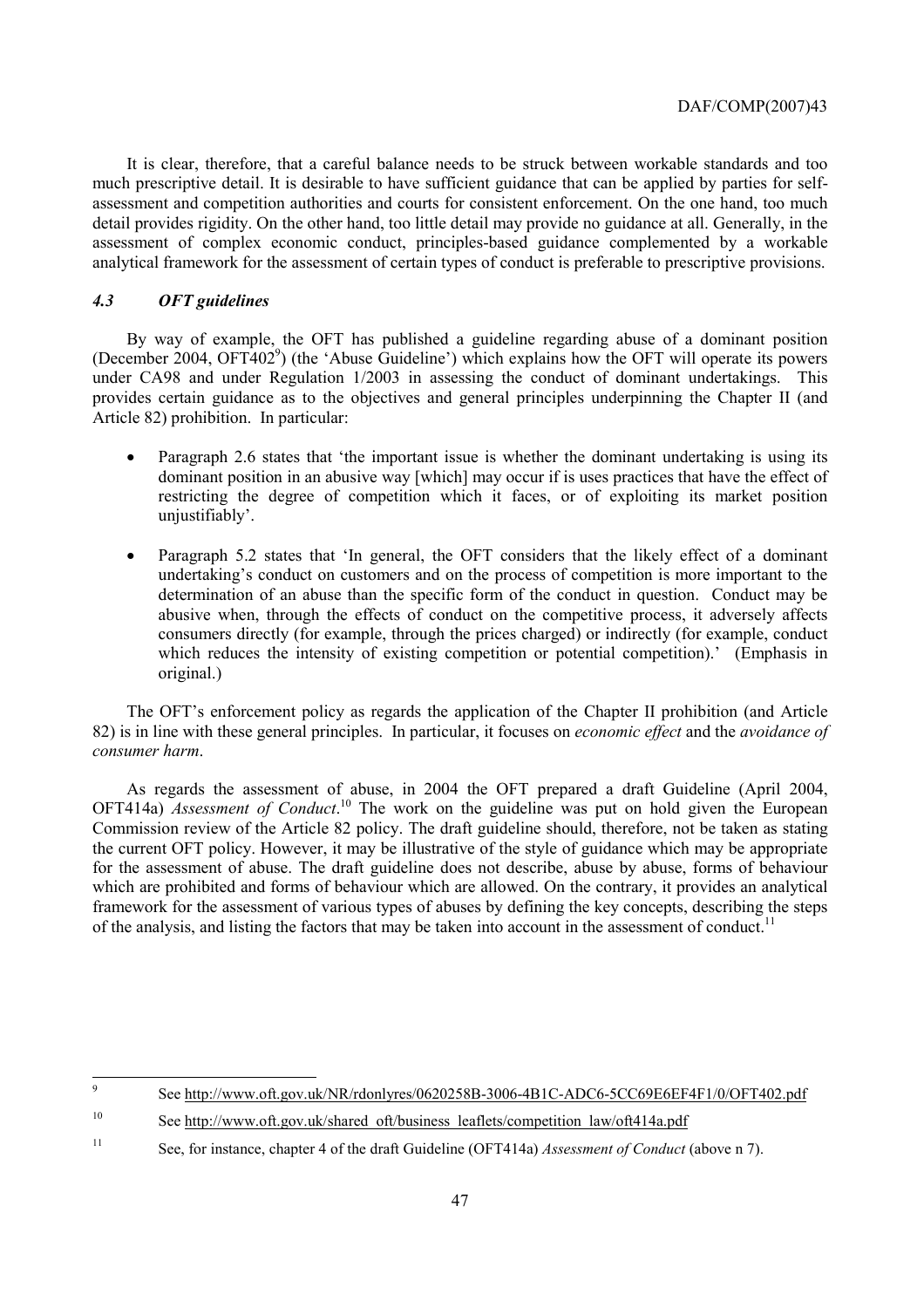# *4.4 Safe harbours*

In drafting competition law guidelines on abuse of dominance, safe harbours<sup>12</sup> have an important role to play in providing business with the required degree of legal certainty. In establishing a safe harbour, a balance must be struck between different factors, including the benefits of legal certainty<sup>13</sup> and the costs of allowing anti-competitive behaviour. Generally, a safe harbour will be appropriate if the benefits in terms of increased certainty outweigh the likely harm resulting from anti-competitive behaviour being allowed. The less likely it is that certain behaviour is anti-competitive or the smaller the magnitude of consumer harm caused by anti-competitive behaviour being allowed under a safe harbour, the more appropriate the safe harbour is, all other things being equal.

Although market shares are no more than an indicator of dominance/substantial market power, it is unlikely that substantial market power exists at low market shares. Furthermore, the degree of market power affects both the likelihood and the extent of consumer harm. It is therefore appropriate to establish a safe harbour for firms with low market shares which are either unlikely to be dominant or unlikely to cause any appreciable consumer harm. This does not mean that firms with a market share below the safe harbour threshold can never be dominant or can never cause consumer harm. It means that such likelihood is so small that the increased benefits in terms of legal certainty outweigh the possible harm of allowing potentially abusive conduct to take place. The Abuse Guideline states at paragraph 4.18 that the OFT considers it unlikely that an undertaking will be individually dominant if its share of the relevant market is below 40 per cent, although dominance could be established below that figure if other relevant factors (such as the weak position of competitors in the market and high entry barriers) provided strong evidence of dominance. This establishes a safe harbour for undertakings with a market share below 40 per cent.

Pricing behaviour which is not capable of excluding a competitor which is no less efficient than the dominant firm is unlikely to be abusive or to cause appreciable consumer harm. Again, this does not mean that such behaviour can never be abusive or can never cause consumer harm. It means the costs to the economy resulting from exclusionary pricing above-cost by dominant firms are such that they are likely to be outweighed by the benefits of a safe harbour for pricing above-cost. Such benefits include, in particular, avoiding deterring pro-competitive behaviour which would be abandoned if firms had to assess, on a caseby-case basis, whether their above-cost pricing structure is abusive. This strongly suggests that a safe harbour for pricing above-cost may be appropriate. There are, however, also potential problems with such a safe harbour. For instance, the entry of less efficient rivals may increase consumer welfare. Furthermore, the incumbent firm may have first mover advantages which cannot be replicated by the rival in the short term. It is possible, therefore, that such as safe harbour, if adopted, would have to account for the exceptional circumstances in which strong evidence shows that exclusion of a less efficient rival causes significant consumer harm.

 $12$ 12 A safe harbour may establish that competition law intervention will never take place in respect of conduct within the safe harbour or may require particularly strong evidence or exceptional circumstances (essentially, a higher evidential threshold than would normally be the case) for intervention to take place. Safe harbours established in guidelines would often be in the form of requiring a higher evidential threshold for intervention to take place. Therefore, while the expectation is that such an intervention will be rare and occur only when there is very strong evidence of abuse, intervention cannot be ruled out automatically. Furthermore, safe harbours established in guidelines issued by competition authorities cannot bind the courts. Here, the term 'safe harbour' is used in the sense of a higher evidential threshold requirement.

<sup>&</sup>lt;sup>13</sup> The benefits of legal certainty include avoiding deterring pro-competitive conduct which a firm decides not to carry out because of the risk of (unwarranted) competition law intervention.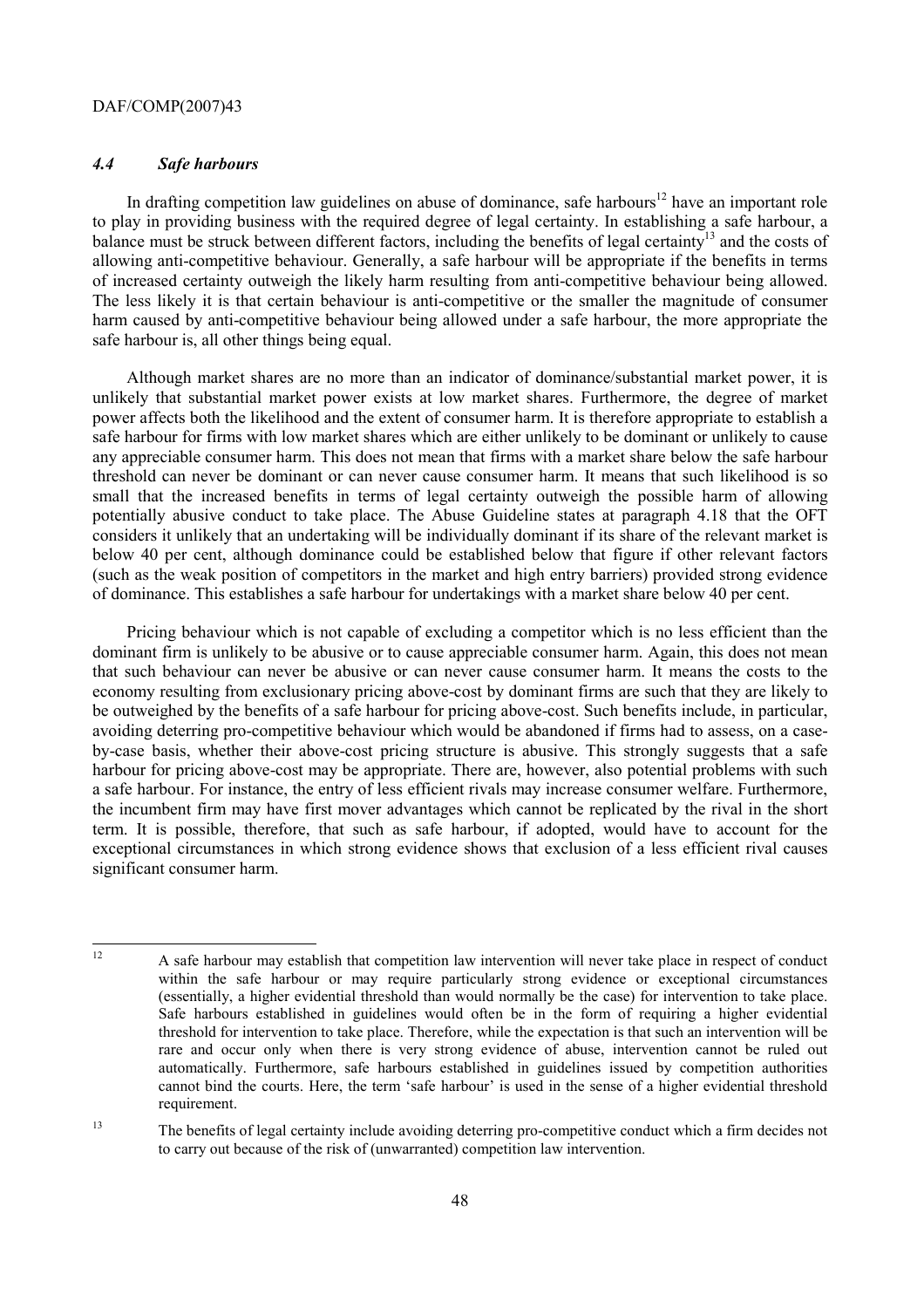Two further points on safe harbours merit discussion. The first is that safe harbours in themselves may be difficult to apply. For instance, a market share safe harbour presupposes that the market has been correctly defined and this can be , in itself, a difficult exercise. The pricing-above-cost safe harbour presupposes that the appropriate measure of cost has been identified and that all relevant costs have been correctly identified, calculated and then allocated. Again, this may be far from straightforward in certain cases. The use of safe harbours must, therefore, be combined with clear guidelines as to the purpose of the law and the analytical framework to be applied to the assessment of abuse.

Secondly, safe harbours, if too prescriptive and form-based, may have the undesired effect of encouraging firms to adjust their conduct so as to fit in the safe harbour. This may in turn prevent firms experimenting and engaging in pro-competitive behaviour which would enhance consumer welfare. The solution may again be clarity as to the purpose of the law and a transparent framework for the assessment of abuse. For instance, the draft OFT Guideline *Assessment of Conduct*, at paragraphs 4.11 – 4.13, lists circumstances in which prices below average variable costs are not abusive because they do not cause consumer harm. This makes it clear that while pricing above-cost is in a safe harbour, pricing below-cost is not abusive per se and even prices below average variable cost can be justified in particular circumstances.

# **5. Need for consistency**

Consistency is a key element of competition law enforcement in the UK and throughout the EU. In particular:

- section 60 of the CA98 ensures that questions arising in the application of the CA98 are dealt with in a manner that is consistent with the treatment of corresponding questions arising under EC competition law. Under section 60(2), any UK court or tribunal must act 'with a view to ensuring that there is no inconsistency' with EC law as applicable at that time. Furthermore, under section 60(3), any UK court or tribunal must 'have regard' to any relevant decision or statement of the Commission (that is, decisions or statements which have the authority of the Commission as a whole),14 and
- where an agreement/conduct may affect trade between Member States, the terms of Regulation 1/2003 also apply. Under Article 3, the OFT is also obliged to apply Articles 81 and 82 where it applies national competition law to agreements or practices which may affect trade between Member States. The application of national competition laws to agreements, decisions or concerted practices within the meaning of Article 81(1) must not lead to the prohibition of such agreements, decisions or concerted practices if they are also not prohibited under Community competition law.

These provisions (and in the UK context, section 60 of the CA98 in particular) are intended to ensure the consistent application and development of UK and EC competition law. With a greater number of private actions and more cases decided by the courts, the need to ensure the consistent application of the Chapter II prohibition/Article 82 is likely to become more acute. Furthermore, there is a risk that the policy-making role of competition authorities could become less effective. As a consequence, the development of competition law could become more haphazard and less consistent, raising uncertainty and costs for business. In our view, appropriate safeguards are necessary to ensure that competition policy continues to develop in a coherent fashion and that business does not face increased uncertainty and costs.

 $14$ 

<sup>14</sup> OFT Guideline Modernisation (OFT442, December 2004), paragraph 4.11, available at http://www.oft.gov.uk/shared\_oft/business\_leaflets/ca98\_guidelines/oft442.pdf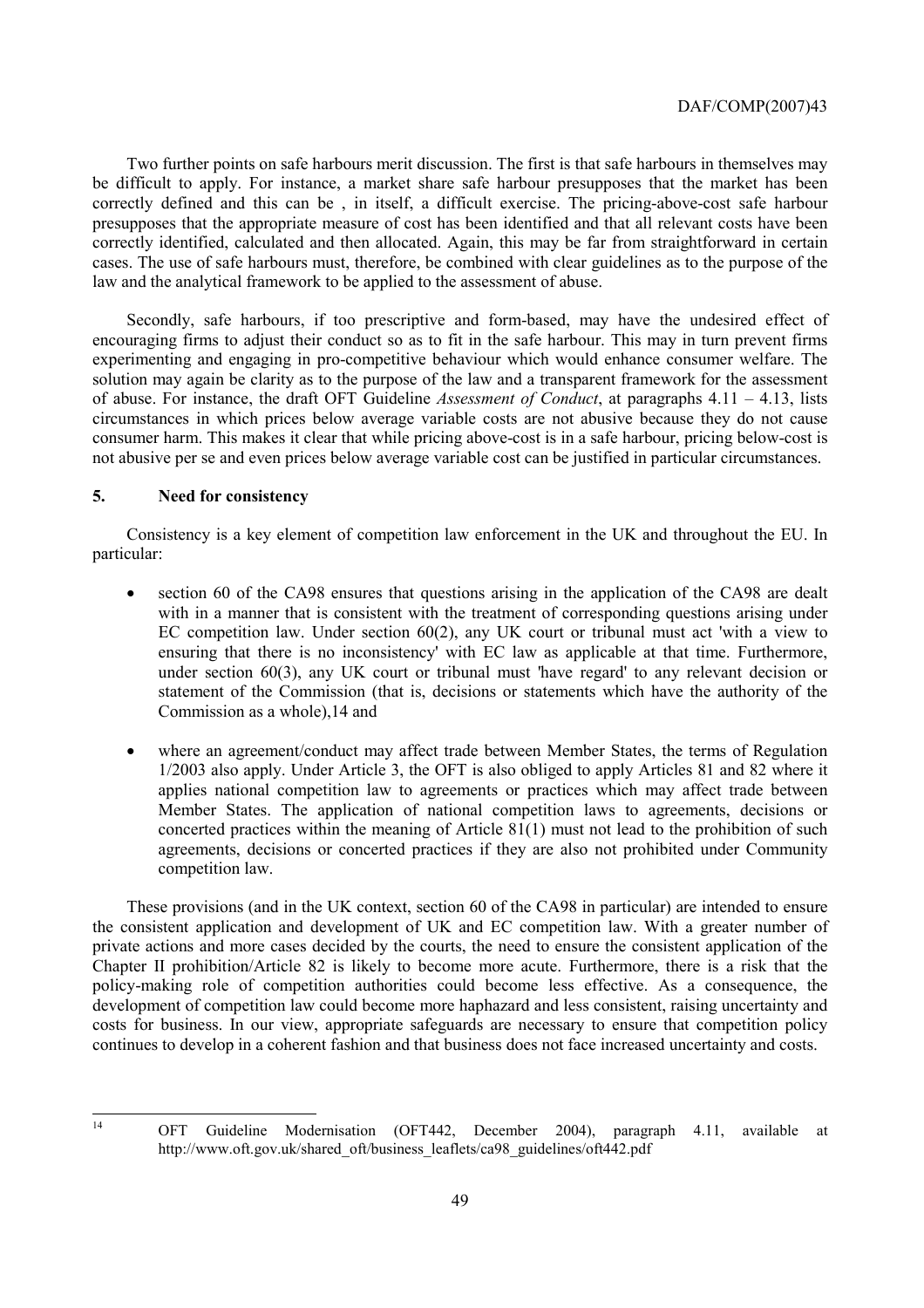We would therefore suggest that the courts should be required to 'have regard' to the decisions of competition authorities and their guidelines when determining abuse of dominance issues (and, more generally, competition law issues) to ensure consistent and clear development of competition policy. The OFT interprets 'have regard to' to mean 'give serious consideration to' - 'have regard to' does not mean that the court is bound.

Interventions by competition authorities in court proceedings are also important to ensure consistent and coherent development of competition law and policy. In England and Wales, any party whose statement of case raises or deals with an issue relating to the application of Article 81 or 82, or Chapter I or II, must serve a copy of the statement of case on the OFT at the same time as it is served on the other parties to the claim.<sup>15</sup> The purpose of these provisions is to ensure that the OFT is kept informed of private actions and it may be appropriate to extend these provisions to cover notices of appeal.

Under Regulation 1/2003, UK NCAs have the right to make written submissions to the courts and may apply for permission to make oral observations on issues relating to Articles 81 and 82.<sup>16</sup> Equivalent provisions were introduced in England and Wales in respect of issues relating to Chapters I and II of the CA98.17 If the level of private competition law actions increases, it will become more important for the OFT to consider intervention in certain cases. However, the OFT will not intervene in support of individual claimants or defendants. We are likely to give priority to cases where appellate courts are hearing private actions and there is a risk that they may not otherwise be made aware of broader policy issues. The OFT has already used this power to intervene before the House of Lords<sup>18</sup> but we will keep its approach under review in the light of developing experience.

#### **6. Advocacy**

Advocacy in terms of speeches, publications or workshops organized by the OFT play a role in clarifying the way in which the OFT interprets and applies the Chapter II prohibition/Article 82. Advocacy is a valuable complement to guidelines and formal decisions.

#### Some examples will suffice.

The OFT Chairman has commented on the *DG Competition Discussion Paper on the Application of Article 82 of the Treaty to Exclusionary Abuses* and endorsed the principle that 'the objective of Article 82 is the protection of competition on the market as a means of enhancing consumer welfare and of ensuring an efficient allocation of resources' and that: 'it is competition, and not competitors as such, that is to be

<sup>15</sup> 15 Practice Direction - Competition law - Claims relating to the application of Articles 81 and 82 of the EC Treaty and Chapters I and II of Part I of the Competition Act 1998, paragraph 3.

<sup>&</sup>lt;sup>16</sup> See Article 15(3) of Regulation 1/2003 and Practice Direction - Competition law - Claims relating to the application of Articles 81 and 82 of the EC Treaty and Chapters I and II of Part I of the Competition Act 1998, paragraph 4.1.

<sup>&</sup>lt;sup>17</sup> Practice Direction - Competition law - Claims relating to the application of Articles 81 and 82 of the EC Treaty and Chapters I and II of Part I of the Competition Act 1998, paragraph 4.1A.

<sup>18</sup> Entrepreneur Pub Company (CPC) & Ors v. Crehan [2006] UKHL 38; [2006] 3 WLR 148.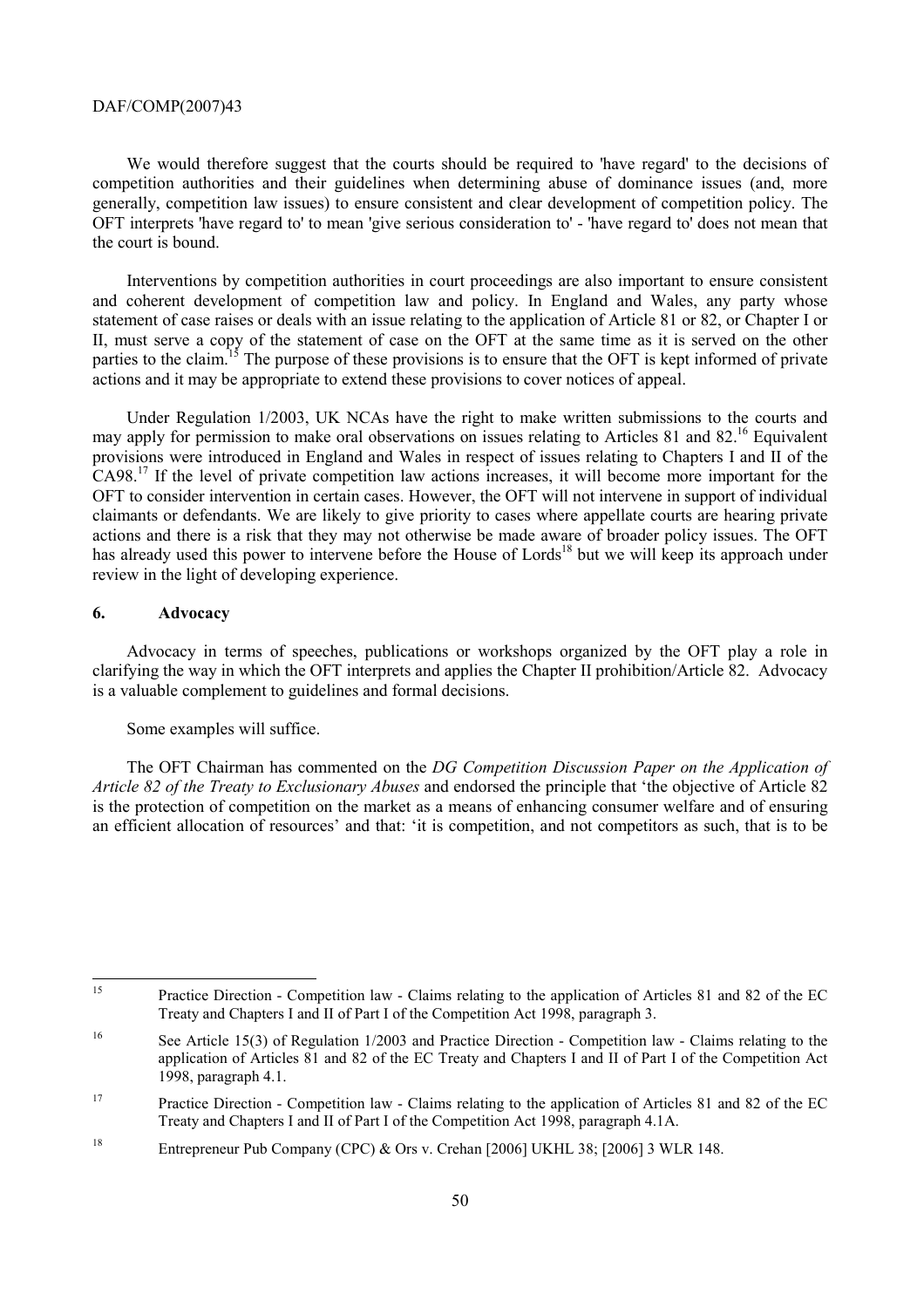protected'.<sup>19</sup> Speeches by senior officials inform stakeholders on ongoing thinking within the OFT and supplement published guidance and decisions.<sup>20</sup>

The interaction with stakeholders is a two-way process. On 13 and 14 March 2006, the OFT organized a workshop on the Review of Article 82. The event provided an opportunity for the OFT to engage in a constructive dialogue with stakeholders and leading experts in the field with the aim of informing the OFT policy in the area.

Finally, OFT officials are often involved in the policy debate by giving speeches or writing articles in a personal capacity. This may help the wider legal and business community better to understand the point of view of enforcement officials on some of the issues currently being discussed in difficult areas of policy such as abuse of dominance.

# **7. Conclusion**

Effective guidance to business in abuse of dominance cases can be provided in a number of ways which assist in providing legal certainty.

Legal certainty is an important attribute of the law as it achieves consistency, fairness, and reduces costs for business. Potential sources of uncertainty are an effects-based approach to abuse of dominance cases and the multiplicity of competition authorities and courts having the power to apply and enforce the relevant prohibitions.

Guidelines setting out workable standards have an important role to play both in developing policy and providing certainty.

In an area such as abuse of dominance which is concerned with complex economic conduct, certainty cannot be achieved through a set of prescriptive and detailed guidelines. If the prescriptive provisions of guidelines are applied strictly and rarely departed from, this would amount to a form-based approach to abuse of dominance, which would not be based on sound economics and increase the risk of erroneous intervention. If the prescriptive provisions are applied flexibly, they would not provide certainty because conduct covered by the provisions is not necessarily an infringement and conduct not covered by the provisions is not necessarily allowed.

Guidelines should therefore be principles-based. They should be clear as to the purpose of the law, which we believe should be to address conduct which reduces consumer welfare. This should be complemented by a transparent and workable analytical framework for the analysis of individual abuses. Instead of describing prohibited forms of conduct, a workable analytical framework would contain the key definitions, explain the steps of the analysis, and list the factors or evidence that may be relevant in the assessment of conduct.

Safe harbours should be a key element in competition law guidelines on abuse of dominance. They balance the benefits of legal certainty/costs of deterring efficient behaviour against the costs of allowing anti-competitive behaviour covered by the safe harbour. Generally, a safe harbour will be appropriate if the benefits in terms of increased certainty outweigh the likely harm resulting from anti-competitive behaviour being allowed. The less likely it is that certain behaviour is anti-competitive or the smaller the magnitude

<sup>19</sup> 19 In a speech given to the British Institute of International and Comparative Law on 24 February 2006 http://www.oft.gov.uk/NR/rdonlyres/9E94FB95-9260-4E15-B81C-489370A45B6E/0/spe0206.pdf

<sup>&</sup>lt;sup>20</sup> It must be remembered that speeches and articles by OFT officials are not a statement of OFT policy and do not necessarily reflect the views of the OFT.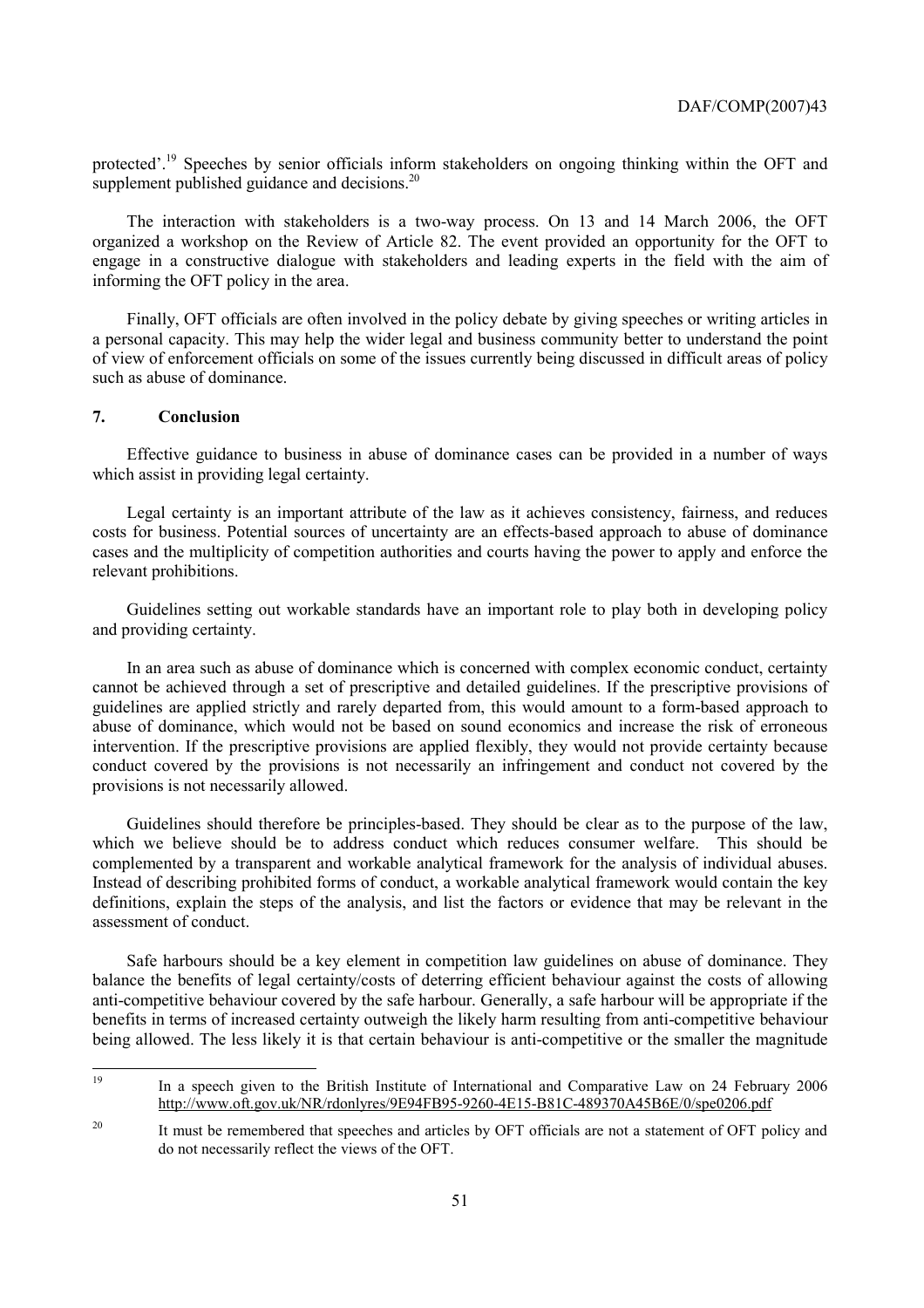of consumer harm caused by anti-competitive behaviour being allowed under a safe harbour, the more appropriate the safe harbour is, all other things being equal. A market share safe harbour for firms with a market share of the relevant market below 40 per cent is appropriate. We would also favour a safe harbour for above-cost pricing although there may be difficulties in applying it inflexibly.

Advocacy is an important mean of providing effective guidance. It can help clarify the scope of the prohibition, the way it is applied, and current thinking on key issues. Speeches by senior officials, workshops hosted by competition authorities, and publications in the form of books or articles are, with varying degrees, useful way of engaging in a constant dialogue with the business and legal community. This process helps bring about clarity in the way the law is applied. It complements official guidelines and formal decisions in individual cases.

With an increased number of private actions, appropriate safeguards should be in place to ensure that competition law and policy continue to develop in a coherent and consistent fashion. Courts should be required to have regard to decisions and guidelines of the competition authorities. Interventions by competition authorities also have a key role to play.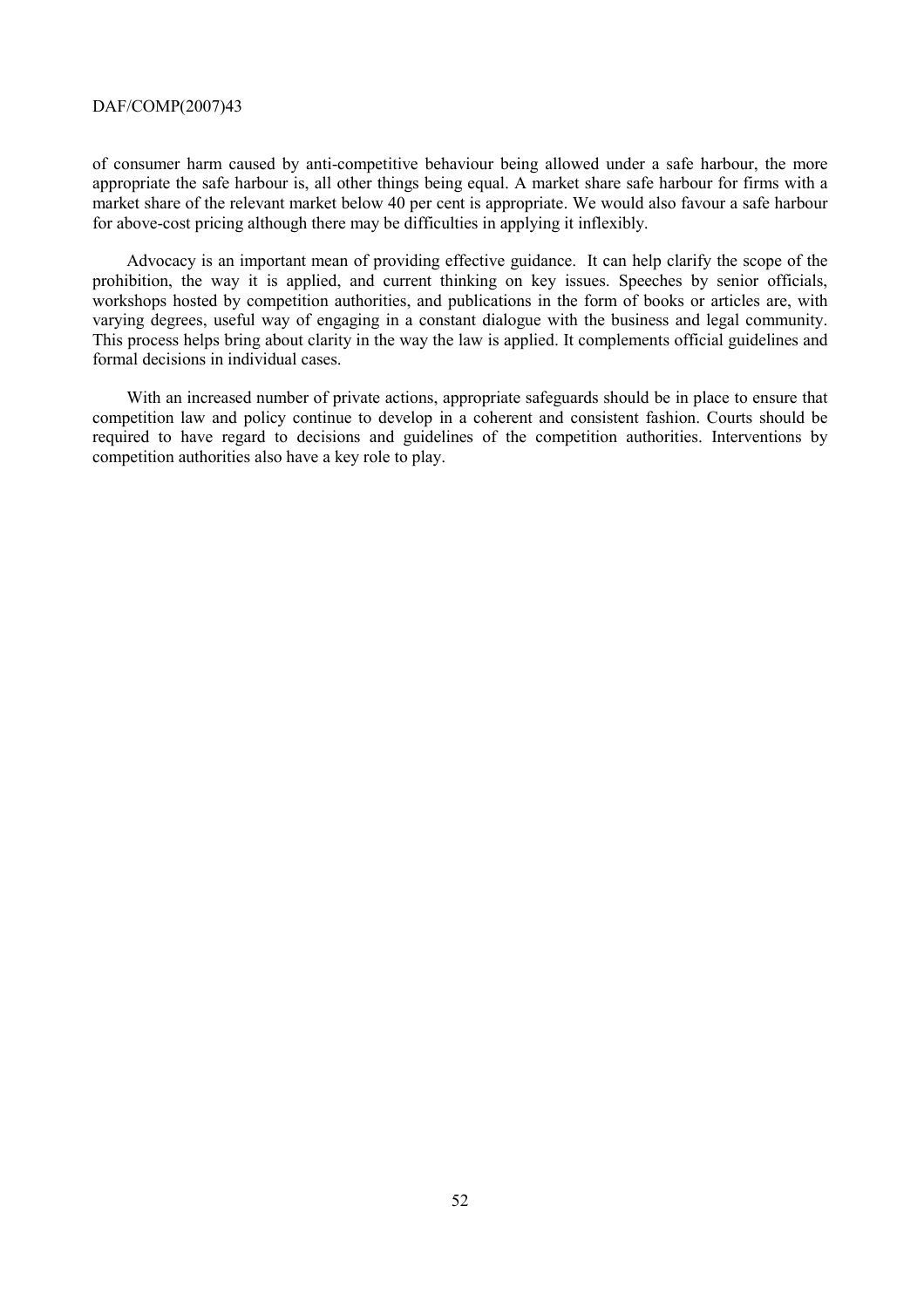# **UNITED STATES**

# **1. Policy guidance on single-firm exclusionary conduct**

Single-firm conduct in the United States is governed by section 2 of the Sherman Act, which prohibits the acquisition or maintenance of monopoly power through the use of exclusionary conduct.<sup>1</sup> Providing useful guidance to business on the application of Section 2 presents a challenge "because 'the means of illicit exclusion, like the means of legitimate competition, are myriad.<sup>"2</sup>

Over more than a century of Section 2 enforcement, guidance has come from several sources. Most importantly, case law from enforcement actions has provided legal certainty on important points. The enforcement agencies in the United States aid in the process of case law development through their enforcement actions and through friend of the court briefs in private cases. The agencies also use speeches and reports to clarify the law and to inform the business community of the agencies' enforcement policies. The agencies have not issued guidelines on the application of Section 2.

General principles for the application of Section 2 have the flexibility to adapt to the particular facts of each case. More precise rules, whether formulated in agency guidelines or by courts, can greatly reduce administrative costs and enhance business certainty. The latter effect clearly furthers the goals of competition policy to the extent that uncertainty chills procompetitive conduct. Of course, more precise rules also may explicitly prohibit some procompetitive conduct as well as explicitly permit some anticompetitive conduct. Striking the right balance presents a constant challenge. $3$ 

# **2. Courts in the United States and the development of safe harbors**

Section 2 of the Sherman Act was written in very general language, to which the courts have given specific meaning through decisions in individual cases. Case law has made clear that the vast majority of competitors in the United States would not be found to possess monopoly power.<sup>4</sup> Courts in the United States have consistently held that a market share below 50% cannot support the inference of monopoly power,<sup>5</sup> and the leading treatise suggests that a share of at least 70–75% for five years is required to infer monopoly power.<sup>6</sup> Modern case law also holds that "market share is only a starting point for determining

 $\mathbf{1}$ <sup>1</sup> *See* Verizon Communications Inc. v. Law Offices of Curtis V. Trinko, LLP, 540 U.S. 398, 407 (2004).

<sup>&</sup>lt;sup>2</sup> *Id.* at 414, quoting United States v. Microsoft Corp., 253 F.3d 34, 58 (D.C. Cir. 2001) (en banc) (per curiam).

<sup>3</sup> *See, e.g.*, William Blumenthal, *Clear Agency Guidelines: Lessons from 1982*, 68 ANTITRUST LAW JOURNAL 5 (2000).

<sup>4</sup> Monopoly power has been defined as "the ability (1) to price substantially above the competitive level *and* (2) to persist in doing so for a significant period without erosion by new entry or expansion." AD/SAT v. Associated Press, 181 F.3d 216, 227 (2d Cir. 1999).

<sup>5</sup> *See, e.g.*, Blue Cross & Blue Shield United of Wisconsin v. Marshfield Clinic, 65 F.3d 1406, 1411 (7th Cir. 1995) ("Fifty percent is below any accepted benchmark for inferring monopoly power from market share.").

<sup>6</sup> 3A PHILLIP E. AREEDA & HERBERT HOVENKAMP, ANTITRUST LAW ¶ 801a, at 319 (2d ed. 2002).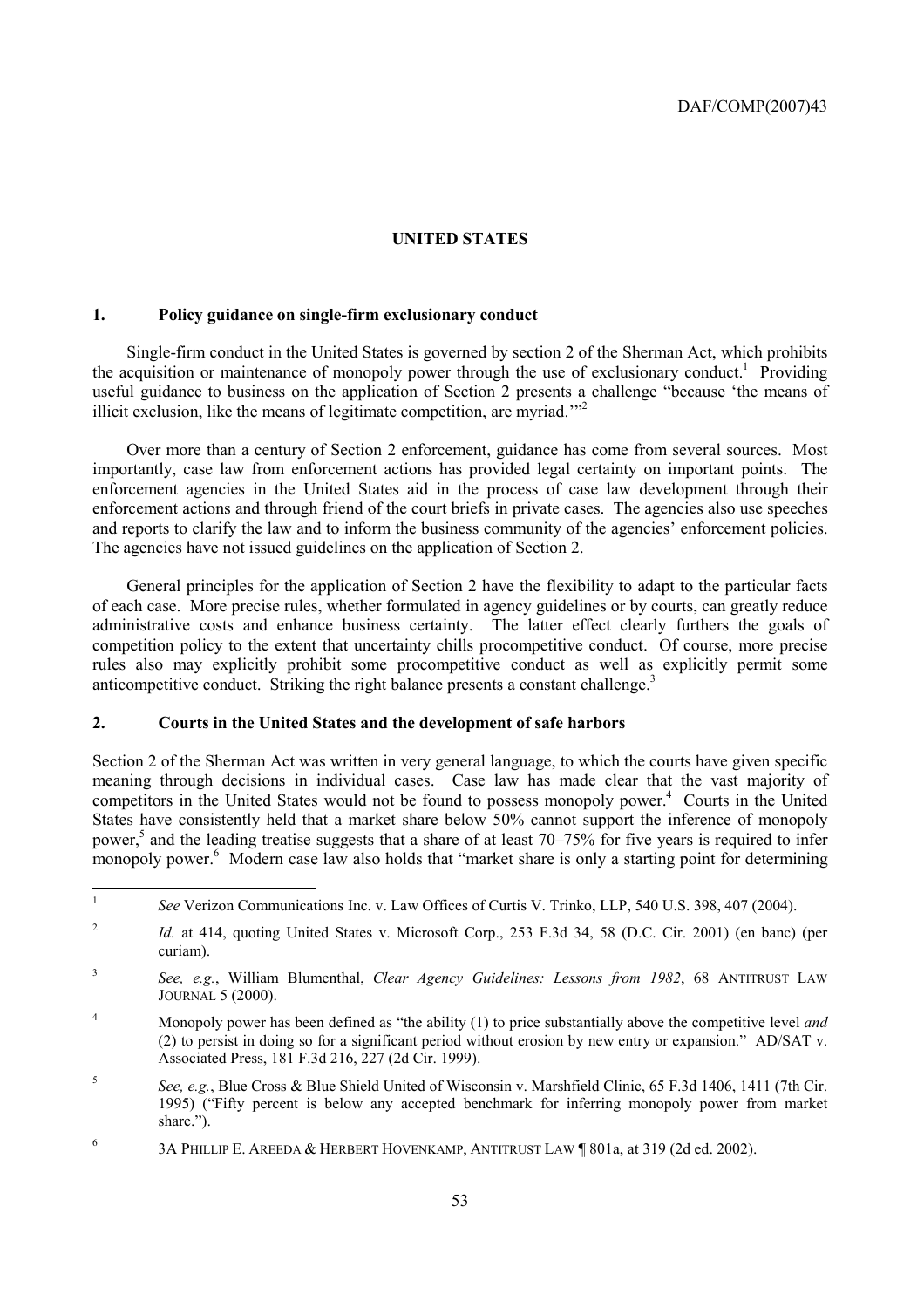whether monopoly power exists, and the inference of monopoly power does not automatically follow from the possession of a commanding market share."<sup>7</sup> Courts in the United States require proof that entry would not effectively discipline a competitor alleged to possess monopoly power, and firms with market shares well in excess of 50% have been found not to possess monopoly power because their power over price was insufficiently durable.<sup>8</sup>

Case law in the United States also has given even competitors with monopoly power substantial latitude in pricing aggressively. A successful challenge to price cutting under section 2 of the Sherman Act requires proof "that the prices complained of are below an appropriate measure of the rival's costs" and that the alleged predator had "a dangerous probability . . . of recouping its investment in below-cost prices."<sup>9</sup> The courts have not fully specified the details of applying these principles but have established two critical principles: the test is demanding, and the relevant measure of cost is not average total cost, but rather marginal, average variable, or incremental cost.<sup>10</sup>

More generally, the case law has long held that Section 2 prohibits "the willful acquisition or maintenance of [monopoly] power as distinguished from growth or development as a consequence of a superior product, business acumen, or historic accident."<sup>11</sup> By explaining Section 2 in this way, "the courts" have sought to draw a distinction between merits- and non-merits-based competition that excludes."<sup>12</sup> The courts have consistently held that harm to a competitor is far from sufficient to make conduct anticompetitive.<sup>13</sup> Indeed, a "monopolist, no less than any other competitor, is permitted and indeed encouraged to compete aggressively on the merits."<sup>14</sup> Moreover, courts have only rarely found that violations of Section 2 had been committed. The case law, however, has not yet fully defined the specific categories of conduct that constitute lawful competition on the merits.

<sup>&</sup>lt;sup>-</sup> American Council of Certified Podiatric Physicians & Surgeons v. American Board of Podiatric Surgery, Inc., 185 F.3d 606, 623 (6th Cir. 1999).

<sup>&</sup>lt;sup>8</sup> *E.g.*, Western Parcel Express v. United Parcel Service of America, Inc., 190 F.3d 974, 975 (9th Cir. 1999); Tops Markets, Inc. v. Quality Markets, Inc., 142 F.3d 90, 99 (2d Cir. 1998); Colorado Interstate Gas Co. v. Natural Gas Pipeline Co. of America, 885 F.2d 683, 695–96 (10th Cir. 1989).

<sup>9</sup> Brooke Group Ltd. v. Brown & Williamson Tobacco Corp., 509 U.S. 209, 222, 224 (1993).

<sup>10</sup> *See, e.g.*, United States v. AMR Corp., 335 F.3d 1109, 1115–16 (10th Cir. 2003); Stearns Airport Equipment Co. v. FMC Corp., 170 F.3d 518, 532 (5th Cir. 1999); Advo, Inc. v. Philadelphia Newspapers, Inc., 51 F.3d 1191, 1198 (3d Cir. 1995).

<sup>&</sup>lt;sup>11</sup> United States v. Grinnell Corp., 384 U.S. 563, 570–71 (1966). The Supreme Court cited this statement as controlling authority in Verizon Commc'ns Inc. v. Law Offices of Curtis V. Trinko, LLP, 540 U.S. 398, 407 (2004).

<sup>12</sup> Andrew I. Gavil, *Exclusionary Distribution Strategies by Dominant Firms: Striking a Better Balance*, 72 ANTITRUST LAW JOURNAL 3, 14 (2004).

<sup>13</sup> *See, e.g.*, Spectrum Sports, Inc. v. McQuillan, 506 U.S. 447, 458 (1993) ("The law directs itself not against conduct which is competitive, even severely so, but against conduct which unfairly tends to destroy competition itself."); Town of Concord v. Boston Edison Co., 915 F.2d 17, 21 (1st Cir. 1990) ("a practice is not 'anticompetitive' simply because it harms competitors. After all, almost all business activity, desirable and undesirable alike, seeks to advance a firm's fortunes at the expense of its competitors. Rather, a practice is 'anticompetitive' only if it harms the competitive process.").

<sup>14</sup> Olympia Equipment Leasing Co. v. Western Union Telegraph Co., 797 F.2d 370, 375 (7th Cir. 1986).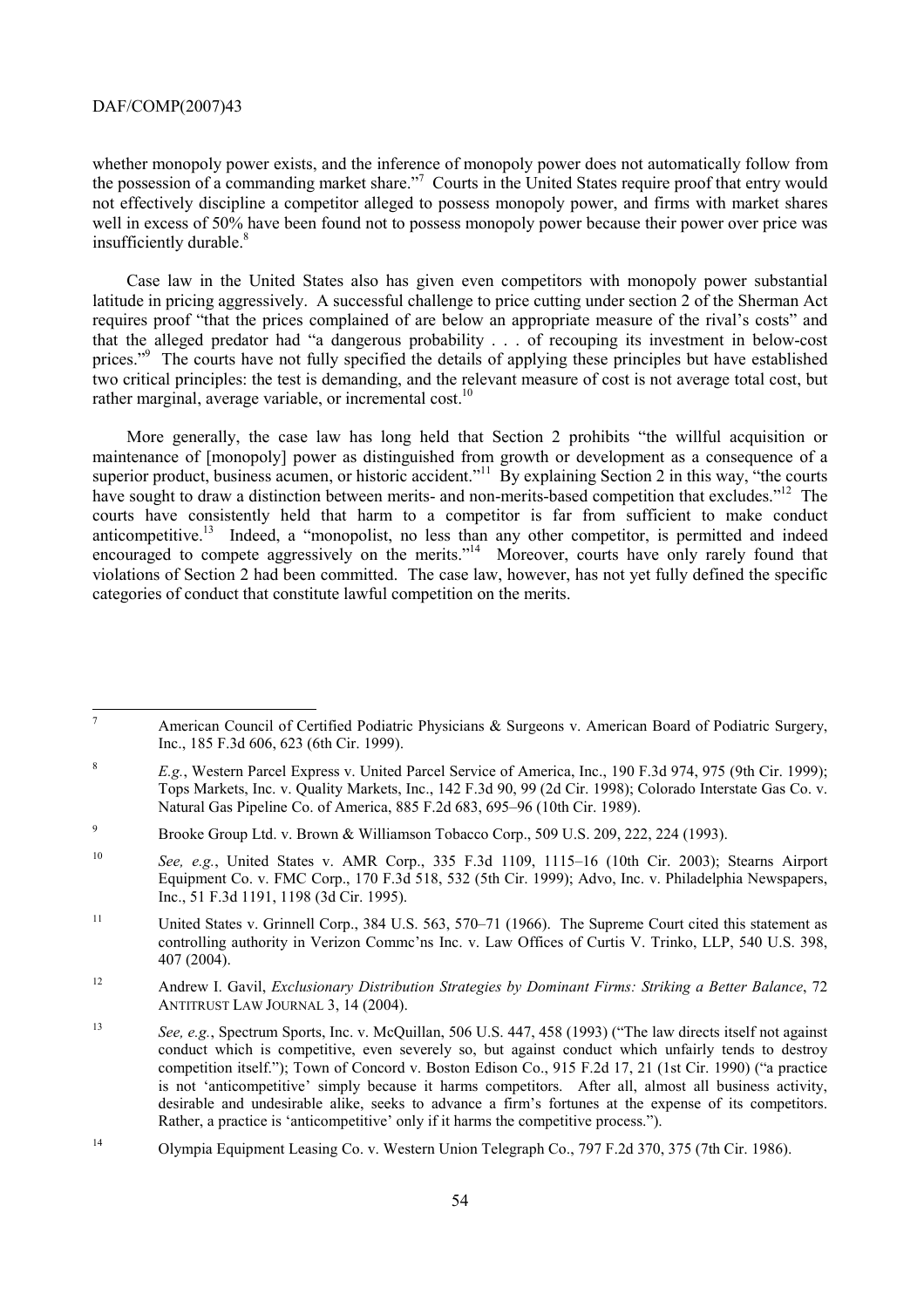# **3. Enforcement actions, friend of the court briefs, hearings, and reports**

Agencies in the United States often seek to clarify the law through their enforcement actions. The Federal Trade Commission (FTC) is empowered to conduct administrative hearings and issue orders, which affords the opportunity to clarify the law in decisions rendered by the agency. In 2006 the FTC issued a decision explaining why it determined that the conduct of Rambus, in conjunction with standardsetting activities, was unlawfully exclusionary.<sup>15</sup> The U.S. Department of Justice (Department) has no administrative powers, but rather enforces the Sherman Act in court. In recent years, the Department has explained, especially in its appellate briefs, why it believed that several forms of exclusionary conduct by American Airlines, Dentsply, and Microsoft were unlawfully exclusionary.<sup>16</sup> Both agencies also use speeches by agency officials to clarify both enforcement policies in general and actions in specific cases.<sup>17</sup>

When a competition law case not involving the government as a party comes before the Supreme Court of the United States, the enforcement agencies typically file a friend of the court brief articulating legal principles that can clarify the law.18 In *Trinko*, 19 the agencies argued that, when "the plaintiff asserts that the defendant was under a duty *to assist a rival*, . . . conduct is not exclusionary or predatory unless it would make no economic sense for the defendant but for the tendency to eliminate or lessen competition." Most recently, in *Weyerhaeuser*<sup>20</sup> the agencies successfully argued that the price-cost test applied to predatory pricing by a seller also should be applied to predatory pricing by a buyer.

On April 17 of this year the enforcement agencies in the United States released a report on the relationship between antitrust law and intellectual property  $law^{21}$ . Among other things, the report addresses unilateral refusals to license. The report concludes that:

Antitrust liability for mere unilateral, unconditional refusals to license patents will not play a meaningful part in the interface between patent rights and antitrust protections. Antitrust liability for refusals to license competitors would compel firms to reach out and affirmatively assist their rivals, a result that is "in some tension with the underlying purpose of antitrust law." Moreover, liability would restrict the patent holder's ability to exercise a core part of the patent - the right to exclude  $^{22}$ 

 $15$ 15 The FTC's decision and extensive additional materials are available at http://www.ftc.gov/ os/adjpro/d9302/index.htm.

<sup>16</sup> These briefs are available at http://www.usdoj.gov/atr/public/appellate/appellate.htm.

<sup>17</sup> Speeches by officials of the agencies can be found at http://www.usdoj.gov/atr/public/ speeches/speeches.htm and http://ftc.gov/speeches/speech1.shtm.

<sup>&</sup>lt;sup>18</sup> These briefs and others are available at http://www.usdoj.gov/atr/public/appellate/appellate. htm. The agencies also filed friend of the court briefs in the lower courts.

<sup>19</sup> Verizon Communications Inc. v. Law Offices of Curtis V. Trinko, LLP, 540 U.S. 398 (2004).

<sup>20</sup> Weyerhaeuser Co. v. Ross-Simmons Hardwood Lumber Co., Inc., 127 S. Ct. 1069 (2007).

<sup>&</sup>lt;sup>21</sup> U.S. Department of Justice & Federal Trade Commission, Antitrust Enforcement and Intellectual Property Rights: Promoting Innovation and Competition, *available at* www.usdoj.gov/atr/public/ hearings/ip/222655.pdf; http://ftc.gov/reports/innovation/P040101PromotingInnovationandCompe titionrpt0704.pdf. The report was preceded by public hearings in which the agencies heard the views of more than 300 persons. The bulk of the report concerns issues arising in the licensing context and hence issues outside the scope of Section 2.

<sup>22</sup> *Id.* at 6 (footnote and internal quotation omitted).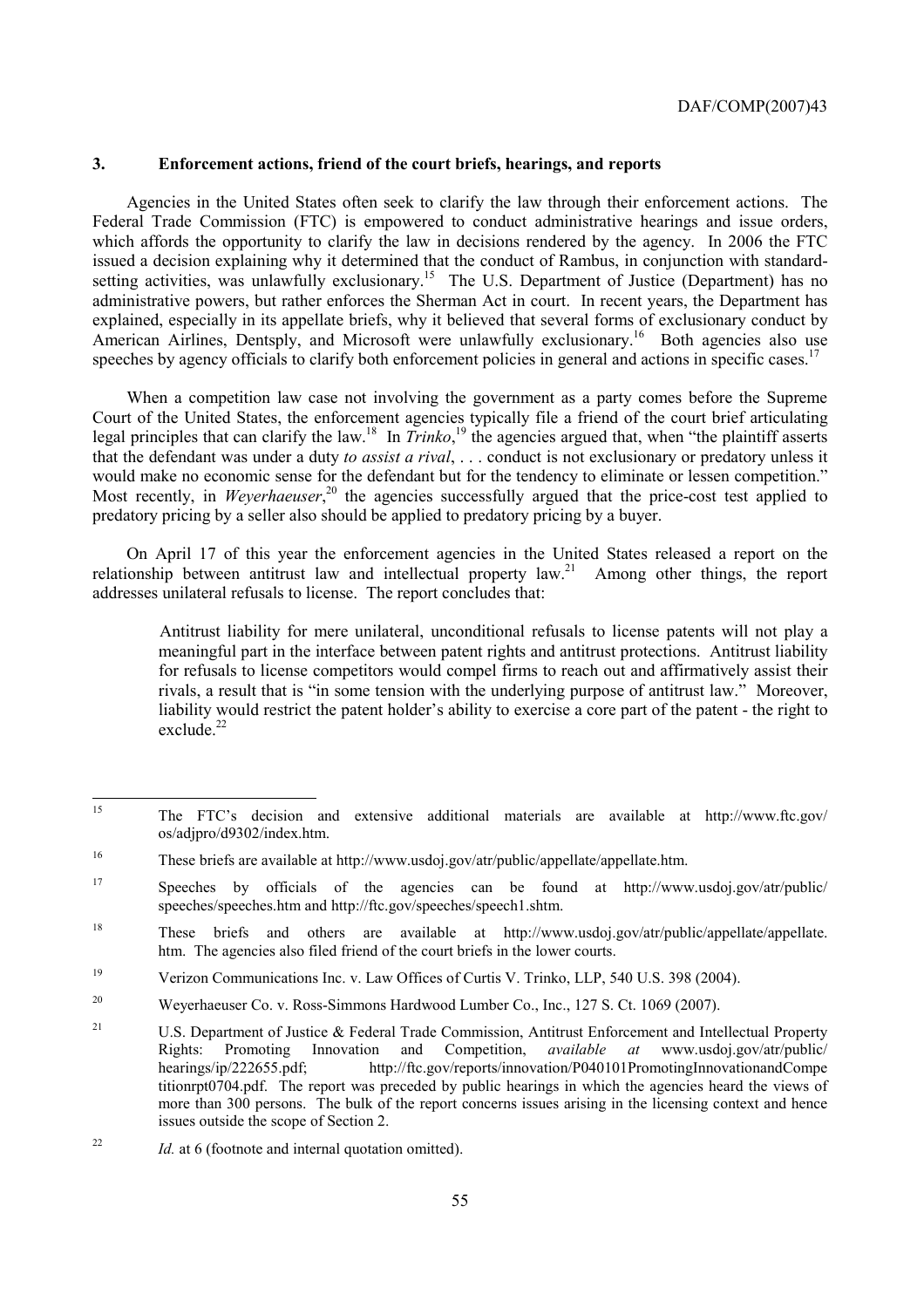Over the past year, the enforcement agencies in the United States have conducted extensive public hearings on single-firm exclusionary conduct.<sup>23</sup> The primary goals of the hearings were to examine the competitive implications of all forms of potentially exclusionary conduct by individual competitors and to determine the appropriate treatment of such conduct under section 2 of the Sherman Act. In the hearings, the agencies heard the views of many academics, practitioners, and business persons. Because the agencies sought diverse points of view, participants in the hearings may not have been unanimous on any issue, but several important principles resonated throughout the hearings.

Single-firm conduct that undermines the competitive process to a degree that it creates or maintains monopoly power should be the subject of an enforcement action. Yet even competitors with monopoly power should be permitted to compete aggressively, and neither their success, nor injury to smaller rivals, by itself, demonstrates harm to the competitive process. Because it may be difficult to distinguish between lawful, aggressive conduct and exclusionary conduct,<sup>24</sup> businesses would find it helpful to have clear and objective rules that allow them to assess their practices and avoid chilling procompetitive conduct. It is also important that remedies be closely tailored to address the harm to the competitive process in each case and that remedies not distort the competitive process or discourage innovation.

### **4. Agency experience with competition policy guidelines**

Enforcement agencies in the United States have not issued guidelines on single-firm exclusionary conduct, but they nevertheless have considerable experience with guidelines.<sup>25</sup> This experience has taught that competition policy guidelines are unlikely to substantially assist the business community if they merely set out factors considered in the agency's analysis and do not indicate when and why certain combinations of factors are apt to lead to an enforcement action.<sup>26</sup>

Guidelines on single-firm exclusionary conduct could usefully enhance legal certainty by creating safe harbors. The rationale for most such safe harbors would not be that certain competitors or particular conduct pose no risk of harm to competition, but rather that certain competitors or particular conduct pose insufficient risk of harm to warrant further consideration in view of the administrative costs of proceeding, the potential social harm from erroneous condemnations of conduct, and the chilling effect on legitimate conduct of business uncertainty.

In particular, guidelines could set out a market share below which a competitor is conclusively presumed not to possess monopoly power (or not to be dominant). A safe harbor significantly enhances legal certainty only if the market-share threshold adopted is high enough that it affords safety to competitors that had perceived a non-trivial risk of being found to possess monopoly power. Indeed,

 $23$ Extensive materials relating to the hearings are available at http://www.usdoj.gov/atr/ public/hearings/single\_firm/sfchearing.htm; http://ftc.gov/os/sectiontwohearings/index.shtm

<sup>&</sup>lt;sup>24</sup> Spectrum Sports, Inc. v. McQuillan, 506 U.S. 447, 459 (1993) (It is often "difficult to distinguish robust competition from conduct with long-term anticompetitive effects.").

<sup>&</sup>lt;sup>25</sup> In 1992 the agencies jointly issued guidelines on horizontal mergers (revised in 1997); in 1994 they issued policy statements relating to health care (revised in 1996); in 1995 they issued guidelines on licensing intellectual property and guidelines on international operations; and in 2000 they issued guidelines on collaborations among competitors. In addition, the U.S. Department of Justice issued merger guidelines in 1968, 1982, and 1984; international operations guides or guidelines in 1972, 1977, and 1988; guidelines on vertical restraints in 1985 (withdrawn in 1993); and a guide on research joint ventures in 1980.

<sup>&</sup>lt;sup>26</sup> This experience also has taught that competition policy guidelines are most useful when they provide new insight on the substantive analysis or establish bright lines demarcating either lawful or unlawful conduct. In addition, this experience has taught that crafting useful competition policy guidelines is quite difficult, but the attempt itself can be a valuable learning experience.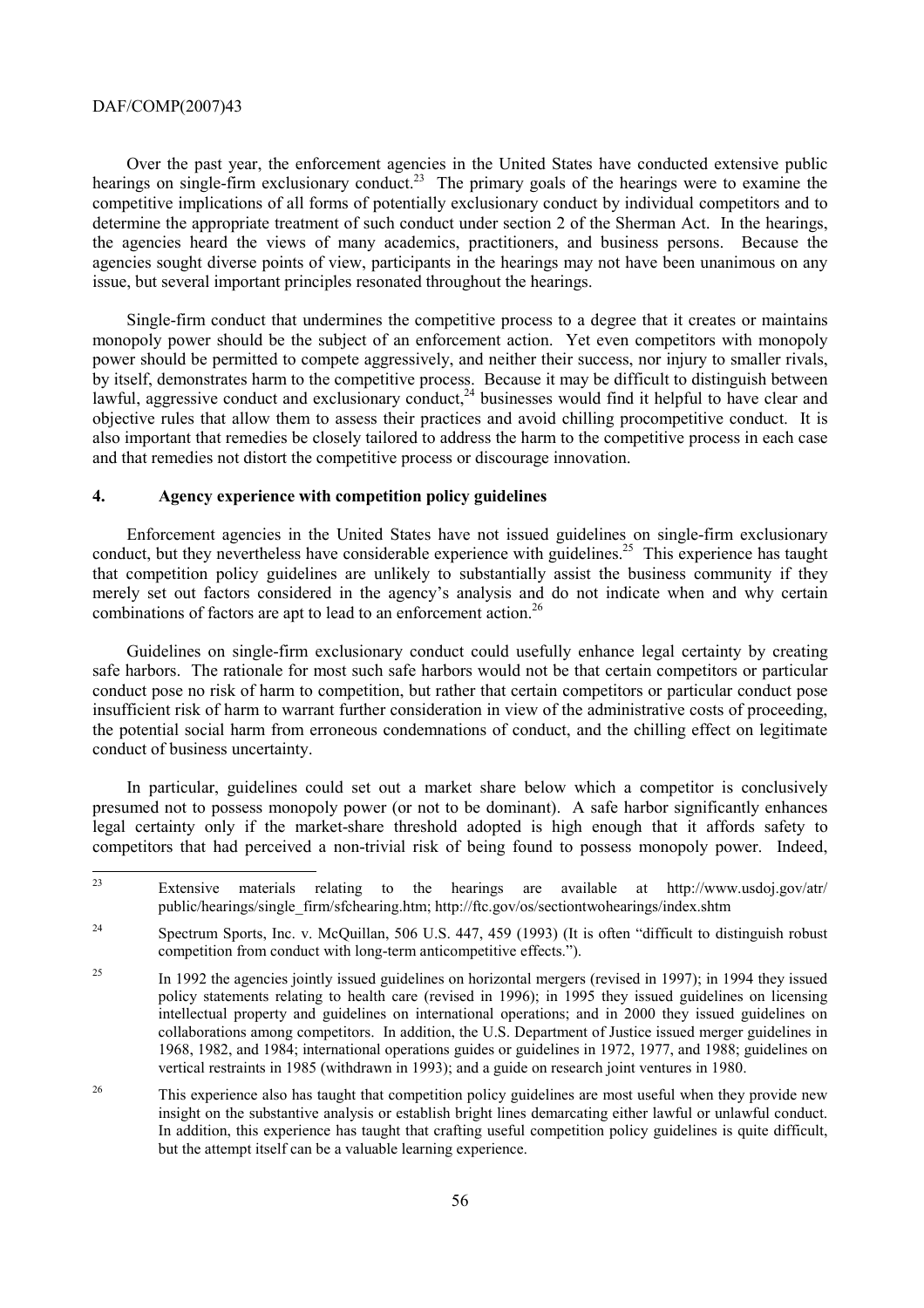adopting a safe-harbor market share that is very low actually could increase business uncertainty by suggesting an increased likelihood that competitors just outside the safe harbor will be found to possess monopoly power. On the other hand, adopting a safe-harbor market share threshold that is too high creates substantial legal certainty at an unacceptably high cost in terms of consumer harm from exclusionary conduct by competitors that possess monopoly power but nevertheless fall within the safe harbor.

Guidelines on single-firm exclusionary conduct also could enhance legal certainty significantly by creating safe harbors in the form of categories of conduct considered lawful competition on the merits. For example, guidelines could state that a competitor, even a monopolist, engages in lawful competition on the merits when it prices aggressively but does not price below cost, when it makes investments that simply reduce its own costs, and when it introduces a new product. Stating such principles in a general manner could be useful, but greater business certainty would result from guidelines that defined these categories with sufficient clarity and detail that businesses normally would know with confidence whether they are in the safe harbors. For example, a guideline on predatory pricing could not only state that pricing above cost is lawful but also specify the appropriate measure of cost, the relevant units of output for which cost is measured, and the proper measure of associated revenues. Of course, crafting such detailed guidelines would require careful reflection and sensitive drafting. It is difficult to anticipate and address every scenario that may be presented by future cases.

Guidelines on single-firm exclusionary conduct might enhance legal certainty by articulating, for particular categories of conduct, either conditions necessary for the conduct to produce the sort of effect required to violate the law or conditions necessary for an agency even to investigate whether such an effect is likely. Finally, guidelines can mitigate uncertainty by declaring an agency's enforcement intentions, priorities, or presumptions.

Each competition agency must decide for itself which, if any, of the foregoing means of enhancing legal certainty would both promote the goals of competition policy and be useful to the business community. Each competition agency also must decide whether formal guidelines serve the interests of the agency and business community better than speeches or other less formal policy statements. Thus far, the enforcement agencies in the United States have employed other means for developing the law and stating their enforcement policies.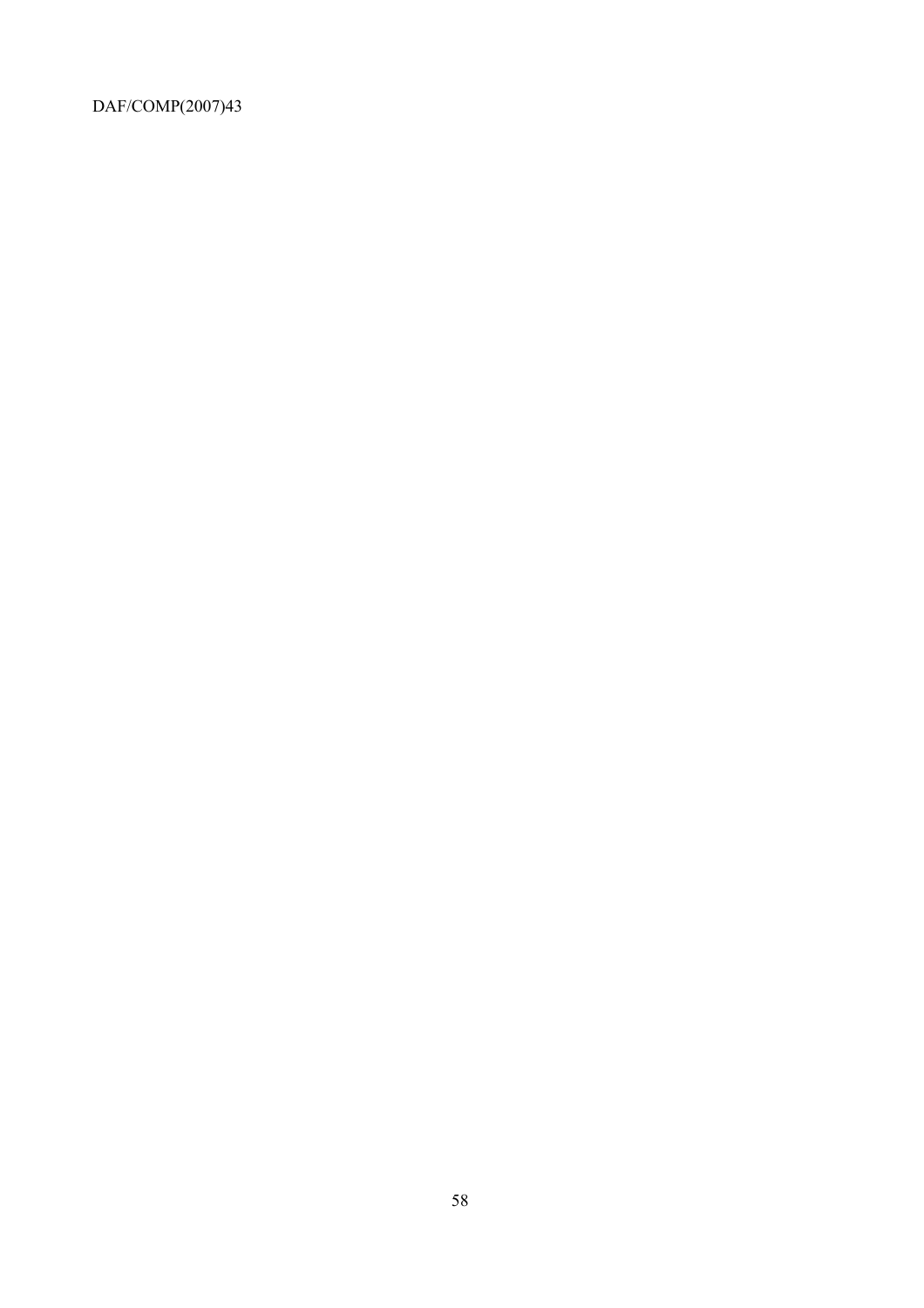#### **EUROPEAN COMMISSION**

The European Commission has a well-established tradition of issuing guidelines on various issues relating to European competition law. The Commission has issued general guidelines (for example on market definition<sup>1</sup>, vertical agreements<sup>2</sup>, horizontal agreements<sup>3</sup>, and horizontal mergers<sup>4</sup>), as well as guidelines relating to specific sectors (for example postal services<sup>5</sup> and telecommunications<sup>6</sup>). It recently issued draft guidelines on non-horizontal mergers for public consultation<sup>7</sup>.

The experience from issuing these guidelines has been very positive. Guidelines create certainty for business and provide useful information for competition law practitioners, including courts and national competition authorities, throughout the European Union.

So far the Commission has not issued guidelines on abuse of dominance, covered by Article 82 of the EC Treaty. However, it has been conducting a review of its policy in this area. The review "aims to set out in a clear and consistent manner theories of harm underlying the application of Article 82 based on sound economic assessment and to develop practical and workable rules, which take into account the reality on the market<sup>8</sup>." The importance attached by business to the Commission giving guidance on abuse of dominance in general – and in particular to issuing guidelines - can be inferred from replies to the public consultation on the Commission's December 2005 discussion paper on exclusionary abuses<sup>9</sup>.

The general thrust of the comments from business is that they welcome guidance from the Commission. And although it may not be said so directly, many seem to favour the Commission issuing guidelines. Thus UNICE, the Confederation of European Business, states that "UNICE is (…) pleased with

- 3 Commission Notice – Guidelines on the application of Article 81 of the EC Treaty to horizontal cooperation agreements, OJ C 3, 06.01.2001, pp. 2-30.
- 4 Commission Notice – Guidelines on the assessment of horizontal mergers under the Council Regulation on the control of concentrations between undertakings, OJ C 31, 05.02.2004, pp. 5-18.
- 5 Notice from the Commission on the application of the competition rules to the postal sector and on the assessment of certain State measures relating to postal services, OJ C 39, 06.02.1998, pp. 2-18
- 6 Notice on the application of competition rules to access agreements in the telecommunications sector – framework, relevant markets and principles, OJ C 265, 22.08.1998, pp. 2-28
- 7 Draft Commission Notice - Guidelines on the assessment of non-horizontal mergers under the Council Regulation on the control of concentrations between undertakings (http://ec.europa.eu/comm/competition/mergers/legislation/merger\_guidelines.html).
- 8 Quoted from the Commission's Article 82 Review website (http://ec.europa.eu/comm/competition/antitrust/art82/index.html).
- 9 DG Competition discussion paper on the application of Article 82 of the Treaty to exclusionary abuses. Both the discussion paper and the replies to the public consultation are available on DG Competition's Article 82 Review website (see link above).

<sup>|&</sup>lt;br>|<br>| Commission Notice on the definition of the relevant market for the purposes of Community competition law, OJ C 372, 9.12.1997, pp. 5-13.

<sup>2</sup> Commission Notice – Guidelines on vertical restraints, OJ C 291, 13.10.2000, pp. 1-44.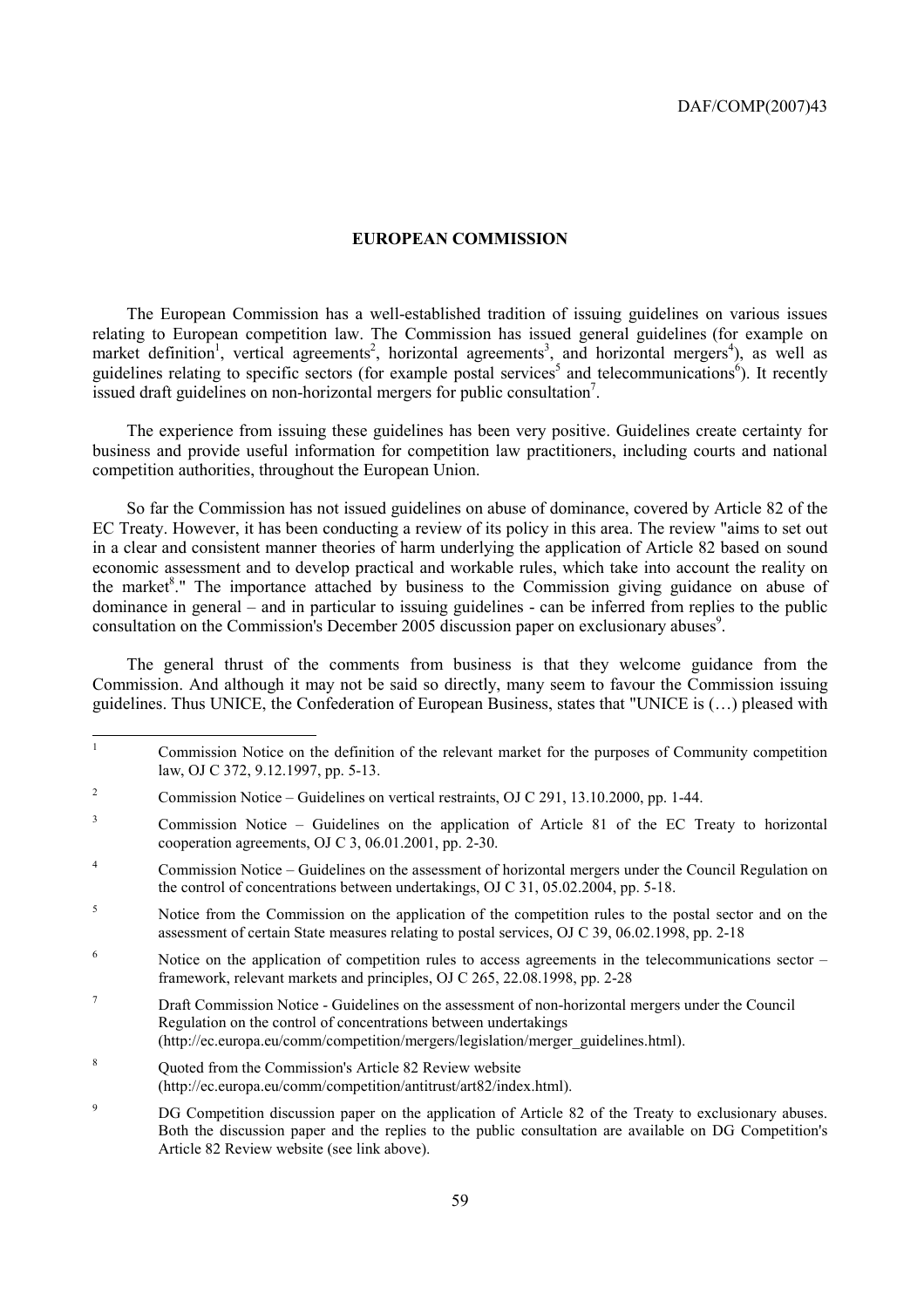the publication of the Discussion Paper as a first step in the review process. It is important that the Commission's policy is transparent and clear so that companies, national judges and competition authorities know how to establish whether certain behaviour is illegal or not. UNICE thus appreciates the Commission's willingness to give guidance on Article 82." The German Bundesverband der Deutschen Industrie (BDI) writes that it "welcomes the intention of the Commission to create greater legal certainty with regard to the application of Article 82. The BDI supports the stronger orientation towards a 'more economic approach'. On the one hand the Commission is given the opportunity to take greater account of the particularities of the individual case. On the other hand, it is more difficult for companies to assess the legality of their own conduct. Commission guidelines could be a valuable aid here." The Confederation of British Industry "would wish to see DG Competition continuing the project and producing Art 82 guidelines that describe an enforcement policy that reflects the economic objectives of competition law. In this way any intervention should be better aligned with the needs of business and predictability improved. The eventual guidelines will be of great value to companies and their advisers if they describe DG Competition's policy on enforcement as well as containing worked examples and safe harbours." Also several individual companies, law firm and law associations expressed the wish that the Commission would produce guidelines on abuse of dominance $10$ .

Issuing guidelines would thus bring clarity to business in an area where many commentators feel that the Commission's policy is not sufficiently transparent. Clarifying the Commission's policy in this way would have a preventive effect and at the same time allow business to engage in pro-competitive activities without fearing to run afoul of competition law.

It can also be argued that it has become particularly important for the Commission to give guidance to national competition authorities and national courts on the application of Article 82. With Regulation  $1/2003<sup>11</sup>$  Article 82 is increasingly applied not only by national competition authorities but also by national courts. Judges in national courts are typically not experts in competition law, and certainly not in Community competition law. To achieve a reasonably consistent application of Article 82 throughout the European Union, it is important that national judges easily can find authoritative guidance. Commission guidelines seem by far the most appropriate tool to achieve this.

Other methods may also be helpful to enhance transparency. For example, Commissioner's Kroes' 2005 Fordham speech<sup>12</sup> very effectively signalled her intention to ensure that the Commission's policy on abuse of dominance is assessed essentially on the basis of its effects in the market, consistent with the way the Commission applies Article 81 of the EC Treaty and with its approach to merger control. However, while giving indications of the Commission's thinking on various issues related to the application of Article 82, such a speech cannot substitute for the more complete and binding explanations contained in guidelines.

A "communication strategy" based only on speeches, articles and other "informal" methods would suffer from at least two major shortcomings compared to formal guidelines. First, anyone wanting to get an overview of the Commission's approach would need to consult a number speeches and articles, something that, for example, a national judge would not be likely to do. Second, informal communications methods

 $10<sup>10</sup>$ 10 See, *inter alia*, the submissions by Centrica, Deutsche Telekom, France Télécom, the Antitrust Alliance, CMS, Vodafone, Freshfields Bruckhaus Deringer, Linklaters and White & Case.

<sup>&</sup>lt;sup>11</sup> Council Regulation EC No 1/2003 on the implementation of the rules on competition laid down in Articles 81 and 82 of the Treaty, OJ L 1, 04.01.2003, pp. 1-25.

<sup>&</sup>lt;sup>12</sup> "Preliminary Thoughts on Policy Review of Article 82", speech at the Fordham Corporate Law Institute, New York, 23rd September 2005. Available at DG Competition's Article 82 Review website (see link above).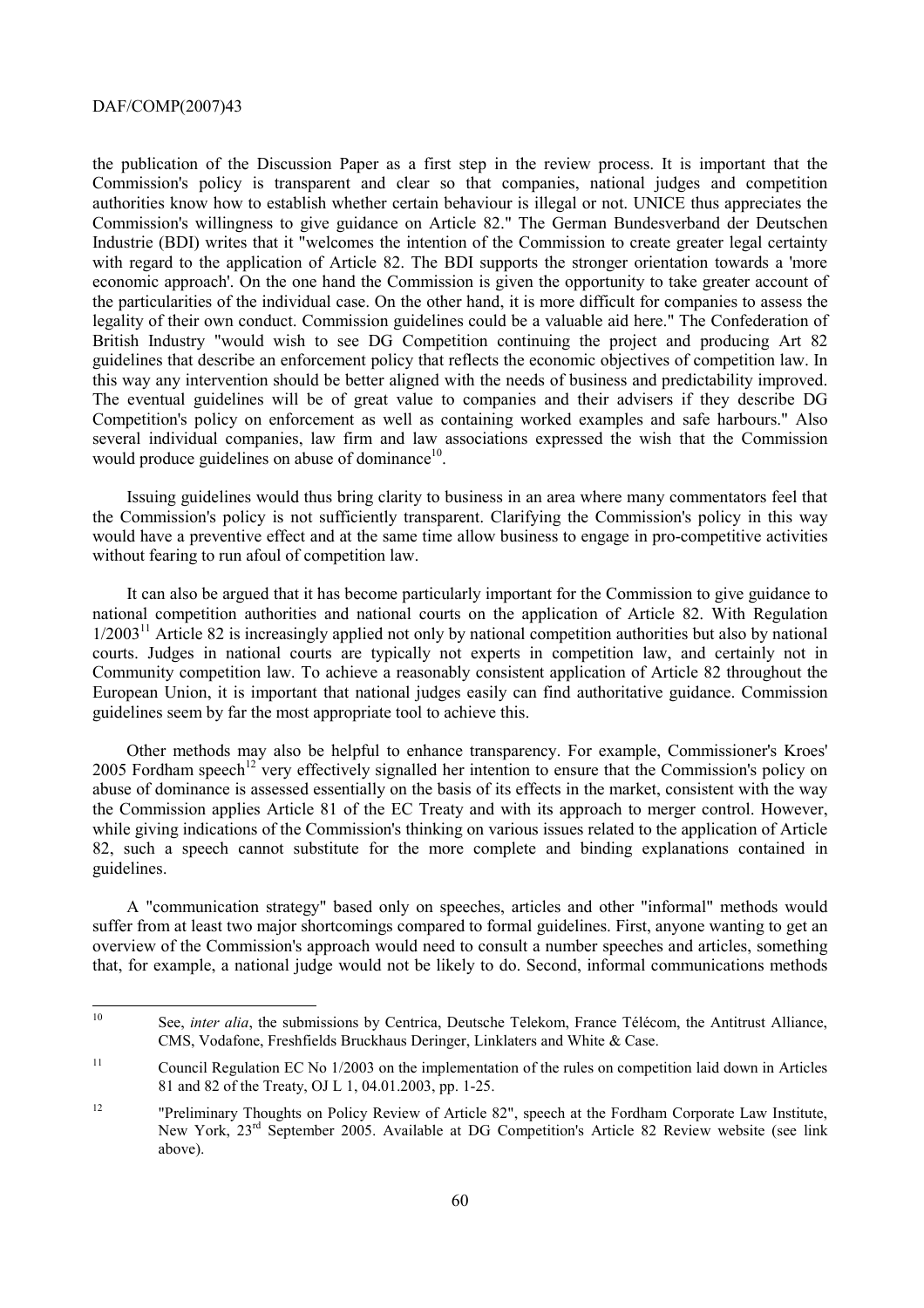are not binding on the Commission in the way guidelines are. They thus provide much less legal certainty to business.

The goal of providing legal certainty to business must be balanced by the necessity to avoid unduly tying the hands of the competition authority for the future. In particular, guidelines must not be so rigid that the authority cannot react in a proper way to situations that were unforeseen at the time of writing the guidelines. The right balance can be achieved by at the one hand providing safe harbours and at the other hand make reservations that allow the authority to deviate from these safe harbours in exceptional circumstances. Safe harbours can be based on market shares, for example for the dominance assessment. But safe harbours can also be conduct based. Certain types of conduct, for example creating a new product or lowering one's costs, may be declared to be completely within a safe harbour. Other types of conduct may be within a safe harbour if it fulfils certain conditions, for instance that prices are above a certain cost benchmark. Even the competition authority may choose not to make the safe harbours "absolute" so they can never be deviated from, they can still be very useful in giving guidance and legal certainty to business.

It is thus important to find the correct overall equilibrium between economics and law when issuing guidelines. They must reflect clear economic analysis but at the same time describe workable policy rules that can be legally enforced. This clearly means that the standard of proof should not be set so high that the competition authority can hardly ever be expected to meet it. This is particularly important if sophisticated economic analyses are involved. For example, a "beyond reasonable doubt" standard would in such a situation effectively kill all enforcement of abuse of dominance provisions. A "balance of probabilities" standard seems more suitable to reach the necessary overall equilibrium.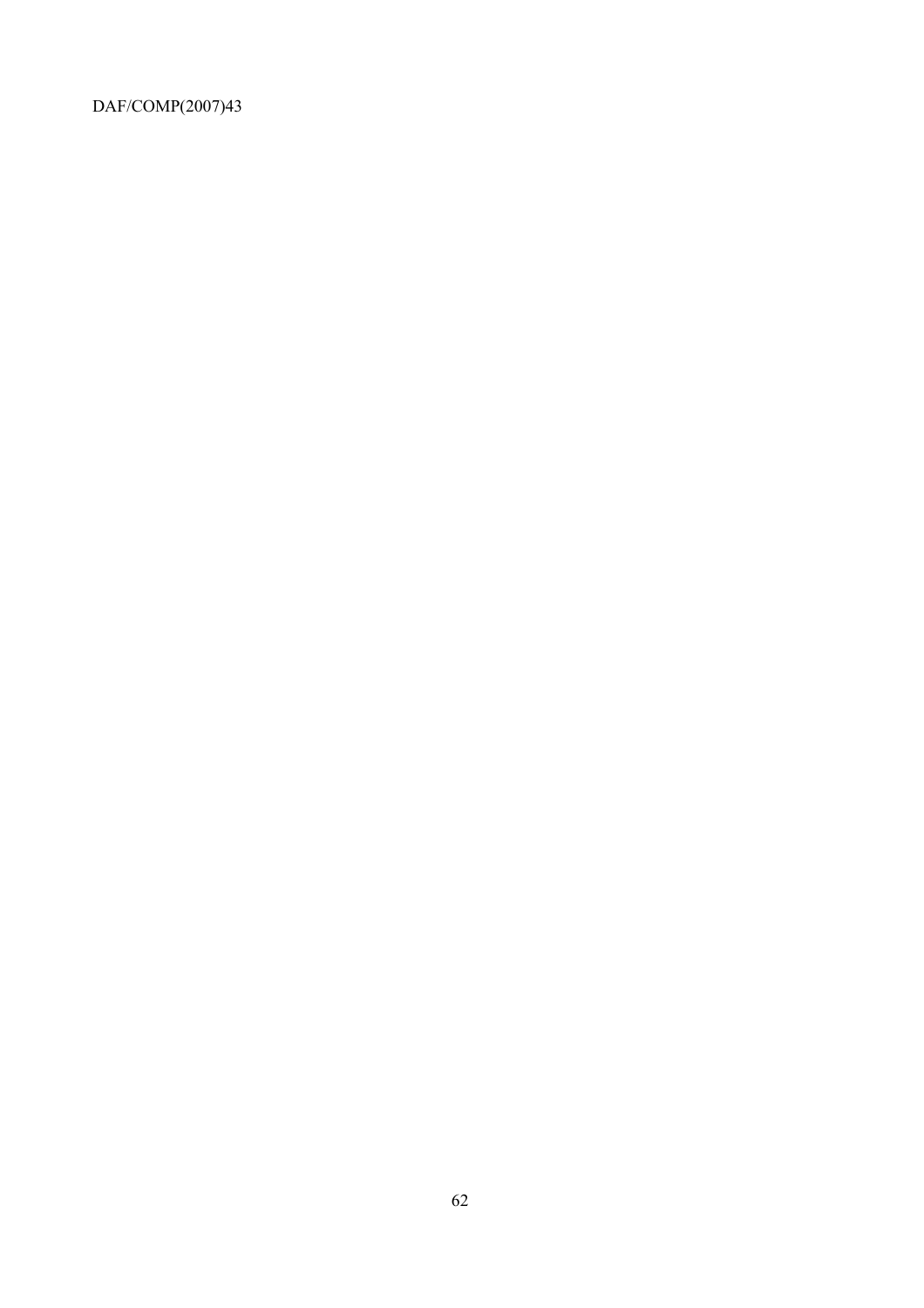### **CHINESE TAIPEI**

#### **1. Background**

As stated in Article 1 of the Fair Trade Act of Chinese Taipei (hereinafter "the Law"), to maintain trading order, protect consumers' interests and to ensure fair competition so as to safeguard and enhance economic stability and prosperity are the legislative purposes of the Law. To be more specific, protecting and nurturing economic stability and prosperity is the policy goal, and the maintenance of market competition order is a kind of policy tool to achieve this goal. And, to achieve this policy goal, the Fair Trade Commission of Chinese Taipei (hereinafter "the Commission") has relied more heavily on the socalled softer instruments than the imposition of stiff punishment to urge a specific person (or group) to engage in or refrain from certain conduct in its early stages. The Commission also strives to provide a transparent and predictable competition policy and to better educate businesses about the Law.

The Commission enacted the "Fair Trade Commission Guidelines on Cases Handled by Administrative Guidance" (hereinafter "the Guidance") in 1996 to regulate the application of administrative guidance. The Guidance serves both the functions of assistance and admonishment to encourage correct conduct and/or dissuade misconduct. To protect the enforcement of the Law from indolence, the Guidance shall only be applied within the statutory power of the Commission, and that power may not be abused. Where business conduct is likely in violation of the Law, or where it may affect trading order even though it is not in violation of the Law, the Commission may issue a warning to the industry or firm(s) involved.

Administrative measures used in the application of the Guidance have no compulsory legal effect, and thus, any written suggestions or comments made by the Commission should avoid the use of compulsory or restrictive language that is typically used in laws or orders. Instead, it is required that such terminology as "it is suggested", "please note", "please be sure to" and "it is advisable" be used. All notifications with regard to the administrative guidance shall clearly state the requests, the reasons and the duration of such guidance. In addition, in order to understand the impact of implementing warnings (, or cautionary notes,) to an industry the Commission may ask the trade concerned association or members to provide reports to the Commission on a regular and voluntary basis summarizing the measures they have taken to cope with the Commission's administrative guidance. Furthermore, the Commission may not initiate any enforcement action simply because of a respondent's rejection of the administrative guidance.

Administrative guidance has mostly been applied to cases involving distribution and advertising practices. Prime examples of the Commission's use of administrative guidance involve large-scale distribution and banking firms, computer-training businesses, gas safety equipment firms, weight loss and body care businesses and real estate sales companies. In each case, guidance is created in a form appropriate to the targeted industry, with full, careful consideration given not only to the relevant law(s) applicable to such situations and practices, but also to the recommended corrective actions.

Although the Commission has made a great effort in cases relating to unfair competition through the application of the administrative guidance, it has remained highly concerned about how best to prevent monopolistic enterprises from abuse of dominance; in this regard, the Commission has taken the position that educating them is preferable to imposing direct punishment. To cite a few examples, the Commission meticulously relied on constructive discussions and negotiations to convince the water company to change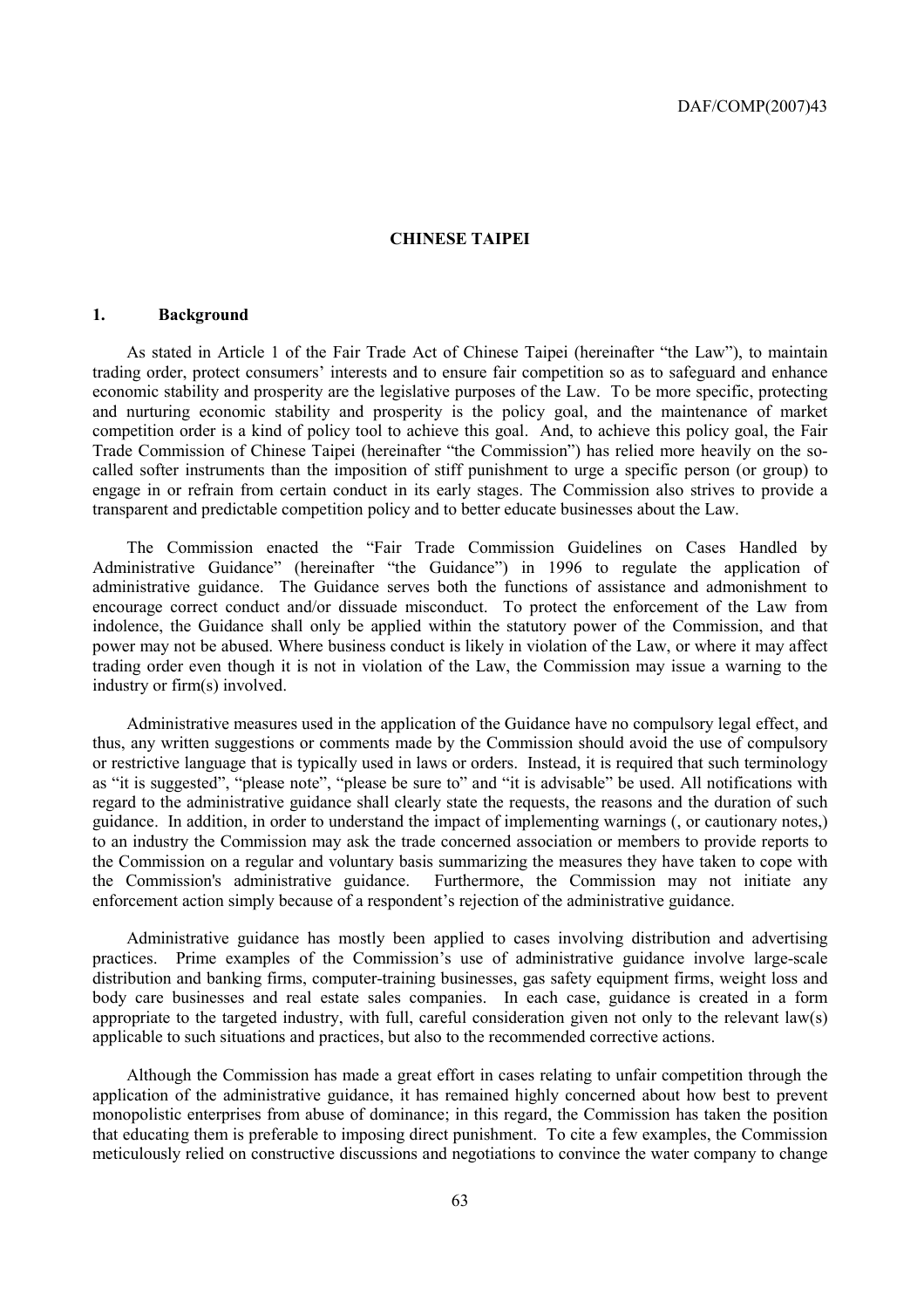its rules about the liability of new customers for previous customers' unpaid bills and to stop monopolizing the meter installation business. It also adopted the same approach to have the stock exchange corporation open up its contracts to new data transmission providers and to have the telecommunications directorate improve its billing and call verification services.

The Commission has most often resorted to negotiations rather than confrontation, particularly because the Law is relatively new to business, direct and unwarned punishment may seem to be too harsh to violators. Before the Law was amended for the first time in 1999, in order to help monopolistic enterprises understand their market positions in the relevant market, the Commission would periodically announce to the public the names of such enterprises and in an effort to prevent them from violating the provisions of Article 10 which carries criminal punishment. In 1993, the Commission announced the names of 40 enterprises in 34 different markets that were considered to hold a monopolistic position. There is no question that the market is continuously changing and that the original roster of monopolistic enterprises based on 1993 statistical data might not reflect the real market position of present-day dominant firms. For these reasons and as a result of amendments to the Law in 1999, the Commission is no longer required to compile and publish a roster of monopolistic enterprises for the general public.

From the time of the 1993 announcement until the Law was first amended in 1999, none of the dominant enterprises previously announced was deemed to have violated the Law but instead the guidance was used. Thus, the first enforcement actions against a firm for its abuse of dominance only came in 2000.

# **2. Safe harbours related to the determination of monopoly power**

A monopolistic enterprise as used in the Law refers to any enterprise that faces no competition or has a dominant position that enables it to exclude competition in the relevant market. Two or more enterprises shall be deemed monopolistic enterprises if they do not, in fact, engage in price competition with each other and they, as a whole, have the same status as a monopolistic enterprise.

The rules for defining a monopolistic position in Chinese Taipei are stipulated in Article 5-1 of the Law. They are as follows:

An enterprise shall not be deemed a monopolistic enterprise as defined in the preceding article if none of the following circumstances exists:

- The market share of the enterprise in a relevant market reaches one-half of the market;
- the combined market share of two enterprises in a relevant market reaches two-thirds of the market; and
- the combined market share of three enterprises in a relevant market reaches three-fourths of the market.

Under any of the circumstances set forth in the preceding paragraph, where the market share of any individual enterprise does not reach one-tenth of the relevant market or where its total sales in the preceding fiscal year are less than one billion New Taiwan Dollars, such enterprise shall not be deemed a monopolistic enterprise.

The market share criteria that define a safe harbor are in the statute. Under any of the abovementioned circumstances, when the market share of any individual enterprise does not reach onetenth of the relevant market or when its total sales in the preceding fiscal year are less than NTD one billion, such enterprise shall not be deemed a monopolistic enterprise.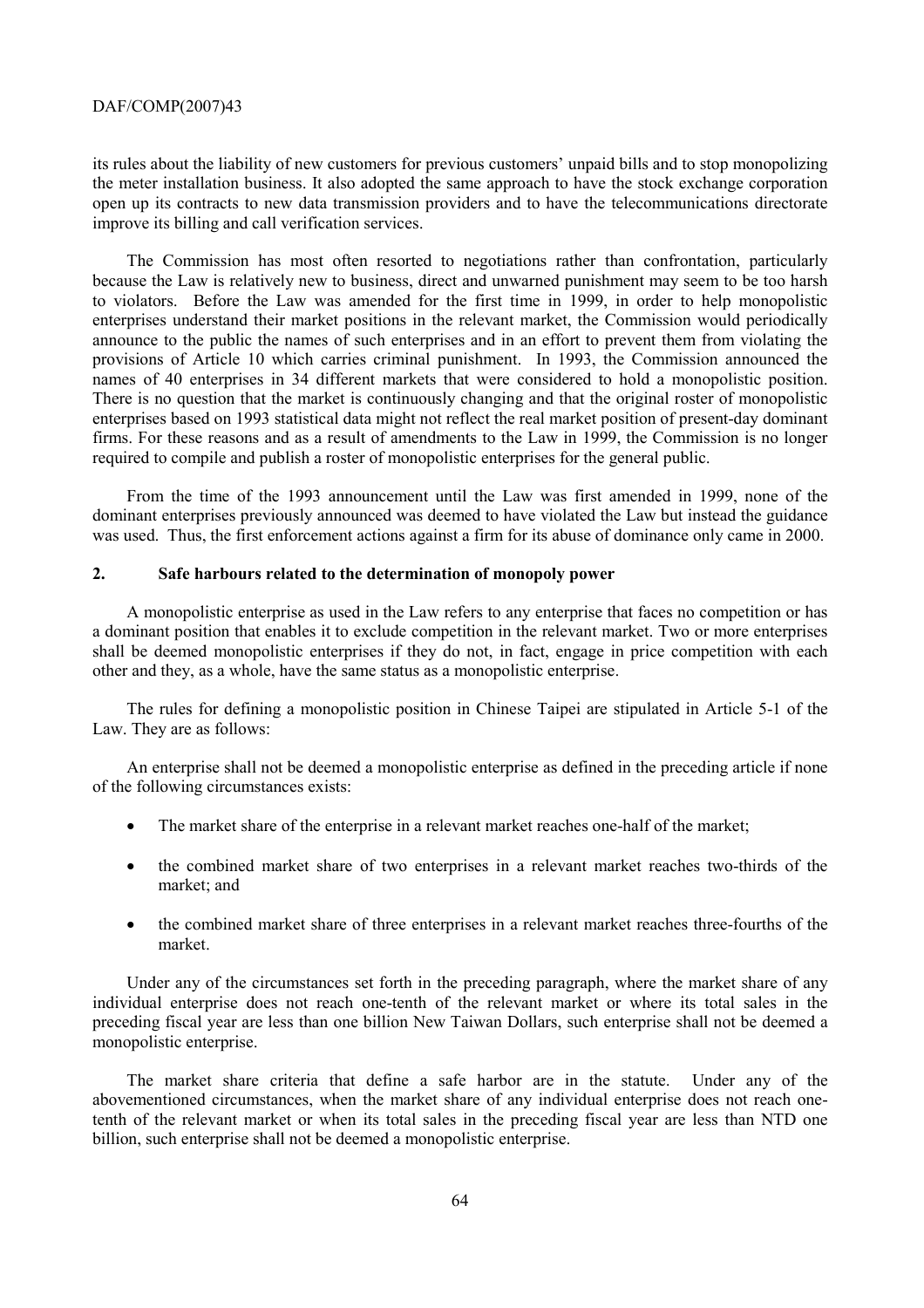It is important to note that the Commission can ignore these statutory safe-harbors in the presence of regulatory entry barriers. An enterprise that falls into any of the abovementioned categories may still be deemed a monopolistic enterprise by the Commission if the establishment of such enterprise or any of the goods or services supplied by such enterprise to the relevant market is subject to legal or technological restraints or if there is any other circumstance under which supply and demand in the market are affected and the ability of others to compete is impeded.

Equally important, Article 10 of the Law prohibits monopolistic enterprises from abusing dominance by way of conduct that:

- directly or indirectly prevents any other enterprises from competing by unfair means;
- improperly sets, maintains or changes the prices of goods or the remuneration for services;
- forces a trading counterpart to give preferential treatment without justification; or
- otherwise abuses its market power.

There are no provisions of exemption to defer to other policies or to balance anti-competitive effects against claims of efficiency. Industrial policies cannot justify conduct that infringes upon the rights of others since statutory monopolies are no longer considered an acceptable vehicle for fostering development. However, only rarely has the Commission applied the general prohibition against abuse. In enforcement, it more often tends to use the rules about unfair conduct from Article 19 or the Guidance described above.

#### **3. Case example**

The Commission issued a warning instead of bringing a suit against an existing monopoly that was trying to enter into long-term contracts to supply retail service gas stations. This case involved a stateowned company, the Chinese Petroleum Corporation (hereinafter the "CPC"). It voluntarily wrote a letter requesting the Commission's advice on its regular supply contracts with owners of gasoline stations that it wanted to renew and convert into long-term contracts. This was just before the market of imported petroleum gasoline was about to be opened up to competition in 1998. This indicated that the long-term contracts would be in effect at the very time the petroleum gasoline market was opened up.

The petroleum-related products industry had been highly regulated by the Ministry of Economic Affairs until June 1996 when it was opened up to applications for the establishment of new petroleum refineries; in fact, the privately owned petroleum refining company Formosa Petrochemical Corporation was authorized to enter the market. Before June 1996, however, there was only one state-owned company, the CPC that both produced and sold petrochemicals, diesel, petroleum gasoline and other related petroleum products in the petroleum-related products market. The petroleum gasoline market has been opened to imports and exports since January 1999, and there are currently 4 traders. After the promulgation of the Petroleum Management Law in October 2001, the restrictions on establishing a petroleum refinery with a minimum capacity of 15,000,000 litres per day were removed, and as a result, any potential competitor was free to enter the petroleum-related products market.

But it is worth noting that faced with the difficulty of acquiring land within urban areas, harsh opposition from residents and the rising costs of setting up new gas stations, potential entrants were becoming increasingly hard-pressed to build distribution networks. In addition to that, since the CPC had monopolized the petroleum-related products market for a long time, potential, new suppliers' accessibility to the retail market without the termination of those supply contracts between the incumbent refineries and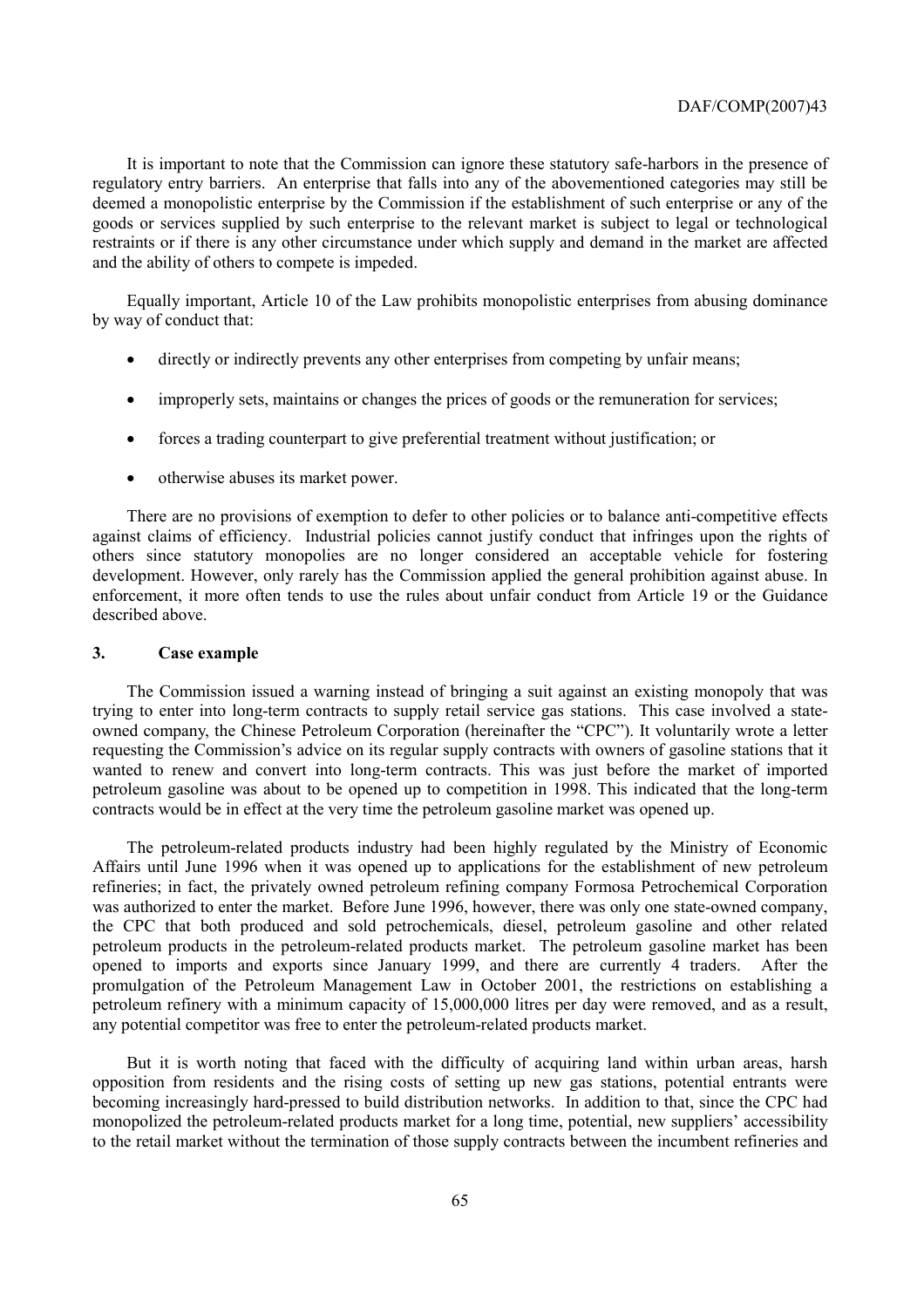gasoline stations would have been out of the question. Thus, the Commission's original thinking was that the long-term supply contracts between the CPC and gas stations would have unfairly made the situation even more painstakingly difficult and costly for new players to enter the market.

However, in view of the fact that the petroleum gasoline market had not yet been opened up to imports at the time of the decision making in this case, the Commission reconsidered its original position and determined that the long-term contracts would not have immediately disadvantaged the market. The Commission, therefore, finally decided to issue a letter of advice to the CPC to request that it and other petroleum refineries terminate or modify their long-term contracts with owners of gas stations as soon as the petroleum market was opened up to imports. For those who could not follow the above advisories would face the risk of being in violation of the abuse of dominant position clauses, and therefore would be in violation of Paragraph 1-1, Article 10 of the Law.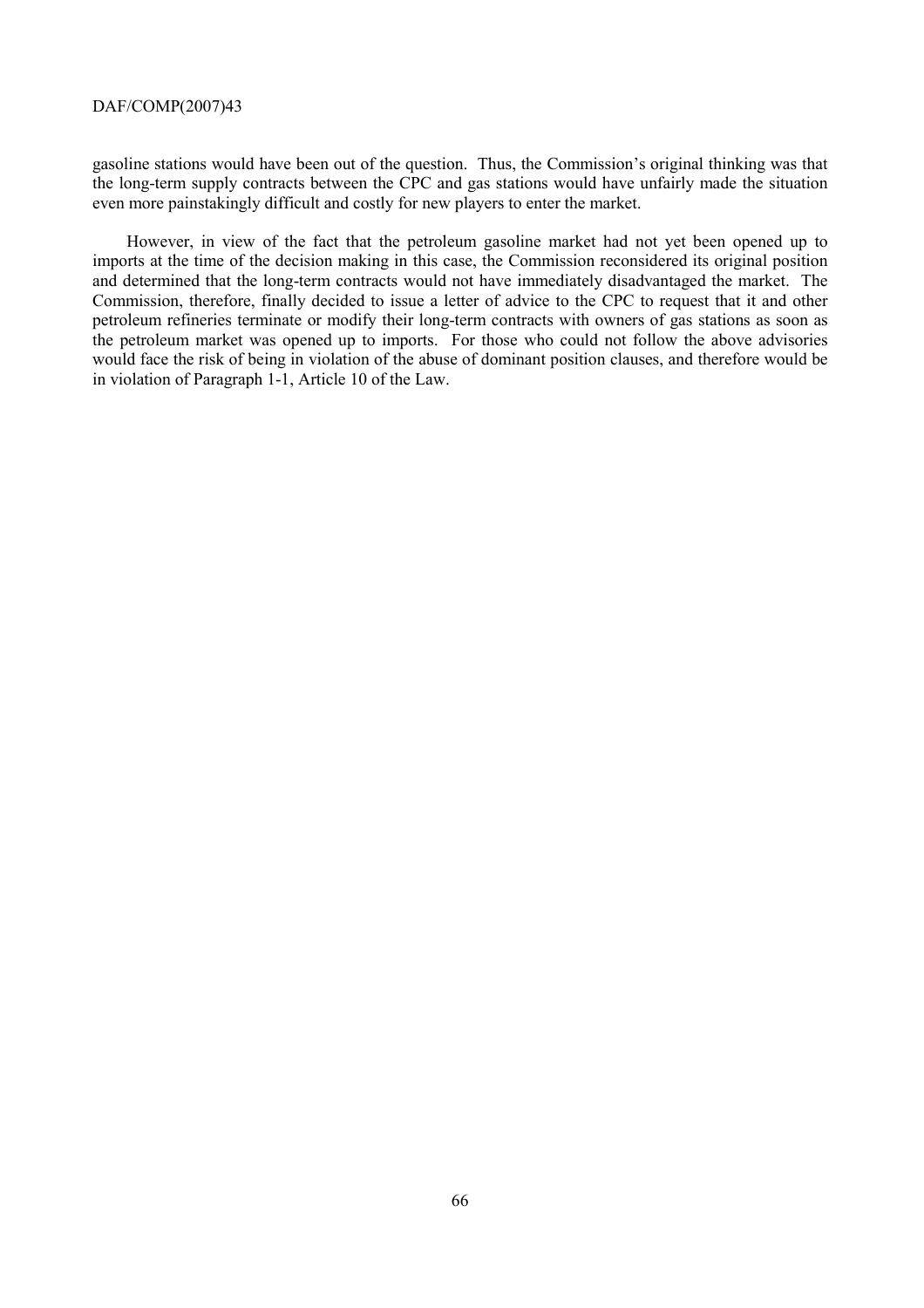# **SOUTH AFRICA**

# **1. Introduction**

The South African economy is characterized by monopolies or dominant players in various markets. Abuse of dominance is generally regarded as the biggest competition problem bedeviling the South African economy. Deciding whether a company is dominant or not does not usually present problems in South Africa because there are statutory presumptions of dominance.<sup>1</sup> The problem usually arises in deciding on whether there has in fact been abuse of dominance. While cartels and other forms of contravention of competition laws normally entail some appreciation of wrongdoing by the parties involved, this may not always be so with abuse of dominance cases. This is particularly the case in South Africa because:

- competition law is a fairly new area for business people in South Africa, and some abuses may have been the 'way of doing business'; and
- the provisions of the Competition Act on abuse of dominance require at least some basic understanding of competition law, especially provisions that require the conduct to be likely to result in substantial lessening or prevention of competition to be unlawful.

The South African Competition Act, No 89 of 1998, prohibits abuse of dominance, which includes excessive pricing, refusing to give a competitor access to an essential facility, exclusionary conduct and price discrimination. For some of these contraventions, the test is whether the conduct complained of is likely to have the effect of substantially preventing or lessening of competition.

The Competition Commission of South Africa ("the Commission") promotes voluntary compliance with the Competition Act through various means, including through:

- providing advisory opinions to businesses on the interpretation of the Competition Act and the position likely to be taken by the Commission on a particular given set of facts;
- presentations and workshops for individual companies and organized business;
- publications, including a quarterly news letter containing articles on competition law;
- media reports and articles; and
- information contacts.

 $\frac{1}{1}$ 

The Act provides that a company is dominant in a market if it has at least 45% of that market; or it has at least 35%, but less than 45%,unless in can show that it does not have market power; or it has less than 35% of that market, but has market power.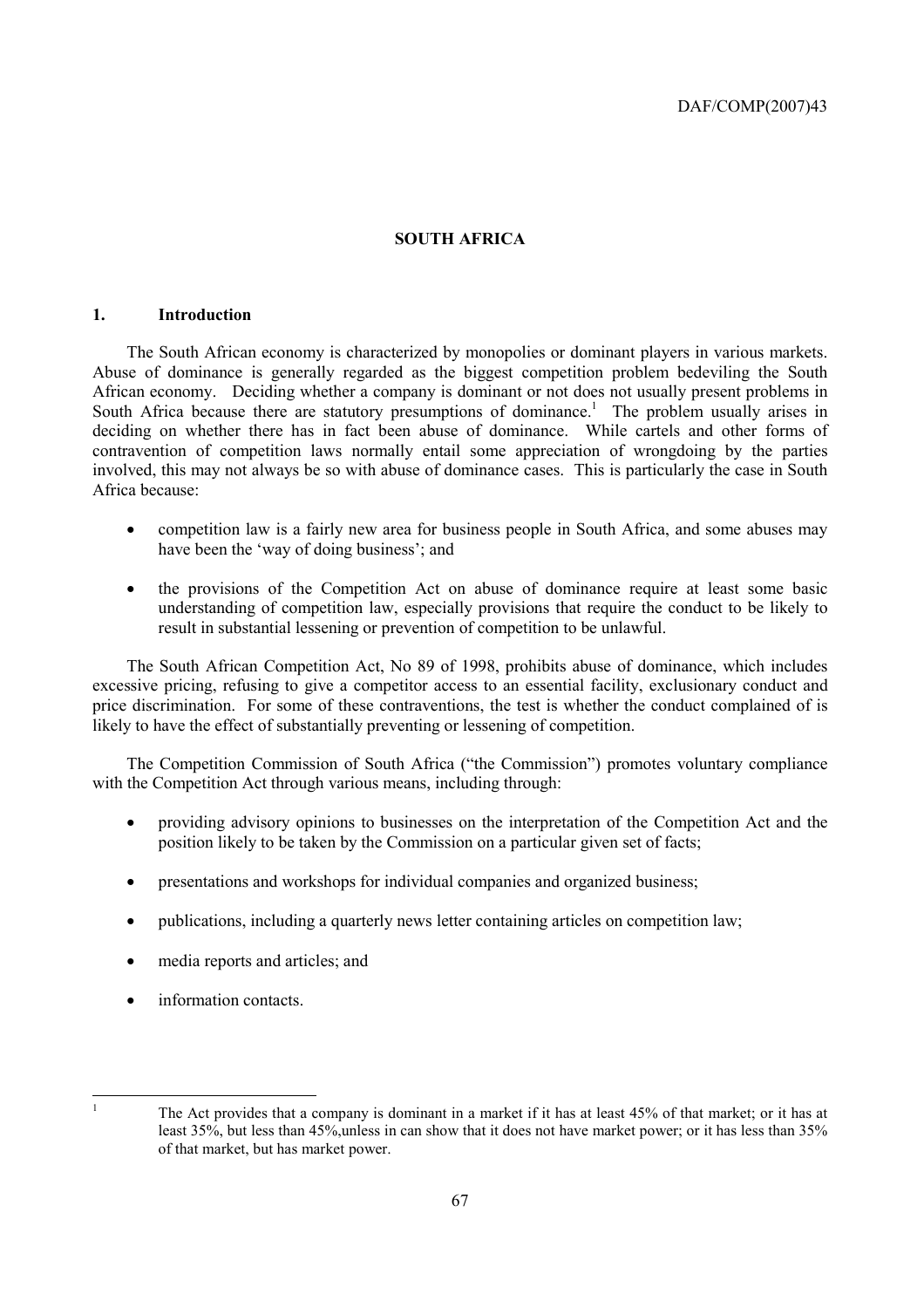### **2. Advisory opinions**

The Commission issues advisory opinions based on facts submitted by the requester and should the facts change in any way, the opinion does not apply to such changed facts. The opinion is non-binding on the Commission and the party requesting it. Opinions can be requested on an anonymous basis, although it is uncommon for the requester not to reveal her identity. The opinions are largely based on South African jurisprudence. However, in circumstances where there are no South African decided cases on the issues raised in the request, the Commission will, more often than not, look at foreign jurisprudence for guidance.

The difficulty with advisory opinions is that they are issued without a prior investigation of the market, and are purely based on facts provided by the requesting party. However, the Commission is often able to draw on its knowledge of certain markets gained from the previous investigations of complaints, mergers or market studies.

Advisory opinions are also important in guiding firms that are victims or likely victims of abuse of dominance, especially small and medium enterprises. These firms can be advised on how to make a complaint and what information is required to make a case against firms that abuse their dominance.

Although the majority of enforcement cases handled by the Commission in the past, and certainly the most high profile enforcement cases, related to abuse of dominance, we have observed that advisory opinions requested on this point are very few, and often are required by a party that is not itself engaged in the conduct.

One of the cases where we have had to guide a party on possible abuse of dominance was given to a government department responsible for state owned enterprises. The request for an opinion concerned the national airline wholly owned by the state. The national airline had been in the past involved in various litigations with the Commission for abuse of dominance. The Competition Tribunal had in one instance found against the national airline and imposed a significant fine. The national airline subsequently settled all the cases with the Commission and paid a total fine of R100 million (about US \$ 70 million).

The airline was undergoing some restructuring and wanted to establish a subsidiary that would operate as a no frills or low cost airline on local routes. Before the government gave its approval for the plan, it sought an opinion from the Commission on what the risk of exposure to competition law litigation against the airline was.

In providing the opinion, the Commission cautioned that for a proper finding on abuse of dominance to be made, a thorough investigation and analysis of the market would need to be made, which would also address market definition. However, the Commission opined that in its view, based on publicly available information, the national airline was likely to be dominant in the local routes. Consequently, the airline faced a potential risk of prosecution should such dominance be abused. It was pointed out that the likely risk was that the subsidiary would engage in predatory pricing with the help of its parent company. The Commission did not conclude on whether or not there would be two separate markets for the low cost carriers and the full service carriers. This was considered an important issue because if there were two separate markets, the national airline (parent company) was unlikely to be dominant in the low cost carrier market. However, the Commission advised that even if these were separate markets, the national airline (parent company) was still exposed to risk of prosecution for abuse of dominance if it could be found that it leveraged its dominance in the full service carrier market in order to exercise market power in a related market, namely the low cost carrier market.

Subsequent to the advice, the national airline and the government ensured that there was an arms length relationship between the national carrier (parent) and its no frills or low cost subsidiary.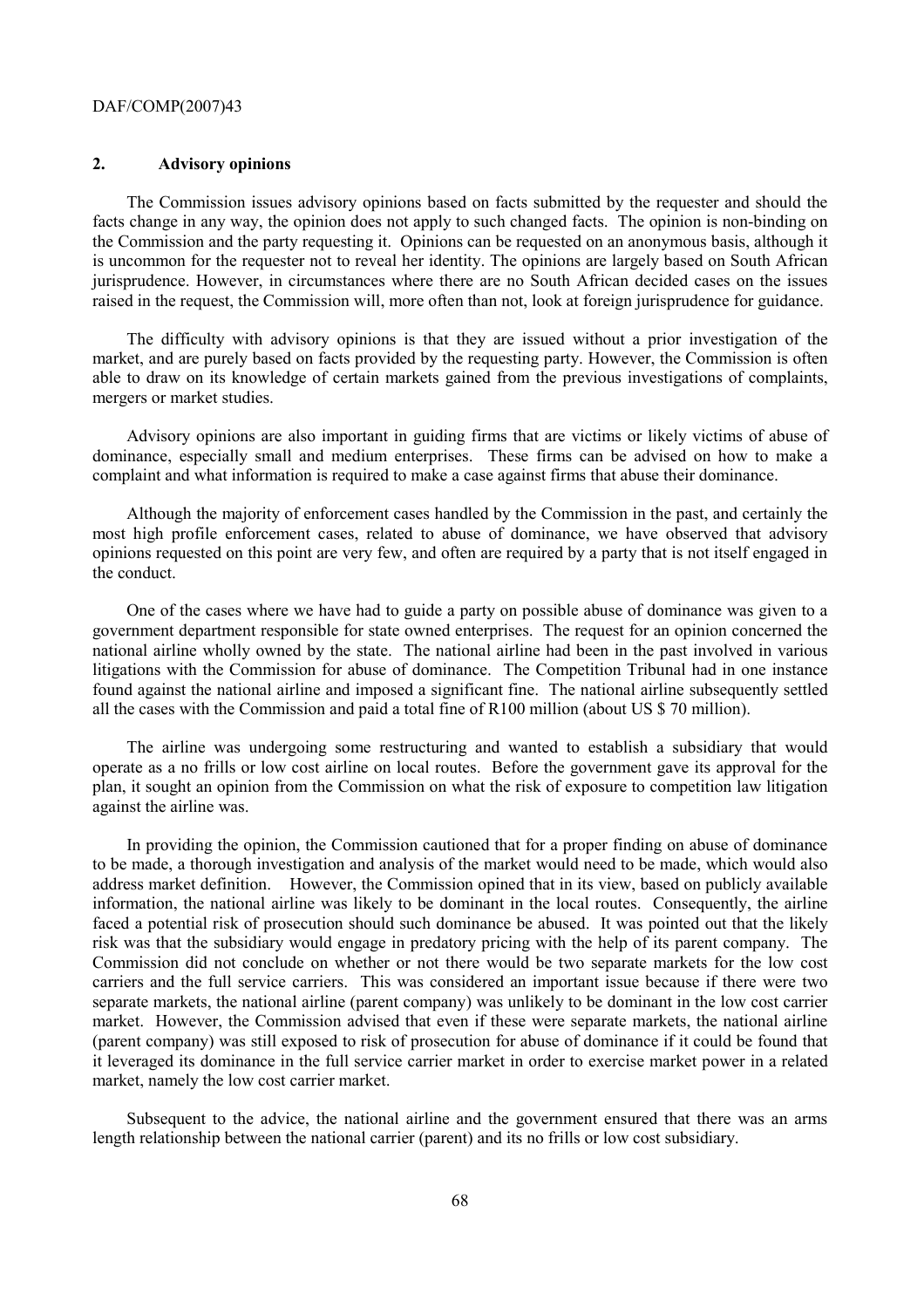One of the difficulties in providing an advisory opinion on abuse of dominance cases is that a finding of abuse of dominance requires an in-depth analysis of the market, preceded by a carefully defined market and concluded by the effect of the conduct in the market. In these circumstances the Commission relies on the information presented by the parties, and does give advice on different scenarios if the facts are not so clear. Businesses do not seem to take advantage of the possibility of making anonymous requests so that they can check if their conduct is in contravention of the Competition Act without worrying that they may expose themselves to prosecution.

# **3. Workshops and presentations**

In addition, the Commission assists companies by making presentations to the staff of the company on various competition compliance issues. We have received few requests mainly from companies that have previously been prosecuted and fined for abuse of dominance, as well as business associations.

The advantage of these presentations is that questions can be raised in general terms without referring to the conduct of a particular company.

#### **4. Compliance programs**

We also assist companies with developing compliance programs with the Competition Act. Companies are not coming forward to get assistance on this aspect, which reflects a culture of not viewing competition law as a serious compliance issue amongst businesses, although this is slowly changing.

# **5. Publications**

The Commission has its own quarterly newsletter. Various competition law topics are researched and published in this newsletter. These include abuse of dominance issues. There is also commentary on recent topical decisions of the Competition Tribunal and the courts. The newsletter is distributed widely to business and practitioners of competition law.

# **6. Media**

The Commission effectively uses the media, both print and electronic, to publicise important investigations and decisions. The aim of the media campaign is two-fold: one is to inform the public on the work of the Commission in ensuring a competitive economic environment; and the second to inform businesses of prohibited practices. Our media exposure is having the effect of educating firms about the types of cases we are pursuing and the fines that those who contravene the Act may be liable to pay. It is also a potential embarrassment to the contraveners of competition laws.

In addition, the Commission staff writes articles for various media on competition matters.

### **7. Information contacts**

The aim of the Commission with this function is to facilitate resolution of competition law related disputes without the formal investigation and prosecution process. The Commission would use this function if the prospects of a successful prosecution are not good but the effect of the conduct is anticompetitive. This would usually be triggered by a complaint received by the Commission against a firm, in most cases a dominant firm. During this process the Commission explains the provisions and objectives of the Act and gives guidance on how the business can be done without the anti-competitive outcomes.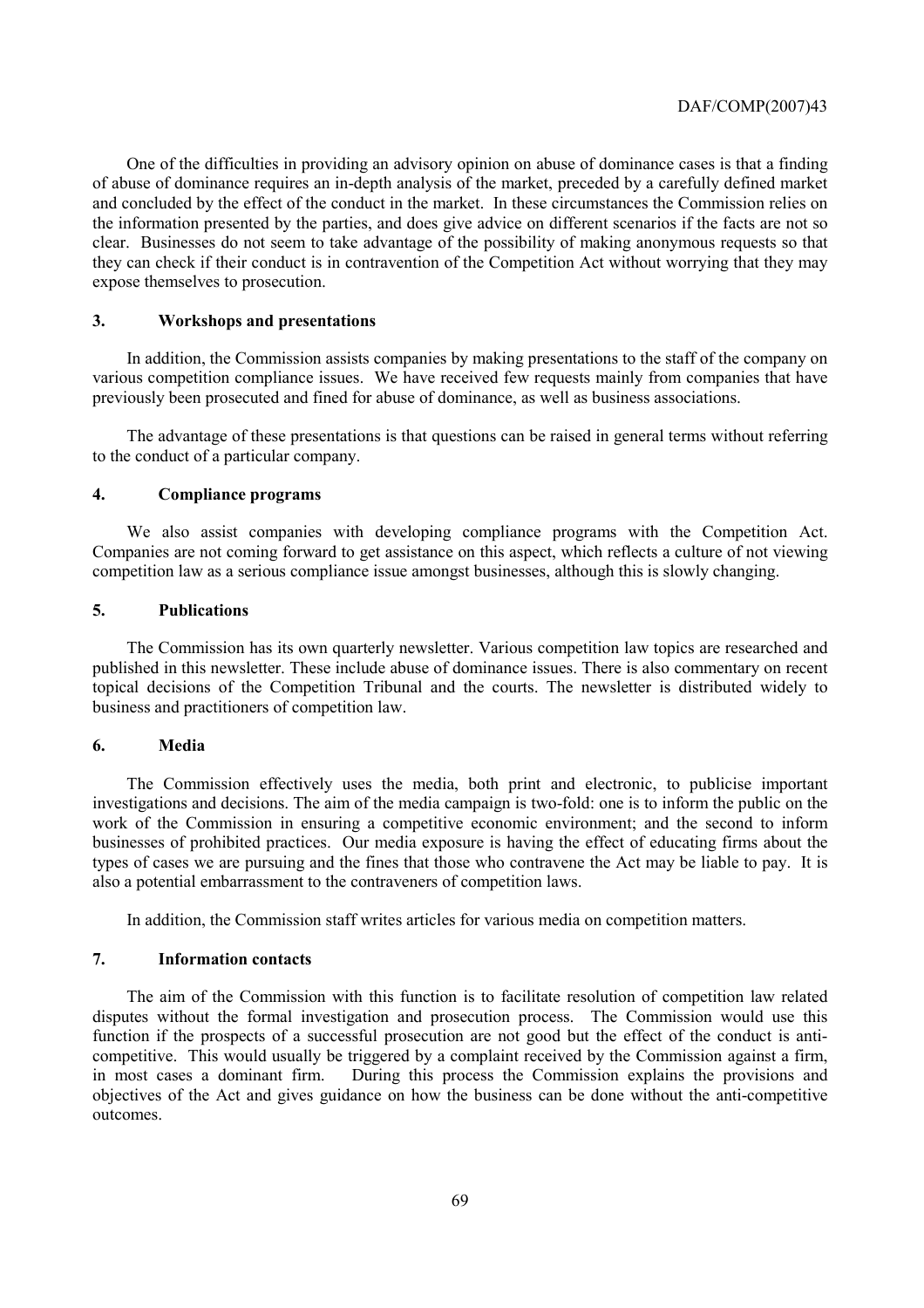This intervention has worked for some small competitors. However, the intervention is not always successful where business resists the Commission's attempt to stop it from engaging in the relevant anticompetitive practices. The main reason for non-cooperation is that the company complained against is aware that the case against it is weak.

# **8. Conclusion**

The Commission has various strategies in facilitating voluntary compliance with the Competition Act. These strategies include providing advice on abuse of dominance. Chief amongst these strategies is providing advisory opinions on the interpretation and application of the Competition Act. It is difficult to provide such advice without an investigation. In giving guidance, the Commission relies on the information it is provided with. There are a few cases where the Commission has been asked to provide advice on abuse of dominance cases, and in most instances these requests come from the victims or likely victims of abuse of dominance. The Commission uses various other means to assist companies to comply, including education through workshops, the media and other publications. The strategies have proved to be successful in overall. However, there are still challenges before there is a full culture of compliance in South Africa.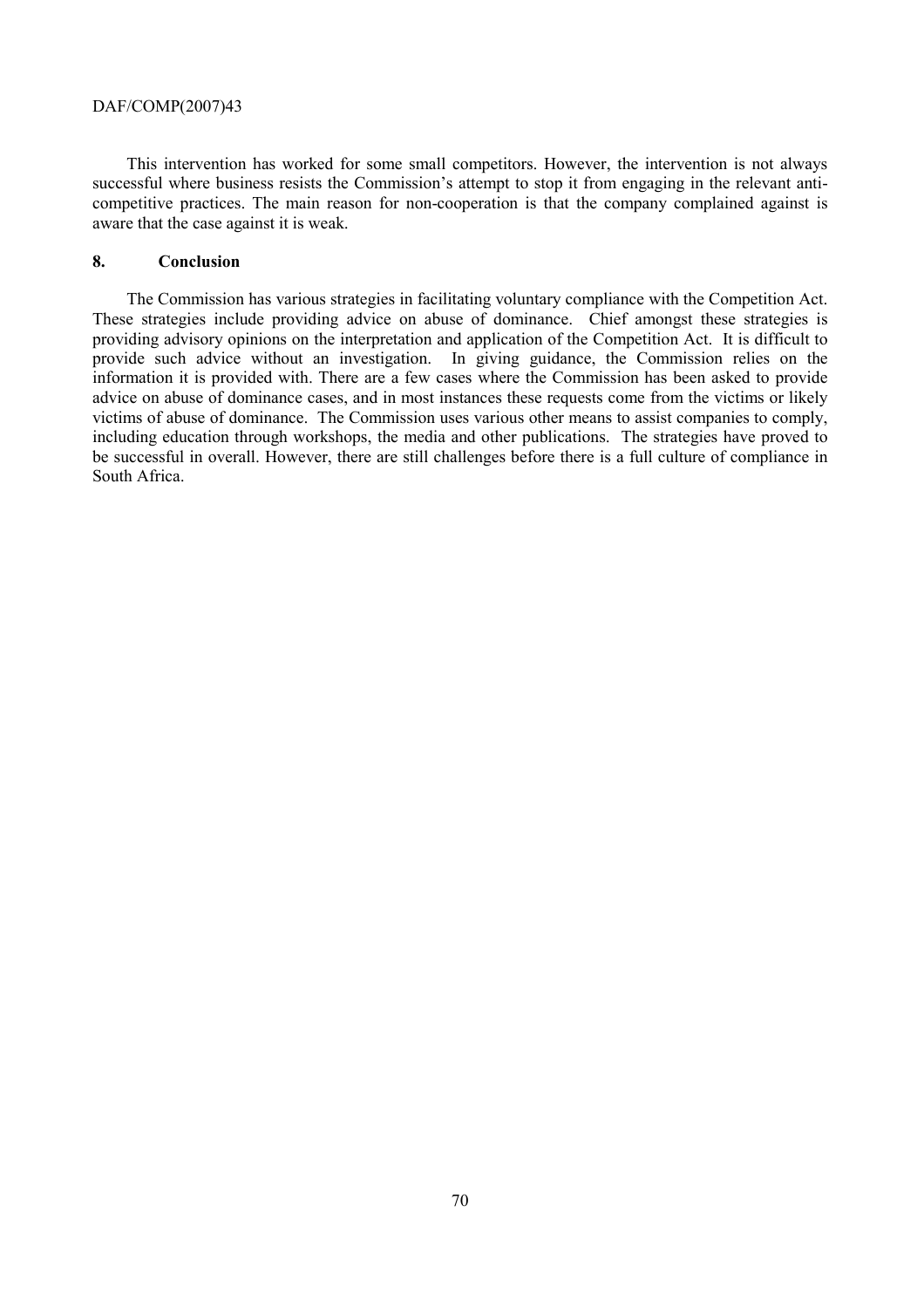#### **BIAC**

# **1. Introduction**

The Business and Advisory Committee (BIAC) to the OECD appreciates the opportunity to submit these comments to the OECD Working Party No. 3 (WP3) for its roundtable on "How to Provide Effective Guidance to Business on Monopolisation/Abuse of Dominance."

BIAC is particularly grateful that the Working Party has elected to focus on providing guidance to businesses with respect to abuse of dominance. This is an area of law that, at the fringes, is fairly unsettled and fraught with risk for businesses. Agency efforts to describe the parameters of their enforcement intentions, therefore, will allow businesses to compete more effectively in the marketplace and enhance overall consumer welfare.

The private sector relies on various sources of information in evaluating government enforcement policy. The most obvious source of influence is an examination of the actual enforcement actions brought by agencies and an analysis of the outcome of those cases. These actions, however, form only a small part of the overall assessment by businesses attempting to adapt their practices to comply with the law.. Thus, the use of informal guidance to businesses is an extremely influential means of increasing transparency of enforcement policy. Such measures are welcomed by the business community and can be an efficient means of encouraging compliance while also conserving agency resources. These "transparency initiatives" are particularly important where there are relatively few cases decided on a particular statutory provision or a particular issue,<sup>1</sup> or when legal precedents in private enforcement provide conflicting direction to businesses $<sup>2</sup>$ </sup>

Transparency initiatives can also facilitate more timely and efficient adherence to competition laws and should be desirable from the standpoint of competition authorities. Most competition laws define the general nature of an offence, but are appropriately circumspect in describing the bounds and limits of acceptable behaviour under various circumstances. In other words, the legislature defines the offense, without providing analysis of what constitutes an offense, which businesses ultimately require. For example, the Section 2 of U.S. Sherman Act is a mere ninety-two words long, the majority of which are dedicated to discussing the penalties associated with a violation. A century's worth of interpretive jurisprudence in the U.S. has added a great deal of flesh to the bone, but still leaves certain gaps in the actual analysis, for example, in relation to new markets. By providing additional guidance to businesses outside the context of legal enforcement initiatives, a great deal of efficiency can be gained by generating adherence to the law without resort to expensive agency challenges on a case-by-case basis.

Transparency initiatives are desirable because they increase business certainty. Certainty is critical to business planning; uncertainty can have a serious chilling effect on potentially pro-competitive business activity. The possible economic consequences of uncertainty in enforcement policy may include:

a reduction in the level of discounts offered to consumers;

|<br>|<br>| This is the prevalent situation in many jurisdictions regarding abuse of dominance.

 $\overline{2}$ Such as occurs in some aspects of monopolisation law in the federal courts of appeals in the United States.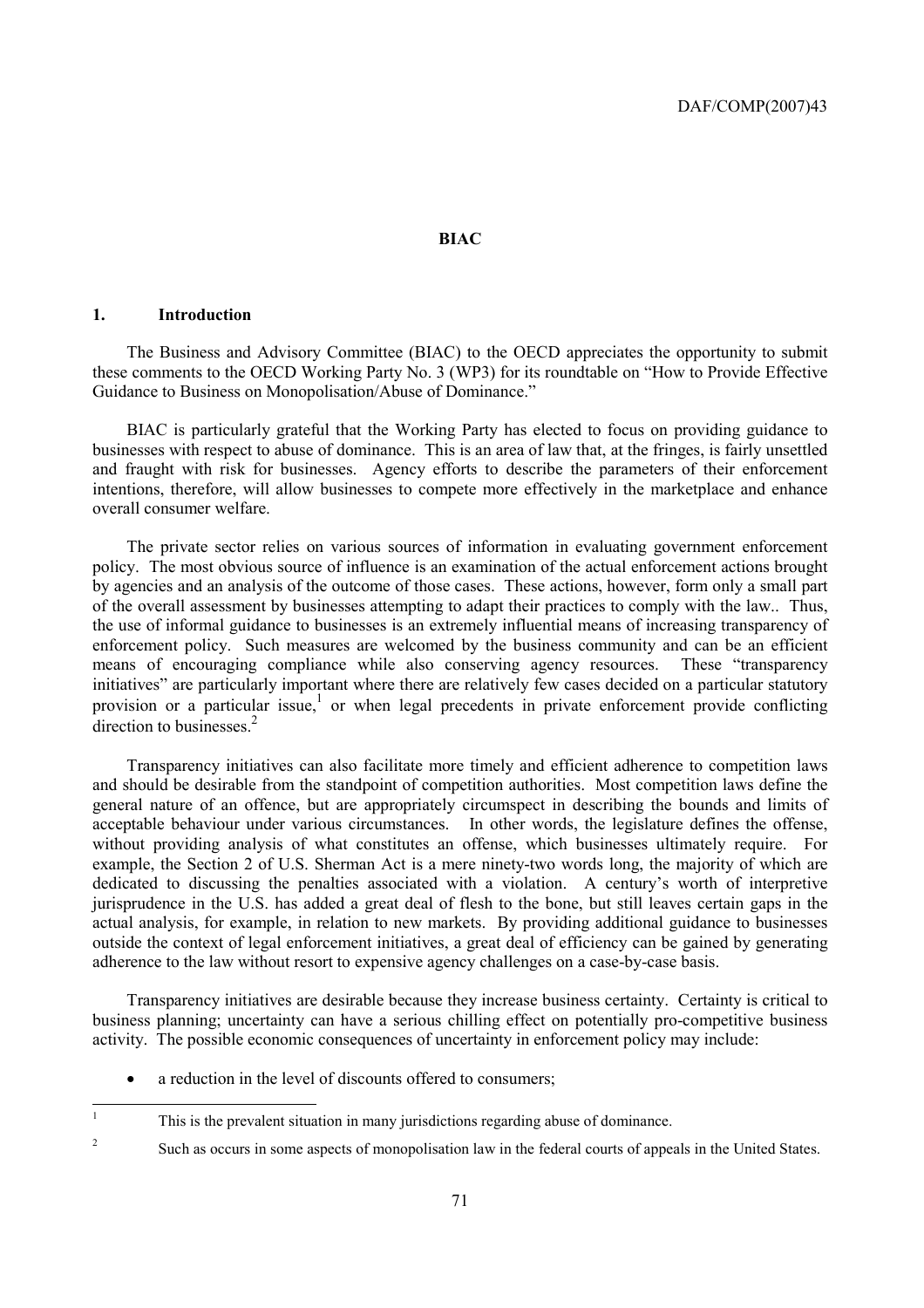- a slowing of innovation;
- the retardation of potential efficiency gains;
- distortions in international investment:
- a failure to create or establish common standards that can reduce barriers to entry;
- the inhibition of technology transfers; and
- distortions of efficient structures used to carry on business.

By undertaking transparency initiatives, agencies can ensure consistent exercise of their prosecutorial discretion according to sound underlying principles, while still maintaining a flexible system that facilitates negotiated solutions to potential competition law problems.

BIAC encourages the use of a variety of transparency initiatives, each of which has benefits in terms of providing guidance to businesses and, ultimately, benefits to consumers. The most useful mechanisms for providing transparency include, among other options:

- *Guidelines*: Formal guidelines, which outline the analytical framework within which the agency will evaluate potential violations of the law (or the application of a law), are frequently the most useful transparency initiative in that they frequently provide the greatest degree of certainty. Typically, such guidelines are developed over a period of several years and build from the practical experience of the agency based on a broad array of enforcement initiatives. Guidelines, however, have certain drawbacks that may limit their utility in certain instances. They can be time-consuming to prepare, may not have a sufficient practical basis on which to draw, and  $-$  if they are not properly calibrated based on sound theoretical and practical experience – can be difficult to "fine tune" quickly. Thus, guidelines may not be well suited for areas of law and policy with disputed effects in which more experience is needed.
- *Policy statements*: Policy statements can have similar benefits to guidelines in providing guidance to businesses. They typically are more "executive" in nature, reflecting the enforcement intentions of the existing agency administration. Policy statements are often less sweeping than guidelines  $-$  i.e., they frequently do not attempt to address all potential offences under a particular law – but can be very useful in clarifying individual issues of concern. They are also easier to adjust as additional practical experience is gathered. Thus, what policy statements may lack in terms of permanence and breadth, they often make up in terms of timeliness and focus.
- *Hearings and Reports:* The gathering together of leading experts in the field of law much like the assembly of the Working Party itself – can help to expand the knowledge base upon which the agency acts while, at the same time, disseminate important agency views on enforcement to the business and legal community. The reports generated from public hearings are typically rich with policy analysis, theoretical insight and historical perspective. Involvement of the private bar and business leaders, as well as government enforcers, academic economists and consumer advocates, should all be sought in order to gain the broadest input and greatest dissemination of information. Hearings and the reports they generate, in BIAC's view, are an important and highly advisable precursor to the preparation of formal guidelines.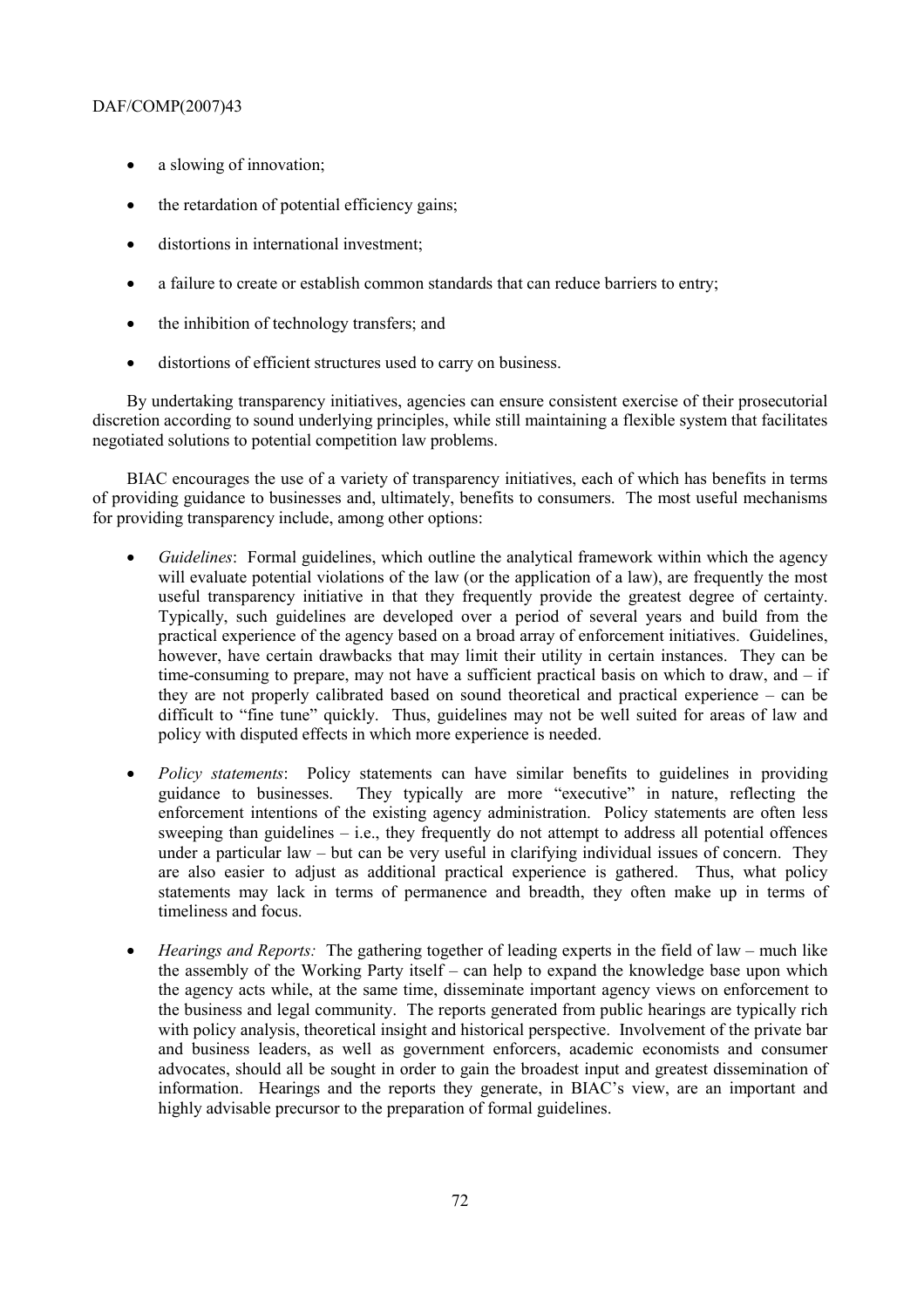- *Roundtables:* Like hearings, roundtables provide the opportunity to gather and disseminate information from a broad range of interested parties, but on a less formal basis. Roundtables encourage the expression of new ideas, debate on the benefit of past enforcement initiatives, and a closer public-private interaction, which can assist in the future workings of the agency. They are often useful to agencies and businesses when controversial topics have arisen.
- *Speeches:* The delivery of public addresses by senior members of the agency can help to clarify topics and reduce chilling effects. Often times, and frequently because of absence of knowledge of the full background in a particular case, businesses misconstrue the agency's reasons behind an enforcement initiative or the decision taken by an enforcement agency in the course of an investigation. Similarly, businesses may misjudge the ramifications of an enforcement action and how that action may inform future enforcement intentions. Agencies can use speeches to indicate, for example, that it viewed a particular case as an extreme example that required action or – contrarily – that it will not hesitate to enforce on lesser grounds in the future. Each of these messages can guide businesses to better judgments about the legality of their conduct.
- *News releases*: Agencies can issue news releases as an effective means of informing parties about the results of an investigation, including the key facts that led the agency to act (or to refrain from acting) in a particular case. News releases also provide timely updates on the status of an investigation, the procedural posture of the case, the filing of briefs or other advocacy pieces, and announcements and promotion of other transparency initiatives. BIAC notes that most WP3 participant agencies have public websites that include news releases and encourages the further development and refinement of these sites, which businesses value as a key source of timely information.
- *Reasoned decisions*: In those jurisdictions, such as the EU, where the enforcement agencies act as the primary enforcer of the competition laws then the decisions of such agencies should be as fully reasoned and transparent as possible together with sufficient explanation of the underlying facts (subject to confidentiality restrictions) to enable third parties to adequately understand the basis of the decision and the potential implications for them in other situations.

The balance of this paper discusses the application of the law of monopolisation/abuse of dominance in various jurisdictions and opportunities for transparency initiatives that would be welcome by the business community.

# **2. Practice across jurisdictions**

## *2.1 European Commission*

In the European Union (EU), the use of guidelines that seek to clarify the European Commission's (EC) methodology of analysis with regard to specific types of business transactions or specific sectors, or, to a lesser extent, to explain its enforcement priorities, has over the past few years become a wellestablished practice. In fact, the EC has issued several sets of guidelines that cover a number of important areas of European competition and merger control law. These include *inter alia* guidelines on the application of Article  $81(3)$ ,<sup>3</sup> the definition of relevant markets,<sup>4</sup> technology transfer agreements,<sup>5</sup> vertical

 3 Commission Notice, Guidelines on the Application of Article 81(3) of the Treaty, 2004 O.J. (C 101) 97.

<sup>4</sup> Commission Notice on the definition of the Relevant Market for the Purposes of Community Competition Law, 1997 O.J. (C 372) 5.

<sup>5</sup> Commission Notice, Guidelines on the Application of Article 81 of the Treaty to Technology Transfer Agreements, 2004 O.J. (C 101) 2.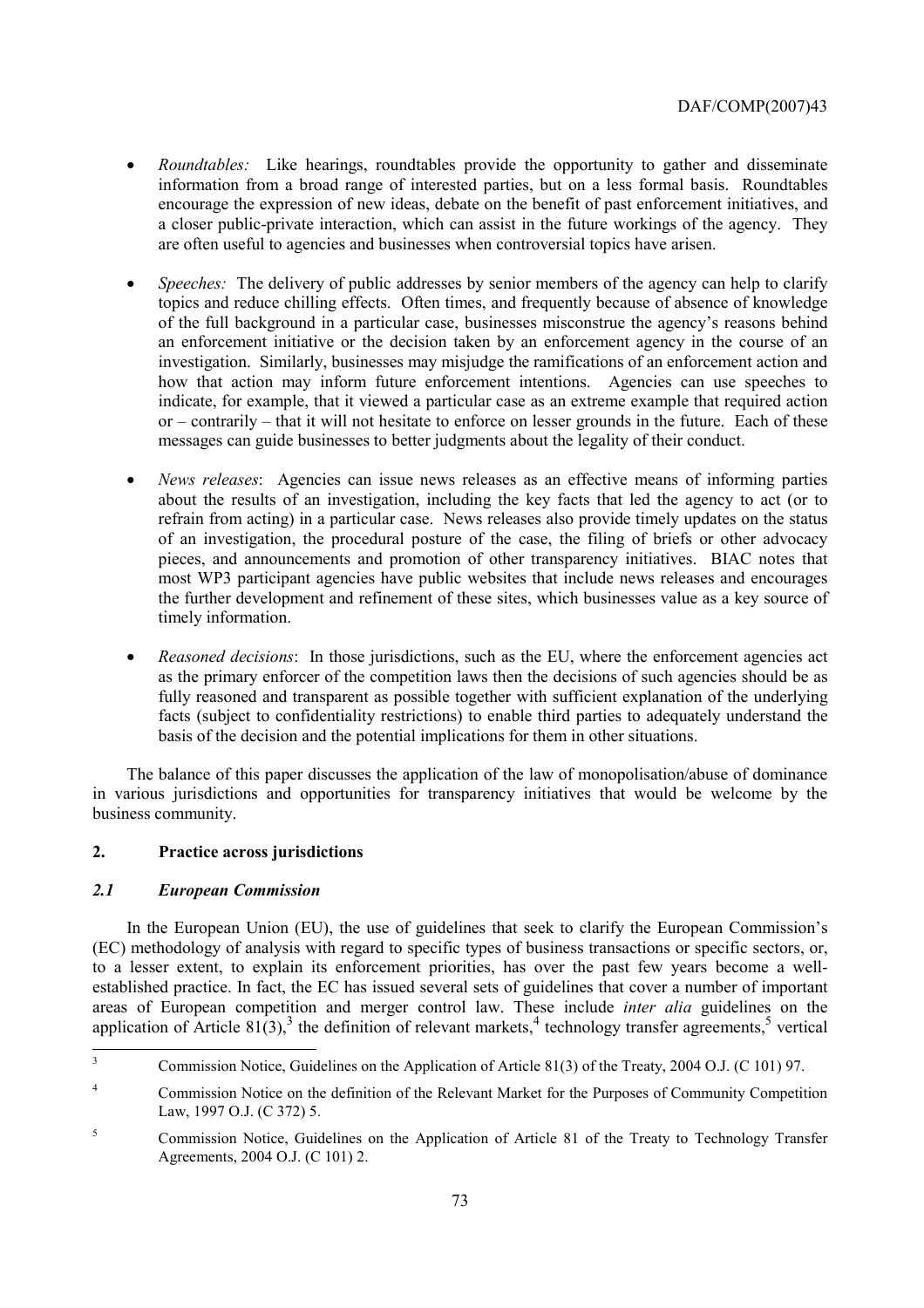agreements,  $6$  and horizontal mergers.<sup>7</sup> The EC has also announced that it intends to issue guidelines on the treatment of non-horizontal mergers<sup>8</sup> and is currently undertaking a review of its policy under Article 82 EC that may culminate in policy guidelines in the area of abusive conduct under that provision. $9$  As a general matter, the EC seeks to supplement its policy as laid down in guidelines by publications,<sup>10</sup> speeches by the Commissioner and DG COMP officials, press releases and other informal methods. These "informal" methods of supplementation are also useful, but may not have yet achieved a status of significant authoritative force in the EC. A pattern of continued and consistent reliance by the Commission on such informal guidance, embodied in its actual enforcement practices, may render them more useful as a means of communicating policy. Such appears to be the case, for example, with the informal guidance embodied in speeches delivered by the Department of Justice in the area of criminal cartel enforcement.

BIAC appreciates that the "formal" guidelines issued by the EC are generally highly authoritative and are frequently relied on in proceedings with the EC, national competition agencies in the EU, as well as in national court proceedings. We believe, as a matter of principle, that such guidelines can perform a valuable function in providing insights into the EC's analysis and treatment of specific business transactions. Obviously, in order to meet that objective, guidelines must be clear, concise and comprehensible, especially when dealing with complex subjects, such as exclusionary conduct by dominant firms. BIAC supports the consultative approach that the EC has recently followed and invites the EC, as well as other agencies, to explore ways in which the use of consultation mechanisms can be made even more effective in the development of formal policy statements.

The use of policy guidelines by the EC displays, in BIAC's view, a number of special features that distinguish the use of this type of policy instrument in the EU from other jurisdictions.

First, in contrast to, for example the United States, where the enforcement policy of the antitrust agencies is more directly scrutinized by the courts in large measure because private enforcement is a major driver of the enforcement of antitrust law, the EC in the EU plays a more prominent role as the dominant enforcer of antitrust law. In light of the nature of the EU Courts' judicial review, this position provides the Commission with relatively broad discretion to lay out its enforcement views in policy guidelines. It is therefore crucially important that the EC adopt a balanced approach when adopting guidelines in order to minimize the chilling effect that such guidelines may have.

Second, the need to exercise a self-restraining approach is underscored by the fact that the EC's guidelines not only serve as policy guidelines for the EC itself, but also have a profound influence on the application of EC competition law, and often national competition law, by national agencies and courts within the EU, as well as in the regimes of candidate EU member states. Perhaps paradoxically, detailed

 6 Commission Notice, Guidelines on Vertical Restraints, 2000 O.J. (C 291) 1.

<sup>7</sup> Guidelines on the Assessment of Horizontal Mergers under the Council Regulation on the Control of Concentrations Between Undertakings, 2004 O.J. (C 31) 3.

<sup>8</sup> *See*, Draft Commission Notice, Guidelines on the Assessment of Non-Horizontal Mergers under the Council Regulation on the Control of Concentrations Between Undertakings (Feb. 13, 2007), *available at* http://ec.europa.eu/comm/competition/mergers/legislation/merger\_guidelines.html.

<sup>9</sup> *See*, Staff Discussion Paper and replies to the public consultation, *available at* http://ec.europa.eu/comm/competition/antitrust/art82/index.html. The EC Commission's guidelines either supplement its policy laid down in block exemptions, such as in the case of vertical and horizontal agreements, as well as technology transfer agreements, or seek to provide guidance in a more general manner, like the Notice on the application of Article 81(3).

<sup>10</sup> *See, e.g.*, the EC's Competition Policy Newsletter, published three times per year, *available at* http://ec.europa.eu/comm/competition/publications/cpn/.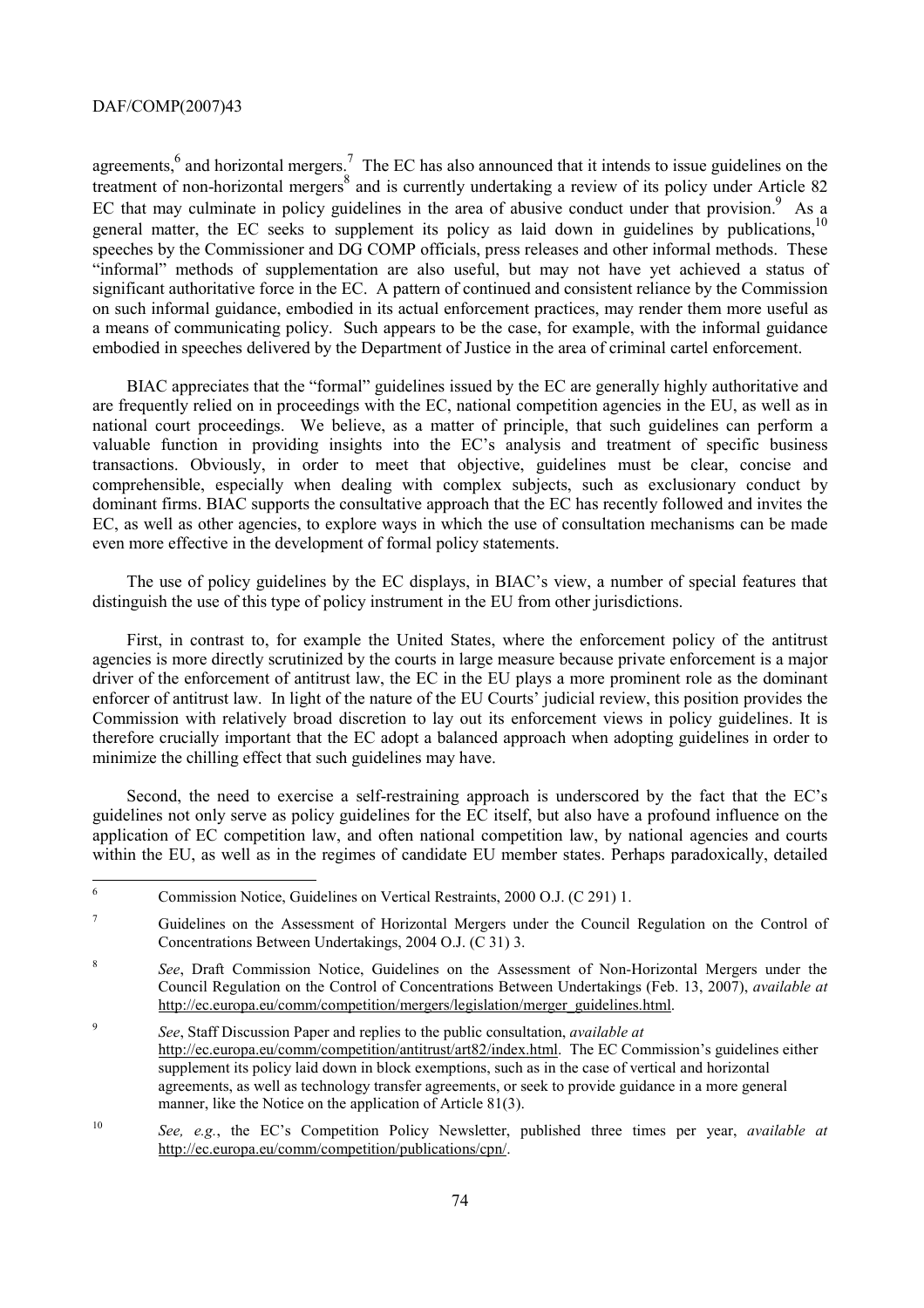"prescriptions" in this respect may actually hamper the application of EC competition law by national agencies and courts.

Third, in an attempt to strike a balance between the need to conduct a detailed economic analysis and the desire to issue rules that are relatively easy to administer and apply, on occasion the EC has tended to resort to the use of structural assumptions and proxies, such as the somewhat vague notion of "anticompetitive foreclosure" and "the likelihood that prices will rise," rather than an actual substantiation and quantification of consumer harm. While BIAC appreciates that the use of these types of "shortcuts" may in some cases be appropriate, it generally believes that the proper administration, and optimal consumer welfare, is not served by such a formulaic approach.

Fourth, perhaps in contrast to some other agencies, the EC is generally reluctant to provide "qualitative" guidance and to indicate which theories of harm it believes are "more" or "less" likely to occur in practice. BIAC believes that such guidance would be helpful, in particular in the area of abuse of dominance.

The EC, as is appropriate, generally seeks to ensure that its policy guidelines are consistent with judicial precedent and past practice in individual cases. As economic learning advances, however, BIAC believes that the EC, as well as other agencies, should not be reluctant to restate the direction of its policies, even if new policy guidelines would perhaps be difficult to reconcile with past practices and even court decisions purporting to respect EC precedents. This would include the need to re-evaluate and adjust, on a regular basis, policy guidelines and supplemental guidance.

## *2.2 United States*

The United States has made a very position contribution to transparency through the issuance of guidelines covering a range of antitrust issues; including horizontal mergers, intellectual property licensing, health care and competitor collaboration, for example. The U.S. agencies also recently issued a joint report on intellectual property, "Antitrust Enforcement and Intellectual Property Rights: Promoting Innovation and Competition," following an extended series of hearings that assembled many of the leading legal and economic experts in the U.S and beyond.<sup>11</sup> The business community has welcomed the report as helping to clarify enforcement policy and reducing uncertainty.

Moreover, the U.S. agencies recently concluded public hearings as part of a major initiative to examine abuse of dominance. These hearings are expected to lead to another report in order to better guide businesses and, presumably, help the agencies to clarify their own enforcement priorities. Even in advance of the report, the discussion and debate from the hearings has adduced helpful information and convergence on the application of Section 2. In late 2005, the DOJ and FTC announced the joint hearings on single firm conduct, the specific goal of which is to "examine whether and when specific types of single firm conduct are pro-competitive or benign, and when they may harm consumers." Assistant Attorney General Barnett, at the time of announcement of the hearings identified the chief benefit of the single firm conduct initiative: "Having clear standards help businesses comply with the antitrust laws and works to the advantage of consumers."<sup>12</sup> BIAC is hopeful that the hearings will result in the issuance of, at a minimum,

 $11$ 11 U.S. Dep't of Justice & Fed. Trade Comm'n, *Antitrust Enforcement and Intellectual Property Rights: Promoting Innovation and Competition* (2007), *available at* www.usdoj.gov/atr/public/hearings/ip/222655.pdf or http://www.ftc.gov/reports/innovation/P040101PromotingInnovationandCompetitionrpt0704.pdf.

<sup>12</sup> *See*, U.S. Dept. of Justice, Press Release, "DOJ and FTC to Hold Joint Public Hearings on Competition Policy Related to Single Firm Conduct," Nov. 28, 2005, *available at* http://www.usdoj.gov/atr/public/press\_releases/2005/213369.htm.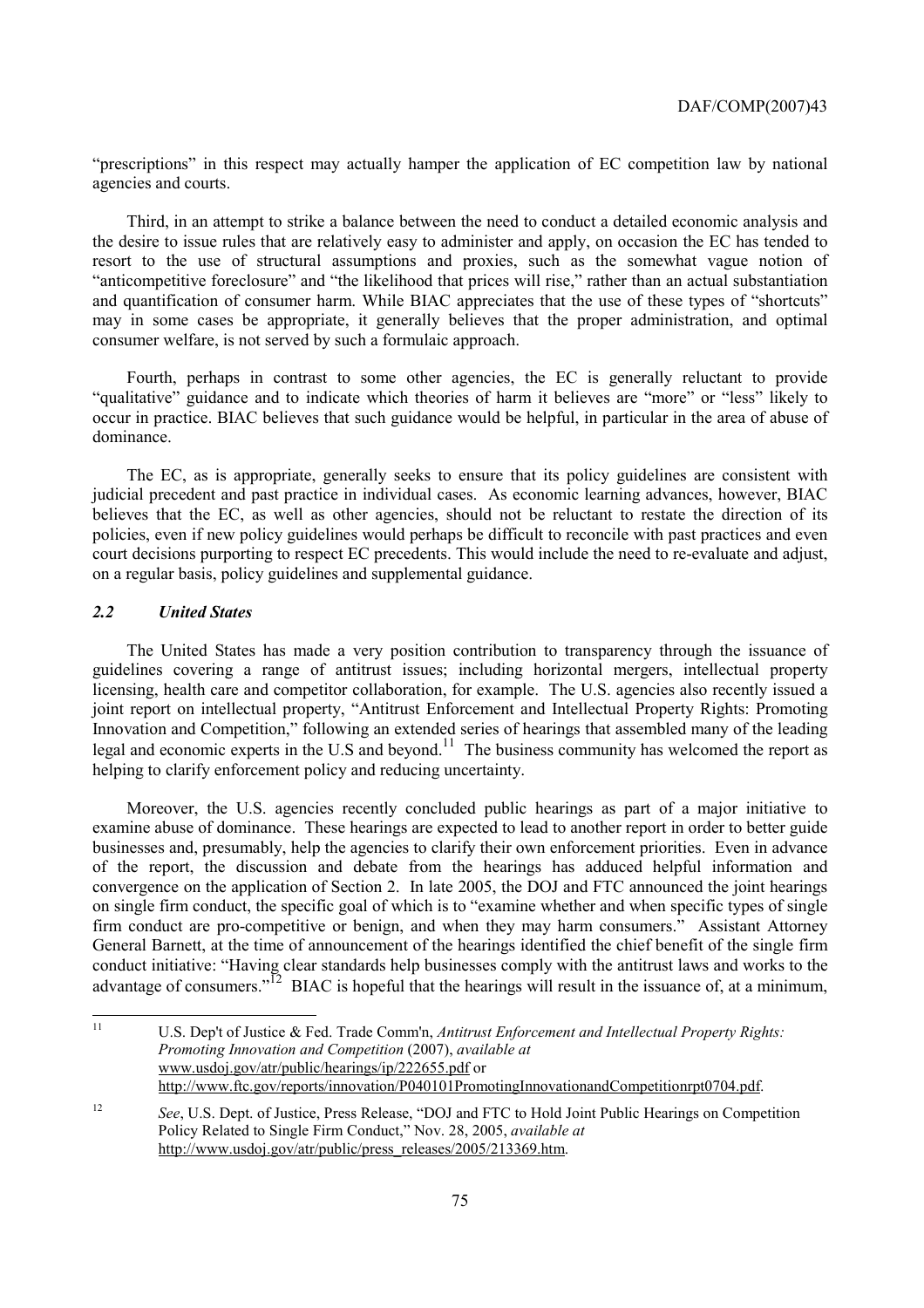a comprehensive report of the agencies' views on single firm conduct and, potentially, the development of guidelines to this effect. Timeliness is also an important factor in providing clarification to businesses. BIAC therefore hopes that the results of the single firm conduct hearings can be issued without undue delay.

BIAC believes the public hearings to review the existing economic and legal knowledge on the subject of monopolisation are a valuable method of determining the proper approach to enforcement and recommends this approach for consideration to other jurisdictions. As Chairman Majoras noted in connection with the hearings, "Over-enforcement of the monopolization laws leads to high false positives that chills pro-competitive behaviour that benefits consumers. Under-enforcement, however, may result in false negatives in which firms continue to engage in exclusionary conduct that harms consumers."<sup>13</sup> Striking the proper pitch in this delicate balance can best be achieved by obtaining a broad range of input that joins sound theoretical foundation and extensive practical experience.

In the U.S., clarification particularly is required in the important area of multi-product bundled discounts in order to ensure that consumers enjoy all of the benefits of price reductions and competition that can be derived from the economy. In BIAC's view, firms with large market shares – even monopolies – should be free to discount goods and services to consumers, regardless of whether competitors are injured by such discounts, as long as a competition is not injured in the process. The U.S. Supreme Court has ruled that even a monopolist may charge low prices unless the prices are below (variable) cost and there is a dangerous probability that the monopolist later will be able to recoup revenues lost due to belowcost sales.<sup>14</sup> It is especially important that monopolies not be deterred from offering discounts since, by definition, full market pressure for them to lower prices is lacking and many buyers therefore stand to benefit from their offering of a price cut.

Lower courts, however, have caused substantial confusion in interpreting Supreme Court precedent. A confounding decision by the Third Circuit in the *LePages v. 3M* case, for example, found that liability could extend to multi-product bundled discounts even in the absence of an objective standard of behaviour by the alleged monopolist.<sup>15</sup> As a result of the confusion created at the circuit court level, numerous businesses, including BIAC members, have refrained from offering economically-rational multi-product discounts that would have ensured immediate and measurable benefits to consumers. The uncertainty and subjectivity of analysis to be applied and the sizable damage awards that accompany adverse antitrust judgments in the U.S., however, deterred such pro-competitive, consumer welfare-enhancing bundled discounts.

Agency guidelines in the U.S. can directly influence private litigation and positively impact the risk assessment conducted by firms in developing business strategies. For example, the market definition test established by the agencies in the Horizontal Merger Guidelines has gained traction both in judicial review of merger cases,16 as well as non-merger litigation.17 In this instance, an affirmative view expressed by the

 $13$ <sup>13</sup> *Id.*

<sup>14</sup> Brooke Group v. Brown & Williamson Tobacco Co., 509 U.S. 209 (1993).

<sup>15</sup> LePages, Inc. v. 3M, 324 F.3d 141 (2003), cert. denied, 124 S. Ct. 2932 (2004).

<sup>16</sup> *See, e.g.*, FTC v. Staples, Inc*.*, 970 F. Supp. 1066, 1076 n. 8 (D.D.C. 1997) (District Court explicitly adopted the 1992 Merger Guidelines' 5% price increase benchmark for establishing the relevance of an alleged market).

<sup>17</sup> *See, e.g.*, United States v. Visa U.S.A., Inc*.*, 163 F. Supp. 2d 322, 336 (S.D.N.Y. 2001) (court applied the 1992 Merger Guidelines' "critical loss analysis" to find that a 5% price increase by a hypothetical monopolist of "general purpose" credit cards would be profitable and that such cards therefore constitute a relevant product market).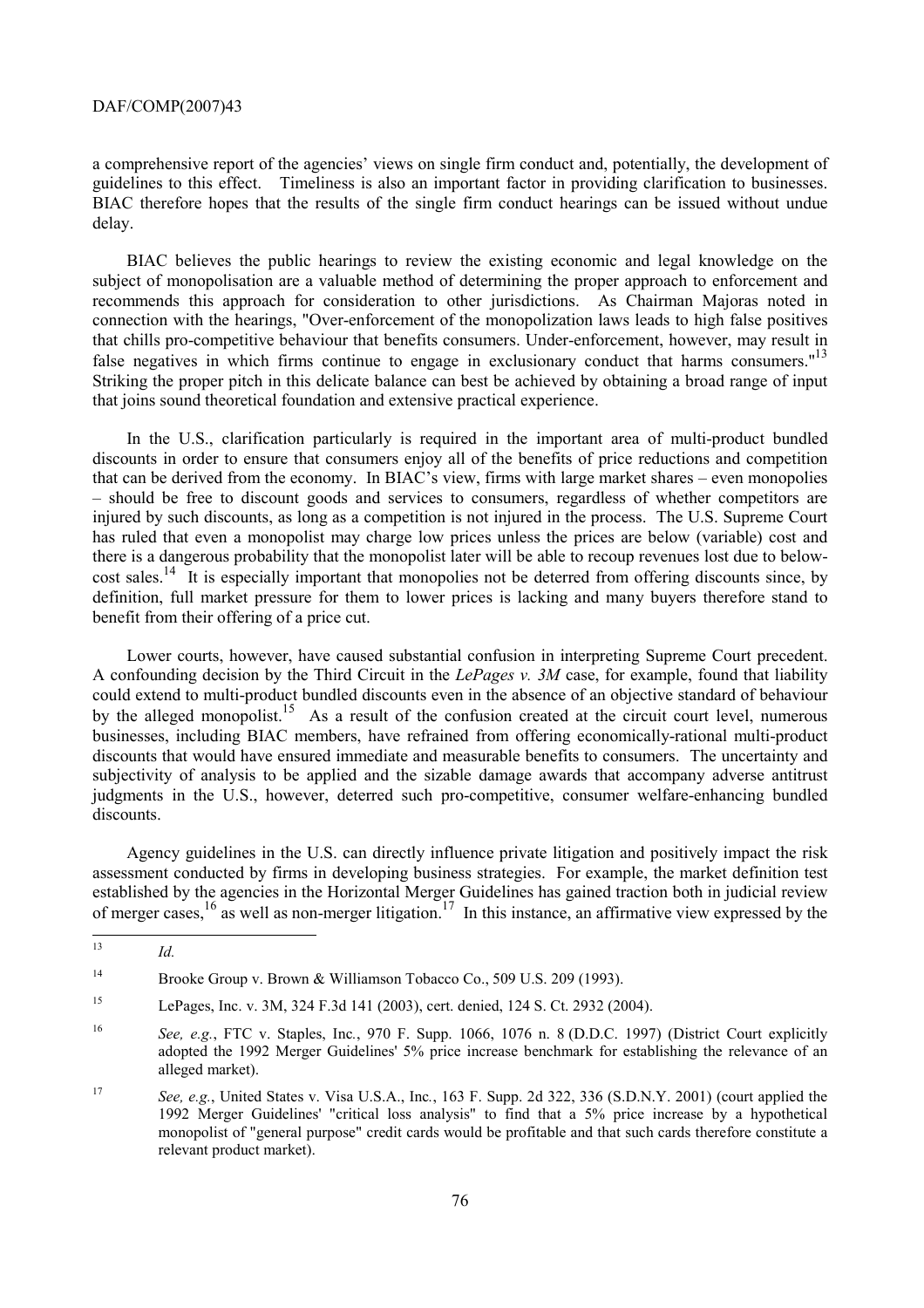agencies that an objective, cost-based standard is appropriate in the analysis of bundled discounts would, in BIAC's view, encourage pro-competitive discounting by influencing businesses and federal courts on the proper standard to be applied. This, in turn, would reduce the risk and uncertainty that has caused many businesses to forego such discounts to their customers' detriment. Such an approach would be even more welcome in those jurisdictions, such as the EU, where the enforcement agencies act as the primary enforcer of the competition laws.

An excellent example of the capability of agency guidelines to positively influence judicial outcomes regarding single firm conduct is the Supreme Court's decision in *Illinois Tool*. 18 There, the Court was deciding whether a presumption of market power should apply to a patent holder. Citing the joint FTC/DOJ Antitrust Guidelines for the Licensing of Intellectual Property as a persuasive influence, the Court held that the proper analysis of a tying claim did not allow for a presumption of market power in the tying product based on the presence of a patent. The Guidelines state that "the Agencies will not presume that a patent, copyright, or trade secret necessarily confers market power upon its owner. Although the intellectual property right confers the power to exclude with respect to the *specific* product, process, or work in question, there will often be sufficient actual or potential close substitutes for such product, process, or work to prevent the exercise of market power."<sup>19</sup>

The U.S. agencies have also utilised press releases effectively to explain their position with respect to enforcement policy. For example, the agencies have effectively used press releases to explain their rationale for closing investigations, particularly in the merger area. The FTC's statement in the *Cruise Lines* case 20 and the DOJ's statements relating to *Whirlpool/Maytag* and *Verizon/MCI* are exemplary.21 BIAC believes that there is further scope for the effective use of press releases to explain enforcement decisions, including mergers, monopolisation cases and the imposition of remedies.

The U.S. agencies have for many years delivered and published speeches and participated on panels to illuminate the thrust of enforcement initiatives. For example, AAG Barnett's address at last fall's George Mason program illuminated the agency's views on the intersection between antitrust and intellectual property. FTC Chairman Deborah Majoras recently spoke about her views of the Commission's enforcement intentions with respect to pharmaceuticals.<sup>22</sup>

<sup>18</sup> 18 Ill. Tool Works Inc. v. Indep. Ink, Inc., 547 U.S. 28 (2006)

<sup>19</sup> FTC/DOJ Antitrust Guidelines for the Licensing of Intellectual Property, Apr. 6, 1995, *available at* http://www.usdoj.gov/atr/public/guidelines/0558.htm#t22.

<sup>20</sup> *See*, Statement of the Federal Trade Commission Concerning Royal Caribbean Cruises, Ltd./P&O Princess Cruises plc and Carnival Corporation/P&O Princess Cruises plc (Oct. 4, 2002), *available at* http://www.ftc.gov/os/2002/10/cruisestatement.htm.

<sup>21</sup> *See*, U.S. Dept. of Justice, Press Release, Department of Justice Antitrust Division Statement on the Closing of its Investigation of Whirlpool's Acquisition of Maytag, Mar. 29, 2006, *available at* http://www.usdoj.gov/atr/public/press\_releases/2006/215326.pdf; and U.S. Dept. of Justice, Press Release, Justice Department Requires Divestitures in Verizon's Acquisition of MCI and SBC's Acquisition of AT&T, Oct. 27, 2005, *available at* http://www.usdoj.gov/atr/public/press\_releases/2005/212407.pdf.

<sup>&</sup>lt;sup>22</sup> Deborah Majoras, "Remarks Before the American Conference Institute's Conference on Pharmaceutical Antitrust" (May 16, 2007), *available at* http://www.ftc.gov/speeches/majoras/051607ACI\_Pharma.pdf. For an example of transparency initiatives in the merger sector, *see also*, Statement of Chairman Majoras, Commissioner Kovacic, and Commissioner Rosch concerning the closing of the investigation into Transactions Involving Comcast, Time Warner Cable and Adelphia Communications (Jan. 31, 2006), *available at* http://www.ftc.gov/os/closings/ftc/0510151twadelphiamajoras\_kovacic\_rosch.pdf.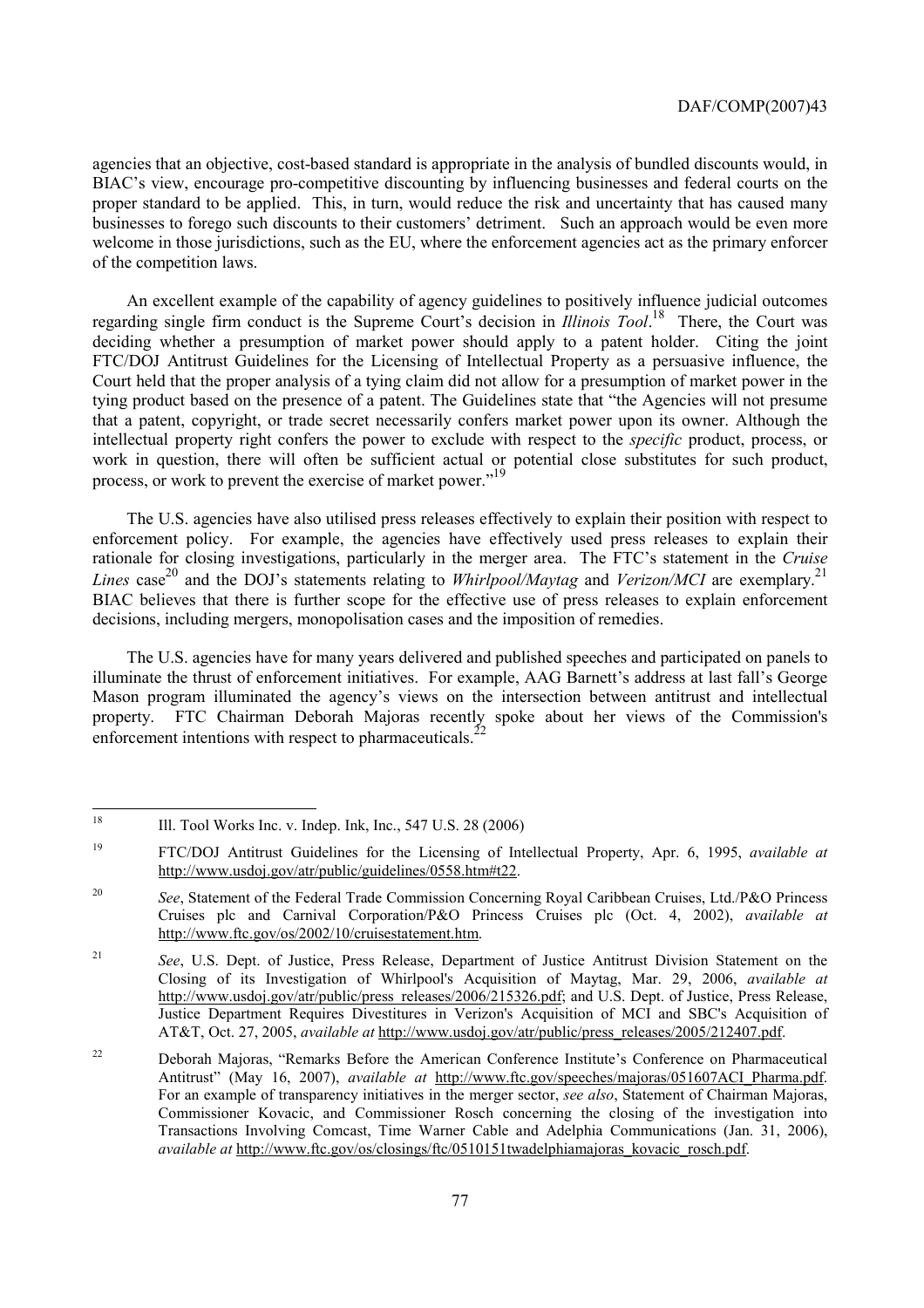The agencies have also exacted a significant influence on the direction of antitrust law through their participating as *amici* in private action. This role is particularly important in light of the extent to which private actions have been an important element of legal development in the U.S.<sup>23</sup> This function should be pursued more aggressively. Many businesses believe the DOJ and FTC missed an important opportunity to provide clarity in the monopolisation area by failing to recommend Supreme Court review of the *LePage's* bundled pricing case.

# *2.3 Japan*

The case of *Nipro Corporation* is a typical exclusionary conduct case in Japan, relating to the private monopolization of glass pipe for small medicine bottles and a case from which observations concerning guidance can be made. The Japan Fair Trade Commission (JFTC) declared the conduct of a wholesaler illegal, because it pressured the bottle manufacturer, which was a regular customer of the wholesaler, not to import alternative glass pipes. The JFTC concluded the wholesaler's conduct to be illegal as private monopolization in violation of the Japanese competition law.<sup>24</sup>

This JFTC ruling is frequently criticised by academics because the standard of violation is unclear. The Japanese Anti-Monopoly Act (AMA) identifies "exclusion of business" as an element of private monopolisation. However, the JFTC ruling did not clearly find that the bottle manufacturing business of the bottle maker (the alleged victim of the pressure) was excluded, but rather that there was a possibility that the bottle maker's business might be excluded. Evidence in fact reflected that the business of bottle maker was not materially damaged. Also, whether the foreign pipe manufacturers' business – i.e., the real victim of the alleged violation in the relevant market – was excluded was not clearly mentioned in the ruling. Furthermore, it appears from the context that the relevant market is pipe supply, but there is no market definition identified in the ruling.

In short, this case and its ability to positively influence the behaviour of other businesses in Japan would benefit from additional transparency designed to better describe the nature of the exclusion, the effect of the exclusion and the relevant market that was impacted by the exclusion. More discussion of the rationale of a decision and description of critical facts in JFTC decisions would greatly aid business in understanding and complying with the AMA.

In and effort to provide transparency, the JFTC recently issued draft guidelines for the use of intellectual property. These Guidelines are a revision of the Patent and Know-how Licensing Guidelines. They provide a welcome degree of clarification on a number of fundamental points, but are also confusing in several aspects. For example, although they establish a market share based safe harbour, the level of the safe harbour is unreasonably low (20%) and is not universally applied. Moreover, the Guidelines do not adequately clarify the situations in which the 20% market share safer harbour is available, and fail to describe "influential technologies" which assertedly could be a basis for market power. Because they are still draft form and were published for public comment recently, BIAC is optimistic that the JFTC will openly receive and evaluate comments and use these as a basis for improvement.

# *2.4 Korea*

The Korean Fair Trade Commission (KFTC) was founded more than a quarter of a century ago to enforce the Monopoly Regulation and Fair Trade Act (MRFTA). The MRFTA proscribes "a market-

 $2<sub>3</sub>$ <sup>23</sup> *See*, Verizon Communs., Inc. v. Law Offices of Curtis V. Trinko, LLP, 540 U.S. 398 (2004); and Bell Atlantic Corp. v. Twombly, 2007 WL 141066 (U.S. May 21, 2007).

<sup>&</sup>lt;sup>24</sup> The JFTC did not issue a cease and desist order because of the long period of time taken for the hearing procedures.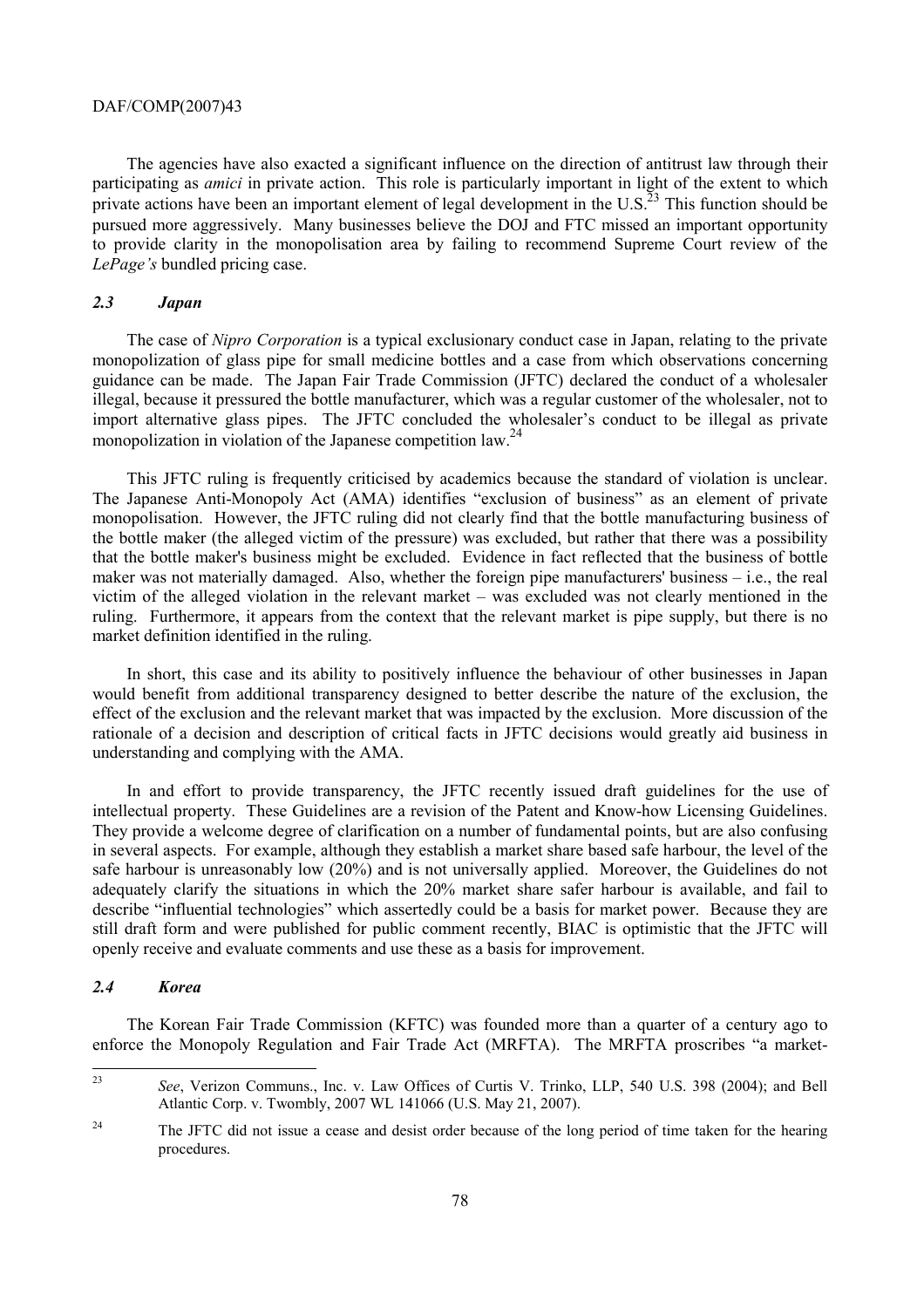dominating enterpriser<sup> $25$ </sup> from engaging in several specific types of conduct, including determining, maintaining, or changing unreasonably the price of commodities or services; unreasonably controlling the sale of commodities or provision of services; unreasonably interfering with the business activities of other enterprisers; unreasonably impeding the participation of new competitors; unfairly excluding competitive enterprisers; and other acts that might considerably harm the interests of consumers.<sup>26</sup> An Enforcement Decree, which elaborates on the MRFTA, identifies certain types of conduct as an abuse of market dominance and provides examples. For instance, the Enforcement Decree explains that a dominant firm may unreasonably hinder the entry of a new competitor by "[e]ntering into, without justifiable reason, an exclusive contract with a transaction partner. $^{27}$ 

The KFTC has recognized, however, that these existing materials provide insufficient guidance to businesses. Thus, the KFTC created the MFRTA Working Group, led by director level officials consulting with outside experts, to assess possible changes to the current legal framework. In 2006, the Working Group analyzed procedural and substantive issues, including abuse of dominance issues. The KFTC plans to use the Working Group's findings to revise and update the competition laws and regulations in 2007. In addition, the KFTC maintains websites in Korean and English with information on statutes, regulations, speeches, reports, press releases, and other materials.<sup>28</sup> These initiatives, and further explication of the KFTC policies, have been useful to businesses, which welcome the progress to date and, at the same time, hope that additional clarification can be provided.

### *2.5 New Zealand*

The Commerce Commission (Commission) of New Zealand enforces the Commerce Act, which was enacted in1986. Section 36 of the Commerce Act prohibits a "person that has a substantial degree of power in a market" from restricting the entry of a person into that or any other market; preventing or deterring a person from engaging in competitive conduct in that or any other market; or eliminating a person from that or any other market."<sup>29</sup> In 2002, the Commission published a guide to Part II of the Commerce Act, which covers restrictive trade practices including use of a dominant market position, with the express purpose of promoting greater understanding.<sup>30</sup> This twenty page guide provides an overview of Part II, and contains descriptions and examples of prohibited trade practices. At the time of its publication, however, there were no New Zealand court precedents that reflected a 2001 change from "dominance" to "substantial degree of market power" in Section 36. Thus, one of the three examples was based upon an Australian case, in which a similar standard was employed, and two examples were drawn from cases decided using the pre-2001 New Zealand standard. In addition to the guide, the Commission maintains a website with useful materials.<sup>31</sup>

 $25$ 25 The MRFTA defines a "mark-dominating enterpriser" as either: "1. Market share of one enterpriser is 50/100 or more; or 2. The total market share of not less than three enterprisers is 75/100 or more; provided that those whose market share is less than 10/100 shall be excluded." MRFTA Article 4.

<sup>26</sup> MRFTA Article 3-2.

 $27$  Enforcement Decree of the MRFTA Article 5(4).

<sup>28</sup> *See*, http://www.ftc.go.kr/eng/.

<sup>29</sup> Commerce Act 1986 Section 36.

<sup>&</sup>lt;sup>30</sup> NEW ZEALAND COMMERCE COMMISSION, THE COMMERCE ACT: ANTI-COMPETITIVE PRACTICES UNDER PART II OF THE COMMERCE ACT, at 1 ("The purpose of this publication is to promote understanding of the anti-competitive practices (or restrictive trade practices) prohibited under Part II of the Commerce Act").

<sup>31</sup> *See*, http://www.comcom.govt.nz/.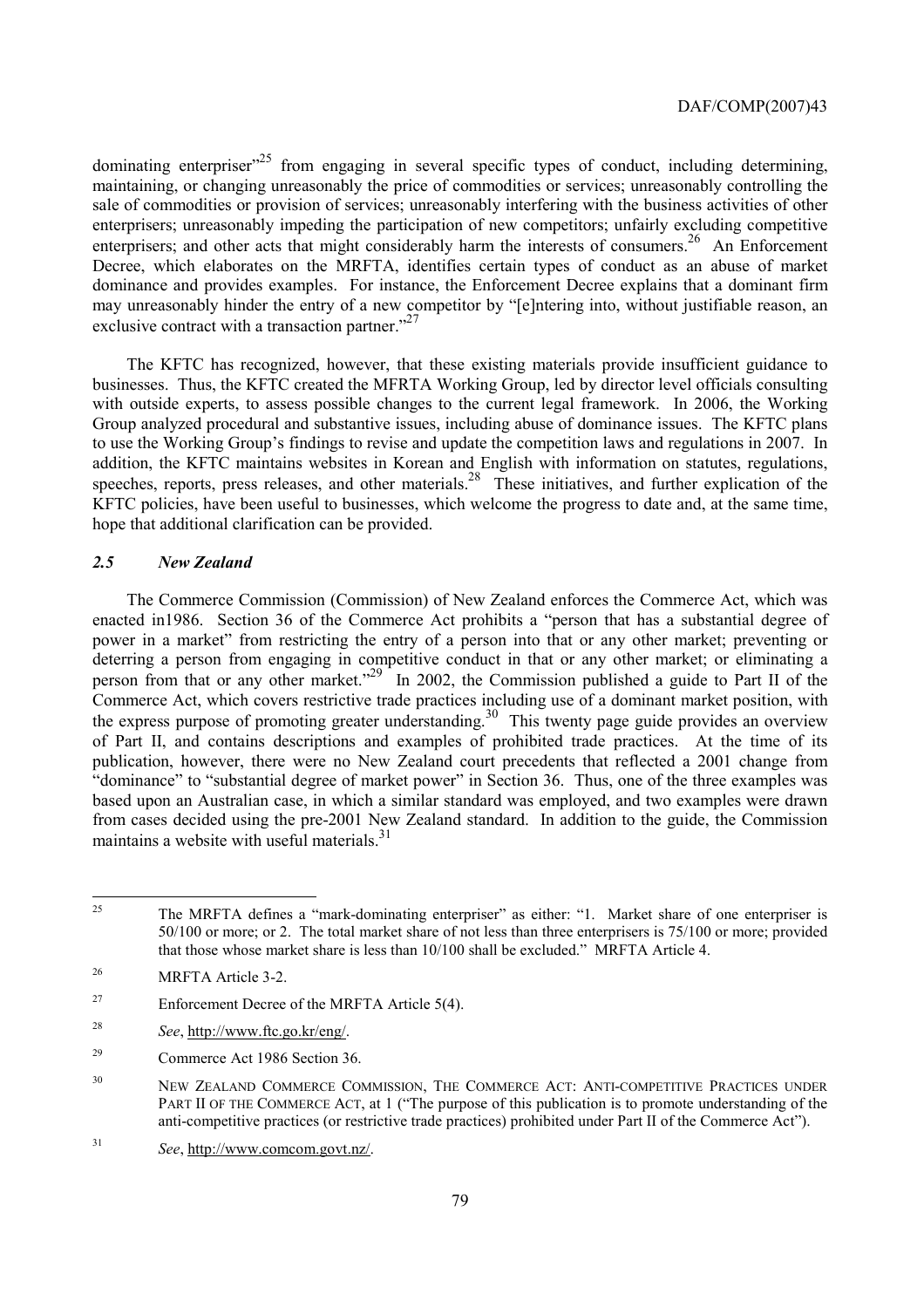# *2.6 Australia*

Enacted in 1974, Section 46 of the Trade Practices Act (TPA) deals with anticompetitive conduct by a "corporation that has a substantial degree of power in a market." $32$  The TPA and other useful materials are available on the Australian Competition and Consumer Commission's (ACCC) website.<sup>33</sup>

There have been two recent reviews of the TPA. The Dawson Committee review concluded that no amendments to Section 46 were necessary and that the courts were providing sufficient guidance in its application.<sup>34</sup> One month after the Dawson Committee reported to the Australian government, the High Court of Australia issued its decision in *Boral Besser Masonry Pty Ltd. v. ACCC*, which found that the defendant, charged with predatory pricing, had not violated the TPA.<sup>35</sup> After that decision, the Chairman of the Dawson Committee reaffirmed the report, despite potential issues raised by Boral.

In 2004, though, the Senate Economics References Committee concluded in its report $36$  that changes were needed to clarify Section 46. The Senate Committee made several recommendations for refining the law, including amending the TPA to indicate that the threshold of "a substantial degree of power in a market" is lower than the former threshold of "substantial control"; to identify factors to consider when determining whether a company possesses "a substantial degree of power in a market"; and to clarify that a company may be considered to have obtained a substantial degree of market power by virtue of its ability to act in concert (either explicitly or tacitly) with another company.<sup>37</sup> Although the Australian government accepted several of the committee's recommendations, however, Section 46 remains unchanged.

# *2.7 Canada*

There has been limited case law on the abuse of dominant position provisions in section 79 of the Competition Act over the last 20 years, with only five contested cases. Further, there is no right of private action for abuse of dominance – only the Commissioner of Competition can apply to the Competition Tribunal for remedial relief. Accordingly, guidelines, speeches, annual reports and other communications, including submissions to OECD roundtables and the Global Forum that set forth the Competition Bureau's analytical and enforcement approach to applying the abuse of dominance provisions are welcome initiatives.

In that regard, the Competition Bureau has issued detailed general and sector-specific enforcement guidelines: Enforcement Guidelines: The Abuse of Dominance Provisions (Sections 78 and 79 of the Competition Act); and The Abuse of Dominance Provisions (Sections 78 and 79 of the Competition Act) as Applied to the Canadian Grocery Sector. The Commissioner of Competition has also clarified the Bureau's approach to applying the abuse of dominance provisions in the airline industry in a very concise communication that specifies the type of conduct that will raise issues and clarifies the application of the

 $32$ TPA Section 46.

<sup>33</sup> *See*, http://www.accc.gov.au/content/index.phtml/itemId/142.

<sup>&</sup>lt;sup>34</sup> DAWSON COMMITTEE, REVIEW OF THE COMPETITION PROVISIONS OF THE TRADE PRACTICES ACT (Jan. 2003).

 $195$  ALR 609 (2003).

<sup>&</sup>lt;sup>36</sup> SENATE ECONOMIC REFERENCES COMMITTEE, THE EFFECTIVENESS OF THE TRADE PRACTICES ACT 1974 IN PROTECTING SMALL BUSINESS (Mar. 2004).

<sup>37</sup> *Id*.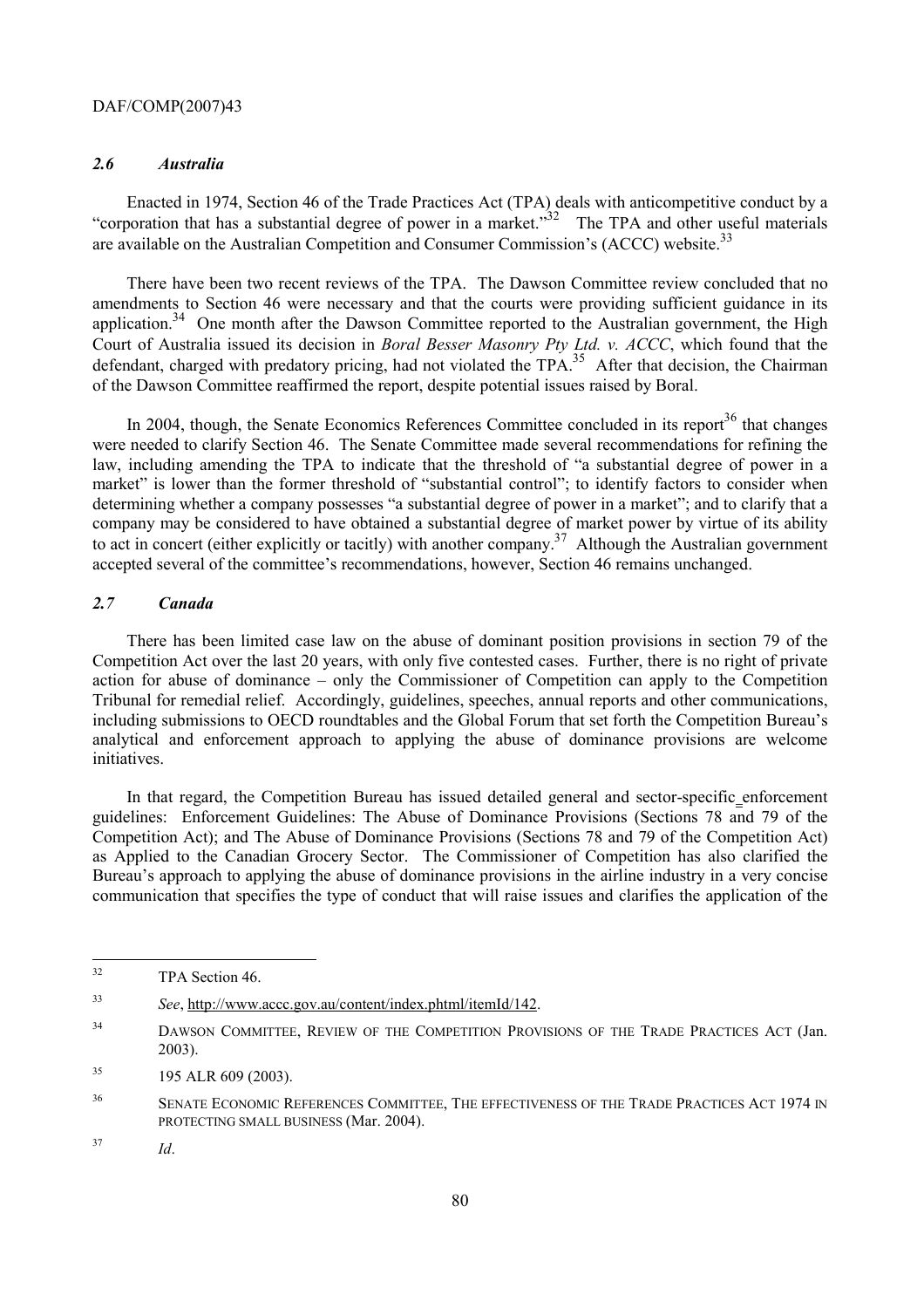avoidable cost test.<sup>38</sup> The Intellectual Property Enforcement Guidelines also discuss abuse of dominance as applied to IP rights.<sup>39</sup>

The Competition Bureau also issued on September 26, 2006 a draft Bulletin for public comment that describes its approach in reviewing abuse of dominance complaints in deregulated telecommunications markets. This consultative process followed on a report of Canada's Telecommunications Policy Review Panel that found competition has progressed in most telecommunications markets to the point where market forces can be relied upon to achieve many of Canada's telecommunications policy objectives. The Bureau developed the Bulletin "with a view to being more transparent and predictable". In drafting the Bulletin, the Bureau consulted with the Canadian Radio-Television Commission ("CRTC"), the sector specific regulator, to benefit from their expertise in the telecommunications sector. BIAC supports this approach, which is one that can be applied in other aspects of competition law to improve transparency and enforcement clarity to private sector stakeholders where there is sector specific regulation and overlapping jurisdiction between the sector specific regulator and the competition authority. For example, to provide greater clarity on the interface between the Competition Act, the Broadcasting Act and the Telecommunications Act, the Bureau and the CRTC developed an "interface agreement" describing their respective authority. The stated objective of that document was to provide "industry stakeholders, including the general public, with greater clarity and certainty about the overall regulatory and legal framework governing the telecommunications and broadcasting sectors which were undergoing rapid change and transition from detailed regulation to greater reliance on market forces."

The Competition Bureau's approach to abuse of dominance cases has also been explained and updated in speeches and other Bureau communications. Recently, Sheridan Scott, Commissioner of Competition, noted that the spirit of section 79 – err on the side of non-intervention – leads the Bureau to take a limited number of cases.

The Canadian abuse guidelines offer a useful template for other jurisdictions. However, there are areas for improvement. For example, the mere expression that the policy towards abusive conduct "should be governed by the economic effects" may be a useful starting point, but is, upon inspection, insufficient. Instead, the agency should preferably articulate how these economic effects are measured, have a clear view on how (dynamic) efficiencies enter into the analysis and express a more detailed analysis on diverse matters as the exclusion of "as efficient" competitors and barriers to entry.

In addition, BIAC notes that there seems to be a disconnect between the case law and the Bureaus' guidelines, which provide that: "If a firm has a 35 percent or higher market share, the Bureau will normally continue its investigation." The abuse provisions in the Competition Act do not specify a market share threshold, requiring instead that the alleged dominant entity substantially control a class of business. The Competition Tribunal has held that "control" is synonymous with market power equating substantial or complete control of a business with market power in the economic sense, being the power to maintain prices above the competitive level without losing so many sales that the higher price is not profitable. In the contested abuse of dominance cases heard to date by the Competition Tribunal, the market shares of the dominant firms has been well over 50%. While the Competition Tribunal has not clearly articulated a threshold level of dominance, it has provided the following framework for analyzing whether the alleged dominant entity has the requisite control:

<sup>38</sup> 38 "Competition Bureau clarifies enforcement approach in the airline industry", Ottawa, September 23, 2004, available at http://www.competitionbureau.gc.ca/internet/index.cfm?itemID=247&lg=e.

<sup>39</sup> These guidelines are all available at http://www.competitionbureau.gc.ca.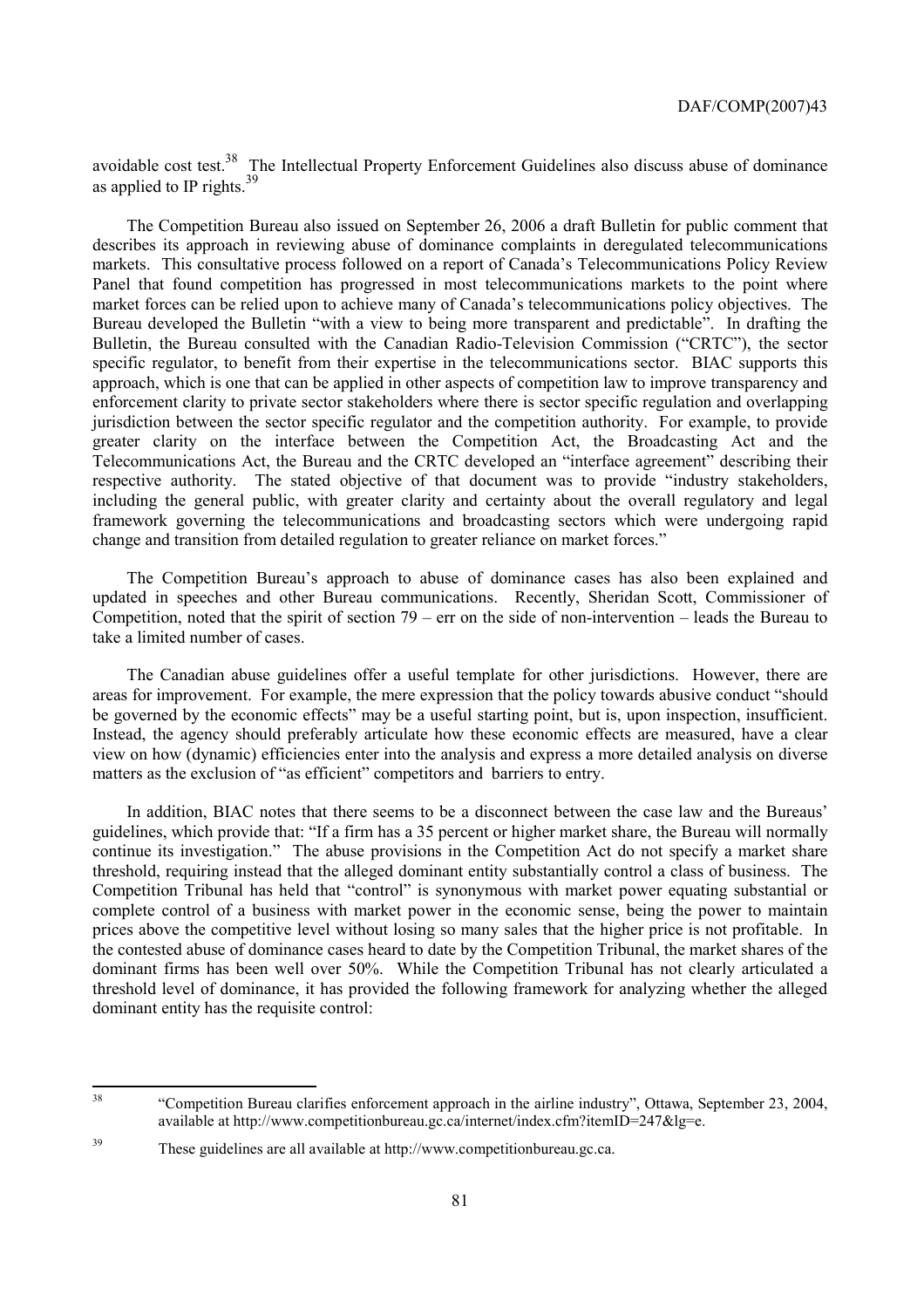- examine whether an entity has the ability to maintain prices above competitive levels for a considerable period; and
- determine the entity's market share under 25% unlikely to find dominance, but consider any evidence of an increasing trend; under 50% - no prima facie finding of dominance; or 100% prima facie finding of dominance absent evidence that there are no barriers to entry.

Accordingly, given that the Competition Tribunal seems to look for a much a higher share, the meaningfulness of this particular guideline is uncertain.

The Competition Bureau also faces some significant enforcement issues which could be expanded upon in transparency initiatives. These include the use of presumptions of dominance, the standards under which such presumptions may apply,  $40$  and determining the least interventionist remedy. It has been suggested that behavioural remedies directed toward eliminating barriers to restore competition are clearly preferable to structural remedies,<sup>41</sup> an approach which the Competition Tribunal and the Bureau have historically taken. There is also an ongoing debate in Canada about the merits of introducing administrative monetary penalties as part of the remedial order in abuse cases.<sup>42</sup>

The *Conformity Continuum Information Bulletin*<sup>43</sup> discusses the Bureau's efforts at promoting and facilitating conformity through education and monitoring, and its responses to non-conformity. It establishes five principles that govern the Bureau's activities: (i) transparency; (ii) fairness; (iii) timeliness; (iv) predictability; and (v) confidentiality. Two of these principles are particularly relevant to the discussion in this submission and endorsed by BIAC given their importance to the business community: (i) transparency, which "means that the Bureau will be as open as the law and confidentiality requirements permit' and (ii) predictability, which "involves providing appropriate background material on Bureau positions and important issues to assist the business community in conducting its affairs in a manner that complies with the law."

Further, BIAC supports the current Commissioner's ongoing communications between the Bureau and its various stakeholders about the application and reform of the law.

# **3. Conclusion**

BIAC advances the following principles to agencies that desire to expand transparency initiatives. As to the mechanisms for providing transparency:

 $\Delta 0$ <sup>40</sup> *See*, Discussion Points Presented by the Business and Industry Advisory Committee (BIAC) to the OECD Working Party No. 3 on Cooperation and Enforcement Roundtable Discussion on Proof of Dominance/Monopoly Power (June 7, 2006).

<sup>41</sup> *See*, Summary of Discussion Points, Presented by the Business and Industry Advisory Committee (BIAC) to the OECD Competition Committee Roundtable Discussion on Remedies and Sanctions in Abuse of Dominance Cases (June 8, 2006).

<sup>42</sup> *See, e.g.*, Responses to the consultation: Competition Bureau Seeks Public Comments on its Bulletin on the Abuse of Dominance Provisions as applied to the Telecommunications Industry, National Competition Law Section Canadian Bar Association, *available at* http://www.competitionbureau.gc.ca/internet/index.cfm?itemID=2259&lg=e.

<sup>43</sup> *Available at* http://www.competitionbureau.gc.ca/internet/index.cfm?itemID=1391&lg=e.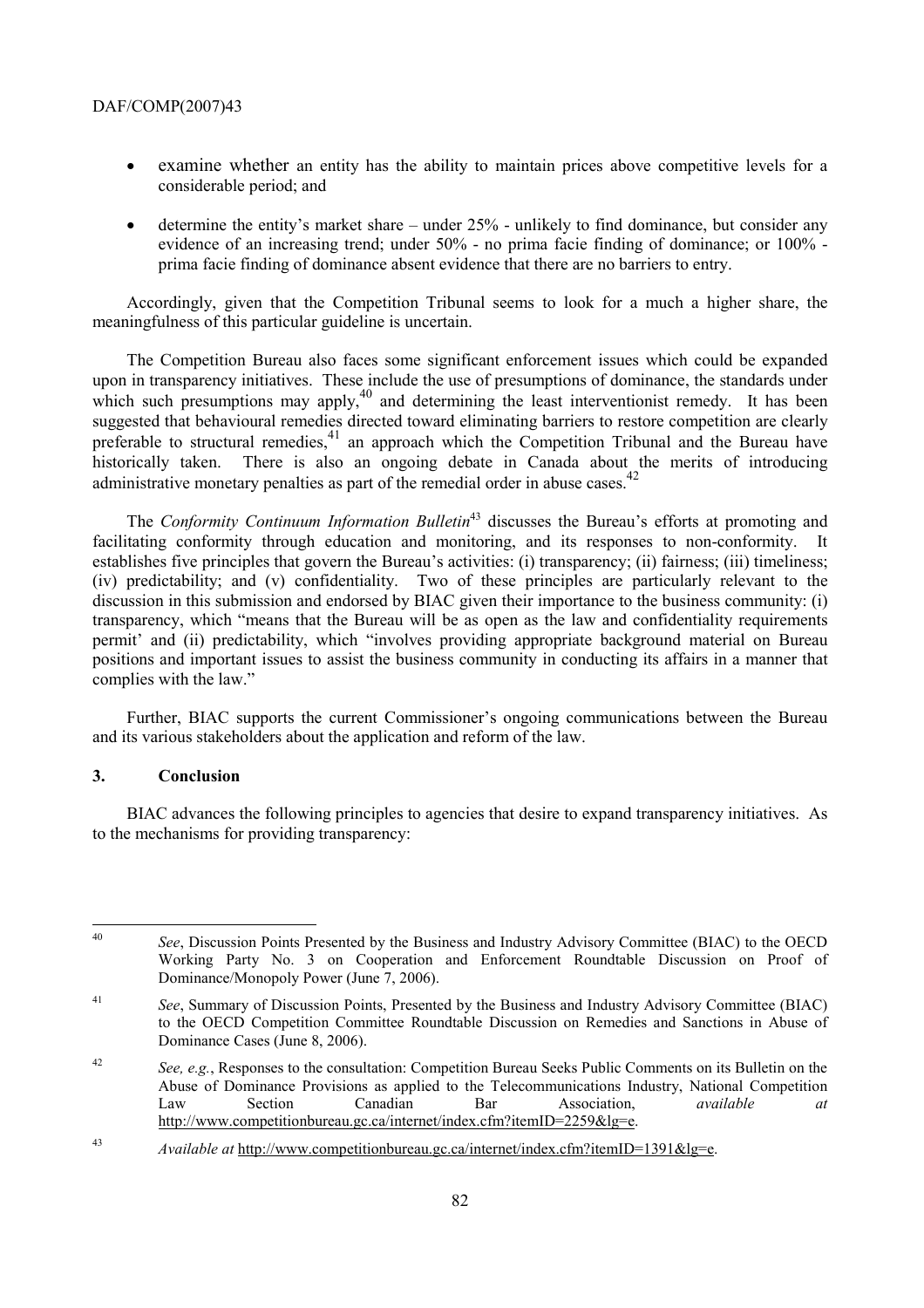- Agency statements, regardless of the form in which they are conveyed, should be fundamentally clear and thus capable not only of inducing compliance by businesses, but also of being applied in judicial as well as agency contexts.
- All guidance should be rooted in accepted legal and economic learning and objectives.
- The form of guidance utilised should be sufficiently flexible to accommodate advances in learning as well as industrial, technological and other factual developments.

With respect to providing useful guidance to businesses on the specific issue of abuse of dominance/monopolisation, BIAC notes as follows:

- *Consultative Approach*: Given the fairly limited practical enforcement history of most agencies and the continued evolution of economic learning with respect to the potential effects of abuse of dominance, BIAC endorses a public consultation process involving all stakeholders in the development of policy and in the preparation of transparency initiatives. Hearings, roundtables, conferences and opportunities for public comment are most helpful.
- *Consumer Welfare Focus:* The enforcement goal of transparency initiatives should be to maximise economic benefits rather than to control or contain dominant firms per se. Agency transparency initiatives and enforcement actions should make clear that the objective of enforcement will be the protection of competition rather than the protection of competitors.
- *Application of International Best Practices:* Enforcement should be exercised in such a way as to comport with international best practices to the fullest extent practicable consistent with the requirements of national law. Enforcement action based on an alleged abuse of dominance within one jurisdiction can often have broader consequences in terms of the business practices of a firm, especially when intellectual property is at stake. Thus, over-enforcement in one regime can lead to chilling effects in another.
- *Consistency with Current Learning*: Agencies should seek to ensure that its transparency initiatives are consistent with controlling judicial decisions and the agency's past practice in individual cases. However, BIAC believes that agencies should not be reluctant to develop new policy directions supported by more recent economic learning, even if new policies would perhaps be difficult to reconcile with existing practices and precedents. Guidelines should be sufficiently adaptable to new economic and institutional learning so as to preserve utility without a need for constant revision.
- *Focus on Analysis of Actual Effects*: The use of transparency initiatives and particularly guidelines – in the recent years seems to coincide with a greater emphasis of the actual economic effects. Agency guidance should rest on a sound theoretical foundation and also reflect practical application of economics as witnessed in the marketplace.
- *Relevancy/Regular Review*: BIAC welcomes more regular initiatives from agencies to review their existing policy statements, including guidelines, to ascertain their practical use and their consistency with judicial precedents and advancements in economic learning. BIAC welcomes more regular initiatives from agencies to review their existing policy statements, including guidelines, *on an ongoing basis or fixed review schedule* to ascertain their practical use and their consistency with judicial precedents and advancements in economic learning.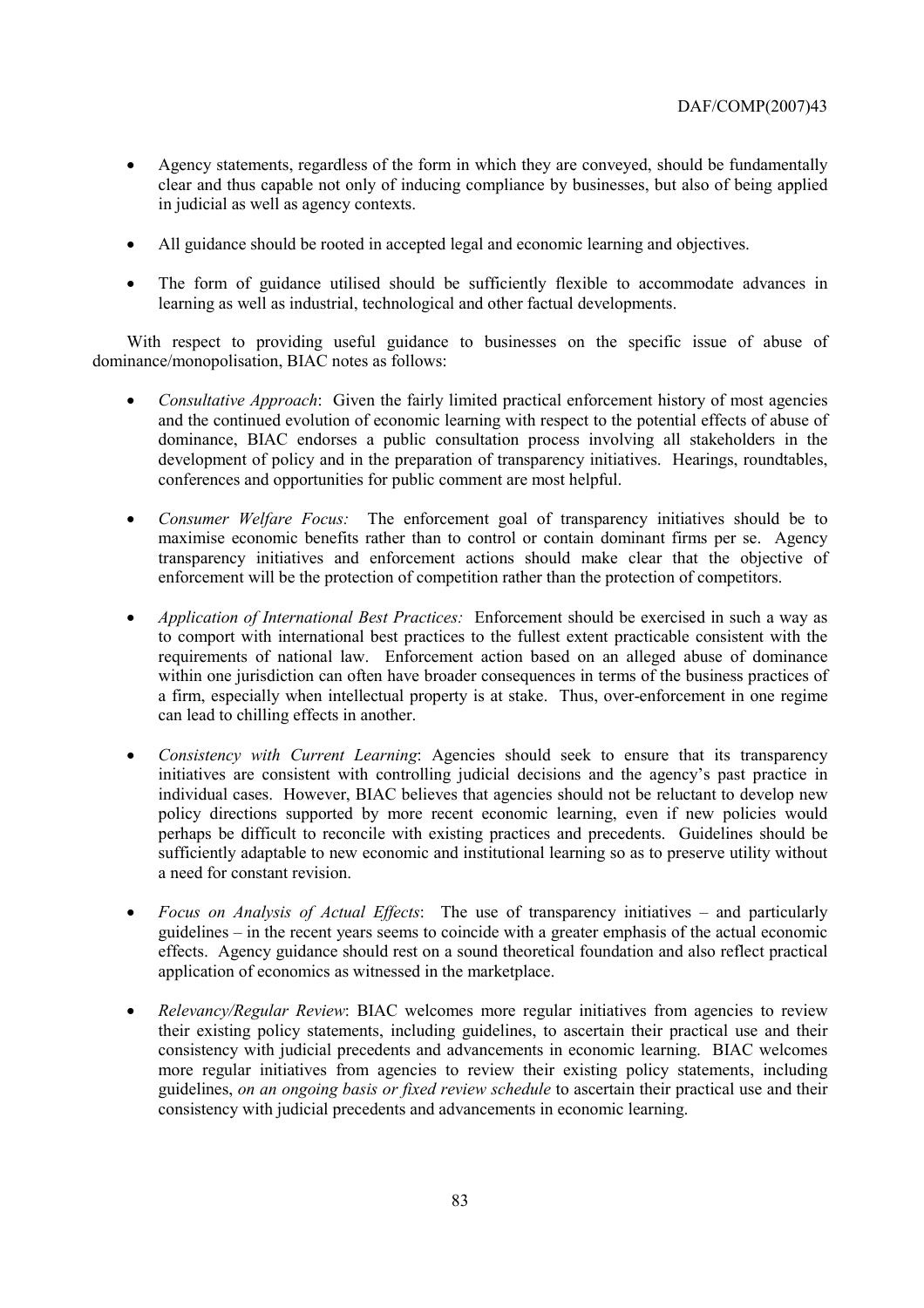• *Focus on Exclusionary Conduct*: In those jurisdictions where systems of exclusionary and exploitative abuses co-exist, such as the EU, it is essential to develop a coherent framework of analysis for both types of abuses in tandem. BIAC believes that priority must be given to a coherent and rational policy in the field of exclusionary conduct. Substantial focus on exploitative behaviour risks type one error and chilling of investment in innovation.

BIAC submits that transparency in the field of abusive conduct by dominant firms is of particular importance because an over-inclusive policy in this area is particularly likely to defeat efficiencyenhancing conduct. BIAC believes that, as a matter of principle, transparency initiatives regarding monopolisation and abuse of dominance, or similar other provisions could contribute to a more rational application of antitrust law in this area.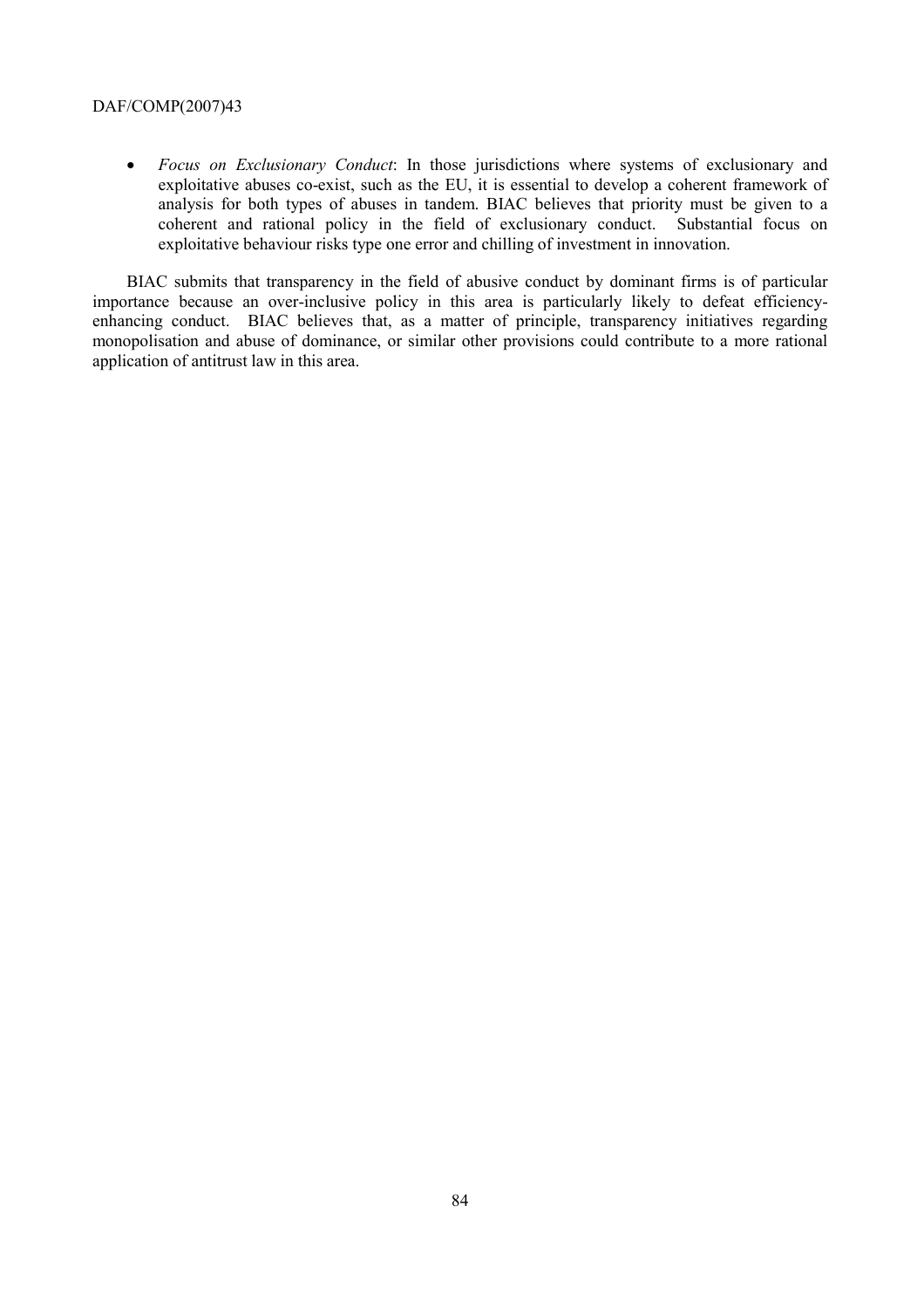### **SUMMARY OF DISCUSSION**

The Chair opened the 99<sup>th</sup> meeting of Working Party No. 3 and introduced the first roundtable topic on how to provide effective guidance to the business community on monopolisation/abuse of dominance issues. The roundtable discussion covered a number of sub-topics: (i) uncertainties in the application of the law on unilateral conduct; (ii) the role and benefits of safe harbours; and (iii) uncertainties in the substantive legal standard. Each topic was introduced by external speakers and then delegations were given the floor to comment.

Before opening the discussion, the Chair introduced the external speakers that had been invited to participate in the roundtable discussion: Prof. Margaret Bloom, visiting professor at King's College in London and Senior Consultant at Freshfields; Ms. Johanne Peyre, Head of Antitrust Europe in the Michelin Group and Mr. Hendrik Bourgeois, European Counsel for the General Electric Group. In addition to these three speakers, Mr. Alex Miller, Senior Vice President and Director of Product and Competition Policy at Visa USA, also provided his views on the roundtable topic from a business perspective, as part of the BIAC delegation.

# **1. Uncertainties in the application of the law on unilateral conduct**

The Chair explained that in a complex area of law, such as antitrust, some uncertainty is inevitable. In order to understand how businesses deal with uncertainty in the area of competition law standards and enforcement, the Chair asked the speakers to briefly discuss whether there have been business initiatives in their company that they found difficult to provide advice on or that their company declined to pursue because of the uncertainty in the application of the law on unilateral conduct. In particular, the Chair asked to describe if there have been instances where an initiative which would have enhanced consumer welfare was not pursued because of the risks related to the uncertainty in the law.

Mr. Bourgeois explained that GE is a group which is active in a wide variety of industrial sectors and in a number of these sectors GE is quite successful. Therefore it is an important question for GE to understand whether there could be a risk that one of its businesses be perceived as being dominant or as having substantial market power. Unfortunately, Article 82 EC is not sufficiently specific as to the conditions that a company has to meet to be considered dominant on a market. Therefore, it does not allow companies to disregard its application as often as they would like to. The ambiguity on the definition of dominance is to a great extent due to the jurisprudence of the European courts, which held that high market shares constitute evidence, and not just an indication, of a dominant position. This, and the fact that courts have found firms to be dominant with market shares between 40% and 50%, forces many companies to take due account of unilateral conduct rules in their day-to-day business activities notwithstanding the fact that they do not really believe they enjoy a significant market power.

Mr. Bourgeois gave a practical illustration of this type of situations. As an hypothetical example, he referred to a GE business with a market share of approximately 40-50% which participated in a tender for the sale of gas turbines. The potential purchaser organised a "winner takes all" competition, whereby the winner of the tender was granted the opportunity to satisfy all the customer's requirements for that particular product. Because the GE business which won the tender in question already had high market shares, there was a serious risk that the contractual provisions could be qualified as exclusive purchasing agreements or in EU language "single branding provisions". Therefore, to avoid the risk of antitrust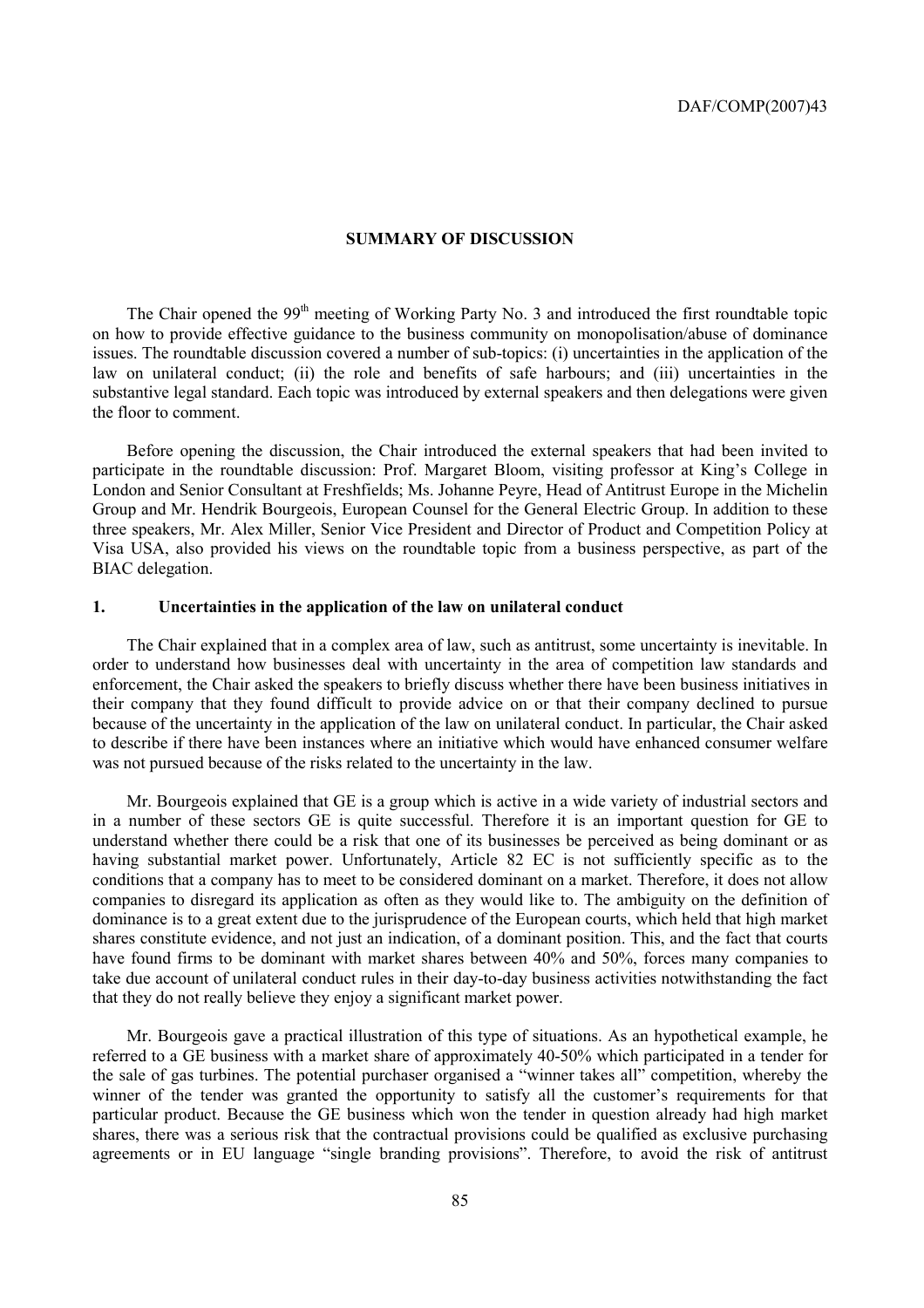liability, GE considered inviting the customer to appoint a second supplier depriving the customer of the advantages in terms of efficiencies and cost reductions due to a single supplier sourcing policy.

The Chair thanked Mr. Bourgeois and turned to Ms. Peyre and to Prof. Bloom to see if they had any remarks on this topic or if they wished to comment on what Mr. Bourgeois said.

Ms. Peyre said that, in contrast to the GE group, the Michelin group has already been found to be dominant on several occasions and Michelin's management was well aware that they have to carefully take into consideration the limitations imposed under Article 82 EC. In light of the antitrust history of the Michelin group, the top management is now seriously committed to avoid future infringements of unilateral conduct rules. For this reason, management asked the internal legal department and the sales force to launch a wide compliance program with the objective of avoiding future antitrust investigations. In practice, this means that Michelin has to refrain from many business practices whose antitrust exposure is uncertain. For example, Ms Peyre explained that Michelin refrains from dealing with problems of shortage of particular products by asking dealers for a commitment to a yearly volume because this could amount to an abuse of dominance, despite the objective justifications in terms of supply chain management. Similarly, Michelin decided not to intervene to prevent its competitors from piggy-backing on its research on recyclable track tyres, because it would risk infringing the rules on dominance. Michelin invests significantly in R&D to ensure good quality tyres that can be retreaded. Such investments help to reduce the overall price for truck tyres as retreaded tyres are less expensive. On the contrary, other manufacturers do not invest in terms of quality for their tyres, but benefit from Michelin's efforts as they retreaded Michelin tyres. Commenting on Mr Bourgeois' intervention, Ms. Peyre reported that Michelin's management in its compliance effort decided to behave on the market as if Michelin was dominant in any market where it reached 30% market share. In order to avoid risks, Michelin decided to lower the threshold for the application of unilateral conduct rules as far as its own business practices are concerned.

From a procedural point of view, Ms. Peyre wished that agencies would be more open to informal discussions with dominant firms on particular business conduct and that they would take more of an advisory role for companies which turned to them for specific advice. She also thought that in some cases, particularly when an agency wants to adopt a new interpretation of the law, it would be very useful if companies were given the possibility to enter into negotiations with the agency and were allowed to offer commitments. This may be more effective and efficient than an in-depth administrative investigation. Finally, Ms. Peyre stressed the importance of harmonisation of enforcement rules. Companies compete on a worldwide basis, but they are subject to different standards on dominance and on abuse of dominance across jurisdictions. For example, according to Ms. Peyre, standards and enforcement are currently much stricter in Europe than it is in Japan or in the US.

Prof. Bloom intervened saying that when she was a competition enforcer she always thought that uncertainty and different applications of the unilateral conduct law in different jurisdictions were a cost for consumer welfare. She had this confirmed by her experience as a consultant to Freshfields where some large companies are clients. In her view, the most problematic areas of unilateral conduct laws are the following.

- Rebates: rebates and price discrimination are an area where because of the uncertainty companies may decide not to offer discounts even if those rebates would be beneficial to consumer welfare.
- Meeting competition defence: it is still an open issue whether a dominant company has the right to meet competitors' prices. This is something that comes up quite frequently in practice and, at least in Europe the law is not clear.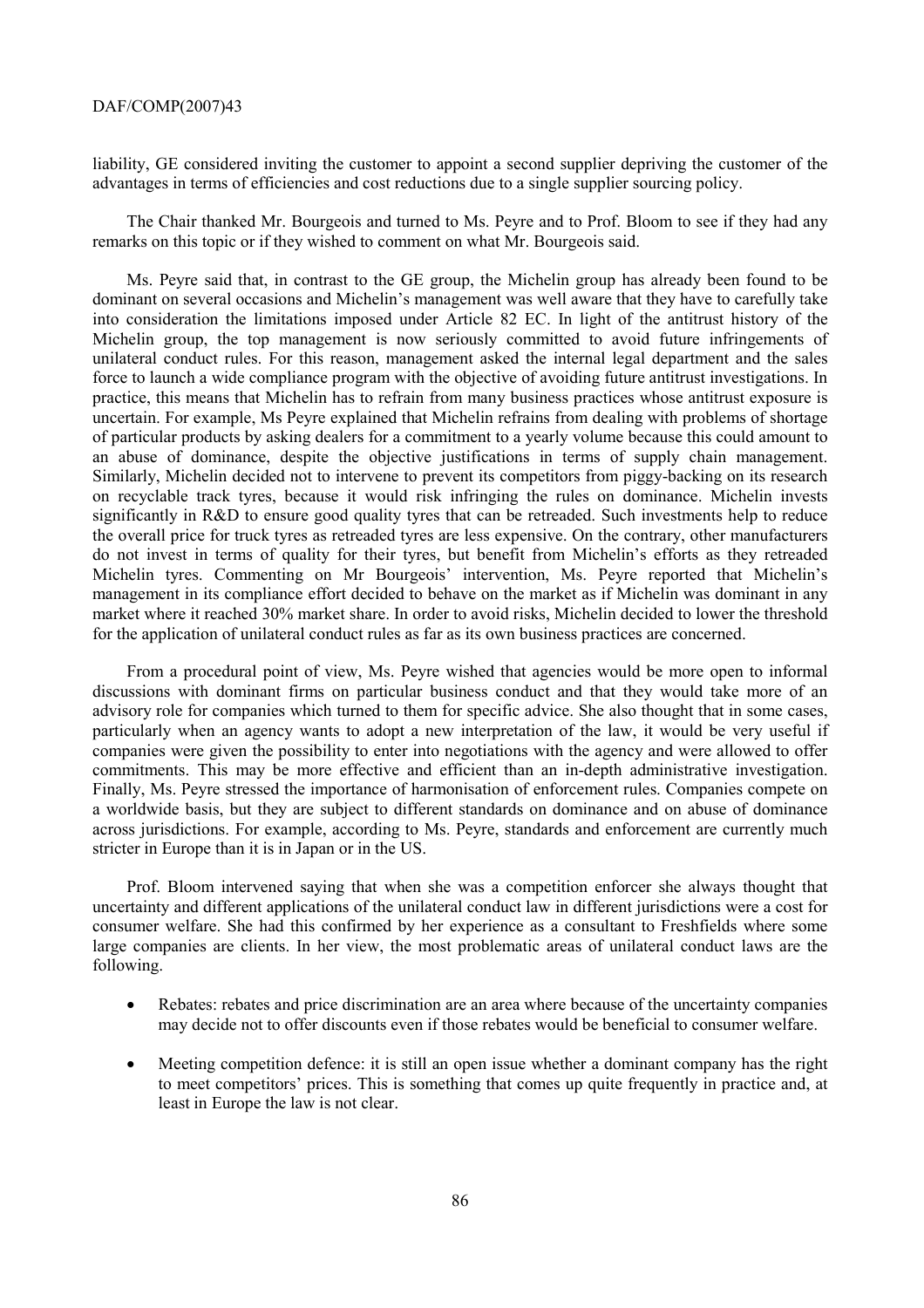- Intellectual property and refusal to supply: this is a difficult area particularly for international clients, which are subject to different standards in various jurisdictions.
- Aftermarkets: it is surprising how often it is alleged that there are relevant aftermarkets. Potentially every company with a branded product could be constrained by unilateral conduct rules in these, so-called, aftermarkets.

Prof. Bloom then turned to what agencies might do to help increase legal certainty. Acknowledging that there may be limits to what can be done, she suggested that agencies should consider publishing the decisions closing an investigation, particularly if no infringement was found. Any public statements on the substance of the case and as to why a certain case was closed could be valuable to clarify why the agency did not think that there would be significant harm for consumers from a particular conduct. Prof. Bloom then moved to discuss how agencies can use guidelines to provide more clarity on their enforcement practice. She said that guidelines could be very valuable as long as they are workable, not too complicated and based on sound economic principles. These are high standards to meet, but if agencies succeed in producing such guidelines that would be really beneficial for all market operators. Prof. Bloom wished that the US antitrust agencies, which have had significant experience in enforcing the US laws on unilateral conduct, would at some point provide guidelines from their experience. This may help spread the good practice of US agencies more widely outside the US and persuade more agencies to take an economicsbased approach to unilateral conduct.

Prof. Bloom concluded her intervention with three suggestions for antitrust agencies:

- Agencies should clearly state that the objective of unilateral conduct law is to enhance consumer welfare and efficiency. While this is already the case in most jurisdictions, in others it is still not clear whether agencies are protecting the structure of competition rather than consumers.
- Agencies should have a plausible theory of consumer harm before deciding to pursue a case. For example, in the case of rebates, agencies should ask the beneficiaries of the rebates what effect it had upon their purchasing strategy. They would find in some cases it had remarkably little effect.
- Agencies should adopt a high standard for finding that a firm has abused its market power. The more discretion the enforcers have, the greater the uncertainty for businesses.

The Chair thanked the three panellists for this first excellent round of comments and turned to BIAC and to Mr Miller for their views.

Overall BIAC shared the panellists' observations on the difficulties faced by the business community in the area of unilateral conduct law. BIAC agreed with Prof. Bloom that there are serious issues with respect to rebates, to pricing competition generally and to IP licensing. According to BIAC there is a need to look carefully at the foundation for the enforcement policy on single firm conduct. It is interesting to note that the recent ICN questionnaire on the objectives of unilateral conduct laws has produced an overwhelming response from the countries considering that consumer welfare and efficiency should be underlying goals of a sound enforcement programme involving single firm conduct. The issue is however what is the meaning of those terms. It is extremely important to agree on what consumer welfare means, on what type of efficiency should be recognisable and most importantly agencies should consider the losses caused by over-enforcement in this area since they could be quite significant.

According to BIAC, all this leads to a request for more transparency, not only as to what constitutes a dominant firm but also as to the objectives of unilateral conduct laws. Guidelines could produce solid results but caution needs to be exercised in the development of guidelines in an area where the law is not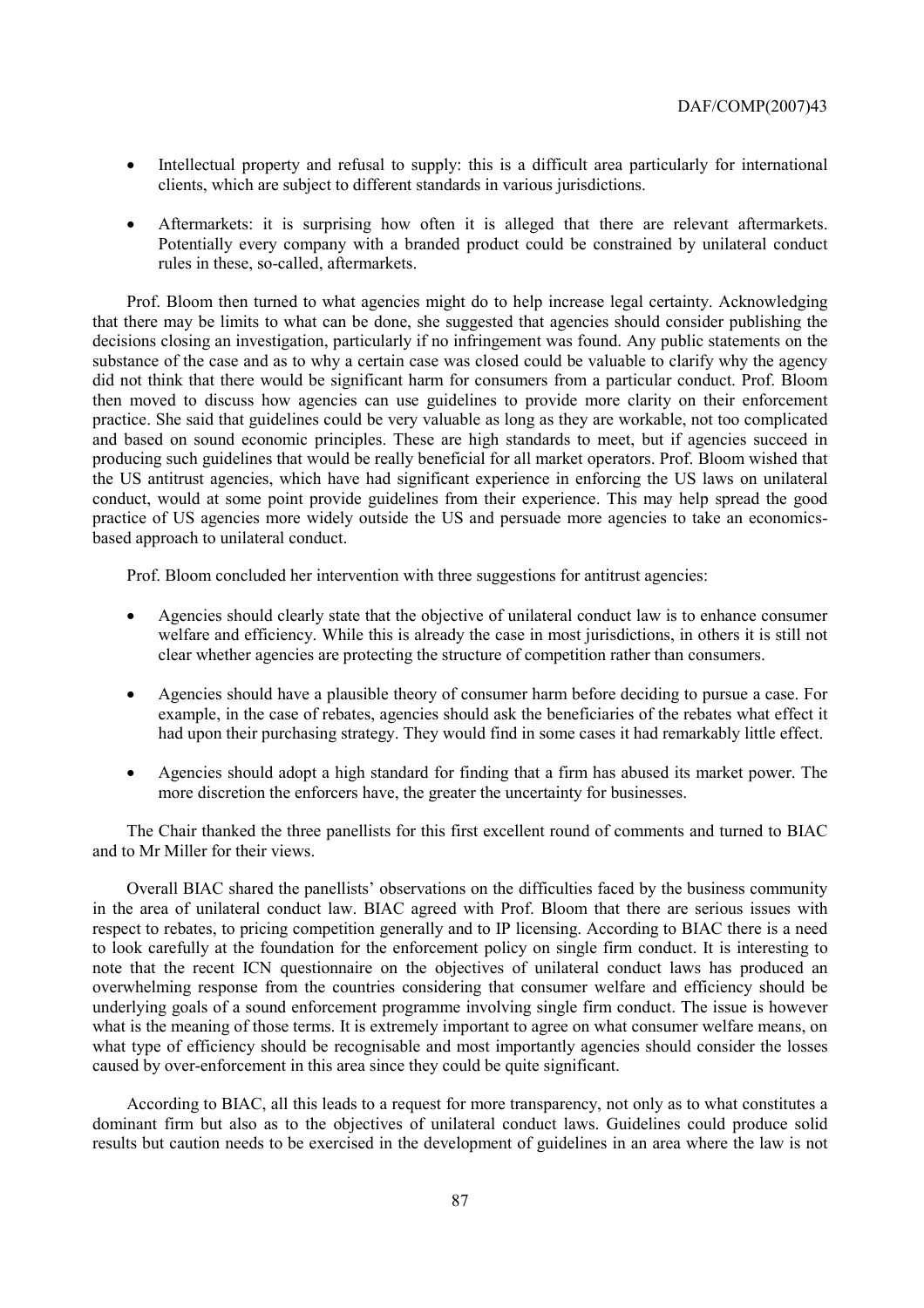yet fully formulated in all its details. Guidelines should be based on principles such as clarity, sound economics and flexibility. In terms of process, the preparation of guidelines should include (i) a hearing process, which would provide agencies with a wealth of information and views; (ii) roundtable discussions among agencies, which would allow the expression of views from various jurisdictions as to the meaning of dominance and abuse of dominance; and finally (iii) a wide consultation process with the business community.

Mr. Miller explained that Visa is a global payment system that processes payment transactions between thousands of banks around the world and its business practices ultimately affect millions of consumers. It operates in a market in which, depending on how one defines it, it has a fairly large presence. It competes with other significant competitors who also have a large market presence and resources to compete. According to Mr Miller, one common concept emerged from the discussion so far and that is the notion that a core policy goal of antitrust enforcement against dominant firms should look at the long-term consumer welfare and efficiency. It is a remarkably sad result if a company refrains from adopting practices which could enhance consumer welfare only because of the uncertainty in the enforcement of unilateral conduct rules. According to Mr Miller, that seems to underscore that over-enforcement of antitrust laws against large firms can really inhibit consumer welfare. If one looks at the US system, there are two primary sources of enforcement. One is public enforcement by the US antitrust agencies and the other is private enforcement through civil damage actions. Recently, the DoJ has been very active in stating more clearly what are the policy objectives of public enforcement; a number of public statements on government positions in terms of enforcement were extremely helpful to industry. Private civil actions, which are far more common than public enforcement actions, are the source of the common law and generate a real wealth of case law which offers to companies more parameters around which to judge whether conduct is unlawful.

The Chair thanked BIAC and Mr Miller for their interventions and opened the floor for questions and comments from the delegates.

The representative of Canada followed up on a comment made by Ms Peyre about expanding the advisory role of competition agencies and noted that the Canadian Competition Bureau can issue binding advisory opinions. Companies can approach the Bureau with a statement of fact and, subject to the payment of a fee, are entitled to receive a written opinion indicating whether the Bureau would or would not take any action against the business conduct as described in the statement of facts. In practice, however, there have been very few requests for such binding opinions and the Canadian representative asked the panellists if they could explain why this is the case from the perspective of the private sector. Ms. Peyre said that confidentiality is certainly a very important issue for businesses, so if those opinions are published, that is probably the main reason why the Bureau did not receive many requests. Businesses would not want their competitors to know what practices they are planning to implement. The representative of Canada added that it is possible to publish those opinions in a confidential form. This would only be a brief summary of the business practice. According to Prof. Bloom, however, confidentiality concerns arise from the simple fact that it is made public that a request for advice has been lodged with the Bureau. In general, companies would be much happier with a confidential informal advice than with a public one. However, one has to admit that if the advice was unpublished it was of limited benefit for third parties.

The representative of the United Kingdom intervened on this issue and pointed out that advisory opinions belonged to the past. Today, there is extensive case law, much more transparency of thinking, more information in the public domain and much more external advice available than in the past. In other words, today companies are in a position to assess upfront and satisfactorily the legal risk associated with a specific business practice. According to the UK delegation, the time has come for authorities to have an obligation to publish guidance, to do so in a variety of different ways and then to let companies form their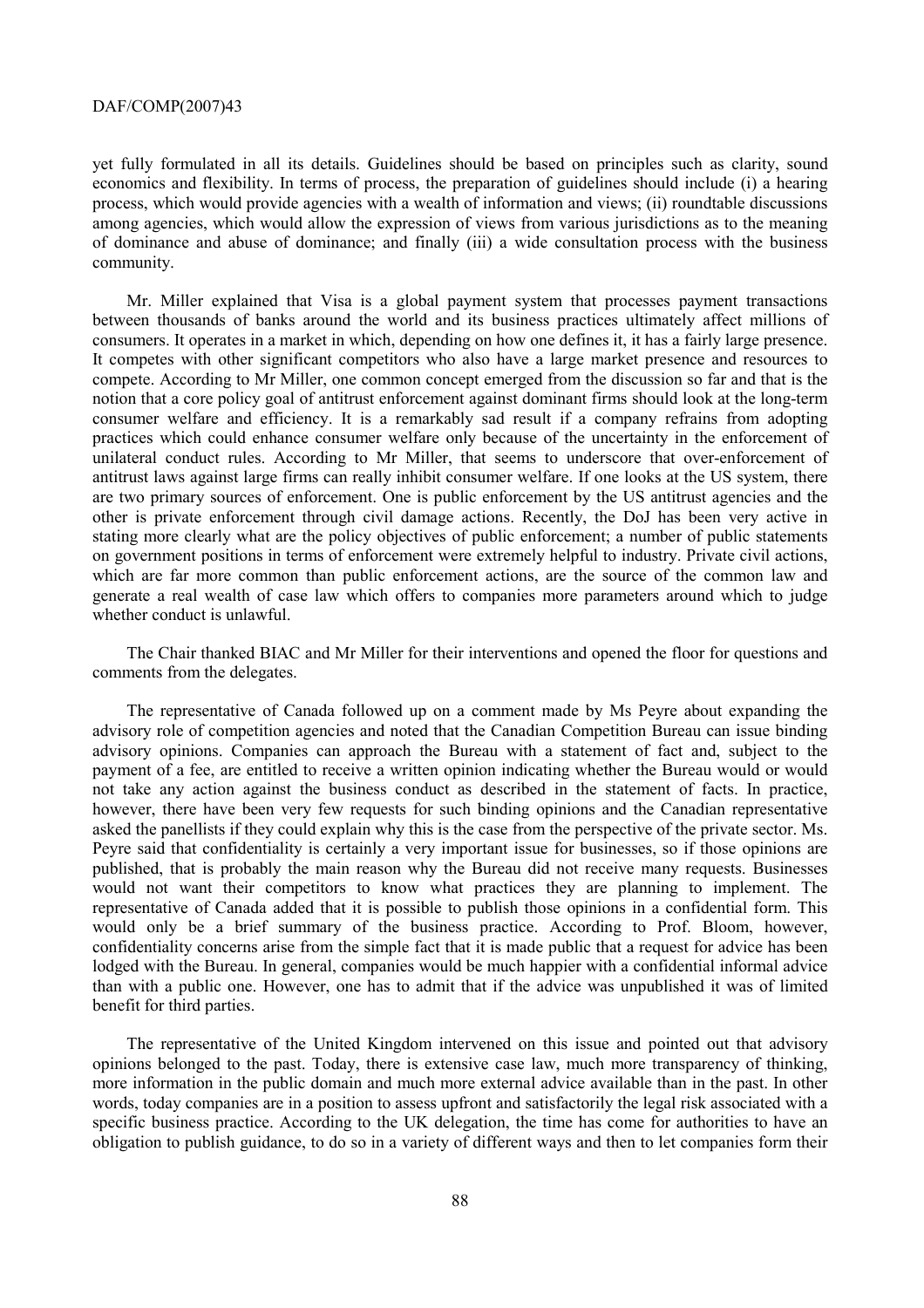own views based on the available information and on the expert advice available. It is, however, important that authorities disclose their priorities and the objectives of their enforcement action to facilitate companies which are dominant or on the borderline of being dominant to know whether it is likely or not that the authority would challenge certain business conduct. Finally, the UK agreed with Prof. Bloom that the reasons for case closure decisions should be made public. It is very important for the parties in the case and for the business community at large that when authorities decide to close a case that they explain why they have done so.

The Chair gave the floor to the French delegation to discuss the experience of the Conseil de la Concurrence with guidelines.

France agreed that agencies should pursue two main objectives. On the one hand, they should respond to the need for less uncertainty that has been clearly expressed by the representative of the business community and have to clarify what standards they apply, in order to increase the predictability of their enforcement policy. On the other hand, there is a need to increase convergence on the substantive standards applied, so that companies are not subject to divergent standards in different jurisdictions. The same conduct should be reviewed in a relatively homogeneous way across jurisdictions. The French delegation insisted on a number of points:

- Agencies should address dominance issues consistently and on the basis of the law to help create a sufficient body of jurisprudence in this complex area of antitrust law. However, in practice cases tend to be decided with pragmatism and are often closed with spontaneous commitments by the parties involved. While this facilitates the enforcement action of the agency, it prevents the formation of a solid case law on the lawfulness of certain business conduct.
- The motivations for closing decisions are very important. The French delegation agreed that the reasoning behind a case in which no infringement was found can be more useful to businesses than cases in which an infringement was found. As for France, the Competition Council is under a legal obligation to motivate all of its decisions, including those in which it decides not to pursue a case.
- On the use of guidelines, the French Competition Council supported the new approach proposed by the European Commission in its discussion paper on Article 82 EC. This approach considered necessary to reaffirm the objectives to be pursued by Article 82 EC, principally consumer welfare and efficiency. The Commission's draft guidelines also address the important question of the burden of proof, clarifying what has to be proven by the competition authority and what can be argued by the parties as a defence. A clear allocation of the burden of proof increases predictability.

Ms. Peyre intervened and agreed with the comment of the UK delegation that companies can now rely on a wide case law, but that unfortunately this is not the case for every area of unilateral conduct law. For example, in Europe the case law in the area of rebates is still uncertain and is subject to wide criticisms. That is the reason why she suggested that it would be very useful for companies to receive advice from the competition authorities. The use of guidelines to clarify the enforcement practice of an agency is also useful. This was the case, for instance, of the recent discussion paper of the European Commission on exclusionary abuses. The document looks very useful except for the section on fidelity rebates where it is difficult to see how the effect-based analysis can be applied *ex ante* when a dominant company has to decide its pricing policy.

The representative of the United States intervened to offer a few remarks on the potential downsides to issuing guidelines as well as on the potential snares that enforcement agencies could fall into when they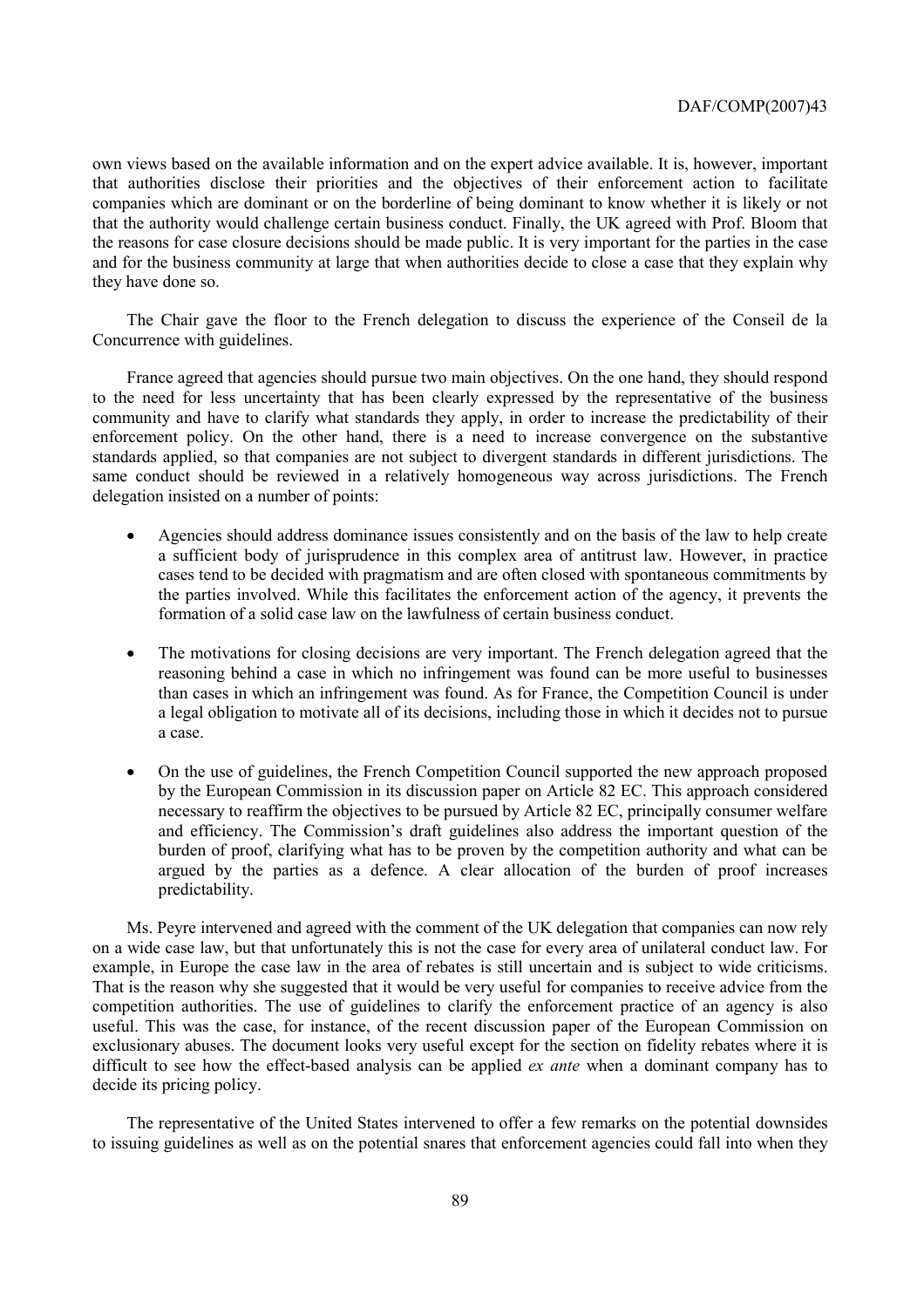attempt to provide guidance but do not fulfil the expectations of the business community. Many of the US guidelines are well known to the business community. However, it is surprising to see how many guidelines have been issued over the years and are now largely forgotten. Many guidelines have been criticised by the business community and have not been as successful as one might have hoped. When thinking of guidelines in the area of dominance, there is an inherent tension between simplicity and completeness. To enhance certainty and predictability, guidelines have to be reasonably well specified but at the same time simple enough to be operational and flexible enough to deal with the range of circumstances that one may encounter in the business world. Some of the criticisms to which guidelines from US enforcement agencies have been subject include the fact that guidelines had too many generalisations and platitudes, that they were incomplete, ambiguous and not fully specified.

Another concern that was brought up by the US delegation was related to the tension between safeguarding agency discretion in its enforcement action and providing the business community with greater legal certainty. The drafters of guidelines have the tendency to build in the guidelines sufficient discretion to preserve the ability of the agency to intervene under circumstances that are not entirely foreseen or foreseeable at the moment when the guidelines are drafted, thus giving the enforcement agency some potential leeway to go beyond existing enforcement practices. This, however, creates uncertainty for the business community. In particular in the dominance area, where business practices evolve extremely rapidly, this is often an important consideration.

The Chair then asked the delegation from Korea to describe the special advisory tools which are available for managers in companies that are presumed to be dominant. These tools have been put in place by the Korean Federal Trade Commission (KFTC) to increase certainty related to the business conduct of companies meeting the statutory presumption of dominance under Korean competition law.

The representative from Korea explained that the Policy Customer Relation Management System was designed in 2005 to provide information to companies via e-mail. Through this system the KFTC has provided policy directions in the area of dominance and abuse of market dominance to approximately 1.700 applicants. Because the KFTC realised that many infringement cases were due to misunderstandings or misjudgements of the law on abuse of dominance, in 2004 it decided to introduce the Preliminary Business Review Request System, a system designed to enhance predictability and to prevent the damages caused by abuse of dominance cases. Under this system, a company can request the KFTC to review a business practice before it is implemented and inform the parties as to whether the practice is lawful. This system is viewed as enhancing productivity since companies can get a clear answer upfront on the legitimacy of their business practices.

The representative of Italy agreed in principle with the idea that guidelines have to be workable and practical, but noted that this may be a difficult exercise in practice. The drafting of guidelines, specially on matters such as unilateral conduct, is not easy since it entails the difficult task of identifying all possible violations of the law *ex ante.* In general, guidelines should have two main purposes: (i) to be practical and workable; but also (ii) to create safe harbours, especially when it comes to the question of dominance. There is a need for a clear definition of dominance so that companies can have a certain degree of certainty as to whether they are subject to the law or not. However, it is much more difficult to give guidance on potential abusive behaviour by companies. The best thing that agencies can do is try to identify the purposes and objectives of the law.

Prof. Bloom agreed with the last intervention on the usefulness of safe harbours when it comes to dominance. However, she pointed out that, in order to provide useful certainty to companies, safe harbours should be of an adequate size to leave out only a minority of companies. Only these companies would then have to do an effects-based analysis to assess the legality of their own business conduct.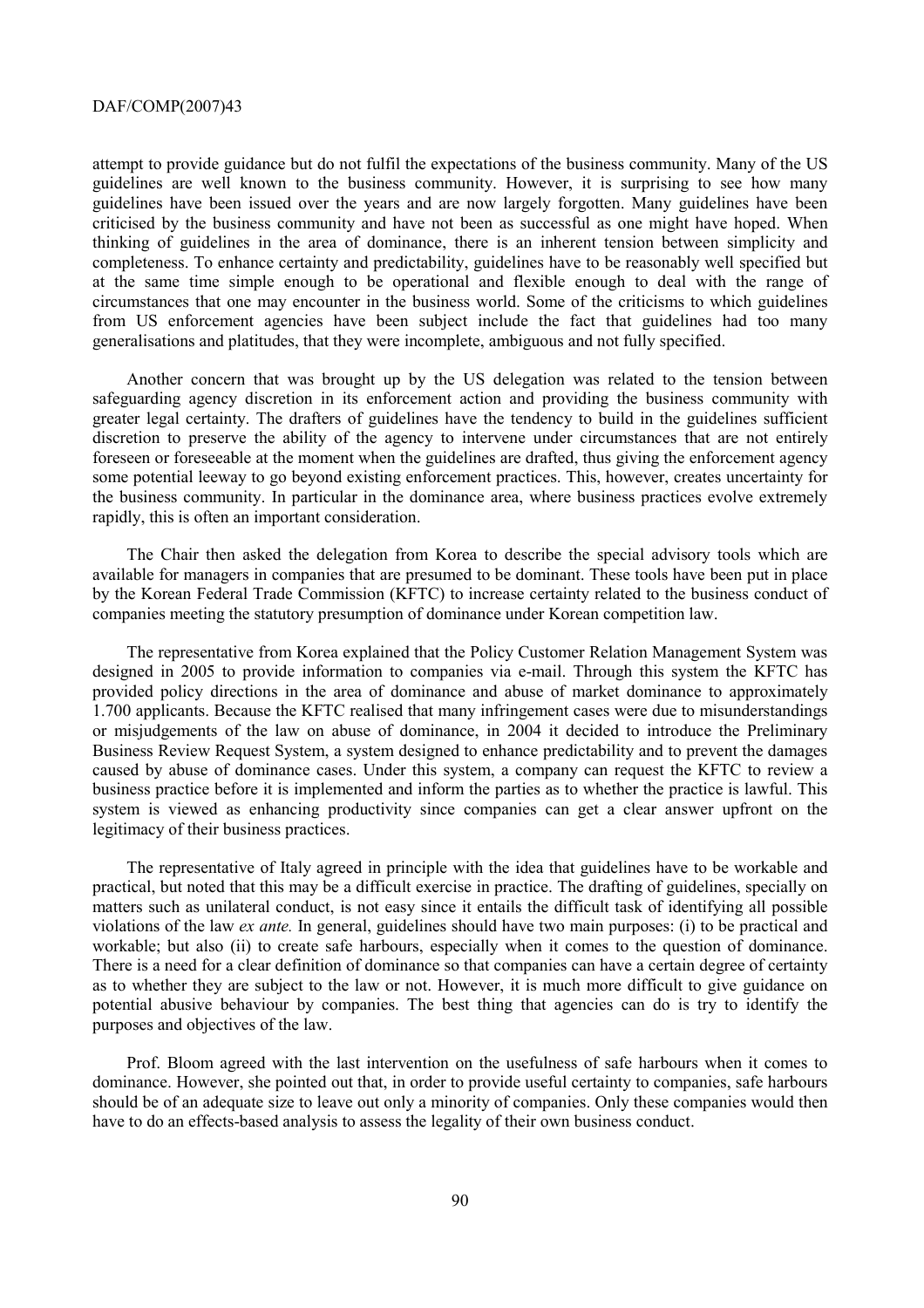The representative of the Czech Republic agreed that providing workable guidelines is a difficult task for competition authorities. Three years ago a new system of commitments was introduced in Czech competition law. However, the new regulation was short and open to various interpretations which created some uncertainty in the business community. The competition authority had two possibilities: to issue some general guidelines providing an *ex ante* support, or to clarify the new system on a case-by-case basis. There was a general consensus in the authority that issuing guidelines without any guidance from the case law would have been risky, since it was not possible to foresee all the instances in which a certain issue could arise in the future. Therefore, it was decided to publish a statement with general principles that could be applied in this areas and to wait for a broader body of decisions before issuing specific guidelines.

The representative of the European Commission first mentioned a point that was unique to the EU regarding guidance to companies, although outside the area of unilateral conduct. In the field of agreements between undertakings European Community law allows the European Commission to help bring about clarity and certainty for companies through the adoption of block exemption regulations. This means that if the European Commission has had experience with a category of agreements, it can provide binding legal certainty. Block exemption regulations are based on the philosophy that everything is exempted from the application of the competition rules except what is expressly prohibited by the block exemption regulation. This is a major contribution in terms of giving legal certainty to the business community. As for unilateral conduct, guidelines can pursue two objectives: (i) to clarify the law and consequently to provide the business community with increased legal certainty; and (ii) to prevent companies from engaging in behaviour that has anticompetitive effects. Concerning the creation of safe harbours, admittedly there is a tension between adopting specific rules which are helpful for the industry and leaving sufficient discretion to intervene in situations which are not foreseen in the guidelines in question. This tension could be somewhat resolved through the creation of overarching principles that would apply when addressing specific conduct. This way, it is possible then to have certain specific rules in relation to specific categories of conduct, such as rebates, and at the same time to set out in guidelines general principles, such as a consumer harm test, which would allow companies to assess situations which are not addressed in detail in guidelines.

In the European context, guidelines could play a special role. The reform introduced by Regulation 1/2003 gave to national courts and to national competition authorities the powers to apply EU competition rules. In such a context, guidelines could be a useful tool to ensure *ex ante* consistency in the application of the law by an important number of decision makers. This could be especially important at a time where there might be a request for a policy shift in the field of unilateral conduct. It is the role of competition authorities to come up with a policy framework which can then be tested in court. Judges should not be expected to formulate policies, as this is the role of competition authorities, as the European Court of Justice explicitly stated in the Masterfood judgement. Therefore, in Europe guidelines could also be a tool to ensure consistency in the approach of all European competition authorities and courts when they apply Articles 81 and 82 EC.

The representative of Ireland commented on the difficulties of developing meaningful guidelines which include more than very general principles in the area of unilateral conduct. With agencies around the world moving towards an effects-based approach to unilateral conduct, it becomes increasingly more difficult to provide guidance on specific business conduct because there is no limit to the number of business practices that could be developed. As soon as one moves away from a small category of infringements which are clearly abusive, such as tie-in or exclusive dealing, it becomes very difficult to provide precise guidance on business conduct which is sophisticated and whose effects can vary depending on the context. Despite the laudable efforts of institutions such as the ICN who try to promote international harmonisation, there is still a great diversity of opinions as to what constitutes a violation of unilateral conduct law in different jurisdictions.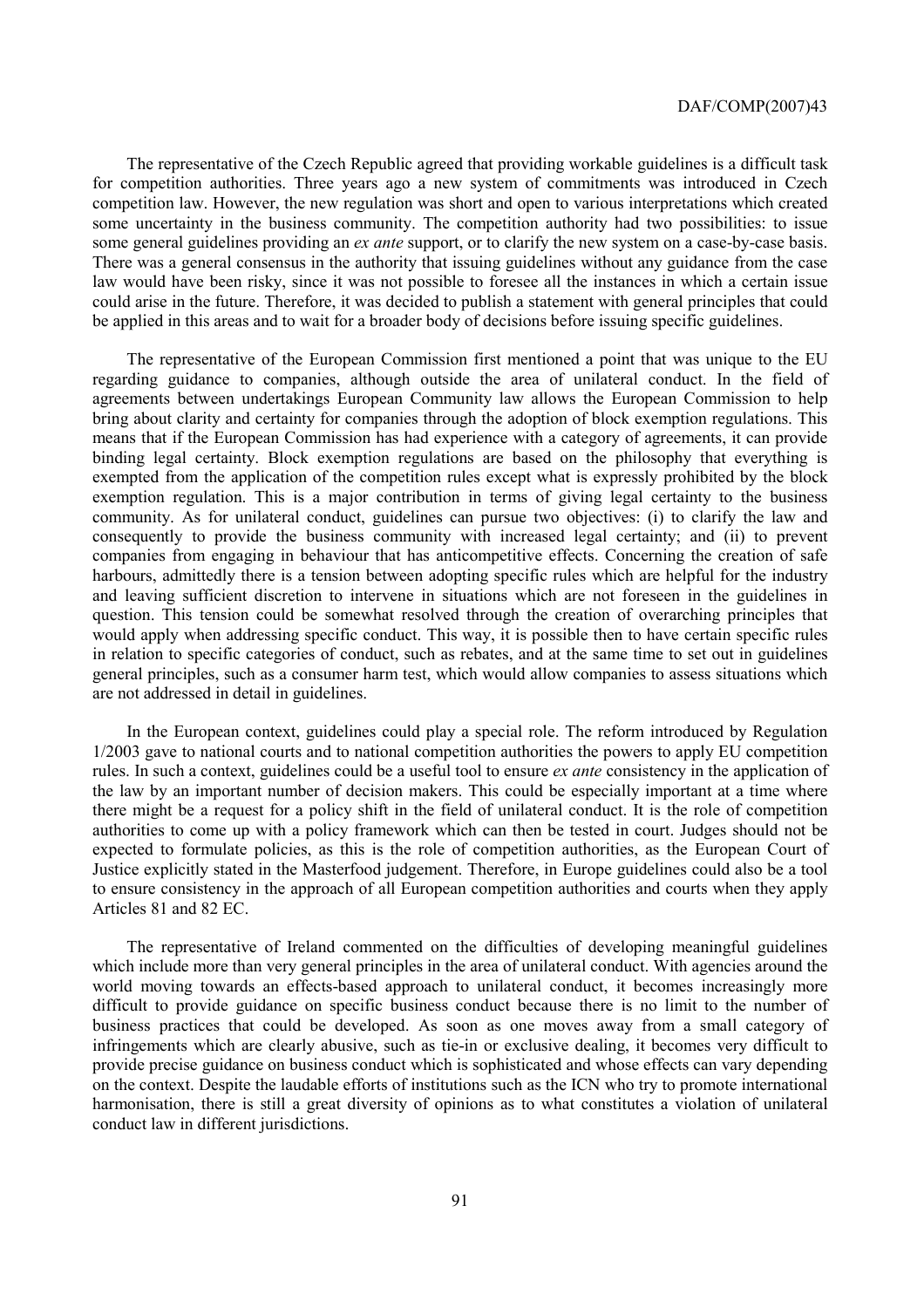Mr Bourgeois made a comment on the point raised by the US delegation on "escape clauses" built in guidelines. According to Mr. Bourgeois, the problem that most companies face today in connection with unilateral conduct rules derives to a great extent from the fact that agencies have far too much discretion in how they enforce the rules, meaning that companies face great uncertainty. Unilateral conduct laws contain ill defined terms or subjective criteria which allow agencies great discretion as to how they decide to apply them. For example, he mentioned expressions such as "competition on the merits" or "normal competition" whose precise meaning is not clear. Similarly, concepts such as "foreclosure" or "marginalisation" can be defined in various ways. All these concepts represent "escape clauses" for the enforcement agency. When companies face uncertainty regarding the legal standards applied, they tend to take a conservative approach on prospective business conduct. This could have a cost, since companies may decide not to engage in conduct which is ultimately pro-competitive and efficient. The question is whether the potential benefits of allowing discretion to agencies outweigh the harm that the legal uncertainty may cause.

According to Mr. Bourgeois, competition law and competition policy should focus mainly on the concept of dominance. He agreed that it is important to find the correct test for assessing specific conduct, such as loyalty rebates, but it is more important to define objective criteria to determine when the laws on unilateral conduct apply. In fact, the effectiveness of guidelines in this area of antitrust law would be greatly enhanced if companies, most of which are not dominant, would be able to exclude the application of unilateral conduct rules and regulations by having a robust framework for determining whether they are dominant.

# **2. The role and the benefits of safe harbours**

The Chair moved to the second topic for discussion which several interventions already referred to: the use of safe harbours. To open the discussion, the Chair asked the speakers to comment on the importance of safe harbours and in particular on how safe harbours should be structured.

Ms. Peyre replied that in order for guidelines to be useful and effective, they must include some sort of safe harbour which is sufficiently clear for the companies to rely on. If one takes, for example, the treatment of fidelity rebates in the draft discussion paper of the Commission on exclusionary abuses, the "as efficient competitor test", which is proposed in the draft, is a very complex test that relies on other complex concepts such as the required share and the commercially viable share. These concepts are not well defined in the draft discussion paper. Only a very clear definition of these concepts can facilitate inhouse counsel of companies when advising their sales force.

Mr. Bourgeois thought that safe harbours can play a very important role, particularly in the area of dominance, although they cannot eliminate all uncertainty as to the enforcement of unilateral conduct rules. It is generally agreed that if a company does not have a certain level of market share it should not be viewed as dominant. However, there are wide discussions as where to set the market share threshold for dominance and, even if that issue would be settled, there would still be some insecurity or unpredictability for companies related to the exact market definition and to the exact calculation of market shares in a properly defined market. Therefore, even if safe harbours are beneficial it is even more useful if agencies would converge on key concepts and define objective enforcement standards, such as a consensus that enforcement against abuses of a collective dominant position should only take place on an exceptional basis.

Prof. Bloom agreed that a safe harbour for dominance can provide a great degree of certainty. She added, however, that it is important to set the threshold at a level where it is meaningful. She thought that if the threshold is set below 40% it would not really tell business much. She thought that, ideally, the threshold should be set at a 50% market share. It is much more useful to have a higher figure that is qualified (i.e. that allows agencies to intervene under certain circumstances against companies within the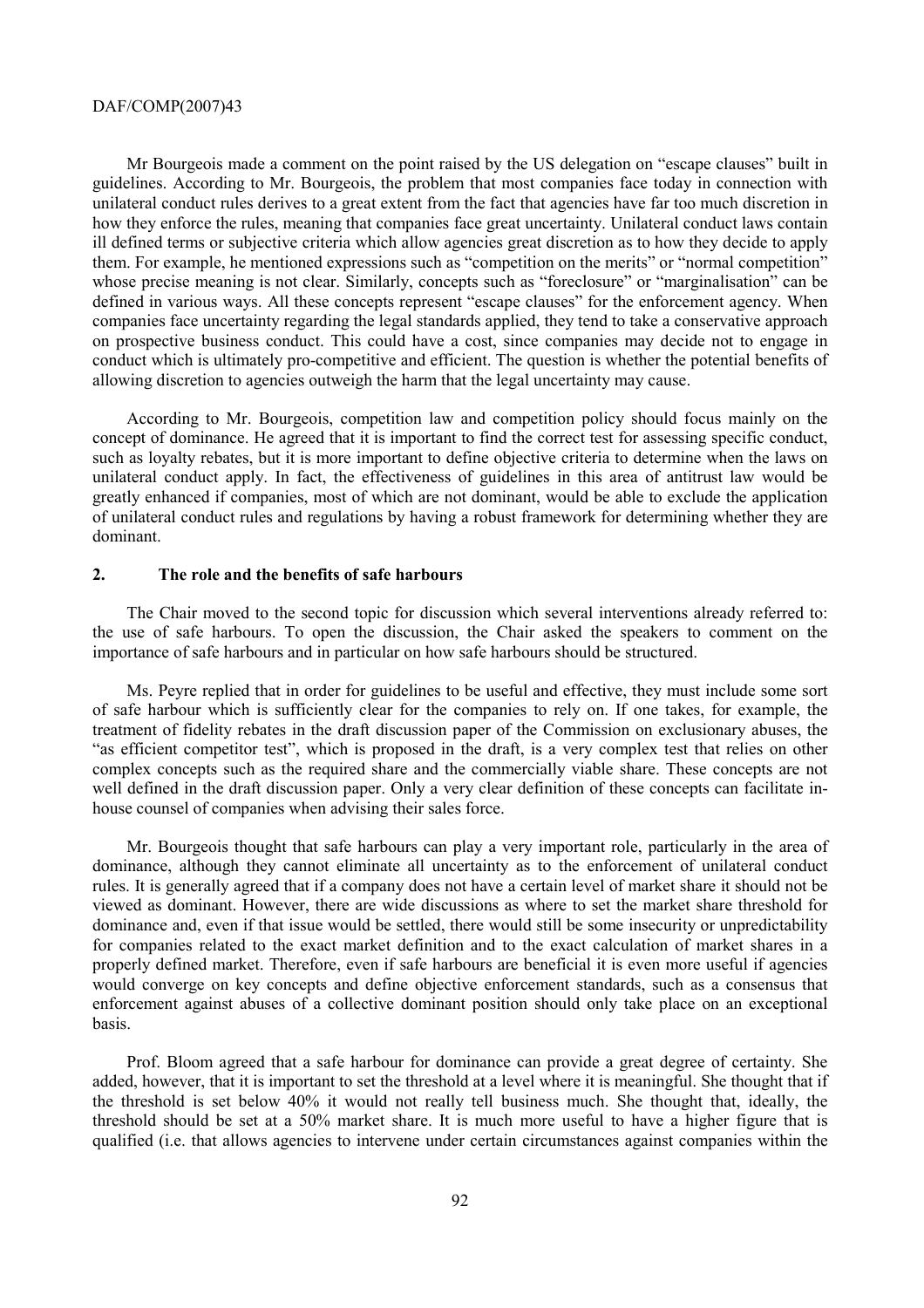safe harbour) than a low threshold. She added that there are conduct-based safe harbours that could be very usefully introduced. For example, in the case of single product rebates there should be a safe harbour if the price is above average avoidable cost or average variable cost. Similarly for predation, if there was no possibility for recoupment, then the practice should not be viewed as harmful for consumers. Lastly, aside from the straightforward safe harbour for dominance, aftermarkets are an area where safe harbours could be useful. The issue here is whether the price of the secondary product is constrained by competition for the primary product. There could be a safe harbour where there are sufficient constraints from whole life costing; and/or where customers are sufficiently willing and able to switch to alternative, primary and/or secondary products; and/or where the supplier clearly needs to protect its reputation in the secondary product in order to make sure that it can continue to sell in the primary product?

BIAC also agreed on the importance of safe harbours, especially in the area of dominance. If one reviews the various levels that have been set in different jurisdictions, they run down as low as 20% which does not give much safety. Agencies should continue to dialogue to achieve some level of convergence, possibly around the 50% threshold or higher. According to BIAC, it is also possible to develop conductbased safe harbours, as has been done in the area of single product predatory pricing, where economic theory would support the notion of a safe harbour for a price that is above average variable costs. BIAC concluded calling for more convergence of approach across jurisdictions, since businesses are operating on global markets and convergence of standards is critically important.

With regard to safe harbours, the representative of Chinese Taipei discussed the experiences with safe harbours in the context of dominance. In Taipei, the Fair Trade Act, has a statutory safe harbour for companies which do not reach a market share of 50%. This provision offers many benefits to the enforcement of the law, as it reduces the potential workload of the agency and streamlines the administrative process while at the same time it offers predictability to businesses. The safe harbour proved useful also in private enforcement, as it reduced frivolous claims. Some of the drawbacks of statutory safe harbours are linked to the treatment of borderline cases, where the parties usually have a different view on the definition of the relevant market and disagree with the FTC on the calculation of their market share. In the past, Chinese Taipei had a monopoly registration system whereby, after an investigation by the FTC, companies which were found to be dominant would be listed in a special register. The system however, was abolished because this *ex ante* investigation into the market position of a company was considered as redundant. As a matter of fact, the system did not exempt the FTC from doing an in-depth analysis of the market power of the company involved, in case it decided to open an investigation against a company listed in the register.

The United States delegation intervened to say that, in principle, safe harbours are desirable. In order to provide certainty to companies and to allow them to make business decisions on a day-to-day basis, it is vital that the legal rules applicable to a certain conduct are clearly known at the time the decisions are to be made. It is therefore key that safe harbours and the applicable legal standards are known upfront. Concerning the role of guidelines, they should provide a clear framework for how the facts would be analysed by the agency. This should give businesses, who know the facts better than anyone else, the possibility to predict how the agency may approach a certain conduct. In particular, guidelines should spell out clear rules as to when firms would not be viewed as dominant at all. This would help companies to make business decisions about how to behave most efficiently or successfully in the market place and pay no attention to the antitrust risks. On the contrary, guidelines that pretend to spell out all the possible ways in which the law could be applied would not be useful.

In the US, most unilateral conduct cases are brought by private plaintiffs and in general courts have applied a very high standard for monopolisation. Even with a market share of 70%, there would still be a debate about whether a firm enjoys monopoly power or dominance. It is likely that courts would not find dominance or market power below 50%, which would make this a reliable safe harbour for companies. The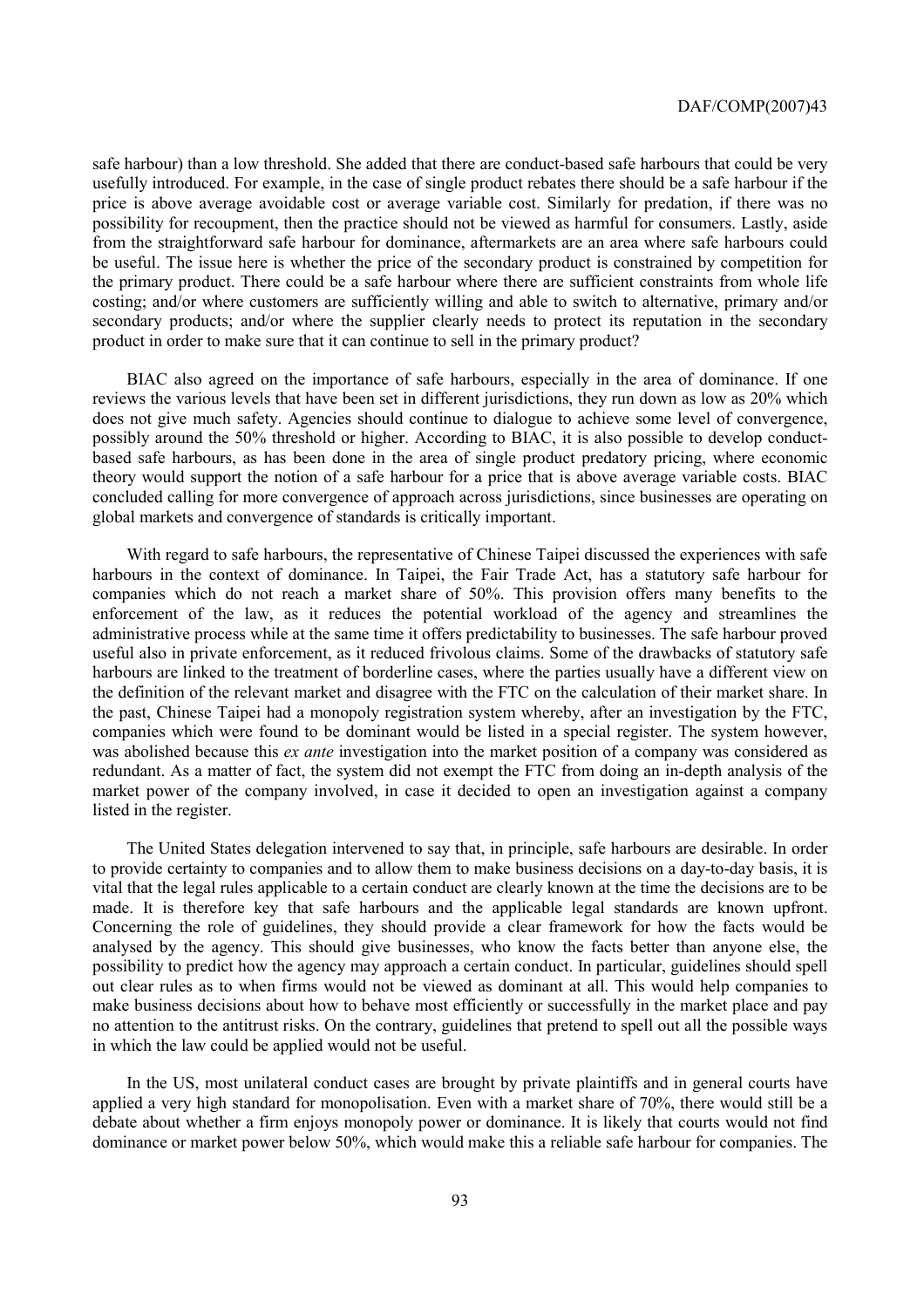US experience equally shows the importance of the market structure and of the likelihood of entry. In certain situations, it may be easier for the agency to determine if entry is easy than to determine whether one's market share may or may not go above a certain threshold. If a company is very successful, its market share can be significant for some time but if entry in that market is easy, then there ought to be no risk of monopolisation. However, it is also important that when a safe harbour is established, it is also clear that there is no presumption of dominance above the floor but that there is still a need to look at all the factors that are relevant to determine if there really is a competitive problem.

According to the US delegation, the question of conduct-based safe harbours involves a harder set of issues, which supports the proposition of having a relatively high threshold for dominance. However, in US law there is room for conduct-based safe harbours. For example, in US predatory pricing law there are two alternative safe harbours: the pricing has to be below some measure of cost and there has to be a realistic possibility of recoupment of the losses incurred by the monopolist when engaging in the predatory scheme. The US case law also suggests that there is a very low antitrust risk for a patent holder that unilaterally refuses to licence and that there is essentially no antitrust risk for adopting a particular design for a new product that a firm decides to launch. The hearings on Section 2 of the Sherman Act that the US agencies conducted recently would hopefully allow them to offer additional guidance and suggest ways to advance the law on the forms of conduct that should not be viewed as posing significant risks.

The representative from Germany agreed with the proposition that safe harbours should be introduced in guidelines. However, he noted that it seems unlikely that a consensus would be reached on a threshold at around 40%, since many jurisdictions apply a presumption of dominance below that threshold. According to ICN surveys, jurisdictions had set safe harbours as low as 10% and as high as 50%. For this reason, Germany supported an effort in the direction of some international harmonisation. While the discussion so far has focussed on safe harbours, Germany pointed out that a presumption of dominance or market power is also very important for legal certainty, both for businesses and for the enforcement agencies.

Mr. Miller agreed that safe harbours could be helpful but stressed the need to have a flexible approach to unilateral conduct, given the dynamic nature of business. Even if antitrust agencies would agree on a common safe harbour for monopolisation, one still had to define the relevant market, a question that could be open to much debate and fact finding. Business is dynamic and ever changing whether one looks at IPRs, business methods, product design or pricing. Competition is dynamic and it is therefore hard for guidelines and safe harbours to keep up with pro-competitive developments in business. In the US, the closest thing there is to a safe harbour is in single product predatory pricing, where businesses are told that if they charge above a certain measure of cost and there is no reasonable chance of recoupment then they are on a safe ground. The basis for US policy on predatory pricing is that guidelines, standards, and case law are inherently both under-inclusive and over-inclusive. It is not possible to define every circumstance of a business and tell in advance what would and what would not be harmful.

The representative of the United Kingdom agreed that safe harbours should provide a reasonable degree of certainty. However, they cannot offer businesses absolute certainty on how the law may be applied in the future to particular business practices. The fact that markets are rapidly changing and evolving makes it very difficult to draft detailed guidelines. What agencies should aim at is to give businesses a series of principle-based guidelines defining clearly what is the purpose of the law and then setting out a clear analytical framework for its application. Commenting on the disadvantages of safe harbours, the United Kingdom agreed that market share-based safe harbours leave room for debating what is the relevant market and how it should be defined. As to safe harbours based on costs, one should take into account the difficulty of determining the actual costs and the complexity of allocating common costs and shared costs in some very complex markets. The UK thus concluded that one can never have a "water tight" safe harbour, which would be a contradiction in itself, but that a combination of clear principles and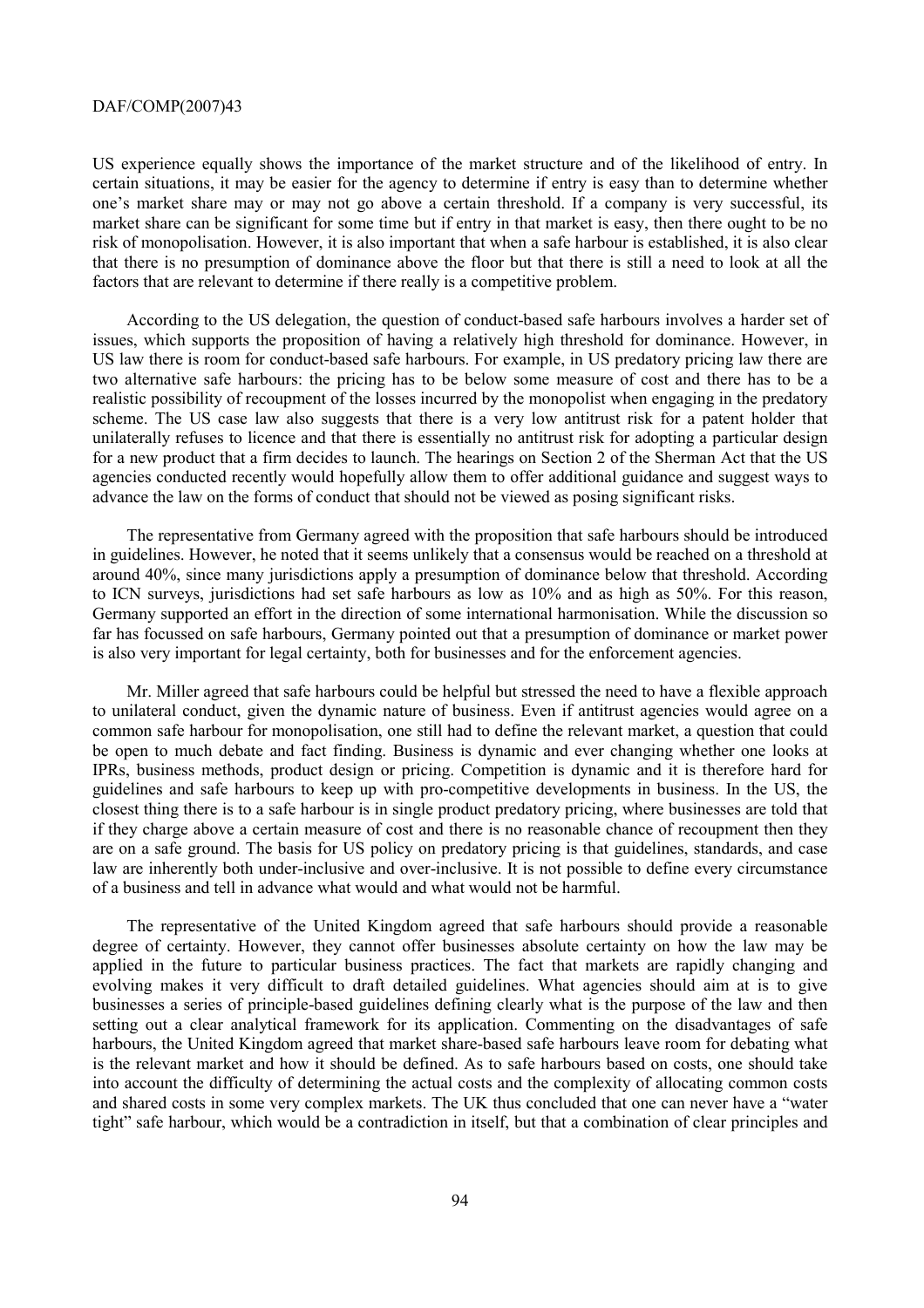policy objectives with a clear analytical framework for the application of abuse of dominance rules and some reasonable safe harbours could be extremely valuable for both companies and agencies.

The representative of Canada agreed that guidelines for unilateral conduct should be principle-based and provide general guidance. However, Canada thought that it is possible in some circumstances to provide very targeted advice to the business community to respond to a specific concern. For example, this happened in the context of the airline industry where there was great legal uncertainty as to the possibility for the dominant carrier to reduce its prices to meet competitors' prices. Faced with a number of complaints, the Canadian Competition Bureau issued a press release indicating that enforcement action would not be taken where the dominant carrier reduced its prices to match competing offers without undercutting the competitor and where the matching of prices was not accompanied by an expansion of the capacity of seats, which would look like an anticompetitive action. As a result of that advice, the Bureau was able to respond to a specific industry request and to provide clarity on its enforcement policy.

## **3. Uncertainties in the substantive legal standards**

The Chair turned to the final topic of discussion for this roundtable, i.e. the substantive standards for unilateral conduct. The legal standards applicable to unilateral conduct may be in themselves clear, but the question is whether there are standards that the business community believe may impede pro-competitive activities and result in loss of consumer wealth. If so, what are these standards and how should they be modified?

Prof. Bloom took the example of dominance. In all the jurisdictions that have a safe harbour for dominance as low as 10%, the presumption of dominance may be clear but it should be modified. Similarly, some of the cost-based tests in some jurisdictions, such as the tests for single product rebates and for predation, are structured to facilitate the agency's enforcement action but risk harming consumer welfare. Both in single product rebates and in predation, the test should be benchmarked to average avoidable cost or to average variable cost. As to the subject of recoupment, if a company cannot recoup its short-term losses from a predatory strategy then the law should recognise that there is no harm to consumers. Today, this is not a requirement under EC law according to the courts.

She then turned to two areas that had not been discussed so far. The first one concerns a plea for agencies to avoid "abuse shopping". As an economist, she noticed that one can categorise various abuses under different legal terms that actually have the same economic effects. However, in some cases it is easier to satisfy the legal tests than in others. She gave the example of a margin squeeze, which can either be looked at as a margin price squeeze or as predation or as a refusal to supply. Both refusals to supply and predation require a higher standard for the agency to secure a case. It would be extremely beneficial for companies if agencies applied the same legal standard to the same economic effect/harm in the market. As a final point, Prof. Bloom mentioned the need to achieve more international convergence on the applicable standards, not only worldwide but also within the European Competition Network (ECN). Despite the laudable progress in this area of antitrust law more can be done. There are in fact some cases where individual agencies in the ECN have applied different standards from the EC standard.

According to Mr. Bourgeois, in European competition law, in the area of refusals to deal different standards are applied to similar situations. EC competition law distinguishes between the termination of an existing supply relationship and a refusal to start a new relationship. It is only in the second case that there is a requirement to demonstrate that the input product in question is indispensable. On the other hand, when an existing relationship is terminated, European competition law does not impose the obligation to demonstrate that the input product is indispensable. According to Mr. Bourgeois, this distinction is not justified and may have negative effects if dominant companies decide not to enter the market in the first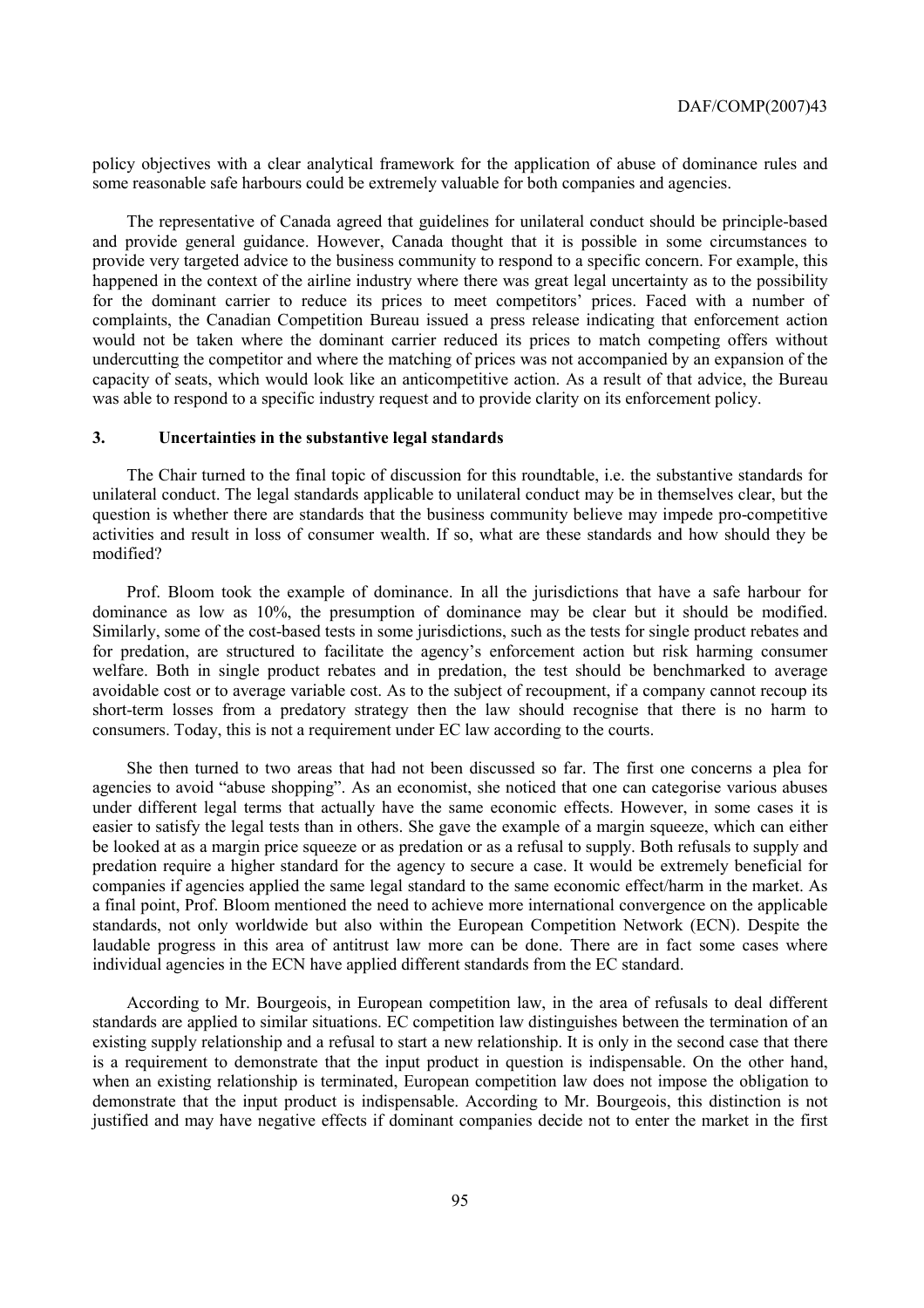place. They may decide to do so if they know that they have less flexibility to exit the relationship because of the different legal standard applied once they have entered.

BIAC intervened to say that there are few clear standards in place and that the lack of clarity concerning a number of business practices leads to a risk of serious loss in consumer welfare. Mr. Bourgeois has pointed out the risks related to refusals to deal, particularly when IPRs are involved, but there are other open questions. In US antitrust law, there is still uncertainty on how multiproduct pricing, bundled pricing and loyalty discounts are to be handled. The uncertainty on the legal standard does not facilitate firms who may have a dominant position and wish to engage in such practices which are in most instances beneficial to consumers in the form of lower prices. Finally, another important area where there are still some questions is whether monopolists can charge a monopoly price.

Mr. Miller agreed with the list of areas with significant uncertainties made by Prof. Bloom and with BIAC's comments on the US jurisprudence concerning exclusive dealing, product design, bundled pricing and refusals to deal. As in-house lawyer, he wished that one day someone would clearly indicate what the applicable standards are so that he could properly advise his own company. In the meantime, activities such as the joint DoJ/FTC hearings were equally important contributions to increase clarity in the law. Mr. Miller reiterated the need to go back to the underlying goals of unilateral conduct laws to help in shaping clearer guidelines for the business community.

The Chair brought the roundtable to a close and thanked the delegates and the panellists for their active participation to the roundtable, which led to an excellent discussion on what is a very complex area of antitrust law.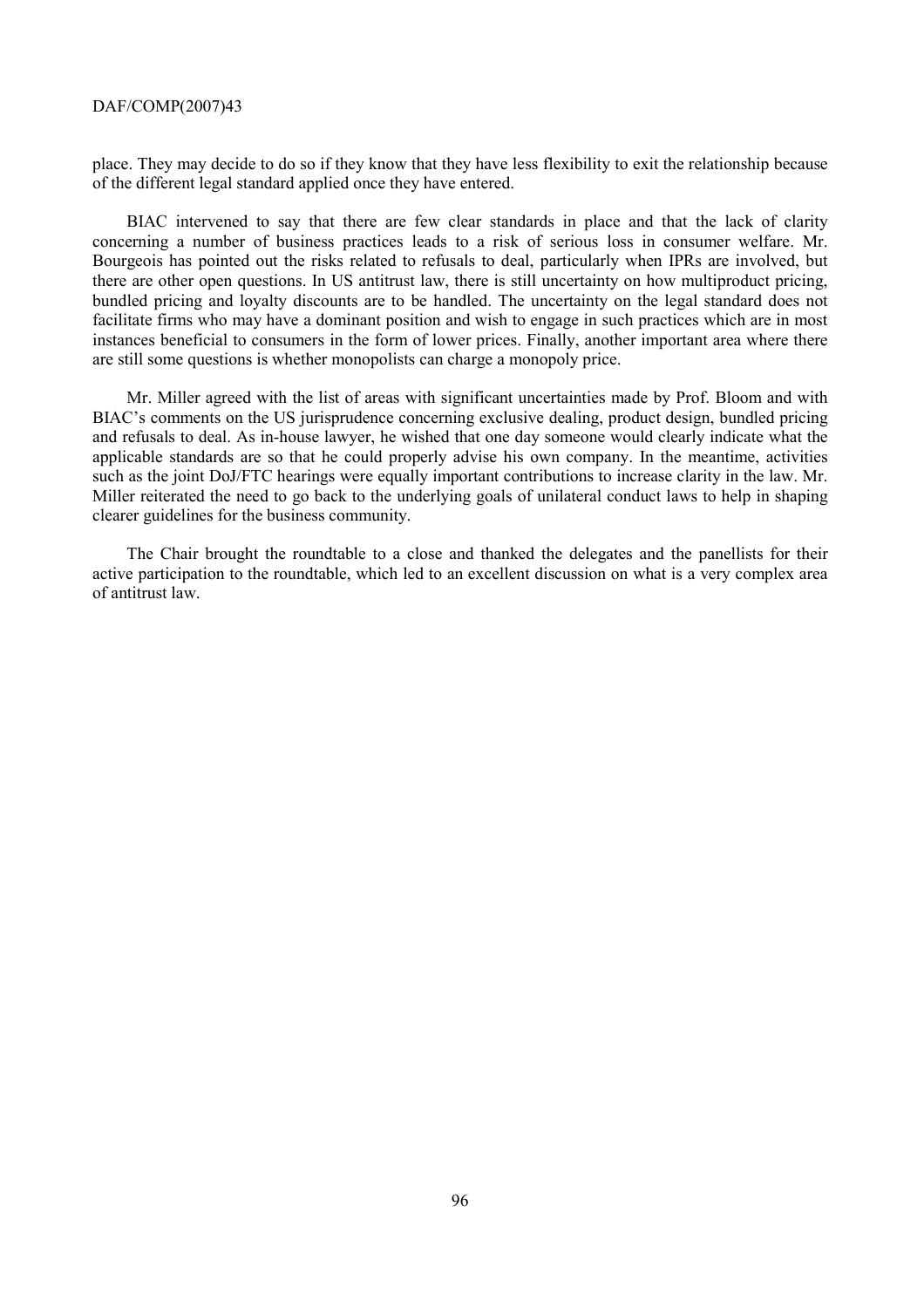### **COMPTE RENDU DE LA DISCUSSION**

Le Président ouvre la 99<sup>e</sup> réunion du Groupe de travail n° 3 et présente le premier sujet de table ronde : comment donner aux milieux d'affaires des recommandations efficaces en matière de monopolisation et d'abus de position dominante. Cette discussion recouvre plusieurs questions : (i) les incertitudes qui entourent l'application des lois régissant les conduites unilatérales; (ii) le rôle et les avantages des régimes de protection ; et (iii) les incertitudes qui entourent la norme juridique de fond. Chaque thème est présenté par des intervenants externes puis commenté par les délégations.

Avant d'ouvrir la discussion, le Président présente les intervenants externes qui ont été invités à participer à la table ronde : Mme Margaret Bloom, professeur en visite au King's College de Londres et consultant principal chez Freshfields ; Mme Johanne Peyre, chef des activités antitrust Europe du Groupe Michelin et M. Hendrik Bourgeois, conseil en droit européen auprès du General Electric Group. Outre ces trois intervenants, M. Alex Miller, vice-président et directeur des produits et de la concurrence chez Visa USA, a également fait part de ses vues sur le thème de la table ronde, depuis la perspective de l'entreprise, dans le cadre de la délégation du BIAC.

# **1. Incertitudes entourant l'application des lois sur les conduites unilatérales**

Le Président explique que dans un domaine complexe du droit tel que la législation antitrust, une certaine incertitude est inévitable. Afin de comprendre comment les entreprises traitent l'incertitude qui entoure les règles du droit de la concurrence et leur application, le Président demande aux intervenants d'expliquer brièvement s'il leur a semblé difficile de donner des conseils sur certaines initiatives de leur entreprise, ou si celle-ci a décidé de ne pas les mettre en œuvre, en raison d'incertitudes sur l'application des lois sur les conduites unilatérales. En particulier, le Président demande d'expliquer s'il existe des exemples où une initiative qui aurait amélioré le bien-être du consommateur n'a pas été engagée du fait d'incertitudes présentes dans la loi.

M. Bourgeois explique que General Electric est un groupe qui exerce ses activités dans un large éventail de secteurs, souvent avec succès. Il est donc important pour lui de comprendre s'il existe un risque que l'une de ses branches soit perçue comme dominante ou exerçant un pouvoir de marché substantiel. Malheureusement, l'article 82 CE n'explique pas de manière suffisamment précise les conditions qu'une société doit satisfaire pour qu'on la considère dominante sur un marché donné. Il ne permet donc pas aux sociétés de refuser son application aussi souvent qu'elles le souhaiteraient. L'ambiguïté de la définition de « position dominante » s'explique dans une large mesure par la jurisprudence des tribunaux européens, qui pose que des parts de marché importantes sont une preuve, et non une simple indication, de position dominante. Cela, ajouté au fait que les tribunaux ont considéré comme dominantes certaines entreprises aux parts de marché comprises entre 40 et 50 %, force de nombreuses sociétés à tenir compte des règles relatives aux conduites unilatérales dans leurs activités courantes, nonobstant le fait qu'elles n'estiment pas véritablement jouir d'un pouvoir de marché significatif.

M. Bourgeois donne un exemple pratique de ce type de situation. Il évoque ainsi une filiale de General Electric disposant d'une part de marché d'environ 40-50 %, qui a participé à un appel d'offres pour la vente de turbines à gaz. L'acheteur potentiel entendait attribuer la totalité du marché au vainqueur, qui avait ainsi l'opportunité de satisfaire à l'ensemble des besoins du client pour ce produit. Du fait que la société de General Electric qui avait remporté l'appel d'offres disposait déjà de parts de marché élevées, il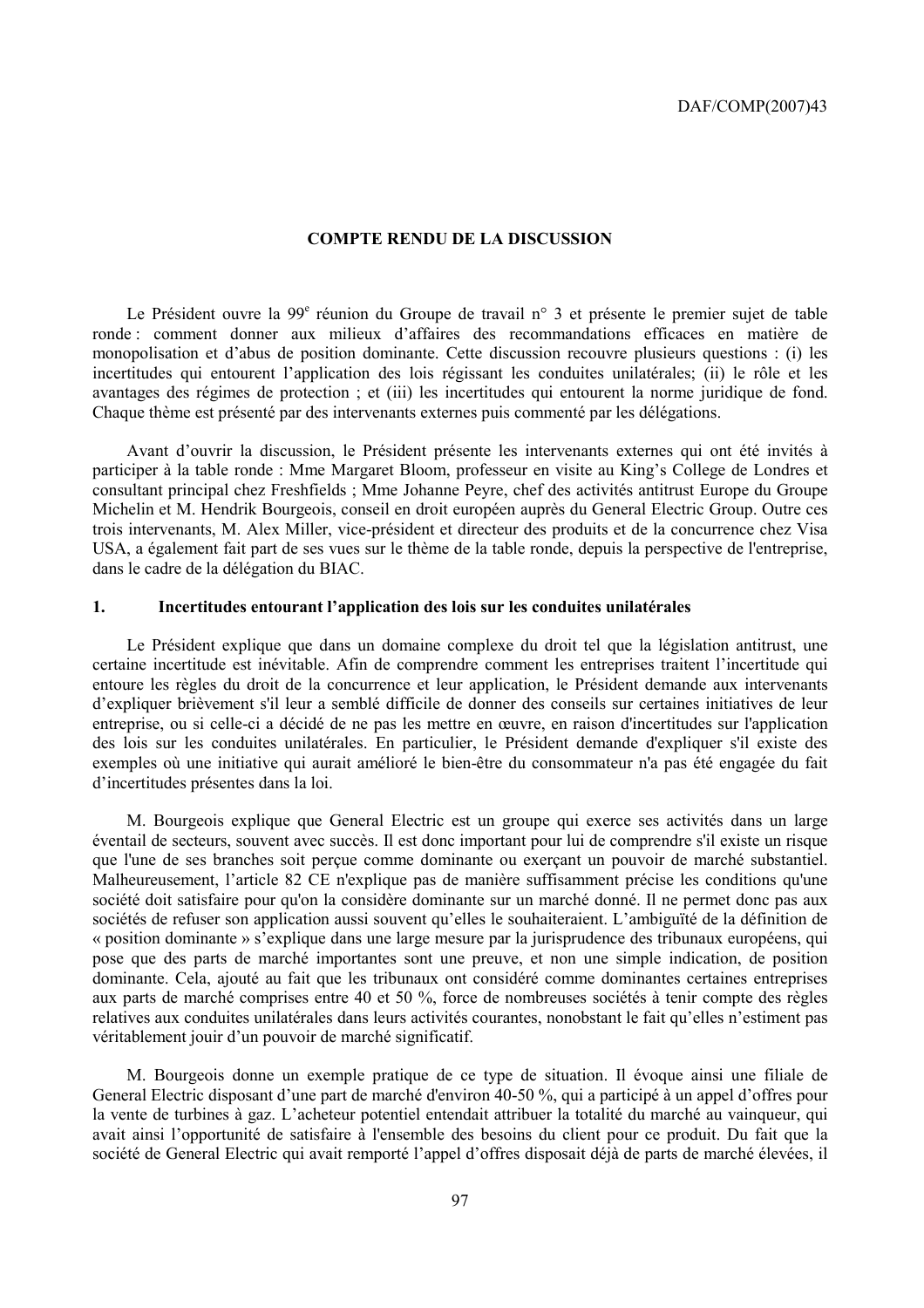existait un risque sérieux que les dispositions contractuelles soient qualifiées de contrats d'achats exclusifs, ce que le droit de l'UE appelle « monomarquisme ». Par conséquent, afin d'éviter d'être poursuivie au titre des dispositions antitrust, General Electric a dû inviter le client à admettre un deuxième fournisseur, le privant ainsi des gains d'efficience et des réductions de coûts associés à une politique du fournisseur unique.

Le Président remercie M. Bourgeois et se tourne vers Mme Peyre et Mme Bloom pour prendre connaissance de leurs éventuelles remarques sur le sujet ou sur l'exposé de M. Bourgeois.

Mme Peyre indique que, contrairement au groupe General Electric, le groupe Michelin a déjà été plusieurs fois jugé en position dominante et sa direction est bien consciente qu'elle doit prendre rigoureusement en considération les limites imposées par l'article 82 CE. Au vu des antécédents du groupe Michelin en matière de droit de la concurrence, la direction générale est aujourd'hui fermement engagée à éviter de futures violations des règles relatives aux conduites unilatérales. C'est pourquoi elle a demandé à son département juridique et à sa force de vente de lancer un vaste programme de mise en conformité afin de ne plus être visée à l'avenir par des enquêtes antitrust. En pratique, cela signifie que Michelin doit se refuser à de nombreuses pratiques commerciales ambiguës au regard du droit de la concurrence. Par exemple, Mme Peyre explique que Michelin ne demande pas à ses fournisseurs de s'engager sur un volume annuel en vue de pallier à d'éventuelles pénuries de certains produits. Cela pourrait en effet être considéré comme un abus de position dominante, en dépit des justifications objectives de cette démarche en termes de gestion de la chaîne de l'offre. De la même manière, Michelin a décidé de ne pas intervenir pour empêcher ses concurrents de tirer parti de ses recherches sur les pneus recyclables pour utilitaires, cela risquant de violer les règles sur la position dominante. Michelin investit fortement dans la R-D afin de produire des pneus de bonne qualité pouvant être rechapés. De tels investissements contribuent à réduire le prix global des pneus pour utilitaires, ceux rechapés étant moins onéreux. Au contraire, les autres fabricants n'investissent pas dans la qualité de leurs pneus, mais profitent des efforts de Michelin du fait qu'ils rechapent les pneus du groupe. Mme Peyre commente l'intervention de M. Bourgeois en indiquant que la direction de Michelin a décidé, dans le cadre de son programme de mise en conformité, que le groupe se comporte sur le marché comme s'il était en position dominante dès que sa part de marché atteint 30 %. Afin de se protéger, Michelin a décidé d'abaisser le seuil d'application des règles relatives aux conduites unilatérales s'agissant de ses propres pratiques commerciales.

Du point de vue des procédures, Mme Peyre souhaiterait que les autorités soient plus enclines à mener avec les sociétés en position dominante des discussions informelles sur certaines pratiques et qu'elles assument davantage un rôle de conseil lorsque les entreprises les sollicitent sur certains points. Elle pense également que dans certains cas, en particulier lorsqu'une instance veut adopter une nouvelle interprétation du droit, il serait très utile de permettre aux sociétés d'entrer en négociation avec ladite instance et de les autoriser à proposer des engagements. Cela pourrait être à la fois plus efficace et plus efficient qu'une enquête administrative approfondie. Enfin, Mme Peyre souligne combien il est important d'harmoniser les règles d'application. Les sociétés entrent en concurrence à l'échelle mondiale, mais les règles auxquelles elles sont soumises en matière de position dominante et d'abus de position dominante différent selon les juridictions. Par exemple, selon Mme Peyre, les règles et leurs modalités d'application sont aujourd'hui bien plus strictes en Europe qu'au Japon et aux États-Unis.

Mme le Professeur Bloom explique que lorsqu'elle était chargée de l'application du droit de la concurrence, elle estimait déjà que l'incertitude et les différentes modalités d'application, selon les juridictions, de la législation applicable aux conduites unilatérales pesait sur le bien-être du consommateur. Son expérience de consultant chez Freshfields, dont certaines grandes entreprises sont clientes, l'a confortée dans cette opinion. Selon elle, les dimensions les plus problématiques de la législation applicable aux conduites unilatérales sont les suivantes :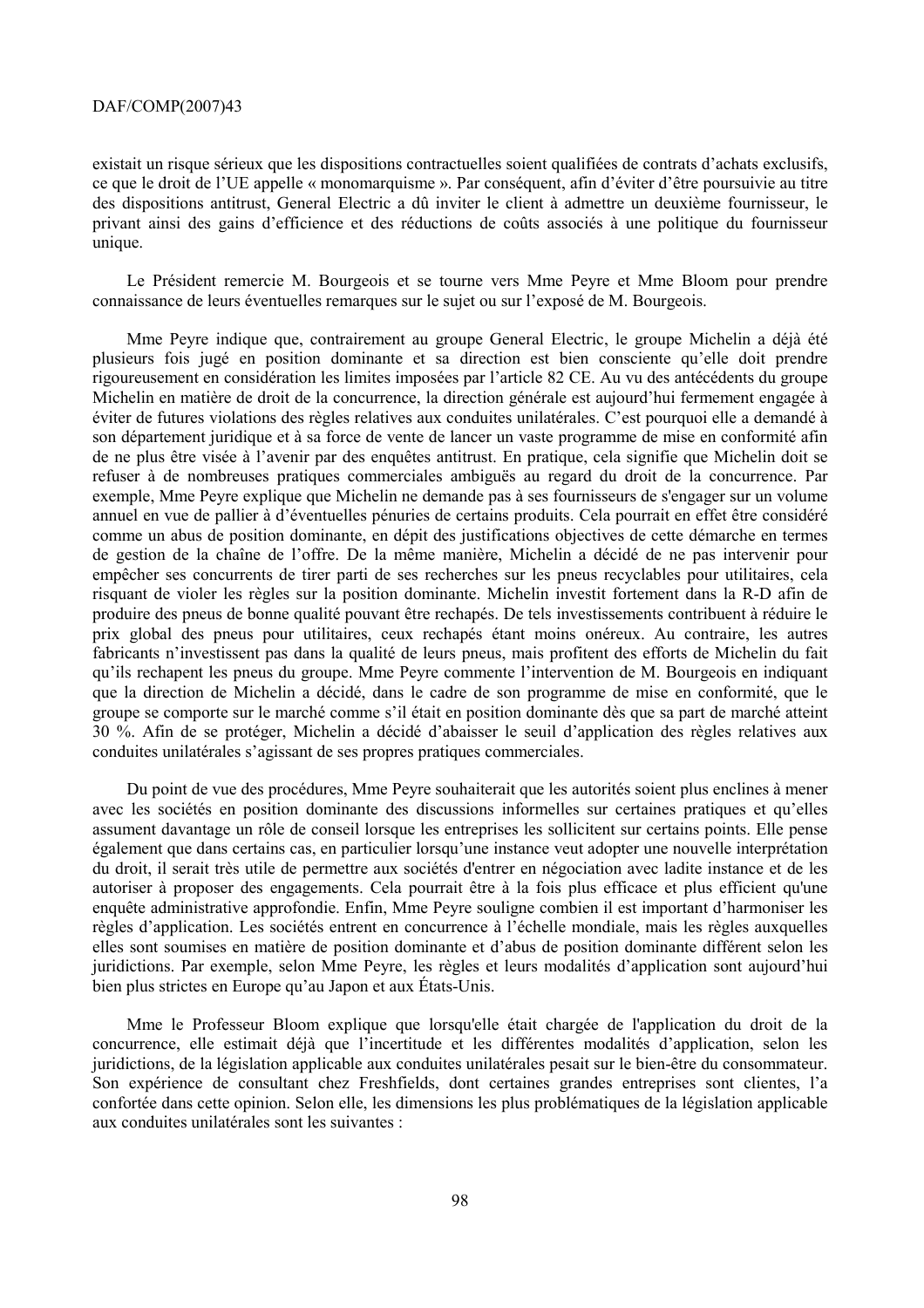- Rabais : du fait des incertitudes qui entourent la question des rabais et de la discrimination des prix, les sociétés pourraient décider de ne pas proposer de remises même lorsqu'elles profiteraient au bien-être des consommateurs.
- La défense d'intérêts légitimes : la question de savoir si une société en position dominante est en droit de pratiquer les mêmes prix que ses concurrents n'est pas encore tranchée. C'est un problème qui se pose assez fréquemment en pratique et la législation en la matière n'est pas claire, pour le moins en Europe.
- Propriété intellectuelle et refus de vente : il s'agit d'un domaine difficile, particulièrement pour les clients internationaux, qui sont soumis à différentes règles selon les juridictions.
- Marchés de produits secondaires : il est surprenant de constater avec quelle fréquence on allègue l'existence de marchés de produits secondaires pertinents. Chaque société commercialisant des produits de marque peut être soumises aux règles applicables à la conduite unilatérale sur ces marchés dits de « produits secondaires ».

Mme le Professeur Bloom aborde ensuite les actions que les autorités pourraient engager afin d'accroître la certitude juridique. Tout en reconnaissant que certaines limites pourraient s'appliquer en la matière, elle propose que les instances publient leurs décisions après enquête, en particulier lorsque aucune violation n'est constatée. Toute déclaration publique sur le fond d'une affaire, ou sur les raisons pour lesquelles elle a été close, peut aider à comprendre pourquoi l'autorité concernée n'a pas estimé qu'un comportement donné nuit sensiblement aux consommateurs. Mme le Professeur Bloom évoque ensuite la manière dont les autorités pourraient utiliser des lignes directrices pour éclaircir leurs pratiques d'application du droit. Selon elle, de telles orientations pourraient être utiles pour autant qu'elles soient applicables, ne souffrent pas d'une complexité excessive et se fondent sur des principes économiques solides. Il s'agit là de critères exigeants, mais si les instances parviennent à produire de telles directives, cela profiterait à l'ensemble des intervenants sur le marché. Mme le Professeur Bloom espère que les autorités de concurrence des États-Unis, qui disposent d'une grande expérience de l'application des lois américaines sur la conduite unilatérale, utiliseront un jour cet acquis pour formuler des lignes directrices. Cela permettrait de diffuser leurs bonnes pratiques à l'échelon international et de persuader davantage d'autorités d'adopter une approche économique aux conduites unilatérales.

Mme le Professeur Bloom conclut son intervention avec trois suggestions à l'intention des autorités de concurrence :

- Les autorités devraient énoncer clairement que l'objectif des conduites unilatérales est d'accroître le bien-être du consommateur et l'efficience. Bien que cela soit déjà le cas dans la plupart des juridictions, dans d'autres, il est difficile de déterminer si ces instances protégent la structure de la concurrence ou les consommateurs.
- Les autorités devraient s'appuyer sur une hypothèse tangible de préjudice pour le consommateur avant de décider d'engager une procédure. Par exemple, s'agissant des rabais, elles devraient demander à ceux qui en bénéficient quel en a été effet sur leur stratégie d'achat. Elles constateraient ainsi que dans certains cas les remises n'ont eu qu'une faible incidence.
- Les autorités devraient adopter des critères rigoureux pour établir qu'une entreprise abuse de son pouvoir de marché. Plus les pouvoirs publics jouissent d'une discrétion importante, plus grandes sont les incertitudes pesant sur les entreprises.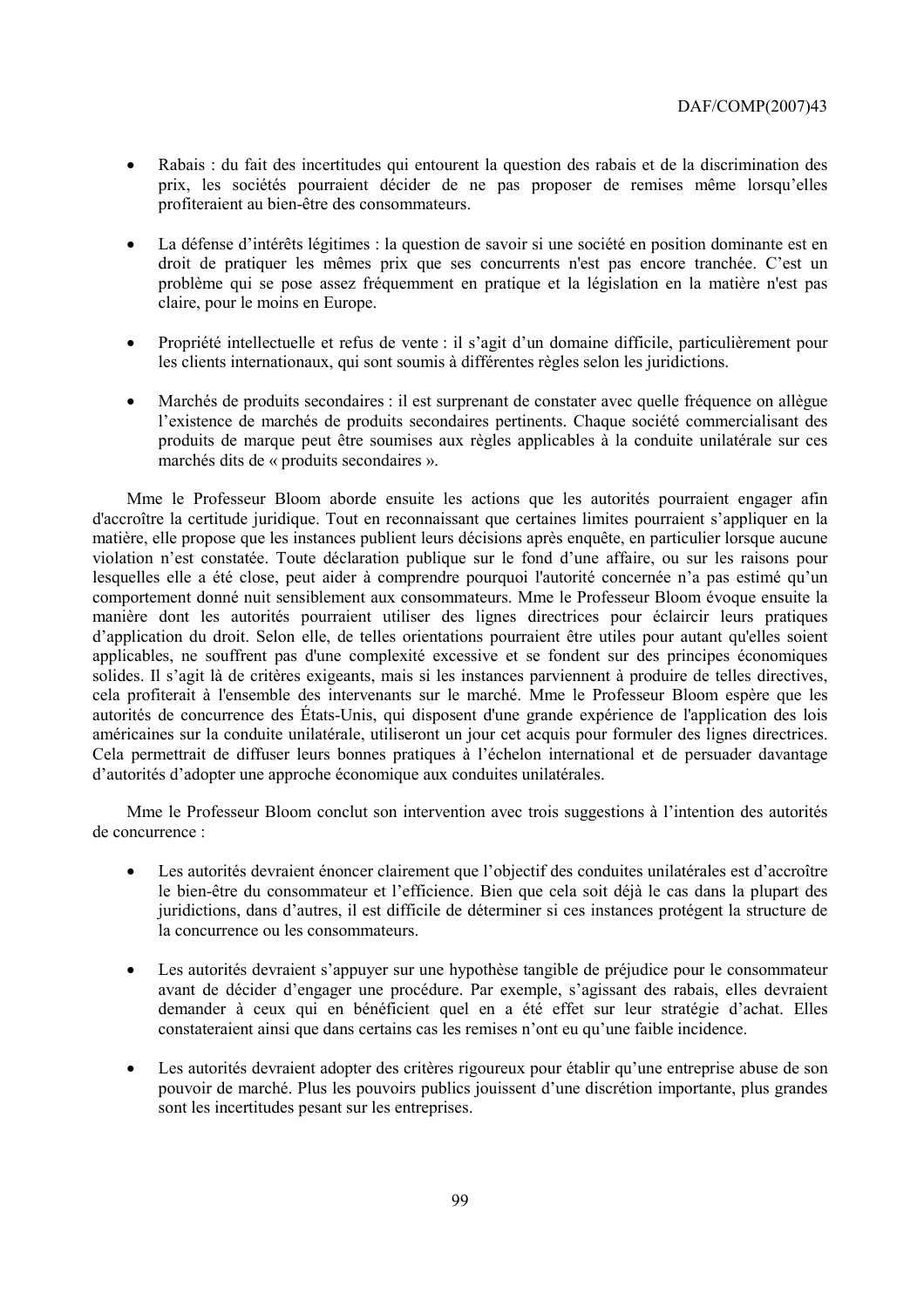Le Président remercie les trois membres du groupe d'experts pour cette excellente première série de commentaires, puis se tourne vers le BIAC et M. Miller pour connaître leurs vues.

Globalement, le BIAC partage les observations des membres du groupe sur les difficultés rencontrées par les milieux d'affaires dans le domaine du droit relatif aux conduites unilatérales. Le BIAC convient avec Mme le Professeur Bloom qu'il existe des problèmes importants s'agissant des rabais, de la concurrence en matière de prix de manière générale et des concessions de licence de propriété intellectuelle. Selon le BIAC, il faudrait examiner soigneusement les fondements de la politique de lutte contre les comportements unilatéraux. Il est intéressant de noter que les résultats du récent questionnaire du RIC (Réseau international de la concurrence) sur les objectifs de la législation applicable aux conduites unilatérales témoignent d'un large consensus entre les pays pour considérer que le bien-être du consommateur et l'efficience doivent être les objectifs sous-jacents à tout programme d'application conduit en ce domaine. Il convient toutefois de préciser le sens de ces termes. Il est essentiel de s'accorder sur la signification de l'expression « bien-être du consommateur » ainsi que sur la nature des gains d'efficience qui doivent être identifiés ; plus important encore, les autorités doivent tenir compte des pertes potentiellement sévères découlant d'un excès de sanctions.

Selon le BIAC, tout cela conduit à demander davantage de transparence, non seulement sur la définition d'une entreprise en position dominante, mais également sur les objectifs de la législation applicable aux conduites unilatérales. Des lignes directrices pourraient produire des résultats solides, mais il est nécessaire de faire preuve de prudence lorsqu'il s'agit d'élaborer des orientations dans un domaine où la législation est encore incomplète. Ces lignes directrices devraient s'appuyer sur des principes tels que la clarté, la solidité des fondements économiques et la flexibilité. Le processus de préparation des lignes directrices devrait inclure les étapes suivantes : (i) une première consultation, qui permettrait aux autorités de recueillir quantité d'informations et points de vues ; (ii) des tables rondes entre autorités, qui permettraient à diverses juridictions de faire part de leurs vues sur le sens des termes « position dominante » et « abus de position dominante » et enfin (iii) une large consultation avec les milieux d'affaires.

M. Miller explique que Visa est un système de paiement à l'échelle mondiale qui traite des transactions entre des milliers de banque à travers le monde et que ses pratiques commerciales affectent en dernière analyse des millions de consommateurs. Il apparaît que la société jouit d'une présence assez importante sur son marché, selon la manière dont on le définit. Elle a plusieurs concurrents importants, qui eux aussi bénéficient d'une forte présence et de ressources solides. M. Miller fait remarquer que, à ce stade de la discussion, un consensus se dessine selon lequel la politique menée envers les entreprises en position dominante au titre des règles antitrust devrait toujours considérer le bien-être du consommateur et l'efficience, dans une perspective de long terme. Il serait très regrettable qu'une entreprise décide de ne pas adopter des pratiques susceptibles d'améliorer le bien-être du consommateur du simple fait des incertitudes entourant l'application des règles relatives aux conduites unilatérales. Selon M. Miller, il apparaît ainsi qu'un usage excessif de la législation antitrust à l'encontre des grandes entreprises peut véritablement peser sur le bien-être des consommateurs. Il existe dans le système américain deux principales sources d'application de la législation : des actions peuvent être engagées par les organismes antitrust (actions judiciaires publiques) et par des personnes privées (actions civiles en dommages et intérêts). Récemment, le ministère de la Justice a fait preuve de la ferme volonté d'éclaircir les objectifs politiques des actions judiciaires publiques. Plusieurs avis ont ainsi précisé la position des pouvoirs publics en la matière, très utiles au secteur privé. Les actions civiles de personnes privées, bien plus courantes que celles des instances publiques, sont une source du common law et produisent une jurisprudence abondante qui permet aux entreprises d'utiliser des paramètres plus nombreux pour évaluer si leur conduite est contraire à la loi.

Le Président remercie le BIAC et M. Miller de leurs interventions et propose aux délégués de poser leurs questions et soumettre leurs commentaires.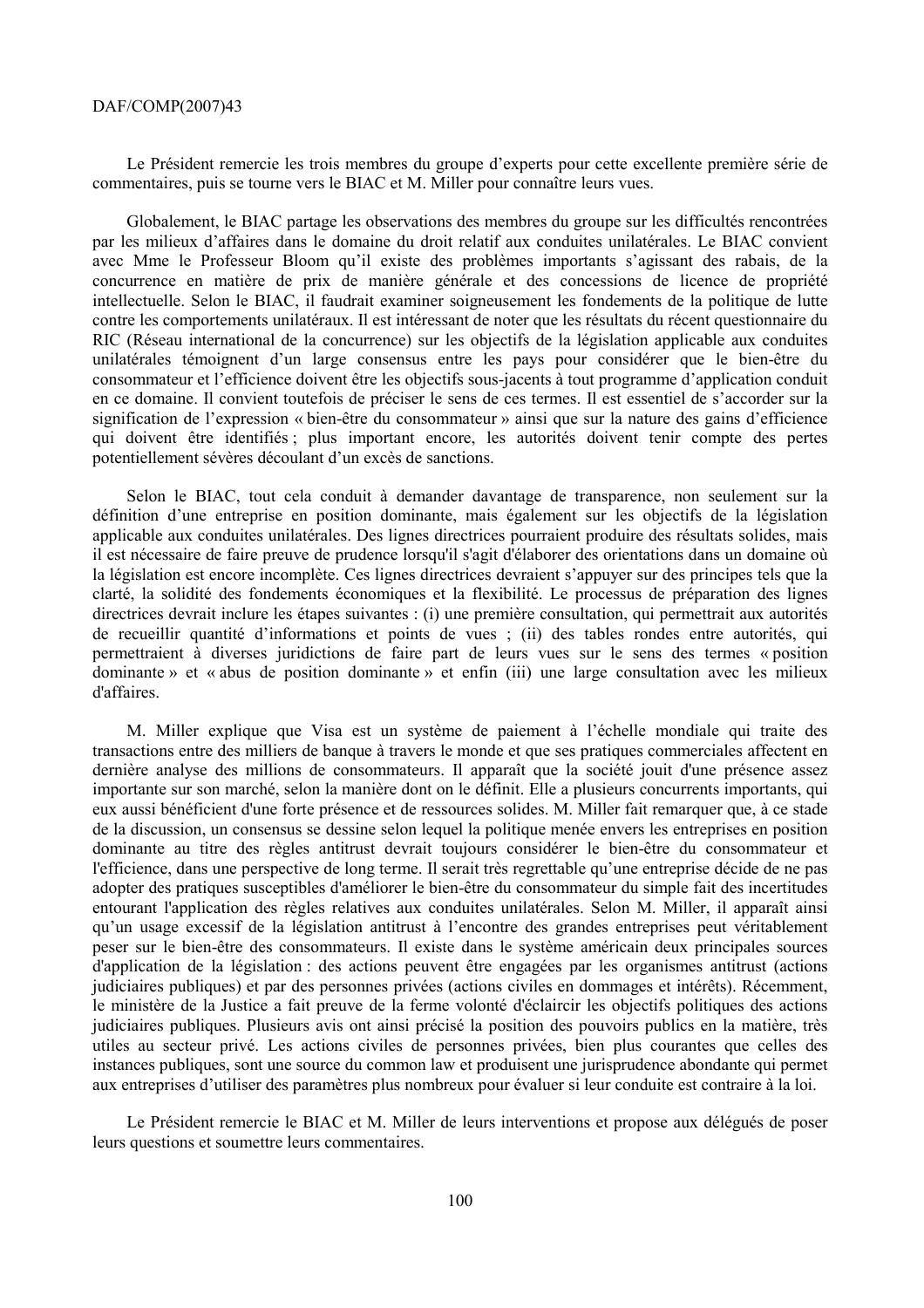Le représentant du Canada fait suite à un commentaire de Mme Peyre sur l'extension du rôle de conseil des autorités de concurrence et note que le Bureau de la concurrence du Canada peut émettre des avis consultatifs ayant force obligatoire. Les sociétés peuvent faire part au Bureau des faits concernés et, contre paiement, recevoir un avis écrit indiquant si le Bureau entreprendrait ou non une action quelconque à l'encontre du comportement décrit dans l'exposé qui lui a été communiqué. En pratique toutefois, très peu de demandes ont été soumises et le représentant du Canada demande aux membres du groupe d'experts de l'expliquer du point de vue du secteur privé. Mme Peyre explique que la confidentialité revêt une importance fondamentale pour les entreprises ; si ces avis sont publiés, c'est probablement pour cela que le Bureau n'a pas reçu beaucoup de demandes. Les entreprises ne souhaiteraient pas que leurs concurrents sachent quelles pratiques ils prévoient de mettre en œuvre. Le représentant du Canada ajoute qu'il est possible de publier ces avis tout en respectant la confidentialité, sous la forme de brèves présentations de la pratique concernée. Selon Mme le Professeur Bloom cependant, des problèmes de confidentialité se posent simplement du fait qu'il est rendu public qu'une demande d'avis a été soumise au Bureau. En règle générale, les entreprises préféreraient recevoir un avis confidentiel informel plutôt qu'un avis qui soit rendu public. Toutefois, il convient de reconnaître que si l'avis n'est pas publié, il ne sera que de peu d'utilité aux tierces parties.

Le représentant du Royaume-Uni intervient sur ce point et souligne que les avis consultatifs appartiennent au passé. Il existe aujourd'hui une jurisprudence abondante, la transparence est accrue, davantage d'informations sont du domaine public et beaucoup plus de conseils externes peuvent être sollicités. En d'autres termes, les entreprises peuvent aujourd'hui évaluer en amont et de manière satisfaisante le risque juridique particulier associé à une pratique commerciale donnée. Selon la délégation du Royaume-Uni, le temps est venu d'obliger les autorités à publier des orientations, et ce selon plusieurs modalités, laissant ensuite les sociétés se faire leur propre opinion sur la base des informations et des avis d'expert disponibles. Il est toutefois important que les autorités divulguent leurs priorités et les objectifs de leur action en matière d'application de la loi afin d'aider les sociétés qui sont en position dominante ou quasi-dominante à déterminer s'il est probable ou non que l'autorité remette en cause certaines conduites commerciales. Enfin, le Royaume-Uni convient avec Mme le Professeur Bloom qu'il faut rendre publiques les raisons expliquant pourquoi une affaire a été close. Cela est très important pour toutes les parties concernées ainsi que pour les milieux d'affaires en règle générale.

Le Président donne la parole à la délégation française afin de discuter de l'expérience du Conseil de la concurrence en matière de principes directeurs.

La France reconnaît que les autorités doivent viser deux objectifs principaux. D'une part, elles doivent répondre au besoin d'atténuation de l'incertitude exprimé par le représentant des milieux d'affaires et établir clairement les règles qu'elles doivent appliquer pour augmenter la prévisibilité de leur politique d'application de la loi. D'autre part, il est nécessaire de faire davantage converger les règles de fond qui sont appliquées, de manière à ce que les sociétés ne souffrent pas de divergences législatives entre juridictions. Une même conduite doit être considérée de manière relativement homogène entre juridictions. La délégation française insiste sur plusieurs points :

- Les autorités doivent traiter les questions de position dominante de manière systématique et en s'appuyant sur la législation afin de contribuer à établir une jurisprudence suffisante dans ce domaine complexe du droit de la concurrence. Concrètement toutefois, les affaires tendent à être tranchées de manière pragmatique et se terminent souvent par des engagements spontanés des parties impliquées. Si elles facilitent l'action de l'autorité, ces pratiques empêchent la formation d'une jurisprudence solide sur la légitimité de certaines pratiques commerciales.
- Les motivations sous-tendant la décision de clore une affaire sont très importantes. La délégation française convient qu'il peut être plus utile aux entreprises de connaître le raisonnement sous-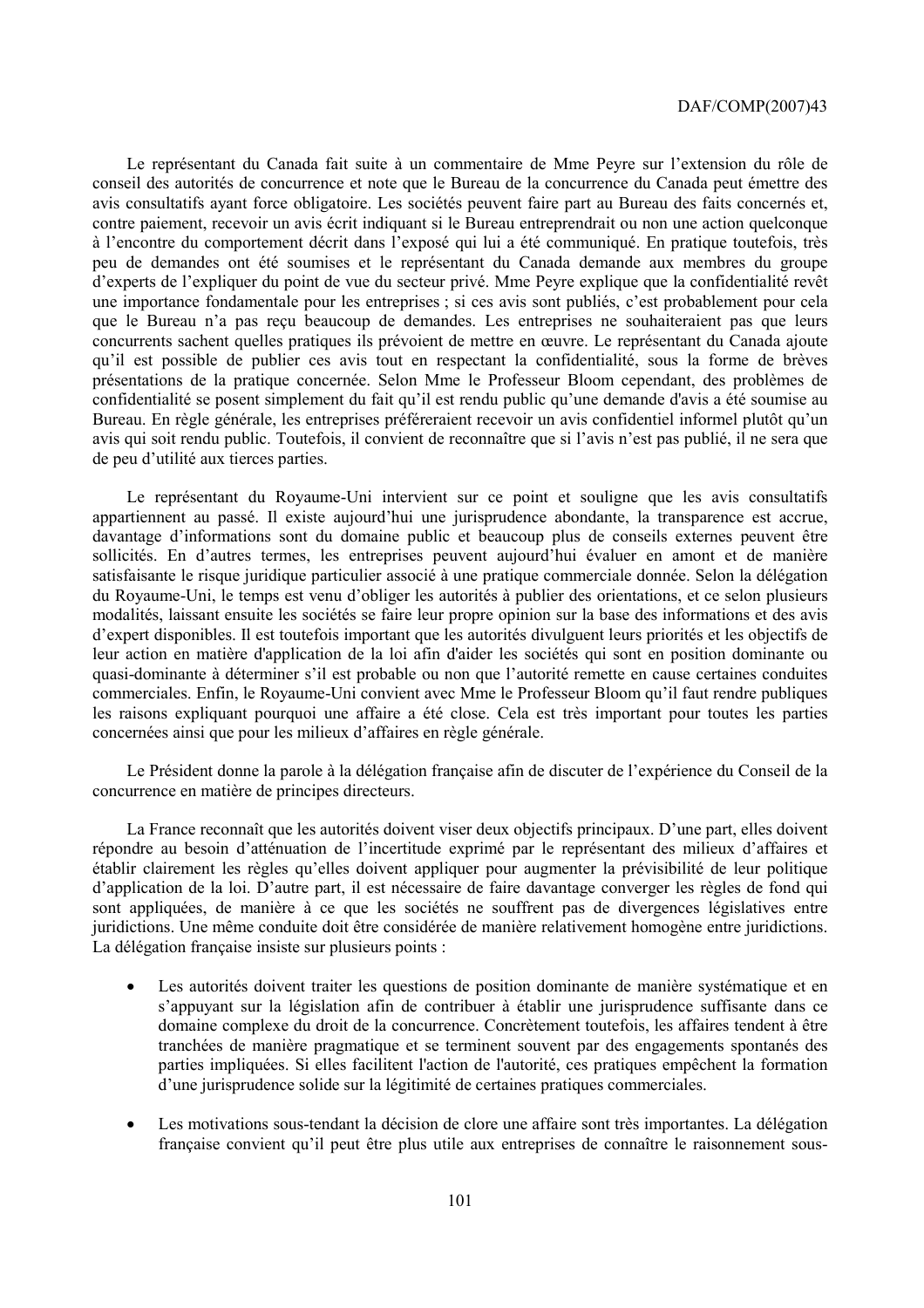jacent lorsque l'on conclut que la violation est inexistante que lorsqu'un manquement est admis. En France, le Conseil de la concurrence est légalement tenu de motiver toutes ses décisions, y compris celles de ne pas poursuivre la procédure.

• S'agissant de l'utilisation de lignes directrices, le Conseil de la concurrence souscrit à la nouvelle approche proposée par la Commission européenne dans son document de réflexion sur l'article 82 CE. Celle-ci considère nécessaire de réaffirmer les objectifs que doit viser l'article 82 CE, pour l'essentiel le bien-être du consommateur et l'efficience. Le projet de lignes directrices de la Commission aborde également l'importante question de la charge de la preuve, explicitant ce que l'autorité de concurrence doit prouver et quels éléments les parties peuvent avancer pour se défendre. Une répartition claire de la charge de la preuve accroît la prévisibilité.

Mme Peyre s'accorde avec le commentaire de la délégation britannique selon lequel les entreprises disposent désormais d'une jurisprudence importante, notant toutefois que cela n'est pas le cas pour chaque domaine du droit relatif aux conduites unilatérales. Par exemple, en Europe, la jurisprudence dans le domaine des rabais est toujours entourée d'incertitudes et fait l'objet de nombreuses critiques. C'est pourquoi il serait selon elle très utile que les autorités de concurrence transmettent des avis aux sociétés. L'utilisation de lignes directrices pour clarifier les pratiques d'application constitue également une pratique précieuse. C'est ce que montre par exemple le récent document de réflexion de la Commission européenne sur les abus d'exclusion. Ce document apparaît très utile, exception faite de sa section sur les remises de fidélité. Pour cette dernière en effet, il semble difficile de comprendre comment une analyse axée sur les effets peut être appliquée *ex ante* lorsqu'une société en position dominante doit décider de sa politique de tarification.

Le représentant des États-Unis fait quelques remarques sur les inconvénients éventuels de l'élaboration de lignes directrices ainsi que sur les écueils que pourraient rencontrer les autorités lorsqu'elles cherchent à donner des orientations mais ne satisfont pas aux attentes des milieux d'affaires. De nombreuses lignes directrices américaines sont bien connues des entreprises. Il est toutefois surprenant de voir la quantité d'orientations qui a été produite et qui est aujourd'hui largement tombée dans l'oubli. Nombreuses sont celles qui ont subi les critiques du secteur privé et ne se sont pas avérées aussi efficaces qu'espéré. Il existe, s'agissant des lignes directrices sur les questions de position dominante, une tension inhérente entre simplicité et exhaustivité. Afin d'accroître la certitude et la prévisibilité, elles doivent être relativement précises mais en même temps assez simples pour être opérationnelles et assez flexibles pour traiter la vaste palette de situations que l'on peut rencontrer dans le monde des affaires. Différentes critiques ont été émises à l'encontre des lignes directrices élaborées par les autorités aux États-Unis : le trop grand nombre de généralisations et platitudes qui les entachent, leur caractère incomplet, leur ambiguïté et leur manque de précision.

Une autre préoccupation soulevée par la délégation des États-Unis concerne la tension entre la nécessité de protéger la confidentialité des actions des autorités en matière d'application de la législation et celle d'offrir au secteur public une plus grande certitude juridique. Les rédacteurs ont généralement tendance à intégrer à leurs lignes directrices une certaine latitude afin de permettre aux autorités d'intervenir dans des situations qui n'étaient ni totalement prévues ni prévisibles au moment de leur travail de rédaction, leur offrant ainsi une assez grande souplesse pour leur permettre d'aller au-delà des pratiques existantes en matière d'application de la loi. Cela crée cependant une certaine incertitude pour les entreprises. Concernant en particulier les questions de position dominante, domaine où les pratiques commerciales évoluent extrêmement rapidement, il s'agit là souvent d'une importante considération.

Le Président demande ensuite à la délégation coréenne de décrire les outils de conseil spéciaux dont disposent les sociétés que l'on présume en position dominante. Ces outils ont été mis en place par la KFTC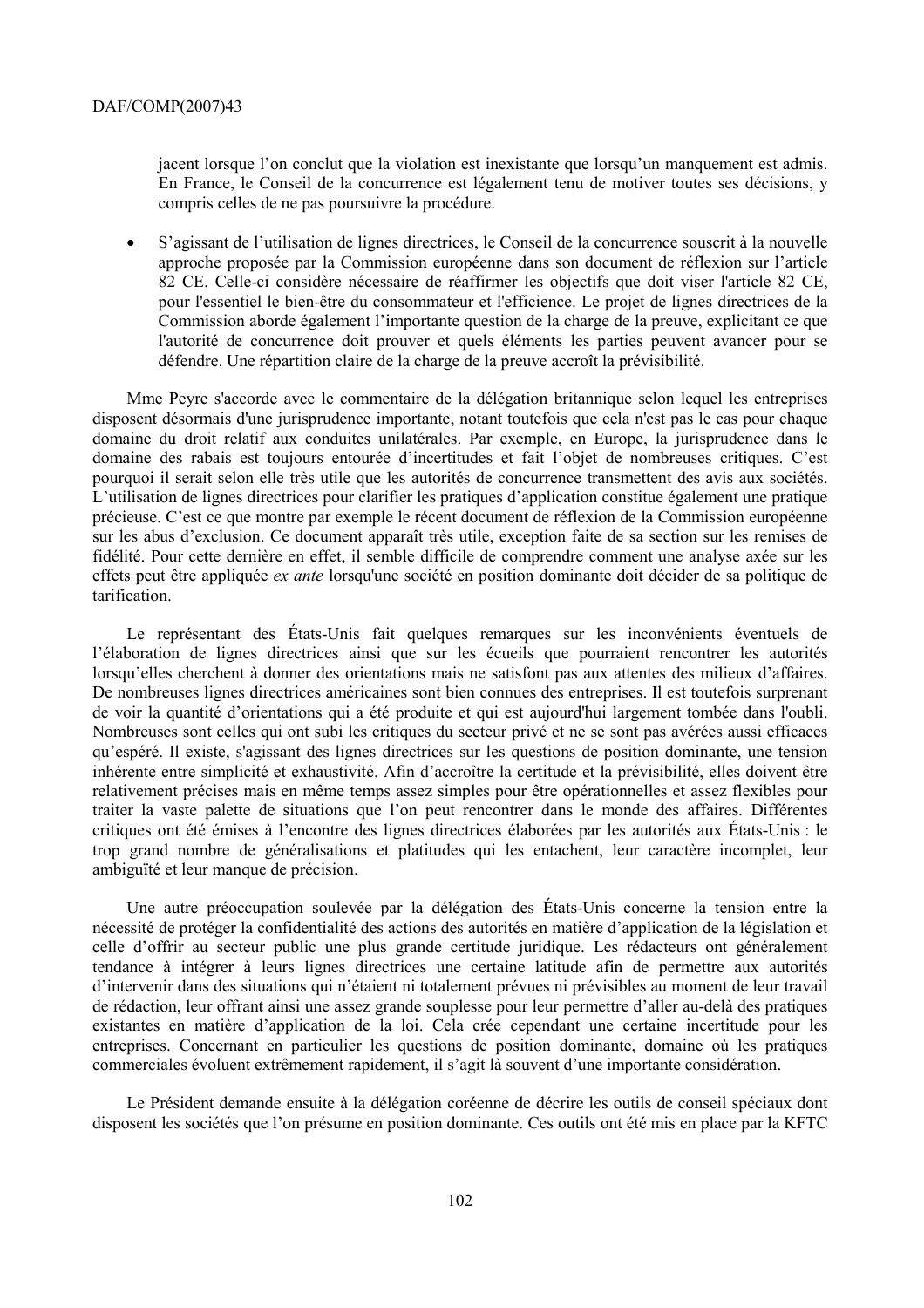(Korean Federal Trade Commission) afin d'accroître la certitude associée à la conduite commerciale de sociétés sur lesquelles pèse une présomption de position dominante selon le droit de la concurrence coréen.

Le représentant de la Corée explique qu'en 2005 son pays a conçu un système de gestion des relations clients (Policy Customer Relation Management System) visant à communiquer des informations aux sociétés via courrier électronique. Par ce biais, la KFTC a fourni des orientations en matière de position dominante et d'abus de position dominante à environ 1700 demandeurs. Du fait que cet organisme s'est aperçu que de nombreuses affaires en ce domaine avaient pour origine une mauvaise compréhension ou interprétation de la juridiction sur les abus de position dominante, il a décidé en 2004 d'introduire un système de demande de revue préliminaire afin d'améliorer la prévisibilité et de prévenir les dommages que ces abus peuvent entraîner. Selon ce système, une société peut demander à la KFTC d'examiner une pratique commerciale avant sa mise en œuvre afin de renseigner les parties quant à sa légalité. On considère que ce système favorise la productivité du fait que les sociétés peuvent rapidement obtenir une réponse claire quant à la légitimité de leurs pratiques commerciales.

Le représentant de l'Italie indique son accord de principe avec l'idée selon laquelle ces lignes directrices doivent être applicables et pratiques, mais fait remarquer que, dans les faits, il peut s'agir là d'un exercice délicat. La rédaction de lignes directrices, en particulier dans le domaine de la conduite unilatérale, n'est pas aisée car elle implique la difficile tâche de définir *ex ante* toutes les violations possibles de la loi. De façon générale, elles doivent avoir deux principaux objectifs : (i) être pratiques et applicables ; mais également (ii) créer des régimes de protection, particulièrement lorsqu'il s'agit de la question de la position dominante. Il convient donc de donner une définition claire de ce terme de façon à ce que les sociétés puissent obtenir un certain degré de certitude et savoir si elles sont assujetties ou non à la législation. Il est cependant bien plus difficile de donner des orientations sur d'éventuels comportements illicites de la part des sociétés. Il conviendrait ainsi avant tout que les autorités définissent les finalités et les objectifs de la législation.

Mme le Professeur Bloom fait part de son approbation de la dernière intervention quant à l'utilité des régimes de protection en matière de position dominante. Elle souligne cependant le fait que, afin d'offrir aux sociétés une certitude qui leur soit utile, ces régimes doivent être assez généraux pour n'exclure qu'une minorité de sociétés. Seules ces dernières devraient être contraintes à effectuer une analyse fondée sur les effets afin d'apprécier la légalité de leur propre conduite commerciale.

Le représentant de la République tchèque considère également qu'il sera difficile aux autorités de la concurrence de fournir des lignes directrices applicables. Il y a trois ans, un nouveau système d'engagements a été introduit dans la loi de la concurrence tchèque. Cette nouvelle réglementation était cependant succincte et ouverte à diverses interprétations, provoquant une certaine incertitude au sein des milieux d'affaires. L'autorité de la concurrence avait deux possibilités : soit publier quelques lignes directrices générales offrant un soutien ex ante, soit clarifier le nouveau système au cas par cas. Les autorités étaient en général d'avis que le fait de publier des lignes directrices sans fournir d'orientations issues de la jurisprudence aurait comporté des risques car il était impossible de prévoir toutes les situations où tel ou tel problème pourrait se produire à l'avenir. Il a donc été décidé de publier un document contenant les principes généraux qu'il conviendrait d'appliquer dans ce domaine et d'attendre que se constitue un plus vaste corpus de décisions avant d'élaborer des lignes directrices précises.

Le représentant de la Commission européenne commence par évoquer une particularité propre à l'UE en ce qui concerne les recommandations aux sociétés, bien que cela soit hors du domaine du droit relatif aux conduites unilatérales. En effet, en ce qui concerne les accords entre entreprises, la législation de l'UE permet à la Commission européenne d'offrir aux sociétés une plus grande clarté et assurance par le biais des règlements d'exemption par catégorie, ce qui signifie que, si elle a déjà été confrontée à une certaine catégorie d'accords, elle pourra offrir une certitude juridique ayant force obligatoire. Les règlements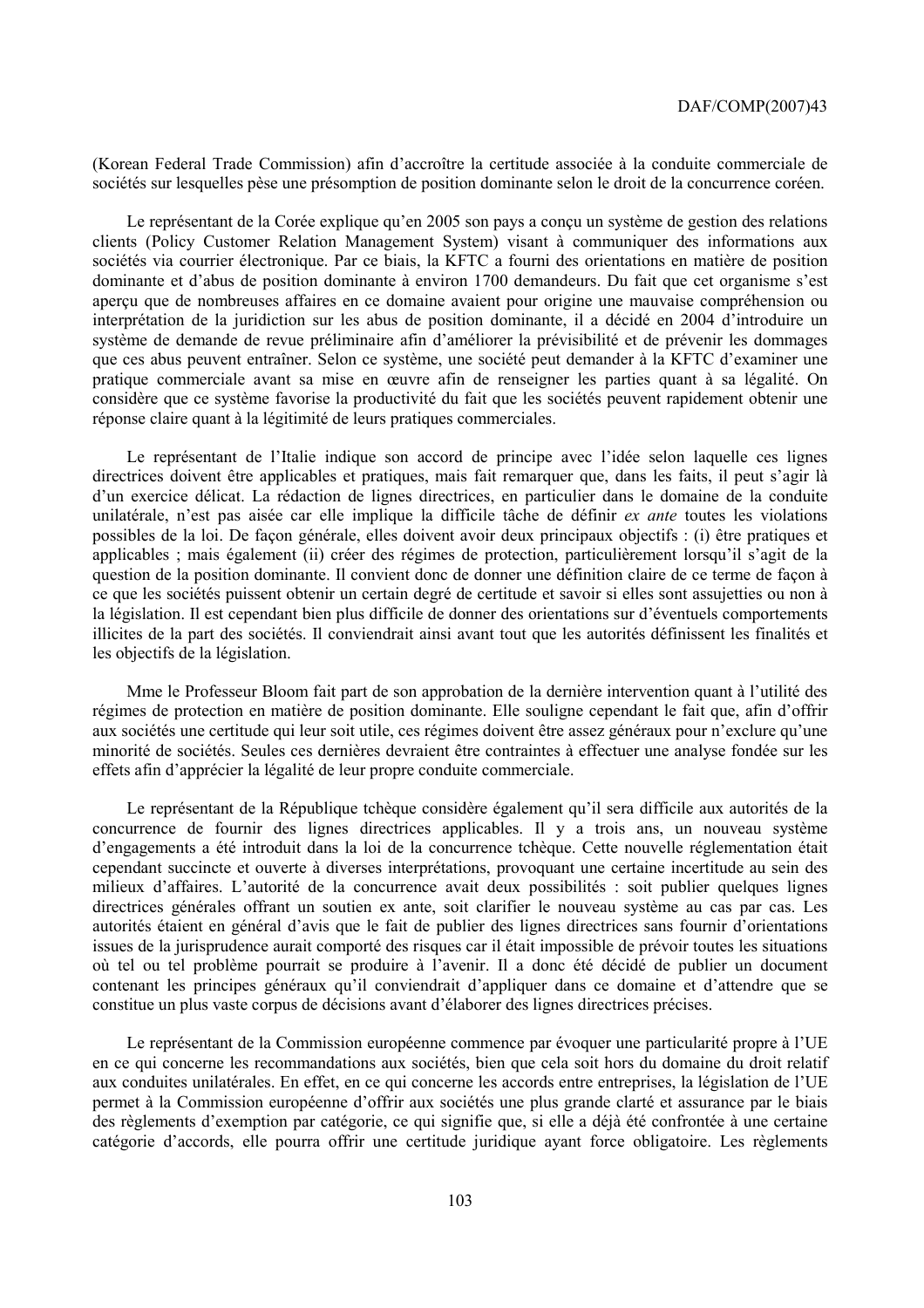d'exemption par catégorie sont basés sur le principe selon lequel la réglementation de la concurrence ne pourra s'appliquer qu'à ce qu'ils interdisent expressément. Cela permet aux milieux d'affaires de bénéficier d'une certitude juridique bien plus importante. En ce qui concerne les conduites unilatérales, les lignes directrices peuvent viser deux objectifs : (i) clarifier la législation et donc offrir aux milieux d'affaires une certitude juridique accrue ; et (ii) empêcher que les sociétés ne s'engagent dans des comportements ayant des effets anticoncurrentiels. S'agissant de la création de régimes de protection, il existe effectivement une certaine tension entre d'une part l'adoption de règles spécifiques utiles au secteur privé et de l'autre, la nécessité d'une certaine marge de manœuvre afin d'intervenir dans des situations qui ne sont pas prévues dans les lignes directrices en question. On pourrait atténuer quelque peu cette tension en élaborant des principes généraux qui s'appliqueraient à certains comportements précis. Il serait ainsi possible d'avoir des règles s'appliquant spécifiquement à certains types de conduite, tels les remises, tout en fixant des principes généraux par le biais de lignes directrices, comme le test de préjudice immédiat aux consommateurs, qui permettraient aux sociétés d'évaluer les situations qui ne sont pas traitées de façon détaillée par celle-ci.

Dans le contexte européen, les lignes directrices pourraient jouer un rôle spécial. La réforme introduite par la Règlement 1/2003 a octroyé aux tribunaux et aux autorités de la concurrence nationaux le pouvoir d'appliquer les règles de la concurrence de l'UE. Dans un tel contexte, les lignes directrices pourraient constituer un outil pertinent permettant d'assurer ex ante une application cohérente de la législation par un grand nombre de décideurs. Cela s'avérerait particulièrement important chaque fois que pourrait être demandé un changement de politique dans le domaine des conduites unilatérales. Les autorités de la concurrence ont pour fonction de définir une structure juridique qui puisse par la suite être testée devant les tribunaux. L'on ne peut exiger des juges qu'ils formulent des politiques, ceci étant du ressort des autorités de la concurrence, comme l'a explicitement réaffirmé la Cour de justice européenne à l'occasion du jugement rendu dans l'affaire Masterfood. Ainsi, en Europe, les lignes directrices pourraient-elles également être un outil permettant d'assurer la cohérence de l'approche de l'ensemble des autorités de la concurrence et tribunaux européens chargés de l'application des articles 81 et 82 CE.

Le représentant de l'Irlande émet quelques commentaires sur les difficultés d'élaborer des lignes directrices cohérentes qui incluraient davantage que des principes très généraux du domaine des conduites unilatérales. Alors que les autorités de réglementation du monde entier optent de plus en plus pour une approche fondée sur les effets, il devient toujours plus difficile de fournir des recommandations sur telle ou telle conduite commerciale du fait que le nombre de pratiques commerciales possibles est illimité. Dès que l'on sort d'une catégorie relativement restreinte de comportements clairement illicites (tels que les contrats de vente liée ou les accords d'exclusivité), il devient très difficile de fournir des orientations précises pour des comportements commerciaux sophistiqués dont les effets peuvent varier en fonction du contexte. En dépit des efforts louables d'institutions comme le RIC qui s'efforcent d'encourager l'harmonisation internationale, les opinions des juridictions sont très différentes quant à savoir ce qui constitue une violation de la législation sur les conduites unilatérales.

M. Bourgeois émet un commentaire sur le point soulevé par la délégation des États-Unis au sujet des « clauses de sauvegarde » intégrées aux lignes directrices. Selon M. Bourgeois, les problèmes auxquels sont confrontées la plupart des sociétés s'agissant des règles applicables aux conduites unilatérales est en grande partie dû au fait que les autorités disposent de pouvoirs discrétionnaires excessifs quant à leur façon d'appliquer la loi, générant une grande incertitude pour les sociétés. La législation sur les conduites unilatérales comprend des termes mal définis ou des critères subjectifs qui offrent aux autorités une marge excessive dans leur façon de l'appliquer. M. Bourgeois mentionne ainsi des expressions telles que « concurrence fondée sur le mérite » ou « concurrence normale », dont le sens exact reste flou. De même, des concepts tels que « verrouillage du marché » ou « marginalisation » sont polysémiques. Tous constituent des « clauses de sauvegarde » pour les autorités. Lorsque les sociétés sont confrontées à une certaine incertitude du point de vue des normes juridiques appliquées, elles tendent à adopter une approche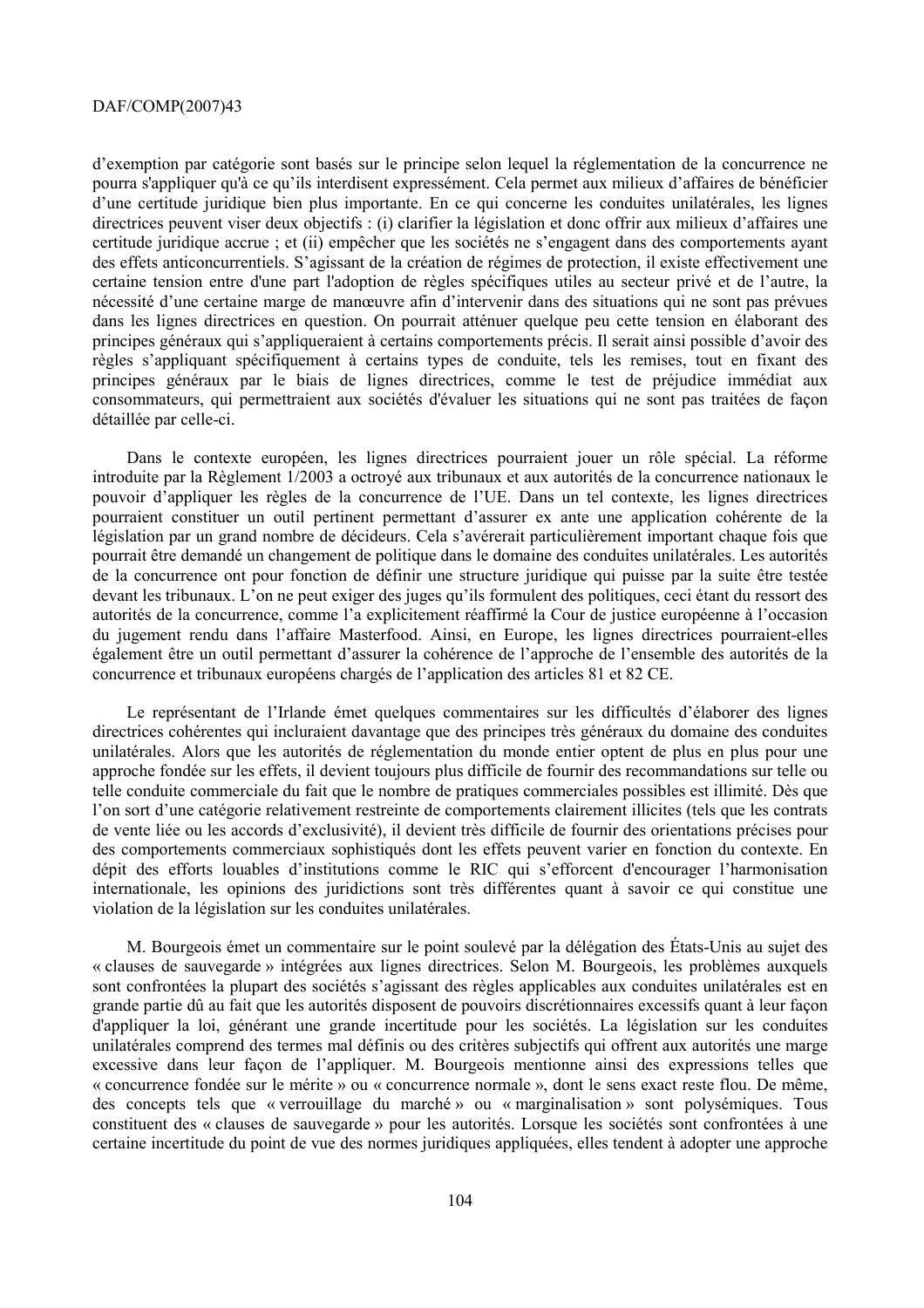prudente à leur conduite commerciale. Cela pourrait avoir un coût du fait qu'elles risqueraient ainsi de refuser de s'engager dans des conduites qui pourraient pourtant s'avérer efficientes et favorables à la concurrence. Reste ainsi à savoir si les avantages d'accorder aux autorités un important pouvoir discrétionnaire pourraient contrebalancer les inconvénients qui s'ensuivraient, c'est-à-dire une certaine incertitude juridique.

Selon M. Bourgeois, la législation et la politique de la concurrence devraient essentiellement se concentrer sur la notion de position dominante. Il reconnaît l'importance de trouver la meilleure méthode pour évaluer tel ou tel comportement précis (par exemple, les remises de fidélité) mais considère qu'il est plus important de définir des critères objectifs pour déterminer quand la législation sur les conduites unilatérales doit s'appliquer. En fait, l'efficacité des lignes directrices dans ce domaine de la législation antitrust se trouverait considérablement renforcée si les sociétés, dont la plupart ne sont pas dominantes, avaient la possibilité d'être dispensées de l'application des règles et réglementations de conduite unilatérale en disposant d'une structure robuste qui leur permette de déterminer si elles sont bien en situation de domination.

### **2. Rôle et avantages des régimes de protection**

Le Président passe au second thème de discussion, thème que différentes interventions ont déjà abordé : le recours aux régimes de protection. Pour lancer le débat, il demande aux intervenants d'exprimer leur point de vue sur l'importance de ces régimes et en particulier leur structuration.

Mme Peyre répond que, pour que les lignes directrices soient utiles et efficaces, il conviendrait qu'elles comprennent des dispositions protectrices suffisamment claires auxquelles les sociétés puissent se fier. Si l'on considère par exemple la façon dont sont traitées les remises de fidélité dans le projet de document de réflexion de la Commission sur les abus d'exclusion, le test du « concurrent aussi efficace » qui y est proposé est extrêmement complexe et dépend lui-même d'autres notions tout aussi complexes telles que celle de « part requise » et de « part commercialement viable». Ces concepts ne sont pas clairement définis dans le projet de document de réflexion. Seule leur définition très précise permettrait aux sociétés de conseiller correctement leur force de vente.

M. Bourgeois considère que l'utilisation de régimes de protection peut être particulièrement utile, particulièrement en matière de position dominante, bien qu'ils ne suffisent pas à éliminer toute incertitude du point de vue de l'application des règles applicables aux conduites unilatérales. L'on s'accorde généralement à penser que si une société ne dispose pas d'une certaine part de marché l'on ne doit pas la considérer comme dominante. Cependant, il n'existe pas de consensus quant à savoir à quel niveau fixer ce seuil ; même si cette question était résolue, les sociétés éprouverait certainement un certain embarras et incertitude relativement à la définition exacte du marché concerné ainsi que pour le calcul précis de la part de marché qu'elles y détiennent. Ainsi, même si les régimes de protection pourraient s'avérer avantageux, il serait encore plus utile que les autorités se focalisent sur des concepts clés et définissent des normes d'application objectives, par exemple en convenant de ne réprimer les abus de position dominante collective que de façon exceptionnelle.

Mme le Professeur Bloom est également d'avis qu'un régime de protection s'appliquant à la position dominante peut assurer un niveau de certitude élevé. Elle pense cependant également qu'il est important d'en fixer le seuil à un niveau qui soit judicieux. Elle considère en effet que s'il était inférieur à 40 % il ne serait pas très indicatif pour les sociétés. Selon elle, dans l'idéal, il conviendrait de le fixer à une part de marché de 50 %. Il serait bien plus utile de se baser sur un seuil supérieur à ce qui paraîtrait souhaitable (c'est-à-dire qui permette aux autorités d'intervenir dans certaines circonstances contre des sociétés se trouvant dans les marges de tolérance) plutôt que sur un seuil trop bas. Elle considère également que l'on peut utiliser avantageusement des régimes de protection fondés sur les pratiques. Dans le cas de remises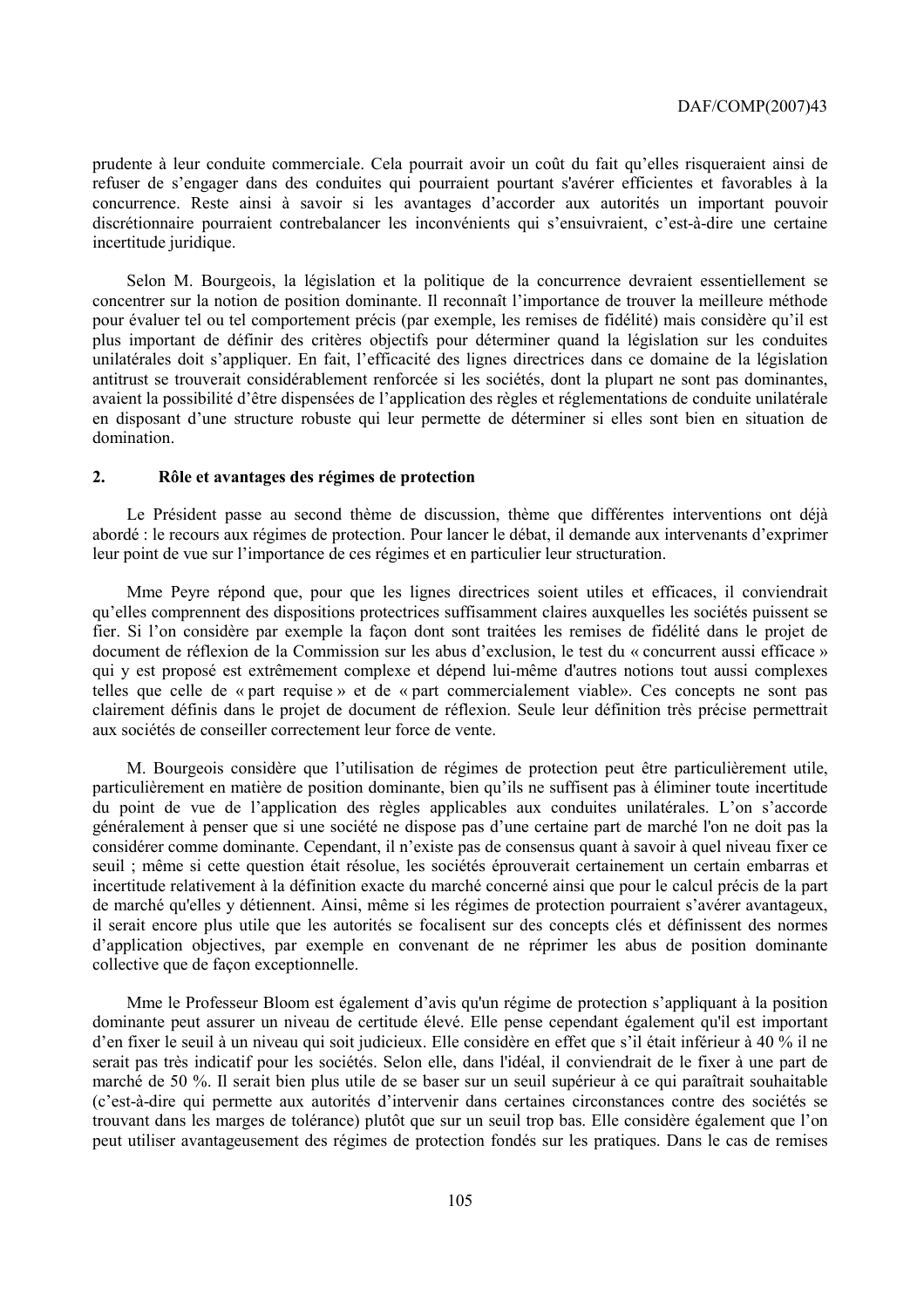portant sur un produit unique, il devrait exister une marge de tolérance si le prix est supérieur au coût évitable (ou coût variable moyen). De même, en ce qui concerne les ventes à perte, s'il n'existe pas de possibilité de récupération, cette pratique ne devrait pas être considérée comme préjudiciable aux consommateurs. Enfin, hors les régimes de protection classiques du domaine de la domination, les marchés de produits secondaires constituent un domaine où ils pourraient s'avérer fort utiles. La question est ici de savoir si le prix du produit secondaire se trouve limité du fait de la concurrence du produit primaire. Pourrait-il y avoir régime de protection lorsque le coût global sur la durée de vie (coût global) imposerait des contraintes suffisantes et/ou lorsque les clients souhaiteraient et pourraient opter pour des produits primaires et/ou secondaires alternatifs ; et/ou lorsqu'il est évident que le fournisseur a besoin de protéger sa réputation via un produit secondaire afin de pouvoir continuer à vendre son produit primaire ?

Le BIAC reconnaît également l'importance des régimes de protection, particulièrement dans le domaine de la domination. Si l'on examine les niveaux fixés au sein des différentes juridictions, l'on constate qu'ils atteignent parfois les 20 % ce qui n'offre pas de grande sécurité aux sociétés. Les instances devraient ainsi poursuivre le dialogue afin de réaliser une certaine convergence et éventuellement fixer un seuil de 50 %, voire davantage. Selon le BIAC, il serait également possible de créer des régimes de protection fondés sur les conduites, ce qui a d'ailleurs déjà été fait dans le domaine des ventes à perte d'un produit unique, là où la théorie économique justifierait un régime de protection du fait d'un prix supérieur au coût variable moyen Le BIAC conclut ainsi en appelant à une plus grande convergence des approches entre juridictions, car les entreprises opèrent à une échelle mondiale et ont impérativement besoin de normes convergentes.

En ce qui concerne les régimes de protection, le représentant du Taipei chinois évoque les différentes expériences de régimes de protection dans le contexte de la domination. À Taipei, le Fair Trade Act prévoit un régime de protection pour les sociétés dont la part de marché n'atteint pas les 50 %. Cette disposition offre de nombreux avantages du point de vue de l'application de la loi du fait qu'elle permet de réduire la charge de travail des autorités et de rationaliser les processus administratifs, et ce, tout en offrant aux entreprises une meilleure prévisibilité. Ce régime de protection a également démontré son utilité dans le cas d'actions engagées par des personnes privées du fait qu'il réduit le nombre de plaintes abusives. Certains inconvénients des régimes de protection contraignants concernent le traitement de cas limites où les parties ont généralement un point de vue différent quant à la définition du marché pertinent et ne sont pas du même avis que le FTC quant au calcul de leur part de marché. Autrefois, le Taipei chinois disposait d'un système d'enregistrement des monopoles en vertu duquel, après enquête du FTC, les sociétés considérées comme dominantes étaient inscrites sur un registre spécial. Ce système a cependant été aboli du fait que ces enquêtes ex ante sur la position de la société au sein du marché ont été considérées comme redondantes. En fait, il ne dispensait pas le FTC de mener une analyse approfondie du pouvoir de marché de la société concernée au cas où il décidait de lancer une investigation à l'encontre d'une société inscrite au registre.

La délégation des États-Unis intervient et indique que, selon elle et en principe, les régimes de protection sont tout à fait souhaitables. Pour qu'une société puisse bénéficier d'un niveau de certitude lui permettant de prendre des décisions commerciales au jour le jour, il est capital que les règles juridiques s'appliquant à certains types de conduites soient bien connues au moment où elles doivent être prises. Il est donc essentiel de pouvoir préalablement connaître lesdits régimes et exigences juridiques pertinentes. En ce qui concerne le rôle des lignes directrices, il conviendrait qu'elles proposent une structure claire indiquant comment les autorités doivent analyser les faits. Cela devrait permettre aux entreprises, qui les connaissent mieux qui quiconque, de savoir à l'avance comment les instances pourraient traiter telle ou telle conduite. Les lignes directrices pourraient en particulier édicter des règles claires précisant quand une entreprise ne peut absolument pas être considérée comme dominante. Cela permettrait aux entreprises de prendre les meilleures décisions quant aux conduites les plus efficaces à adopter sur le marché, sans avoir à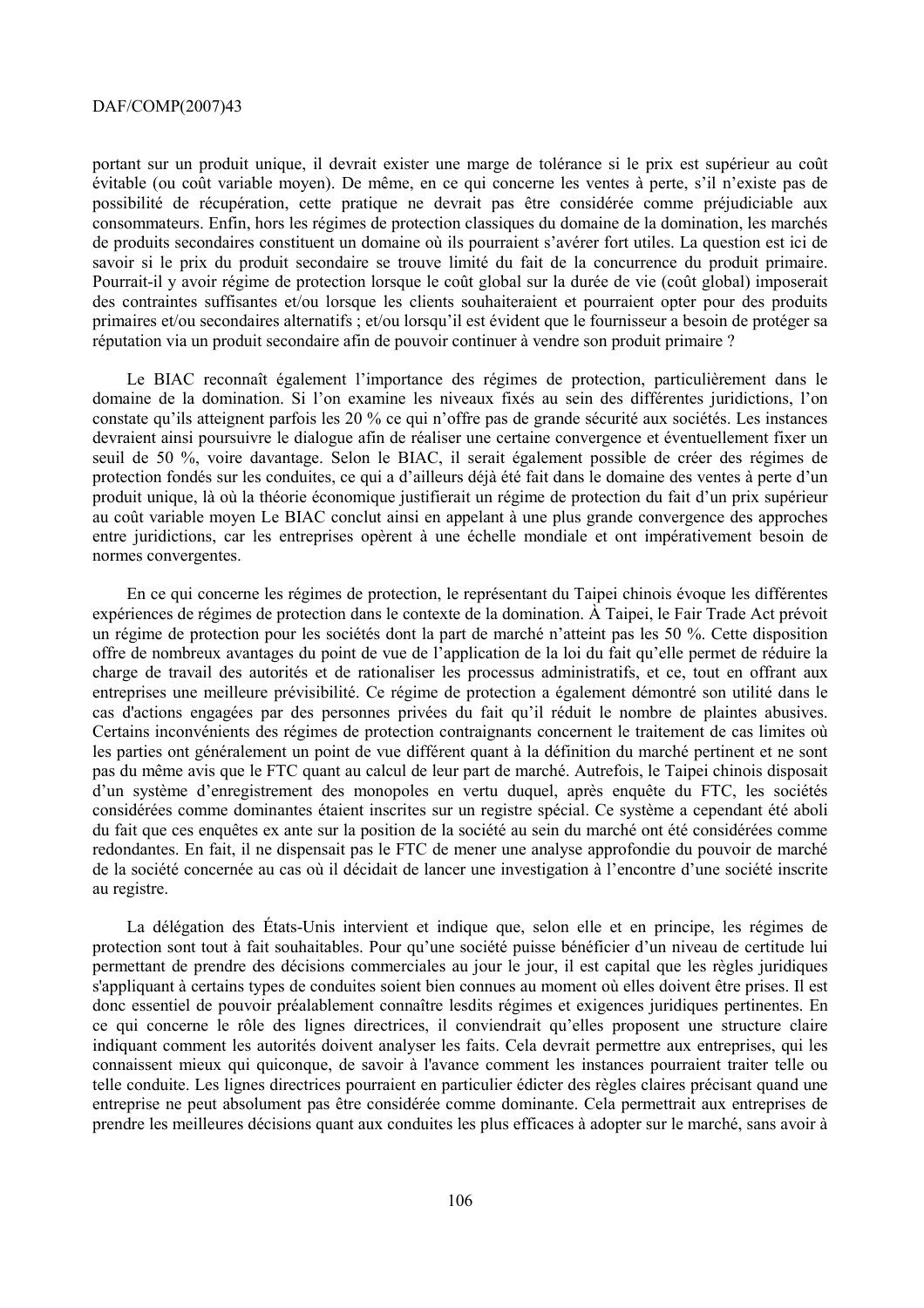se préoccuper des risques relatifs à l'antitrust. À l'opposé, des lignes directrices qui énuméreraient toutes les modalités selon lesquelles la loi pourrait être appliquée ne seraient d'aucune utilité.

Aux États-Unis, la plupart des affaires de conduite unilatérale sont le fait de personnes privées et, en général, les tribunaux appliquent des seuils de monopolisation très élevés. Ainsi, même dans le cas d'une société disposant d'une part de marché de 70 %, l'on se poserait encore la question de savoir si elle bénéficie d'un pouvoir de monopole ou se trouve en position dominante. Généralement, les tribunaux ne considéreront pas qu'une entreprise est en position dominante ou de pouvoir de marché lorsque sa part est inférieure à 50 %, ce qui constitue un régime de protection fiable pour les entreprises. L'expérience des États-Unis démontre également l'importance de la structure du marché et de la probabilité d'y accéder. Dans certains cas, il sera plus facile aux autorités de déterminer si la part de marché de telle ou telle entreprise peut ou non dépasser un certain seuil. Si par exemple une entreprise est très performante, sa part de marché peut être substantielle pendant un certain temps, mais dès lors que l'accès à ce marché est aisé, il ne devrait plus y avoir de risque de monopolisation. Cependant, il est tout aussi important, lorsqu'un régime de protection est établi et qu'il est également clair qu'il n'y a pas présomption de position dominante au-delà de ce seuil, d'examiner tous les facteurs pertinents pour déterminer s'il y a réellement un problème de concurrence.

Selon la délégation des États-Unis, la question de régimes de protection fondés sur les conduites implique une problématique encore plus complexe, ce qui étaye la proposition visant à opter pour un seuil relativement élevé pour les positions dominantes. La législation de ce pays autorise cependant l'existence de tels régimes. La loi sur les ventes à perte autorise par exemple deux régimes de protection différents : le prix doit être inférieur au coût dans une certaine mesure et il doit exister une possibilité réelle de récupération des pertes subies par le monopoliste qui s'est lancé dans une telle stratégie. La jurisprudence confirme également qu'il n'existe que très peu de risques du point de vue de la législation antitrust pour un détenteur de brevet qui refuserait unilatéralement d'accorder une licence et qu'il n'y en a pratiquement aucun en cas d'adoption de telle ou telle conception pour un nouveau produit qu'une entreprise souhaiterait lancer. On espère que les auditions récemment menées par les autorités des États-Unis sur la section 2 de la Loi Sherman devraient leur permettre de fournir des orientations supplémentaires et d'indiquer des voies qui permettraient de faire avancer la législation sur les types de comportements qui devraient être considérés comme ne posant pas de risques significatifs.

Le représentant de l'Allemagne considère également que les régimes de protection devraient être inclus dans les lignes directrices. Il fait cependant remarquer qu'il est peu vraisemblable que l'on parvienne à un consensus sur un seuil d'environ 40 % du fait que de nombreuses juridictions considèrent qu'il y a présomption de position dominante en dessous de ce seuil. Selon les enquêtes de l'ICN, certaines juridictions ont fixé des seuils d'à peine 10 %, d'autres des seuils atteignant les 50 %. C'est pourquoi l'Allemagne soutient toute initiative visant à une harmonisation internationale. Si la discussion s'est jusqu'ici orientée sur les régimes de protection, l'Allemagne souligne que la présomption de domination ou de pouvoir de marché est également très importante du point de vue de la certitude juridique, tant pour les entreprises que pour les organismes chargés de l'application des lois.

M. Miller est également d'avis que les régimes de protection pourraient s'avérer utiles ; il met cependant l'accent sur la nécessité d'adopter une approche souple aux conduites unilatérales, étant donné la nature dynamique du monde des affaires. Même si les organismes antitrust s'entendaient sur un régime de protection commun relativement à la monopolisation, encore faudrait-il définir le marché pertinent, une question qui pourrait donner lieu à de nombreuses discussions et recherches. Le monde des affaires est dynamique et évolue sans cesse, qu'il s'agisse du droit de propriété intellectuelle, des méthodes commerciales et de la conception ou de la tarification des produits. La concurrence l'est tout autant et il est donc difficile de faire en sorte que les lignes directrices et les régimes de protection suivent le même rythme. Aux États-Unis, ce qui se rapproche le plus d'un régime de protection est la réglementation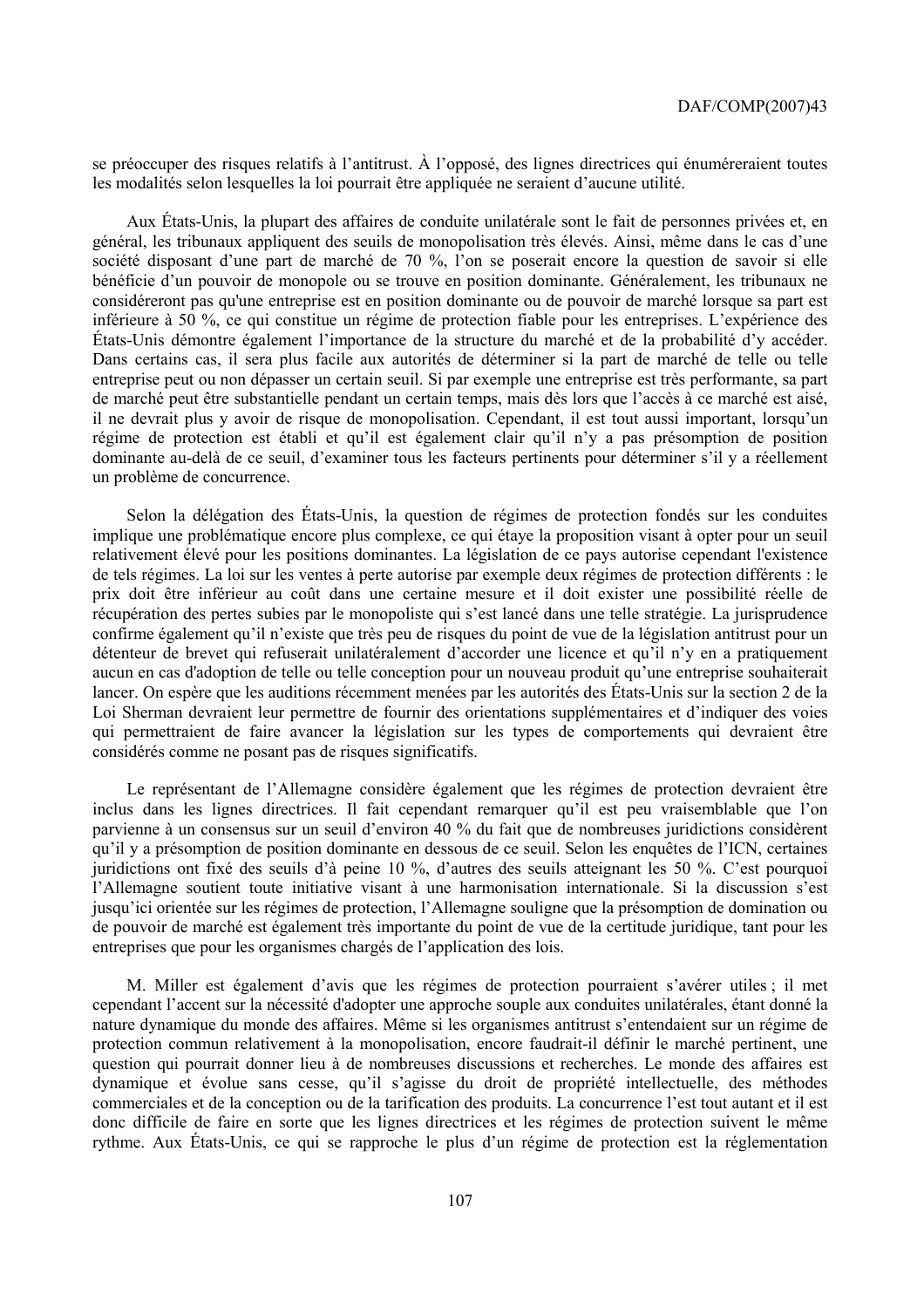## DAF/COMP(2007)43

s'appliquant à la fixation de prix d'éviction pour produit unique, qui stipule que les entreprises qui pratiquent un prix dépassant le coût dans une certaine mesure, sans réelle possibilité de récupération, ne seront exposées à aucune sanction. Le fondement de la politique de ce pays relativement aux ventes à perte est que, fondamentalement, les lignes directrices, les normes et la jurisprudence sont à la fois trop et insuffisamment exhaustives. Il est impossible de définir toutes les situations auxquelles une entreprise sera confrontée et de dire par avance ce qui serait néfaste et ce qui ne le serait pas.

Le représentant du Royaume-Uni est également d'avis qu'il conviendrait que les régimes de protection offrent une certitude suffisante. Ils ne pourront cependant pas offrir aux entreprises une certitude absolue sur la façon dont la loi sera appliquée à l'avenir quant à telle ou telle pratique commerciale. Comme les marchés évoluent rapidement, il est très difficile de rédiger des lignes directrices détaillées. Les autorités devraient plutôt s'efforcer de fournir aux entreprises une série de lignes directrices basées sur des principes établissant clairement la finalité de la loi et fixant une structure analytique claire pour son application. Du point de vue des inconvénients des régimes de protection, le représentant du Royaume-Uni est également d'avis que ceux qui sont fondés sur la part de marché laissent en suspens la question du marché pertinent et de sa définition. En ce qui concerne les régimes de protection basés sur les coûts, il faudrait prendre en compte la difficulté du calcul des coûts effectifs d'une entreprise et la complexité de l'affectation des coûts communs et des coûts partagés sur certains marchés très complexes. Le délégué du Royaume-Uni conclut qu'il est impossible d'avoir un régime de protection « parfaitement étanche », ce qui serait une contradiction en soi, mais qu'il serait extrêmement utile aux entreprises de pouvoir disposer d'un ensemble de principes et d'objectifs politiques précis, assortis d'une structure analytique claire pour l'application de la législation sur les abus de position dominante ainsi que de quelques régimes de protection raisonnables.

Le représentant du Canada considère également que les lignes directrices relatives aux conduites unilatérales doivent être fondées sur des principes et fournir des recommandations d'ordre général. Il considère cependant qu'il serait possible dans certains cas d'offrir au monde des affaires des recommandations extrêmement ciblées afin de répondre à certaines préoccupations plus particulières. Tel a par exemple été le cas du secteur de l'aviation qui pâtissait d'une forte incertitude juridique et qui se demandait s'il était possible à une compagnie dominante de réduire ses prix pour s'aligner sur ceux de la concurrence. Saisi d'un certain nombre de plaintes, le Bureau de la concurrence du Canada a publié un communiqué de presse indiquant qu'il n'envisageait aucune action en justice dans la mesure où le transporteur dominant réduisait ses prix pour s'aligner sur les offres concurrentes sans porter atteinte à ses concurrents et dans la mesure où cette stratégie n'était pas accompagnée d'une expansion de la capacité des sièges, ce qui apparaîtrait comme une mesure anticoncurrentielle. Du fait de cet avis, le Bureau a pu répondre à une demande précise du secteur et fournir des éclaircissements sur l'application de sa politique.

## **3. Incertitudes relatives aux normes juridiques de fond**

Le Président passe enfin au dernier sujet de discussion de la table ronde : les normes juridiques de fond s'appliquant aux conduites unilatérales. En soi, elles peuvent effectivement sembler claires mais reste à savoir si le monde des affaires considère que certaines d'entre elles peuvent nuire à des activités pourtant favorables à la concurrence et appauvrir ainsi le consommateur. Si tel est le cas, desquelles s'agit-il et comment les modifier ?

Mme le Professeur Bloom donne comme exemple la position dominante. Dans toutes les juridictions où le seuil du régime de protection a été fixé à 10 %, ce qui est très bas, la présomption de domination est sans doute claire mais doit cependant être modifiée. De même, les tests fondés sur les coûts que pratiquent certaines juridictions (tests de remise portant sur un produit unique et tests de prix d'éviction) sont structurés de façon à faciliter les actions répressives des autorités mais risquent de nuire au bien-être des consommateurs. Dans ces deux cas, il conviendrait que les tests soient calés sur le coût moyen évitable ou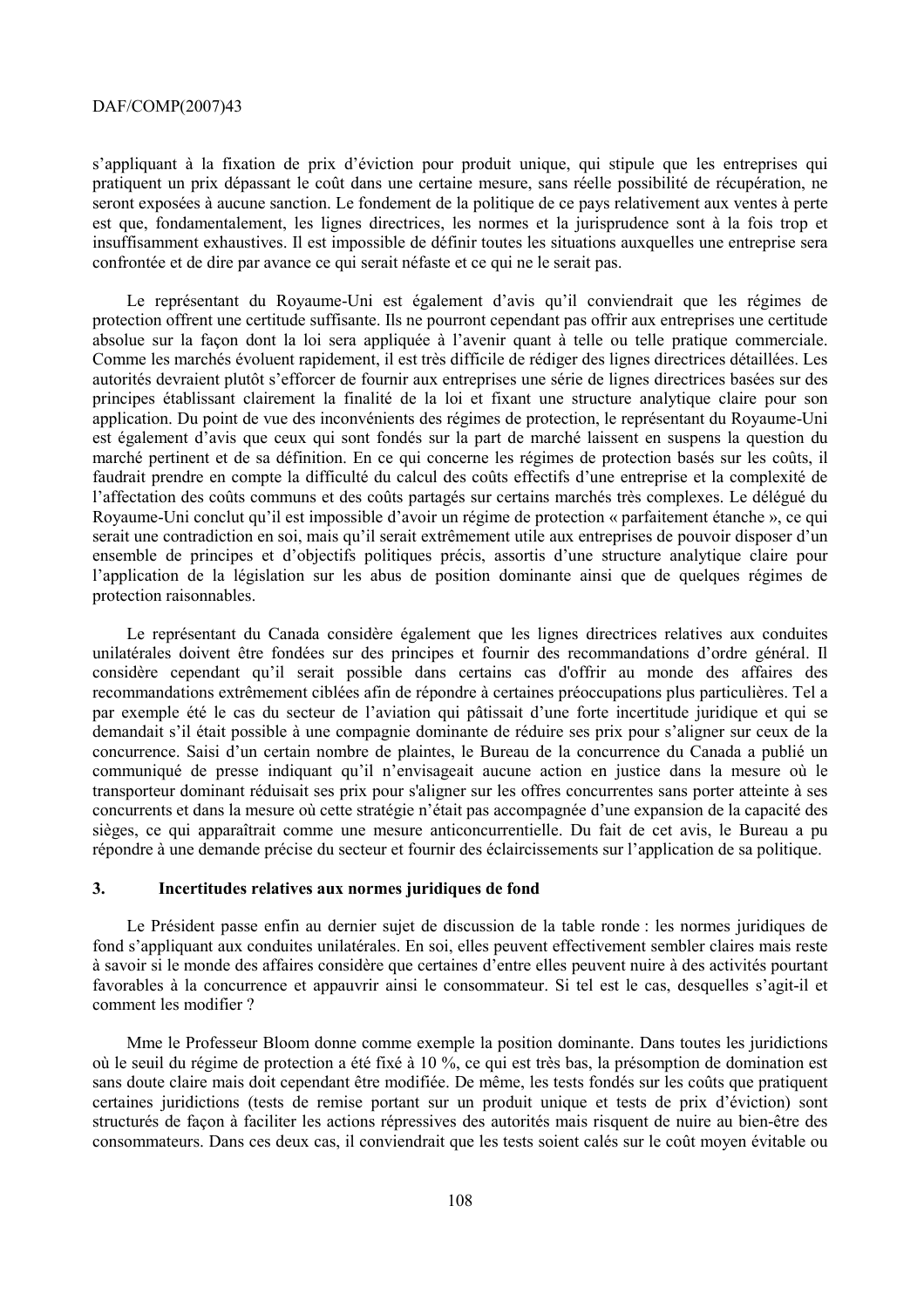sur le coût variable moyen. Quant à la question de la récupération, si une société n'est pas en mesure de récupérer ses pertes à court terme du fait de sa stratégie d'éviction, la loi se doit de reconnaître que les consommateurs ne sont pas pénalisés. Aujourd'hui, selon les tribunaux, cela ne constitue pas une exigence de la législation de l'UE.

Elle aborde ensuite deux domaines qui jusqu'ici n'ont pas encore fait l'objet de discussions. Le premier concerne le « chalandage d'abus » ('abuse shopping') et demande explicitement aux autorités de ne pas s'y livrer. En tant qu'économiste, elle a remarqué qu'il était possible de classer plusieurs types d'abus sous différentes dénominations juridiques qui ont en réalité les mêmes effets économiques. Il est cependant plus facile de satisfaire à des tests juridiques dans certains cas que dans d'autres. Elle donne ainsi l'exemple de la compression des marges, qui peut être considérée soit comme une compression de l'écart de marge, soit comme une stratégie d'éviction, soit encore comme un refus de vente. Pour que l'administration puisse prouver ses allégations, elle devra disposer de normes plus strictes en ce qui concerne ces deux derniers cas. Il serait extrêmement bénéfique aux sociétés que les autorités appliquent les mêmes normes lorsque se produisent les mêmes effets/dommages au sein du marché. Enfin, le Professeur Bloom fait état de la nécessité d'évoluer vers une plus grande convergence sur les normes applicables, tant à l'échelle internationale qu'à celle du Réseau européen de la concurrence (REC). En dépit des progrès méritoires réalisés dans ce domaine précis de la législation antitrust, il convient d'aller encore plus loin. Parfois en effet certaines administrations faisant partie du REC ont appliqué des normes différentes de celles de la CE.

D'après M. Bourgeois, selon la législation européenne de la concurrence, différentes normes ont été appliquées à des situations pourtant similaires de refus d'entretenir des relations commerciales La législation européenne de la concurrence établit une distinction entre la résiliation d'un contrat de vente existant et le refus d'établir une nouvelle relation. Ce n'est que dans ce second cas qu'il faut prouver que le produit en question est indispensable. Par contre, lorsqu'il est mis fin à une relation contractuelle, la législation européenne n'exige pas que soit démontré que le produit en question est indispensable. Selon M. Bourgeois, cette distinction ne se justifie pas et pourrait avoir des effets négatifs si les entreprises dominantes décidaient de toute façon de ne pas pénétrer ce marché, ce qui pourrait être le cas si elles considéraient ne pas disposer d'assez de flexibilité pour pouvoir mettre un terme à la relation du fait des différentes normes juridiques qui s'appliqueraient une fois celle-ci établie.

Le BIAC intervient pour signaler qu'il n'existe actuellement que peu de normes claires et que ce manque de clarté relativement à un certain nombre de pratiques commerciales peut gravement nuire au bien-être du consommateur. M. Bourgeois met l'accent sur les risques liés au refus d'entretenir des relations commerciales, particulièrement lorsque les droits de propriété intellectuelle sont concernés, tout en précisant qu'il existe d'autres questions en suspens. La législation antitrust des États-Unis contient encore des imprécisions sur la façon de traiter les tarifications multi-produits, les tarifications groupées et les remises de fidélité. Ces incertitudes relatives aux normes juridiques ne jouent pas en faveur des entreprises jouissant d'une position dominante et souhaitant s'engager dans de telles pratiques, pratiques qui, dans la plupart des cas, profitent aux consommateurs sous la forme de prix réduits. Enfin, une autre question lourde de sens est de savoir si les monopolistes peuvent imposer un prix de monopole.

M. Miller fait part de son accord avec la liste dressée le Professeur Bloom des domaines souffrant d'importantes incertitudes ainsi qu'avec les commentaires de la BIAC au sujet de la jurisprudence des États-Unis dans les domaines des accords d'exclusivité, de la conception des produits, des offres groupées et du refus d'entretenir des relations commerciales. En tant que juriste d'entreprise, il espère qu'un jour on saura lui indiquer précisément quelles sont les normes applicables, de façon à pouvoir correctement conseiller son entreprise. Dans cette attente, des activités telles que les auditions conjointes ministère de la Justice/FTC constituent de précieuses contributions pour rendre la législation plus claire. M. Miller réitére